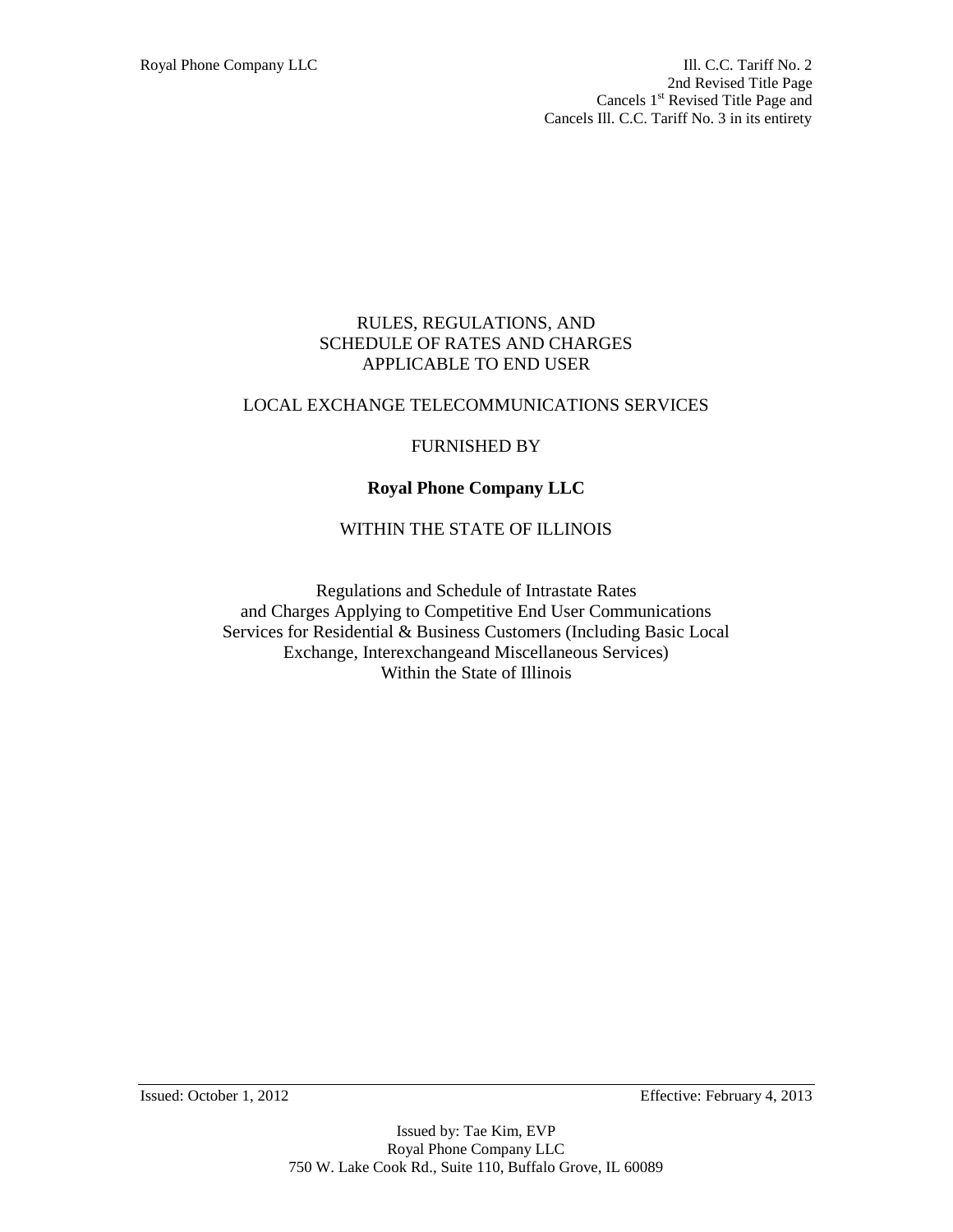### **CHECK SHEET**

The Title Page and pages listed below are inclusive and effective as of the date shown. Original and revised pages as named below contain all changes from the original rate sheet that are in effect on the date shown on each page.

| <b>SECTION</b>                                         | <b>PAGE</b>             | <b>REVISION</b>          |
|--------------------------------------------------------|-------------------------|--------------------------|
| <b>Title Page</b>                                      | $\mathbf{1}$            | 1 <sup>st</sup> Revision |
| <b>Check Sheet</b>                                     | $\mathbf{1}$            | 5th Revision             |
| <b>Check Sheet</b>                                     | $\overline{2}$          | 8th Revision*            |
| <b>Check Sheet</b>                                     | $\overline{3}$          | 6th Revision             |
| Preface                                                | $\mathbf{1}$            | Original                 |
| Preface                                                | $\overline{\mathbf{c}}$ | Original                 |
| Preface                                                | $\overline{3}$          | Original                 |
| $\mathbf{1}$                                           | $\mathbf{1}$            | Original                 |
| $\mathbf{1}$                                           | $\overline{c}$          | Original                 |
| 1                                                      | 3                       | 1st Revision             |
| $\mathbf{1}$                                           | $\overline{4}$          | Original                 |
| $\overline{c}$                                         | $\mathbf{1}$            | Original                 |
| $\overline{c}$                                         | $\overline{c}$          | Original                 |
| $\overline{c}$                                         | $\overline{3}$          | Original                 |
| $\overline{c}$                                         | $\overline{4}$          | Original                 |
| $\overline{c}$                                         | 5                       | Original                 |
| $\overline{c}$                                         | 6                       | Original                 |
| $\overline{2}$                                         | $\tau$                  | Original                 |
| $\overline{2}$                                         | 8                       | Original                 |
| $\overline{2}$                                         | 9                       | Original                 |
| $\overline{c}$                                         | 10                      | Original                 |
|                                                        | 11                      | Original                 |
|                                                        | 12                      | Original                 |
|                                                        | 13                      | Original                 |
|                                                        | 14                      | Original                 |
| $\begin{array}{c} 2 \\ 2 \\ 2 \\ 2 \end{array}$        | 15                      | Original                 |
| $\overline{c}$                                         | 16                      | Original                 |
| $\overline{c}$                                         | 17                      | Original                 |
| $\overline{c}$                                         | 18.01                   | Original                 |
| $\overline{c}$                                         | 18                      | Original                 |
| $\overline{c}$                                         | 18.1                    | Original                 |
| $\overline{c}$                                         | 19                      | Original                 |
|                                                        | 20                      | Original                 |
| $\frac{2}{2}$                                          | 21                      | 1st Revision             |
| $\overline{2}$                                         | 22                      | 1st Revision             |
| $\overline{2}$                                         | 23                      | Original                 |
| * - Indicates pages submitted with most recent filing. |                         |                          |

Issued: February 1, 2013 Effective: February 4, 2013

Issued by: Tae Kim, EVP Royal Phone Company LLC 750 W. Lake Cook Rd., Suite 110, Buffalo Grove, IL 60089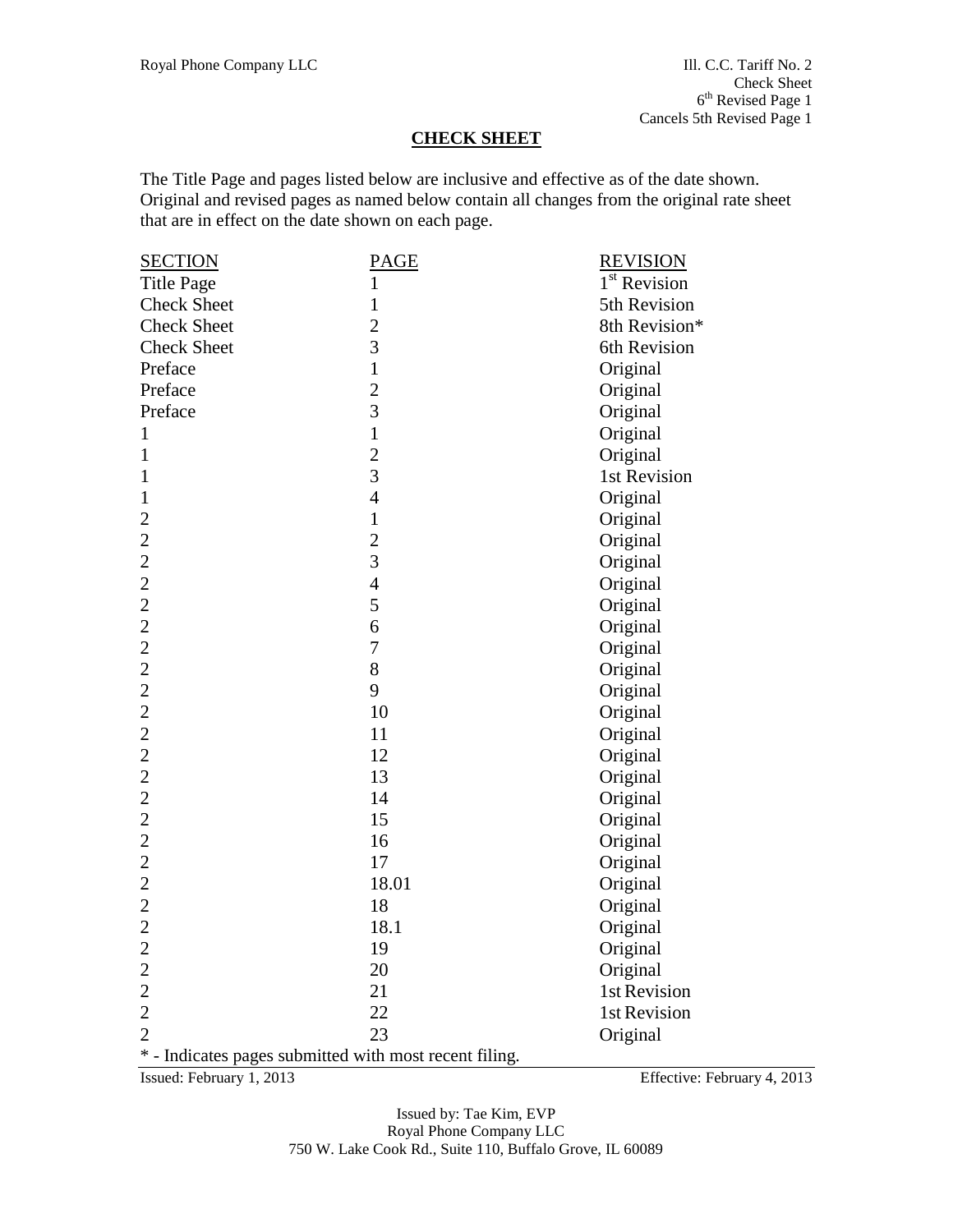| <b>SECTION</b>                                         | PAGE                    | <b>REVISION</b> |
|--------------------------------------------------------|-------------------------|-----------------|
| 2                                                      | 24                      | Original        |
| $\mathfrak{2}$                                         | 25                      | Original        |
| $\overline{2}$                                         | 26                      | Original        |
| $\overline{2}$                                         | 27                      | Original        |
| $\overline{2}$                                         | 28                      | Original        |
| $\overline{2}$                                         | 29                      | Original        |
| $\overline{2}$                                         | 30                      | Original        |
| $\overline{c}$                                         | 31                      | Original        |
| $\overline{c}$                                         | 32                      | Original        |
| $\overline{2}$                                         | 33                      | Original        |
| $\overline{2}$                                         | 34                      | Original        |
| $\overline{2}$                                         | 35                      | Original        |
| $\overline{c}$                                         | 36                      | Original        |
| $\overline{c}$                                         | 37                      | Original        |
| $\overline{2}$                                         | 38                      | Original        |
| $\overline{2}$                                         | 39                      | Original        |
| $\overline{2}$                                         | 40                      | Original        |
| $\overline{c}$                                         | 41                      | Original        |
| $\overline{2}$                                         | 42                      | Original        |
| $\overline{2}$                                         | 43                      | 1st Revision    |
| $\overline{2}$                                         | 44                      | Original        |
| $\overline{2}$                                         | 45                      | Original        |
| 3                                                      | $\mathbf{1}$            | Original        |
| $\overline{4}$                                         | $\mathbf{1}$            | Original        |
| 4                                                      | $\overline{\mathbf{c}}$ | 1st Revision    |
| $\overline{4}$                                         | $\overline{3}$          | Original        |
| 4                                                      | $\overline{4}$          | Original        |
| 4                                                      | 5                       | 5th Revision    |
| 4                                                      | 5.1                     | 6th Revision*   |
| $\overline{4}$                                         | 5.2                     | Original        |
| $\overline{4}$                                         | 6                       | 6th Revision*   |
| 4                                                      | 6.1                     | 5th Revision*   |
| $\overline{4}$                                         | 6.2                     | 5th Revision*   |
| $\overline{4}$                                         | 6.3                     | 4th Revision*   |
| 4                                                      | 7                       | 2nd Revision*   |
| 4                                                      | 8                       | Original        |
| 4                                                      | 9                       | 2nd Revision*   |
| 4                                                      | 10                      | Original        |
| 5                                                      | 1                       | Original        |
| 5                                                      | $\overline{2}$          | 1st Revision    |
| 5                                                      | 3                       | 1st Revision    |
| 5                                                      | $\overline{4}$          | Original        |
| * - Indicates pages submitted with most recent filing. |                         |                 |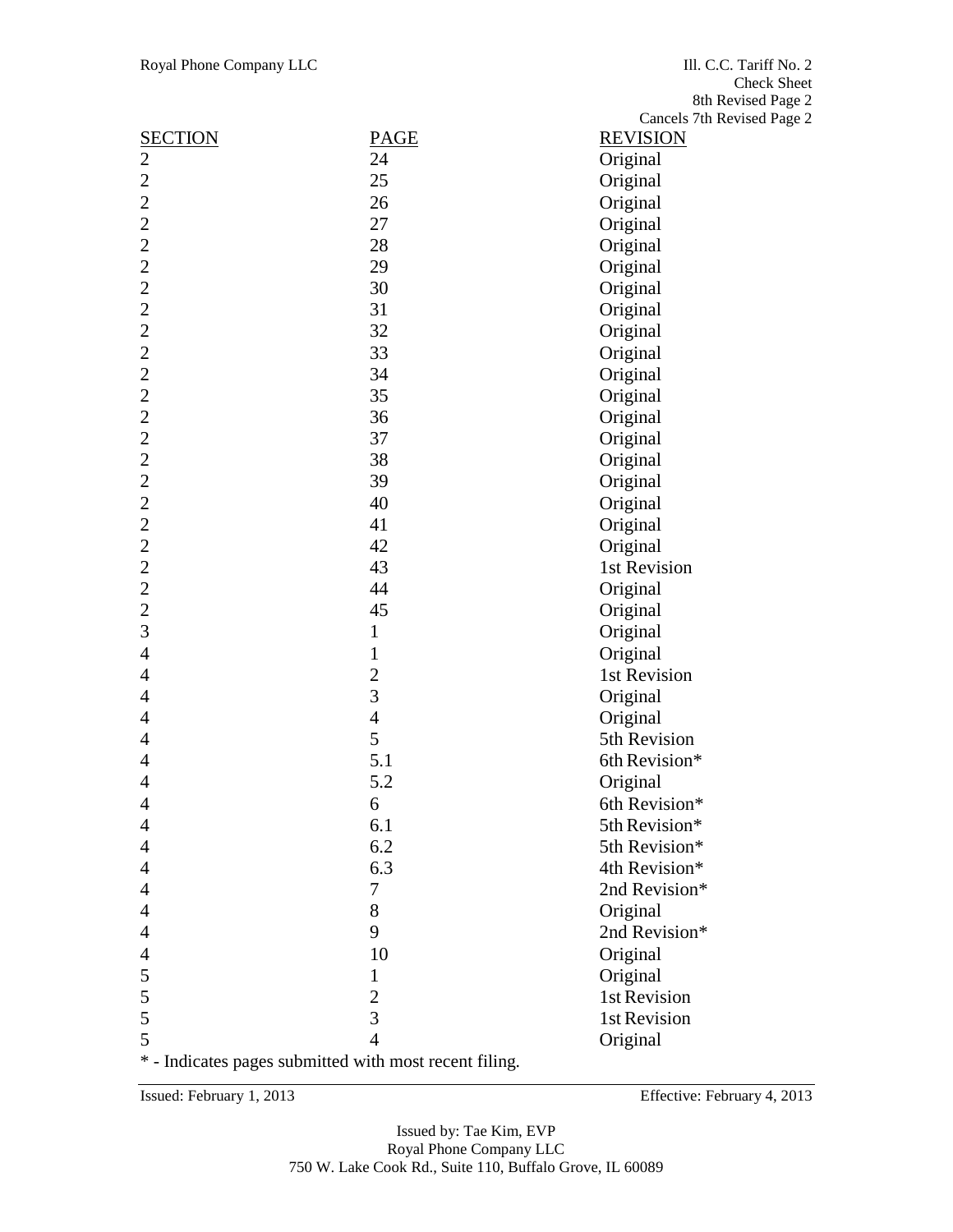|                |      | Cancels 5th Revised Pag   |
|----------------|------|---------------------------|
| <b>SECTION</b> | PAGE | <b>REVISION</b>           |
| 5              | 5    | 1st Revision              |
| 5              | 6    | Original                  |
| 5              | 7    | 1st Revision              |
| 5              | 8    | Original                  |
| 5              | 9    | 1st Revision              |
| 5              | 10   | 4th Revision              |
| 5              | 11   | Original                  |
| 5              | 12   | Original                  |
| 5              | 13   | 1st Revision              |
| 5              | 14   | Original                  |
| 5              | 15   | Original                  |
| 5              | 16   | 1 <sup>st</sup> Revision* |
| 5              | 17   | Original                  |
| 5              | 18   | Original                  |
| 5              | 19   | 2nd Revision              |
| 5              | 20   | Original                  |
| 5              | 21   | Original                  |
| 5              | 22   | Original                  |
| 5              | 23   | Original                  |
| 5              | 24   | Original                  |
| 5              | 25   | 2nd Revision              |
| 5              | 26   | 1st Revision              |
| 5              | 27   | Original                  |
| 6              | 1    | Original                  |
| 7              | 1    | Original                  |
| 8              | 1    | Original                  |
|                |      |                           |

\* - Indicates pages submitted with most recent filing.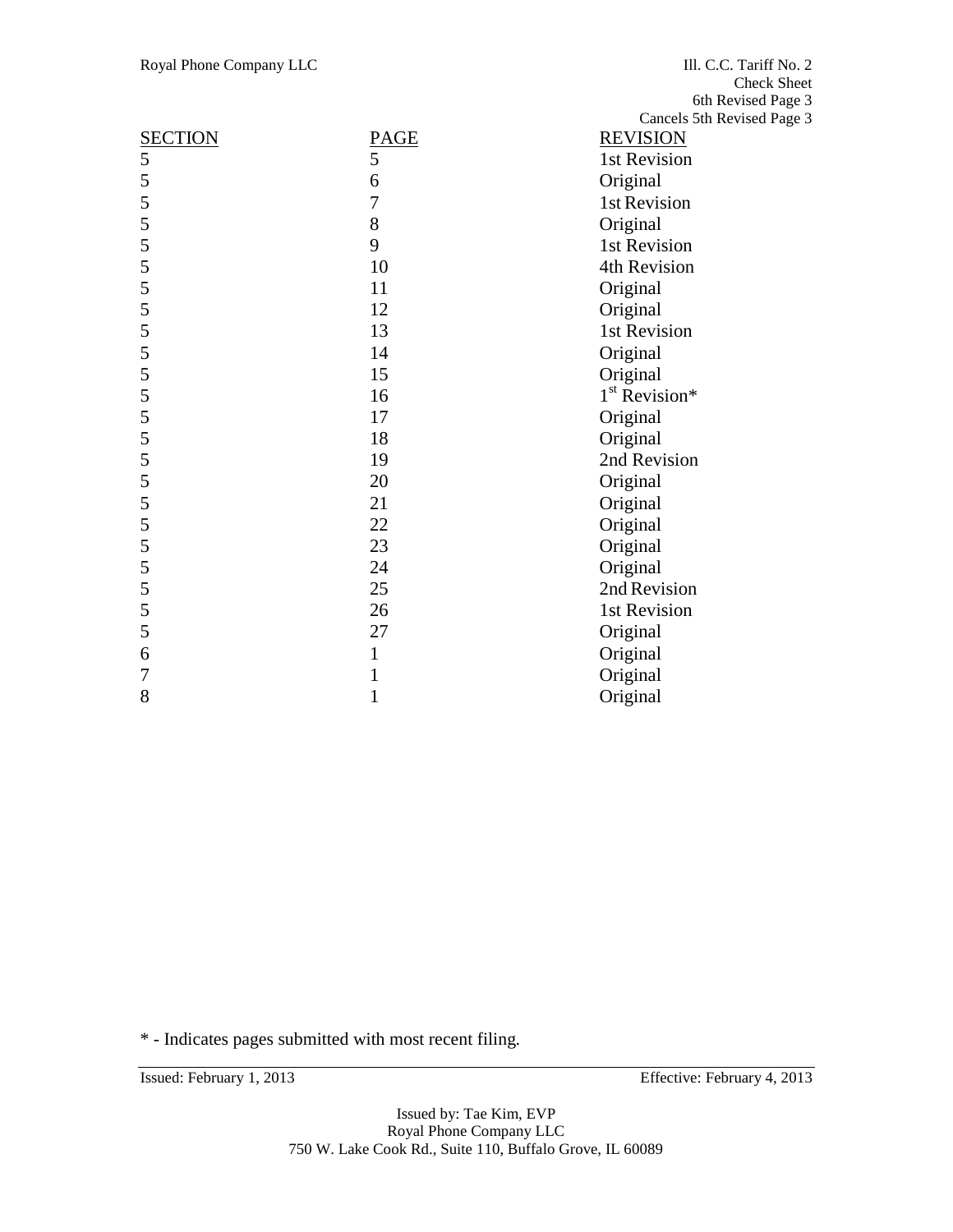# TABLE OF CONTENTS

|                                  | Section | Page |
|----------------------------------|---------|------|
| <b>TABLE OF CONTENTS</b>         | Preface | 1    |
| <b>EXPLANATION OF SYMBOLS</b>    | Preface | 2    |
| <b>APPLICATION OF TARIFF</b>     | Preface | 3    |
| <b>DEFINITIONS</b>               | 1       | 1    |
| <b>RULES AND REGULATIONS</b>     | 2       | 1    |
| <b>SERVICE AREAS</b>             | 3       | 1    |
| <b>BASIC SERVICES AND RATES</b>  | 4       | 1    |
| MISCELLANEOUS SERVICES AND RATES | 5       | 1    |
| <b>LONG DISTANCE SERVICES</b>    | 6       | 1    |
| <b>ACCESS SERVICES</b>           | 7       | 1    |
| PROMOTIONAL OFFERINGS            | 8       |      |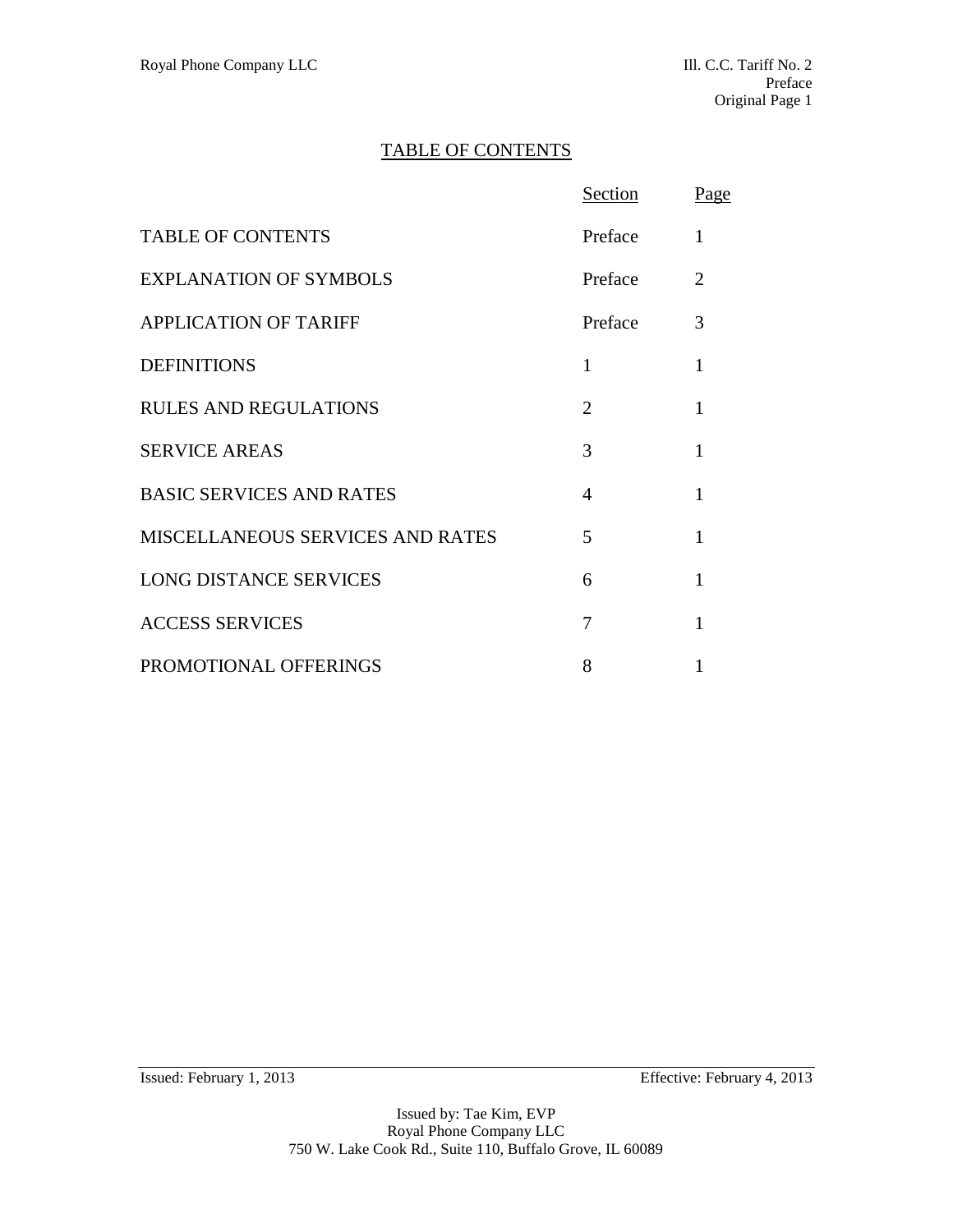# **EXPLANATION OF SYMBOLS**

When changes are made in any tariff sheet, a revised sheet will be issued canceling the tariff sheet affected. Changes will be identified on the revised sheet(s) through the use of the following symbols:

- (C) To signify changed rate, regulation or condition.
- (D) To signify discontinued rate, regulation or condition.
- (I) To signify increase.
- (N) To signify new material, including a listing, rate, regulation, rule or condition.
- (R) To signify reduction.
- (T) To signify a change in the word of text, but no change in the rate, rule or condition.
- (M) Moved from another tariff location.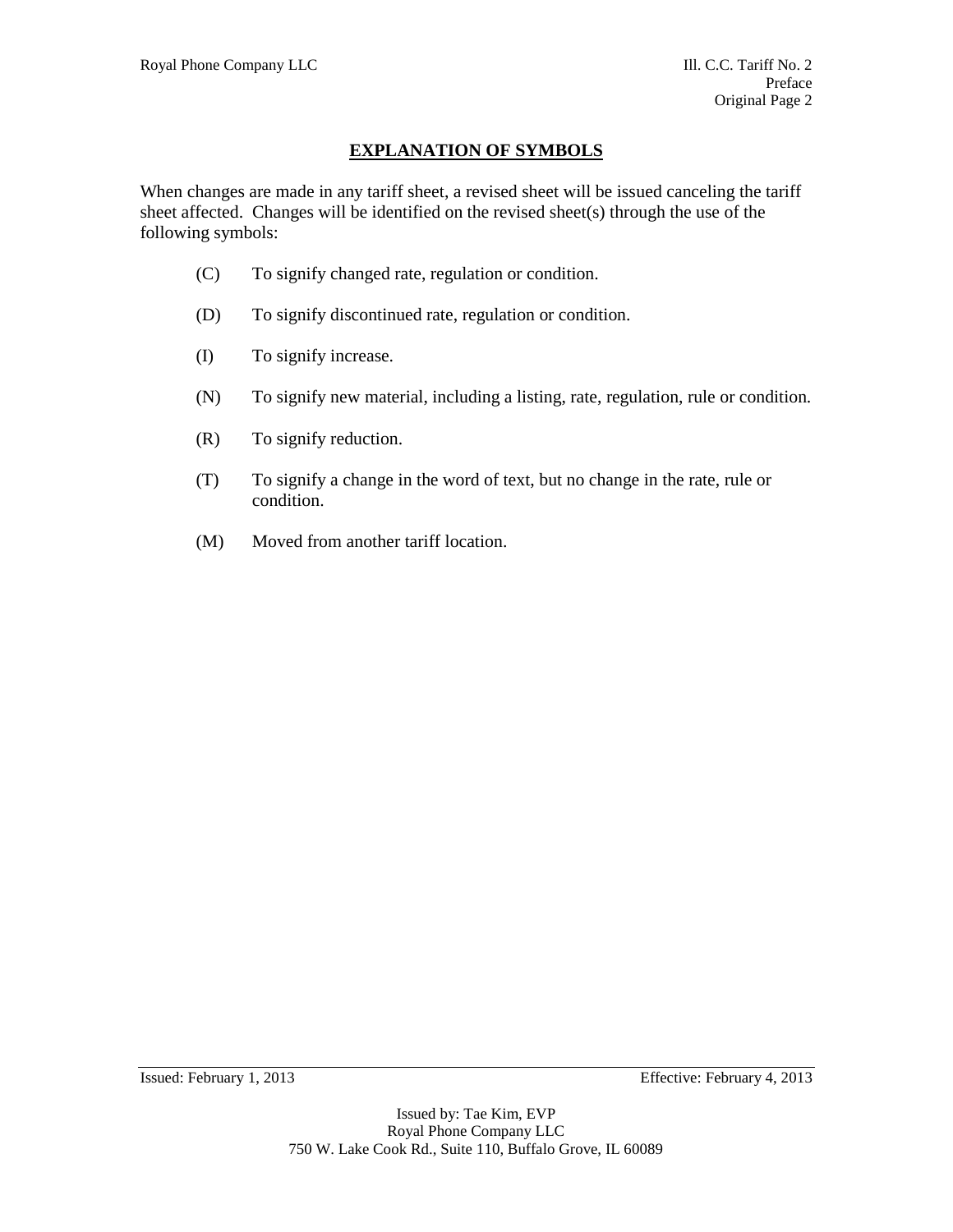# **APPLICATION OF RATE SHEET**

This tariff sets forth the service offerings, rates, terms and conditions applicable to the provision of competitive local exchange service telecommunications services by Royal Phone Company LLC for the use of End Users in transmitting messages within the State of Illinois, subject to the jurisdiction of the Illinois Commerce Commission ("Commission"). Royal Phone's services are furnished subject to the availability of facilities and subject to the terms and conditions of this tariff.

The rates and regulations contained in this tariff apply only to the services furnished by Royal Phone Company LLC and do not apply, unless otherwise specified, to the lines, facilities, or services provided by a local exchange telephone company or other common carrier for use in accessing the services of the Company.

This tariff is filed pursuant to Section 13-502(b) of the Illinois Public Utilities Act.

This tariff is on file with the Illinois Commerce Commission. In addition, this tariff is available for review at the main office of Royal Phone Company LLC in Buffalo Grove, Illinois.

**Service Areas** - The Company's exchange areas, rate groups, and local calling areas are identical to those defined in the tariffs of Illinois Bell Telephone Company and other Incumbent Local Exchange Carriers (ILECs) that serve the same exchange as the Company. Where facilities are available, the Company shall provide service in the exchange areas served by those ILECs that operate within the Company's service areas as reflected herein.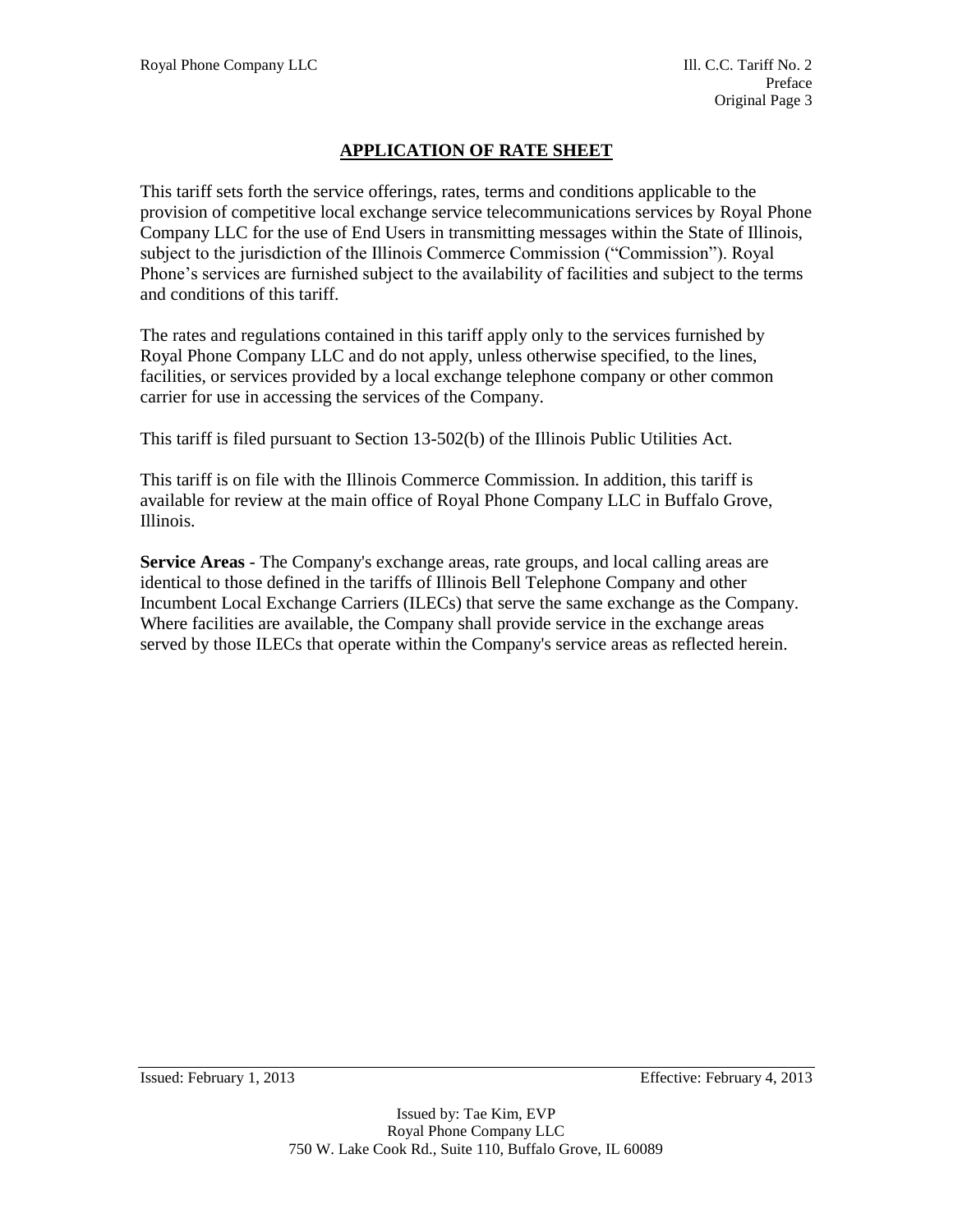### **SECTION 1.0 - DEFINITIONS**

For the purpose of this tariff, the following definitions will apply:

**Access Line** - An arrangement from a local exchange telephone company or other common carrier, using either dedicated or switched access, which connects a Customer's location to Carrier's location or switching center.

**Advance Payment** - Part or all of a payment required before the start of service.

**Authorization Code** - A numerical code, one or more of which may be assigned to a Customer, to enable Carrier to identify the origin of service of the Customer so it may rate and bill the call. All authorization codes shall be the sole property of Carrier and no Customer shall have any property or other right or interest in the use of any particular authorization code. Automatic numbering identification (ANI) may be used as or in connection with the authorization code.

**Authorized User** - A person, firm or corporation authorized by the Customer to be an enduser of the service of the Customer.

**Automatic Numbering Identification (ANI)** - A type of signaling provided by a local exchange telephone company which automatically identifies the local exchange line from which a call originates.

**Commission** - The Illinois Commerce Commission.

**Common Carrier** - An authorized company or entity providing telecommunications services to the public.

**Company** - **Royal Phone Company LLC**, the issuer of this tariff.

**Customer** - The person, firm or corporation that orders service and is responsible for the payment of charges and compliance with the terms and conditions of this tariff.

**Customer Premises** - A location designated by the Customer for the purposes of connecting to the Company's services.

**Customer Terminal Equipment** - Terminal equipment provided by the Customer.

**Deposit** - Refers to a cash or equivalent of cash security held as a guarantee for payment of the charges.

**End Office** - The LEC switching system office or serving wire center where Customer station loops are terminated for purposes of interconnection to each other and/or to trunks.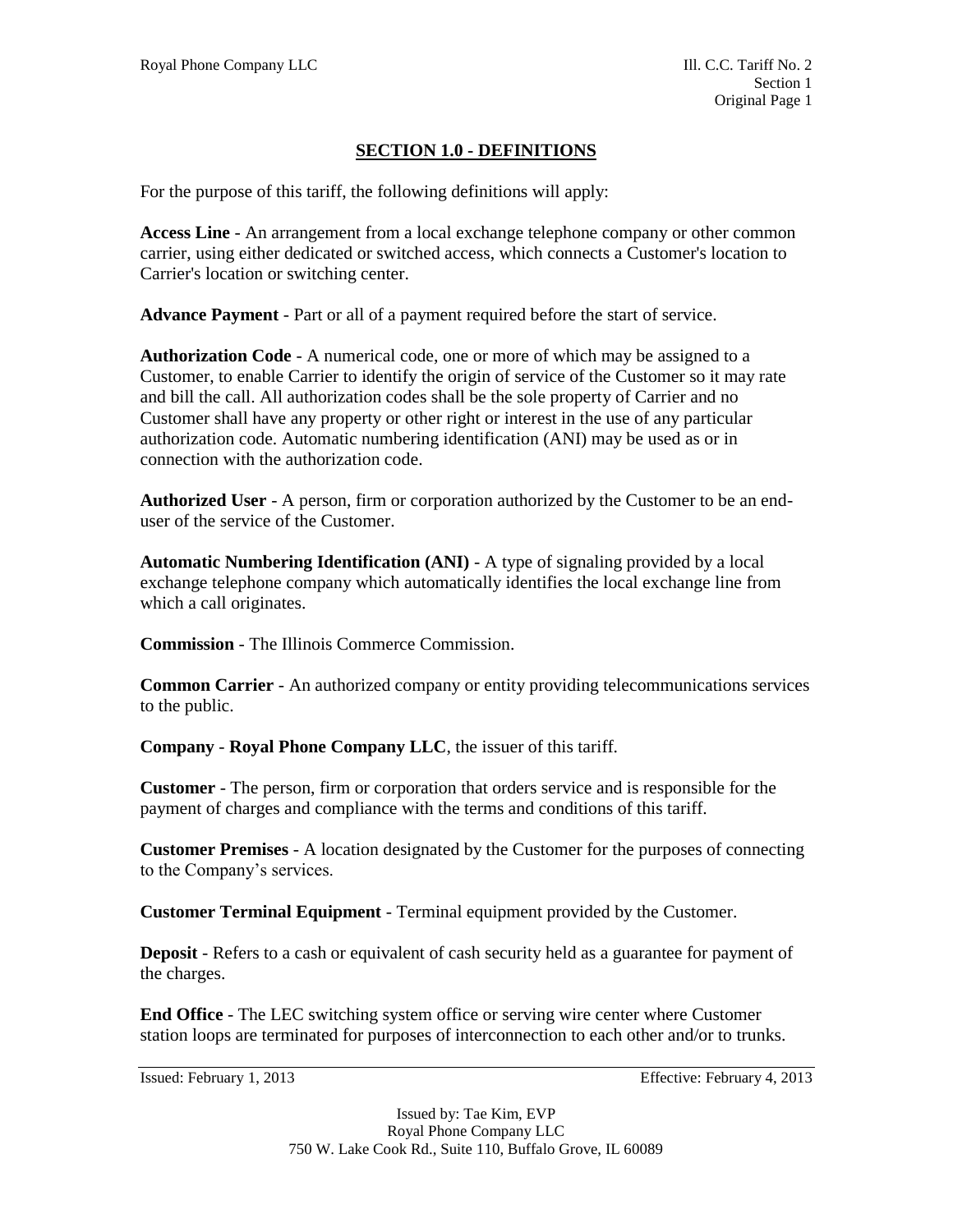# **SECTION 1.0 – DEFINITIONS, CONT'D.**

**End-User Premises** - A location designated by the Customer for the purposes of connecting to the Company's services.

**Equal Access** - A form of dialed access provided by local exchange companies whereby interexchange calls dialed by the Customer are automatically routed to the Company's network. Presubscribed Customers may also route interexchange calls to the Company's network by dialing an access code supplied by the Company.

**Exchange Telephone Company or Telephone Company** - Denotes any individual, partnership, association, joint-stock company, trust, or corporation authorized by the appropriate regulatory bodies to engage in providing public switched communication service throughout an exchange area, and between exchange areas within the LATA.

**Holiday** - New Year's Day, Memorial Day, Independence Day, Labor Day, Thanksgiving Day, Christmas Day.

**ICB** - Individual Case Basis.

**IXC or Interexchange Carrier**- A long distance telecommunications services provider.

**Interruption** - The inability to complete calls due to equipment malfunctions or human errors. Interruption shall not include, and no allowance shall be given for service difficulties such as slow dial tone, circuits busy or other network and/or switching capability shortages. Nor shall Interruption include the failure of any service or facilities provided by a common carrier or other entity other than the Carrier. Any Interruption allowance provided within this Tariff by Carrier shall not apply where service is interrupted by the negligence or willful act of the Customer, or where the Carrier, pursuant to the terms of this Tariff, terminates service because of non-payment of bills, unlawful or improper use of the Carrier's facilities or service, or any other reason covered by this Tariff or by applicable law.

**LATA** - A Local Access and Transport Area established pursuant to the Modification of Final Judgment entered by the United States District Court for the District of Columbia in Civil Action No. 82-0192; or any other geographic area designated as a LATA in the National Exchange Carrier Association, Inc. Tariff F.C.C. No. 4, or its successor tariff(s).

**LEC** - Local Exchange Company refers to the dominant, monopoly local telephone company in the area also served by the Company.

**Monthly Recurring Charges** - The monthly charges to the Customer for services, facilities and equipment, which continue for the agreed upon duration of the service.

**MOU** - Minutes of Use.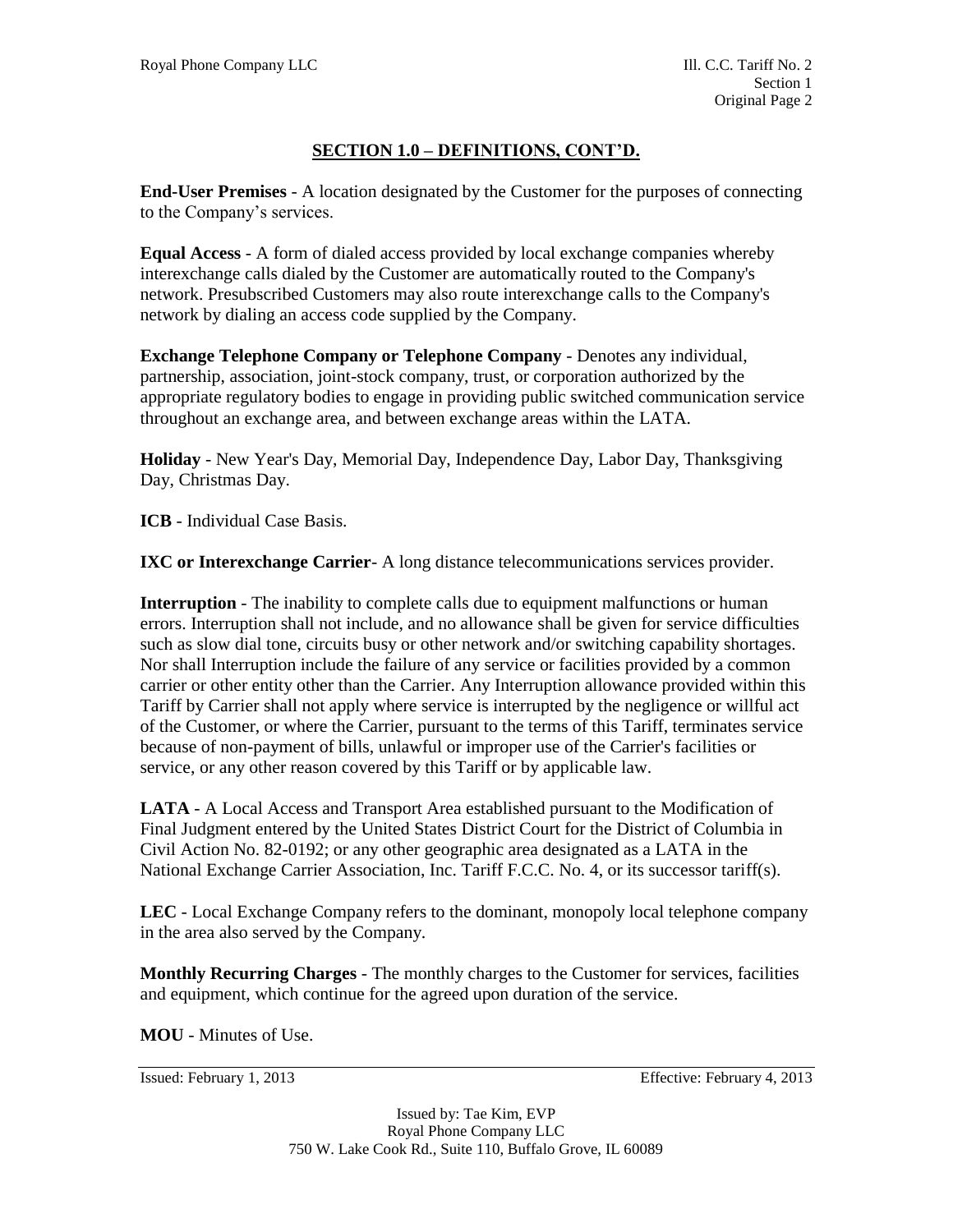### **SECTION 1.0 – DEFINITIONS, CONT'D.**

**NECA** - National Exchange Carriers Association.

**Non-Recurring Charge ("NRC")** - The initial charge, usually assessed on a one-time basis, to initiate and establish service.

**PBX** - Private Branch Exchange

**PIN** - Personal Identification Number. See Authorization Code.

**Point of Presence ("POP")** - Point of Presence

**Recurring Charges** - Monthly charges to the Customer for services, and equipment, which continues for the agreed upon duration of the service.

**Service** - Any means of service offered herein or any combination thereof.

**Service Order Form** - The written request for Company services executed by the Customer and the Company in the format devised by the Company. The signing of a Service Order Form by the Customer and acceptance by the Company initiates the respective obligations of the parties as set forth therein and pursuant to this tariff.

**Serving Wire Center** - A specified geographic point from which the vertical and horizontal coordinate is used in calculation of airline mileage.

**Station** - The network control signaling unit and any other equipment provided at the Customer's premises which enables the Customer to establish communications connections and to effect communications through such connections.

**Subscriber** - The person, firm, partnership, corporation, or other entity who orders telecommunications service from Royal Phone. Service may be ordered by, or on behalf of, those who own, lease or otherwise manage the pay telephone, PBX, or other switch vehicle from which an End User places a call utilizing the services of the Company therein and pursuant to this tariff.

**Switched Access Origination/Termination** - Where access between the Customer and the interexchange carrier is provided on local exchange company Feature Group circuits and the connection to the Customer is a LEC-provided residential or business access line. The (C) cost of switched Feature Group access is billed to the interexchange carrier.

**Terminal Equipment** - Any telecommunications equipment other than the transmission or receiving equipment installed at a Company location.

Issued: February 1, 2013 Effective: February 4, 2013 **Usage Charges** - Charges for minutes or messages traversing over local exchange facilities.

> Issued by: Tae Kim, EVP Royal Phone Company LLC 750 W. Lake Cook Rd., Suite 110, Buffalo Grove, IL 60089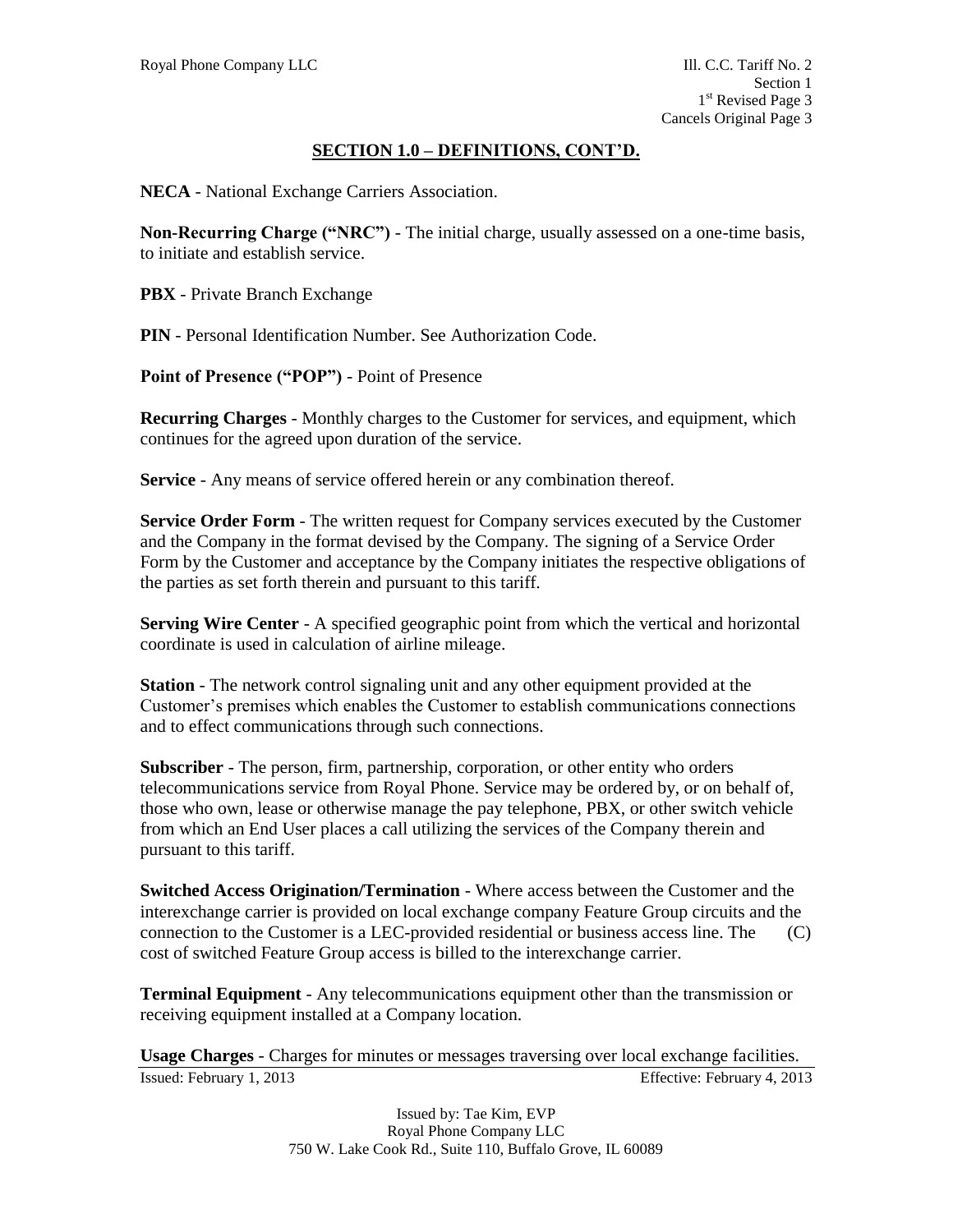# **SECTION 1.0 – DEFINITIONS, CONT'D**

**User or End User** - A Customer, Joint User, or any other person authorized by a Customer to use service provided under this tariff.

**Royal Phone** - Royal Phone Company LLC, issuer of this tariff.

Issued: February 1, 2013 Effective: February 4, 2013

Issued by: Tae Kim, EVP Royal Phone Company LLC 750 W. Lake Cook Rd., Suite 110, Buffalo Grove, IL 60089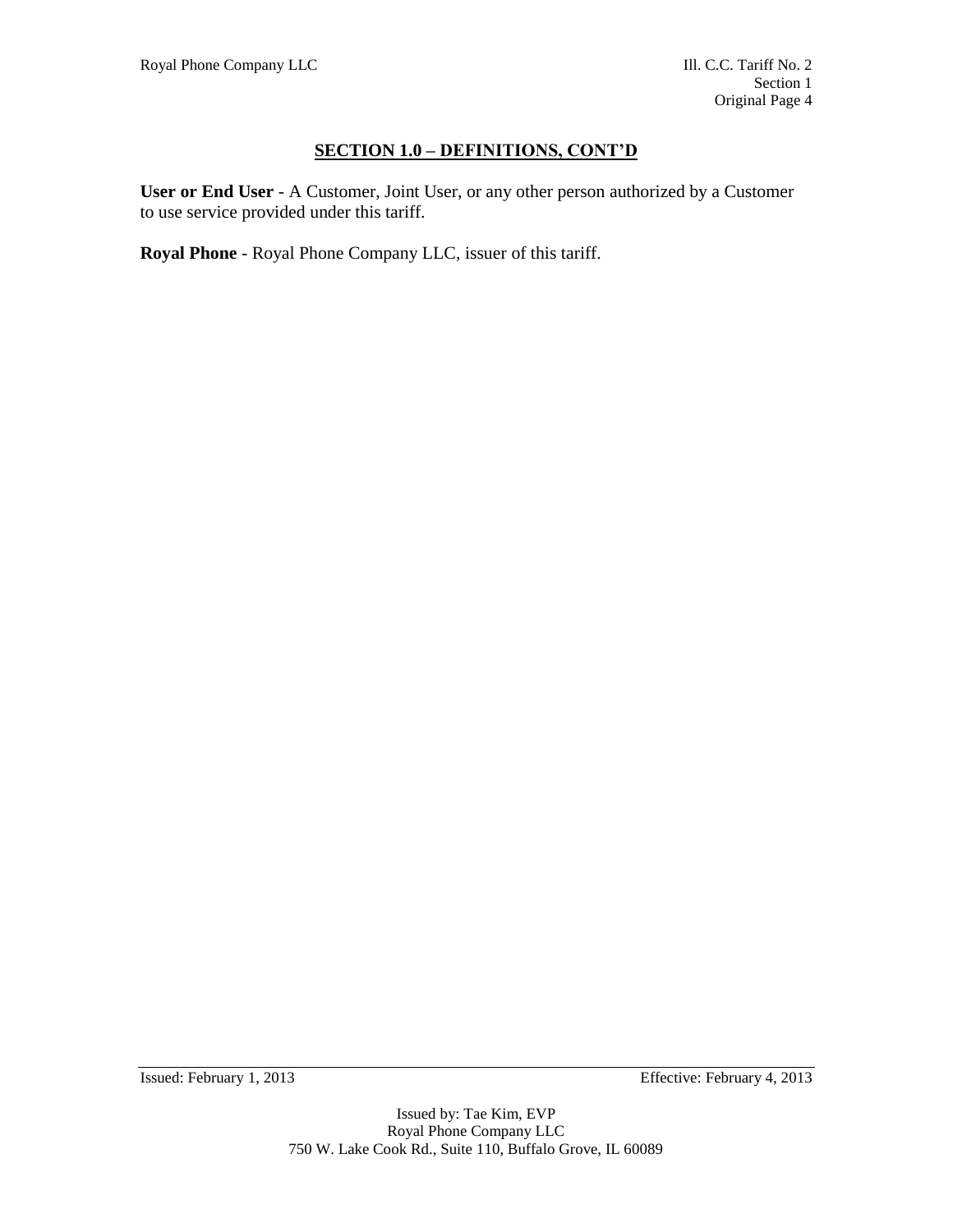# **SECTION 2.0 - RULES AND REGULATIONS**

#### **2.1 Undertaking of the Company**

### **2.1.1 Application and Scope of Tariff**

### **(A) Application**

This tariff contains the rates and regulations applicable to intrastate local and interexchange services provided by Royal Phone between and among points within Illinois.

### **(B) Scope**

Royal Phone's services are provided subject to the availability of facilities and subject to the terms and conditions of this tariff. All services within the jurisdiction of the Commission provided by Royal Phone are governed by this tariff.

### **(C) Interconnection with Other Carriers**

Service provided by Royal Phone may be connected with services or facilities of other carriers or may be provided over facilities provided by carriers other than Royal Phone. However, service provided by Royal Phone is not part of a joint undertaking with any other carrier providing telecommunications channels, facilities, or services.

# **2.1.2 Shortage of Equipment or Facilities**

- **(A)** The Company reserves the right to limit or to allocate the use of existing facilities, or of additional facilities offered by the Company, when necessary because of lack of facilities, or due to some other cause beyond the Company's control.
- **(B)** The furnishing of service under this tariff is subject to the availability on a continuing basis of all the necessary facilities and is limited to the capacity of the Company's facilities as well as facilities the Company may obtain from other carriers to furnish service from time to time as required at the sole discretion of the Company.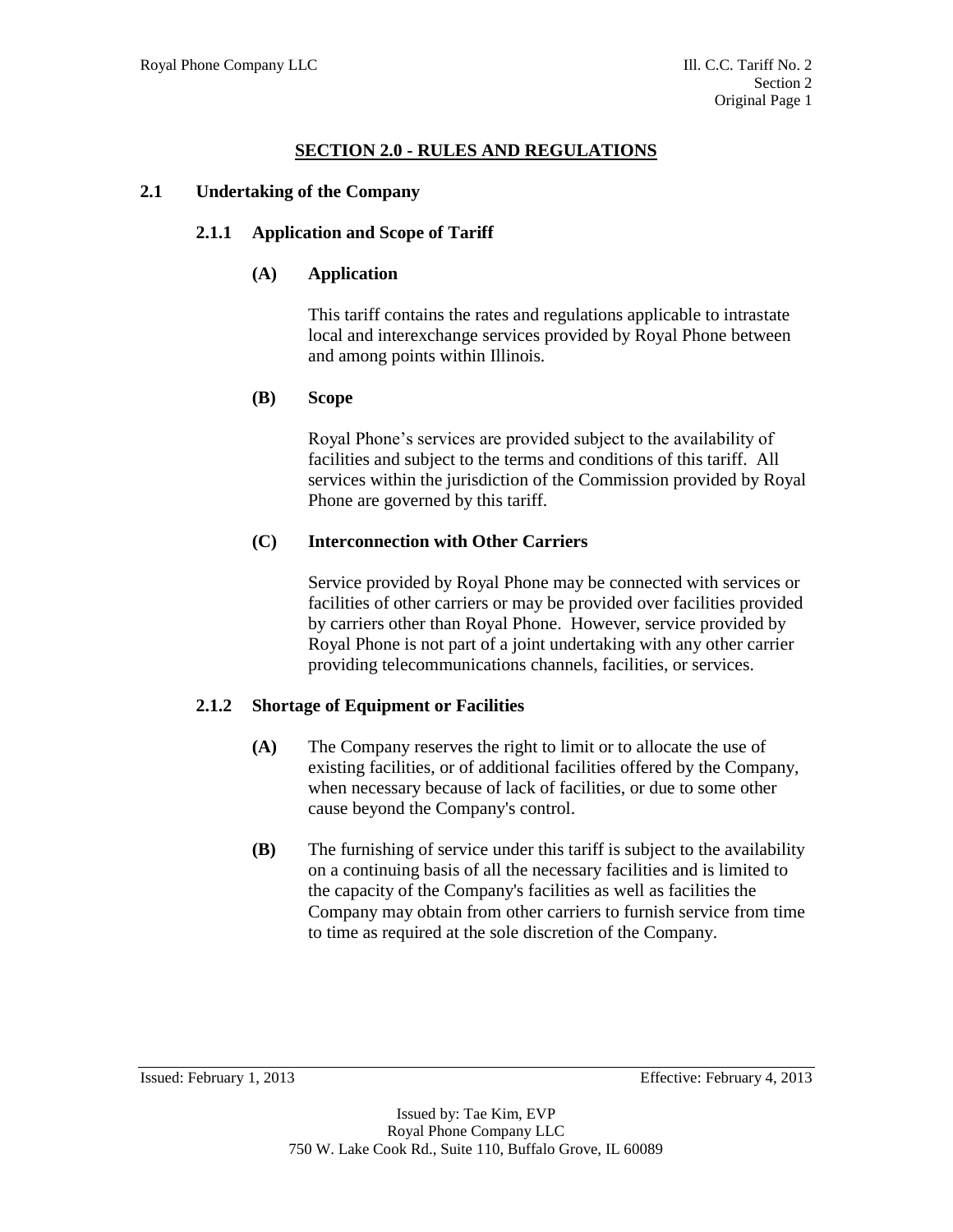#### **2.1 Undertaking of the Company, Cont'd.**

#### **2.1.3 Terms and Conditions**

- **(A)** Service is provided on the basis of a minimum period of at least thirty (30) days, 24-hours per day. For the purpose of computing charges in this tariff, a month is considered to have thirty (30) days.
- **(B)** Customers may be required to enter into written service orders which shall contain or reference a specific description of the service ordered, the rates to be charged, the duration of the services, and the terms and conditions in this tariff. Customers will also be required to execute any other documents as may be reasonably requested by the Company.
- **(C)** Except as otherwise stated in the tariff, at the expiration of the initial term specified in each Service Order, or in any extension thereof, service shall continue on a month to month basis at the then current rates unless terminated by either party upon notice. Any termination shall not relieve the Customer of its obligation to pay any charges incurred under the service order and this tariff prior to termination. The rights and obligations which by their nature extend beyond the termination of the term of the service order shall survive such termination.
- **(D)** Service may be terminated upon written notice to the Customer if:
	- **(1)** the Customer is using the service in violation of this tariff; or
	- **(2)** the Customer is using the service in violation of the law.
- **(E)** This tariff shall be interpreted and governed by the laws of the State of Illinois without regard for its choice of laws provision.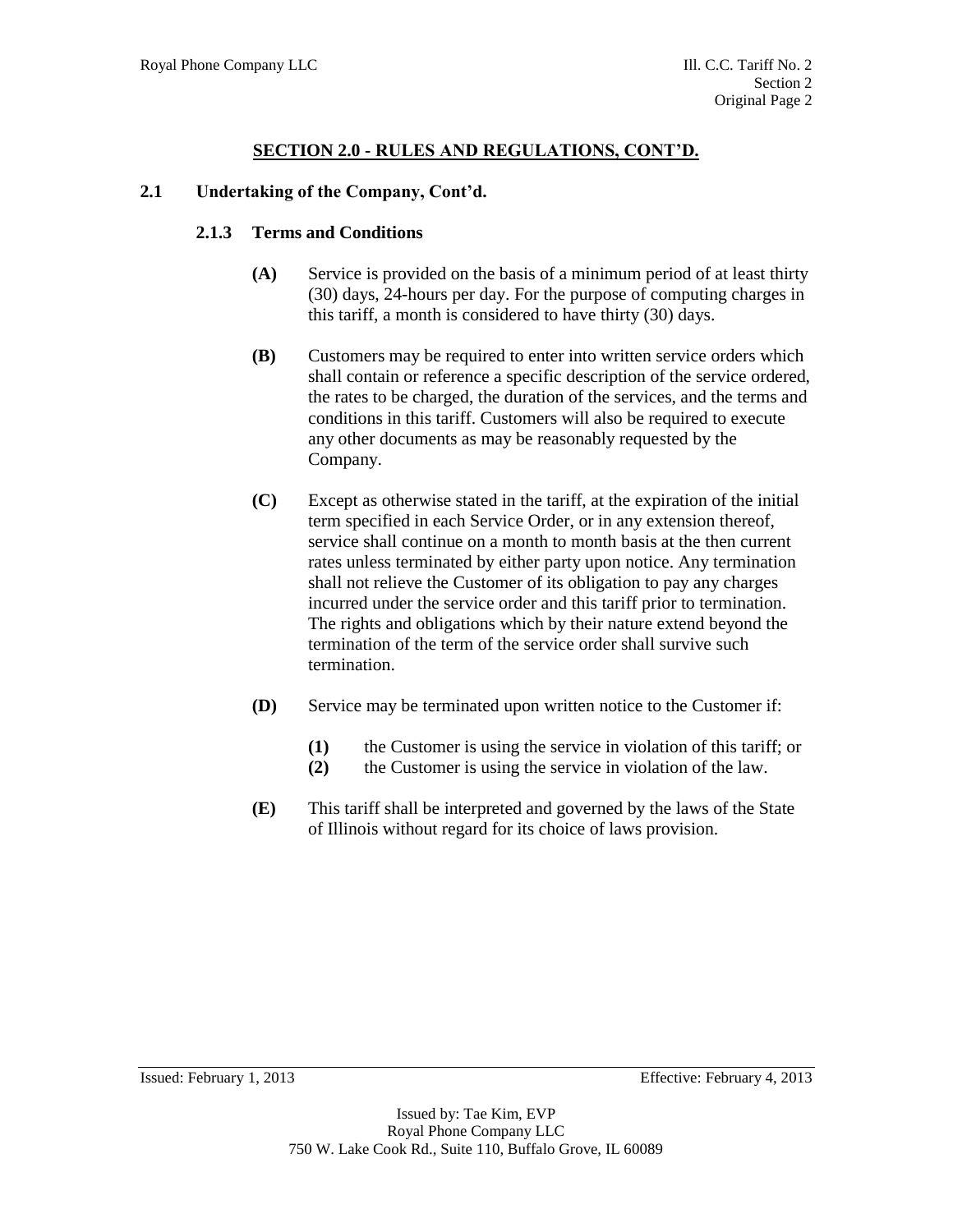#### **2.1 Undertaking of the Company, Cont'd.**

#### **2.1.3 Terms and Conditions, Cont'd.**

- **(F)** Any Other Telephone Company may not interfere with the right of any person or entity to obtain service directly from the Company. No person or entity shall be required to make any payment, incur any penalty, monetary or otherwise, or purchase any services in order to have the right to obtain service directly from the Company.
- **(G)** To the extent that either the Company or any Other Telephone Company exercises control over available cable pairs, conduit, duct space, raceways, or other facilities needed by the other to reach a person or entity, the party exercising such control shall make them available to the other on terms equivalent to those under which the Company makes similar facilities under its control available to its Customers. At the reasonable request of either party, the Company and the Other Telephone Company shall jointly attempt to obtain from the owner of the property access for the other party to serve a person or entity.
- **(H)** From time to time, Royal Phone may engage in special promotions. These promotions may be in the form of waived or reduced recurring and nonrecurring fees, lowered usage charges, or other actions designed to attract new customers or to increase existing Customer awareness of a particular service. All promotions will be offered on a non-discriminatory basis to eligible customers.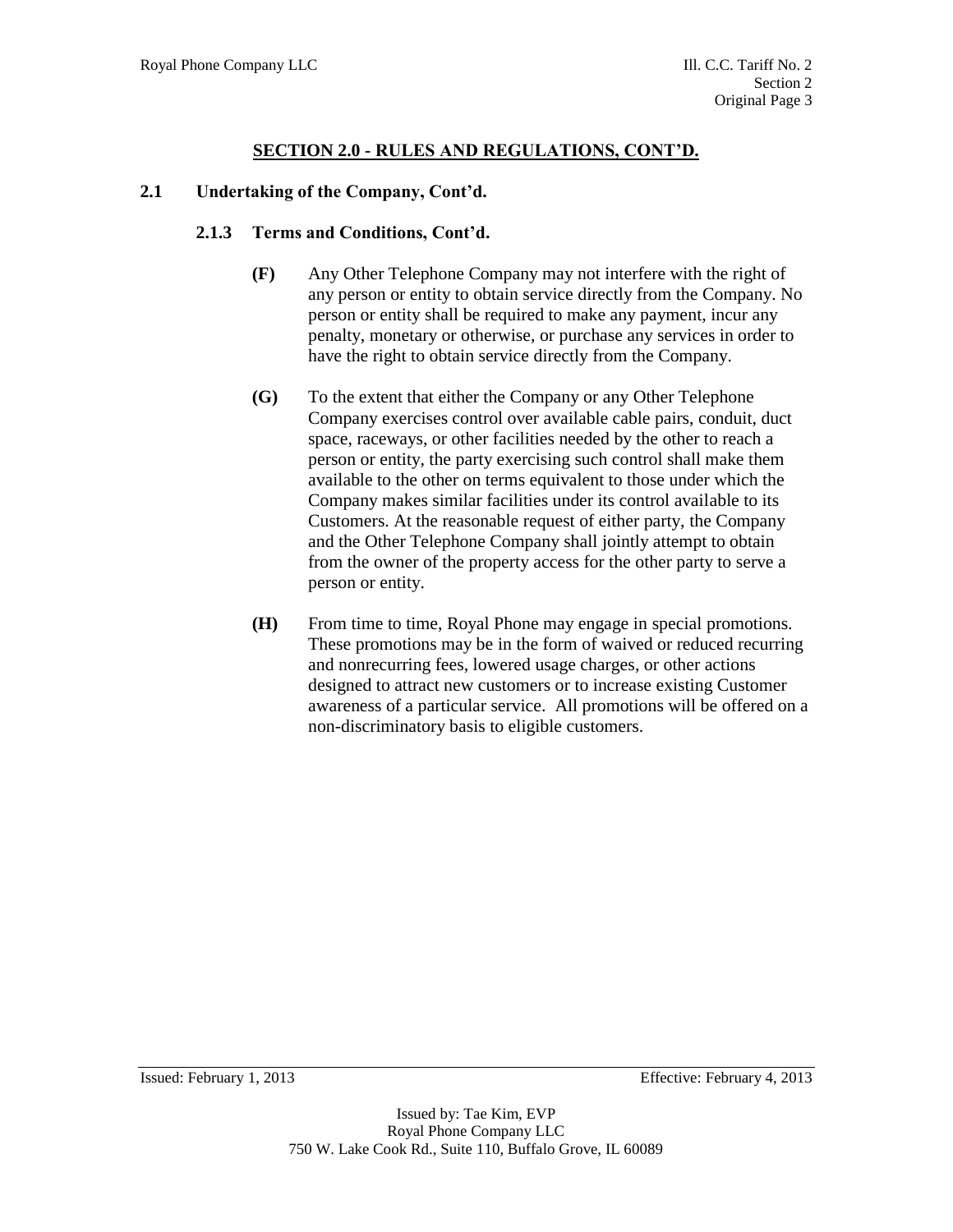# **2.1 Undertaking of the Company, Cont'd.**

### **2.1.4 Limitations on Liability**

- **(A)** Except as otherwise stated in this section, the liability of the Company for damages arising out of either: (1) the furnishing of its services, including but not limited to mistakes, omissions, interruptions, delays, or errors, or other defects, representations, or use of these services or (2) the failure to furnish its service, whether caused by acts or omission, shall be limited to the extension of allowances to the Customer for interruptions in service as set forth in Section 2.7.
- **(B)** Except for the extension of allowances to the Customer for interruptions in service as set forth in Section 2.7, the Company shall not be liable to a Customer or third party for any direct, indirect, special, incidental, reliance, consequential, exemplary or punitive damages, including, but not limited to, loss of revenue or profits, for any reason whatsoever, including, but not limited to, any act or omission, failure to perform, delay, interruption, failure to provide any service or any failure in or breakdown of facilities associated with the service.
- **(C)** The liability of the Company for errors in billing that result in overpayment by the Customer shall be limited to a credit equal to the dollar amount erroneously billed or, in the event that payment has been made and service has been discontinued, to a refund of the amount erroneously billed.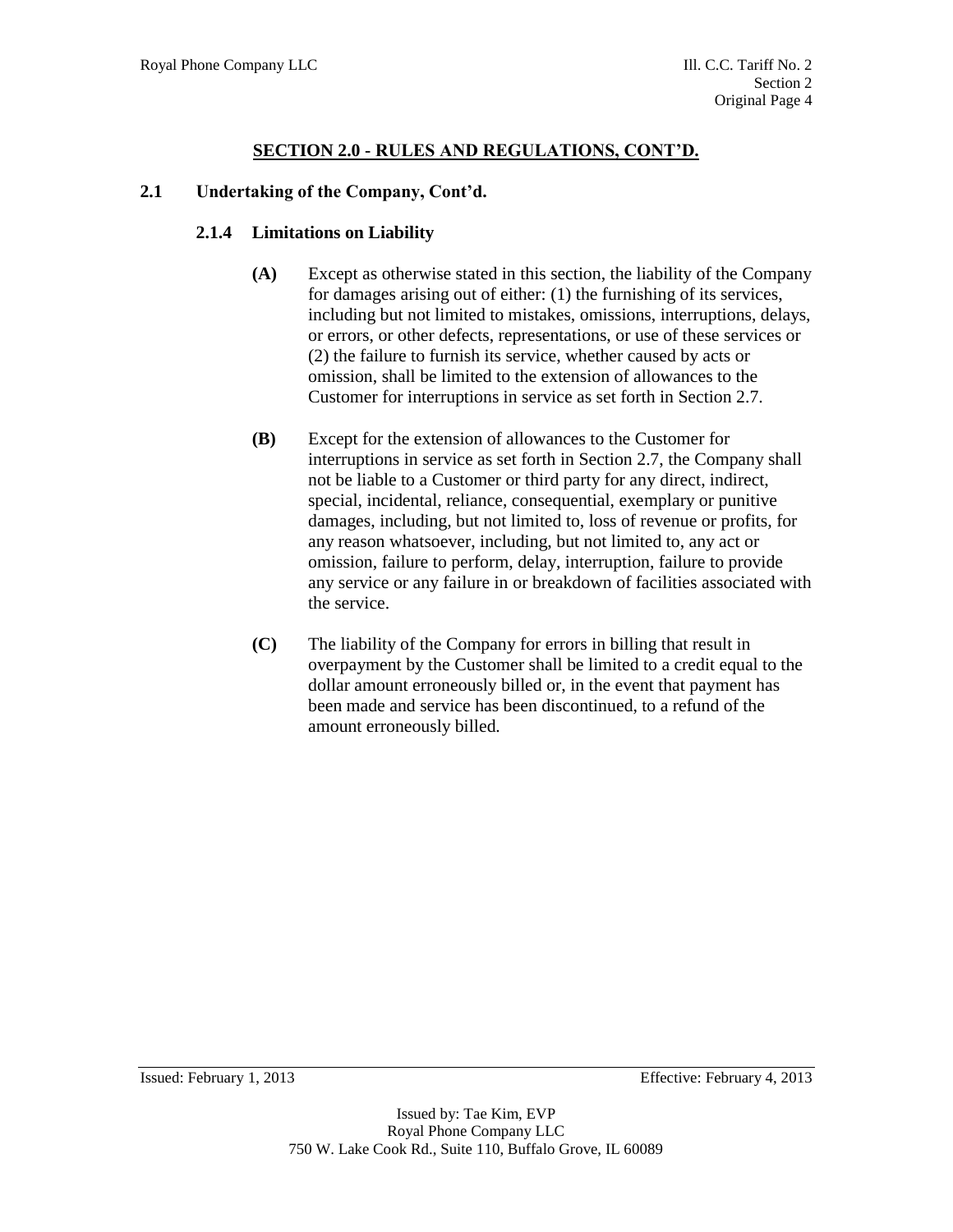#### **2.1 Undertaking of the Company, Cont'd.**

#### **2.1.4 Limitations on Liability, Cont'd.**

- **(D)** The Company shall be indemnified and saved harmless by the Customer from and against all loss, liability, damage and expense, including reasonable counsel fees, due to:
	- **(1)** Any act or omission of: (a) the Customer, (b) any other entity furnishing service, equipment or facilities for use in conjunction with services or facilities provided by the Company; or (c) common carriers or warehousemen, except as contracted by the Company;
	- **(2)** Any delay or failure of performance or equipment due to causes beyond the Company's control, including but not limited to, acts of God, fires, floods, earthquakes, hurricanes, or other catastrophes; national emergencies, insurrections, riots, wars or other civil commotions; strikes, lockouts, work stoppages or other labor difficulties; criminal actions taken against the Company; unavailability, failure or malfunction of equipment or facilities provided by the Customer or third parties; and any law, order, regulation or other action of any governing authority or agency thereof;
	- **(3)** Any unlawful or unauthorized use of the Company's facilities and services;
	- **(4)** Libel, slander, invasion of privacy or infringement of patents, trade secrets, or copyrights arising from or in connection with the material transmitted by means of Company-provided facilities or services; or by means of the combination of Company-provided facilities or services;
	- **(5)** Breach in the privacy or security of communications transmitted over the Company's facilities;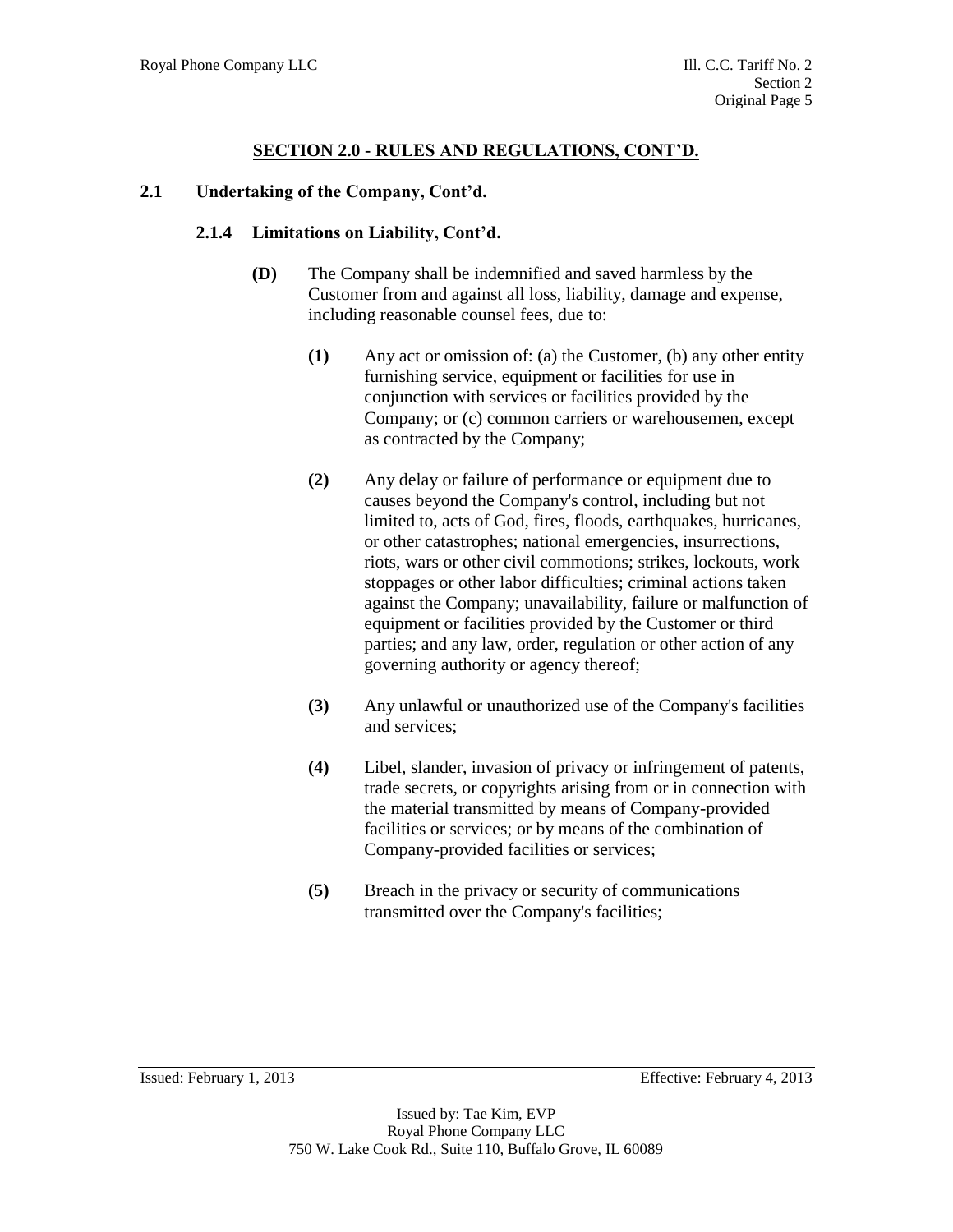#### **2.1 Undertaking of the Company, Cont'd.**

#### **2.1.4 Limitations on Liability, Cont'd.**

- **(D) Cont'd.**
	- **(6)** Changes in any of the facilities, operations or procedures of the Company that render any equipment, facilities or services provided by the Customer obsolete, or require modification or alteration of such equipment, facilities or services, or otherwise affect their use or performance, except where reasonable notice is required by the Company and is not provided to the Customer, in which event the Company's liability is limited as set forth in paragraph (A) of this Subsection 2.1.4.
	- **(7)** Defacement of or damage to Customer premises resulting from the furnishing of services or equipment on such premises or the installation or removal thereof;
	- **(8)** Injury to property or injury or death to persons, including claims for payments made under Workers' Compensation law or under any plan for employee disability or death benefits, arising out of, or caused by, any act or omission of the Customer, or the construction, installation, maintenance, presence, use or removal of the Customer's facilities or equipment connected, or to be connected to the Company's facilities;
	- **(9)** Any non-completion of calls due to network busy conditions;
	- **(10)** Any calls not actually attempted to be completed during any period that service is unavailable;
	- **(11)** And any other claim resulting from any act or omission of the Customer or patron(s) of the Customer relating to the use of the Company's services or facilities.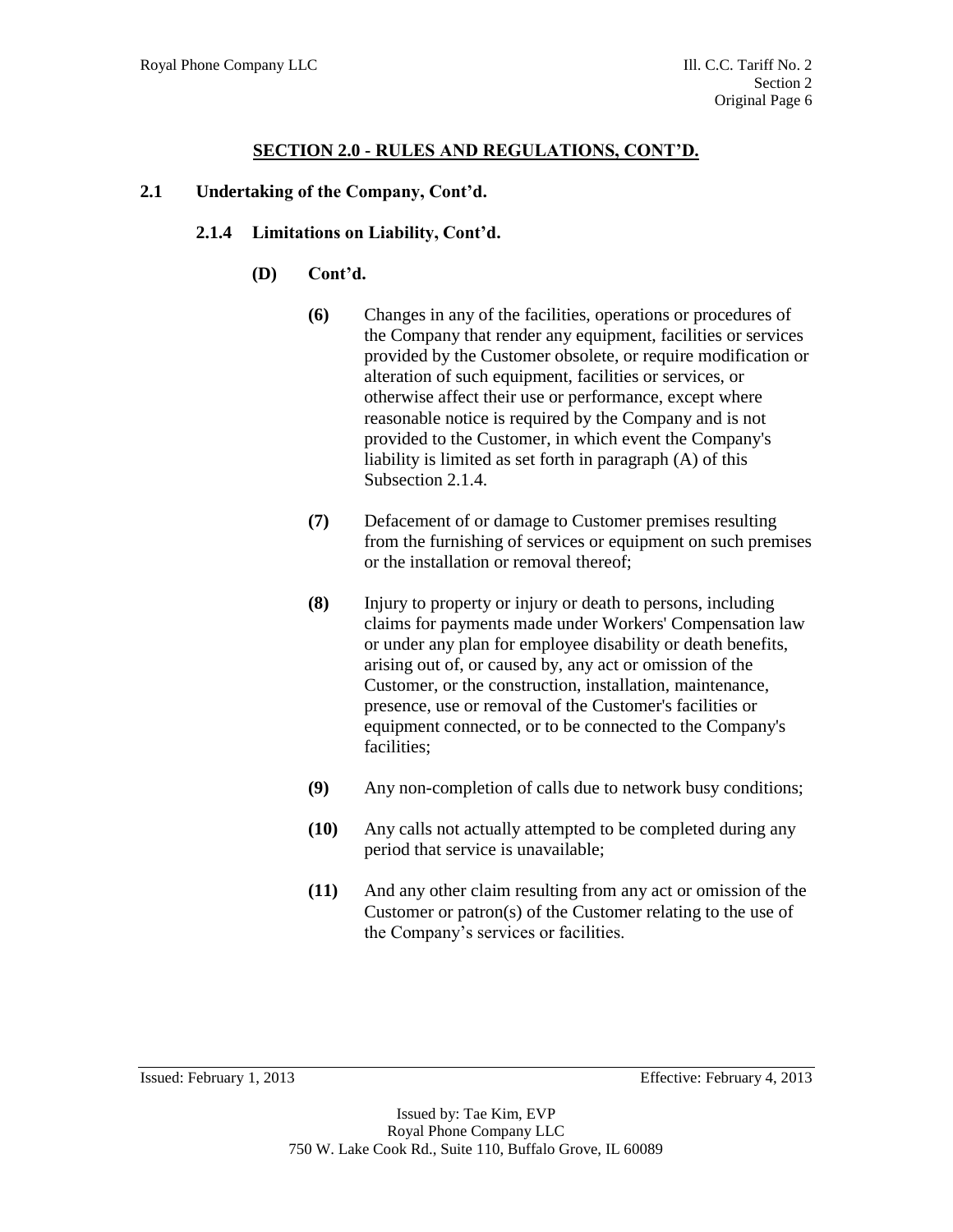#### **2.1 Undertaking of the Company, Cont'd.**

#### **2.1.4 Limitations on Liability, Cont'd.**

- **(E)** The Company does not guarantee nor make any warranty with respect to installations provided by it for use in an explosive atmosphere.
- **(F)** The Company makes no warranties or representations, EXPRESS OR IMPLIED, either in fact or by operation of law, statutory or otherwise, including warranties of merchantability or fitness for a particular use, except those expressly set forth herein.
- **(G)** Failure by the Company to assert its rights pursuant to one provision of this tariff does not preclude the Company from asserting its rights under other provisions.
- **(H) Directory Errors**  In the absence of gross negligence or willful misconduct, no liability for damages arising from errors or mistakes in or omissions of directory listings, or errors or mistakes in or omissions of listing obtainable from the directory assistance operator, including errors in the reporting thereof, shall attach to the Company. An allowance for errors or mistakes in or omissions of published directory listings or for errors or mistakes in or omissions of listing obtainable from the directory assistance operator shall be at the monthly tariff rate for each listing, or in the case of a free or nocharge directory listing, credit shall equal two times the monthly tariff rate for an additional listing, for the life of the directory or the charge period during which the error, mistake or omission occurs.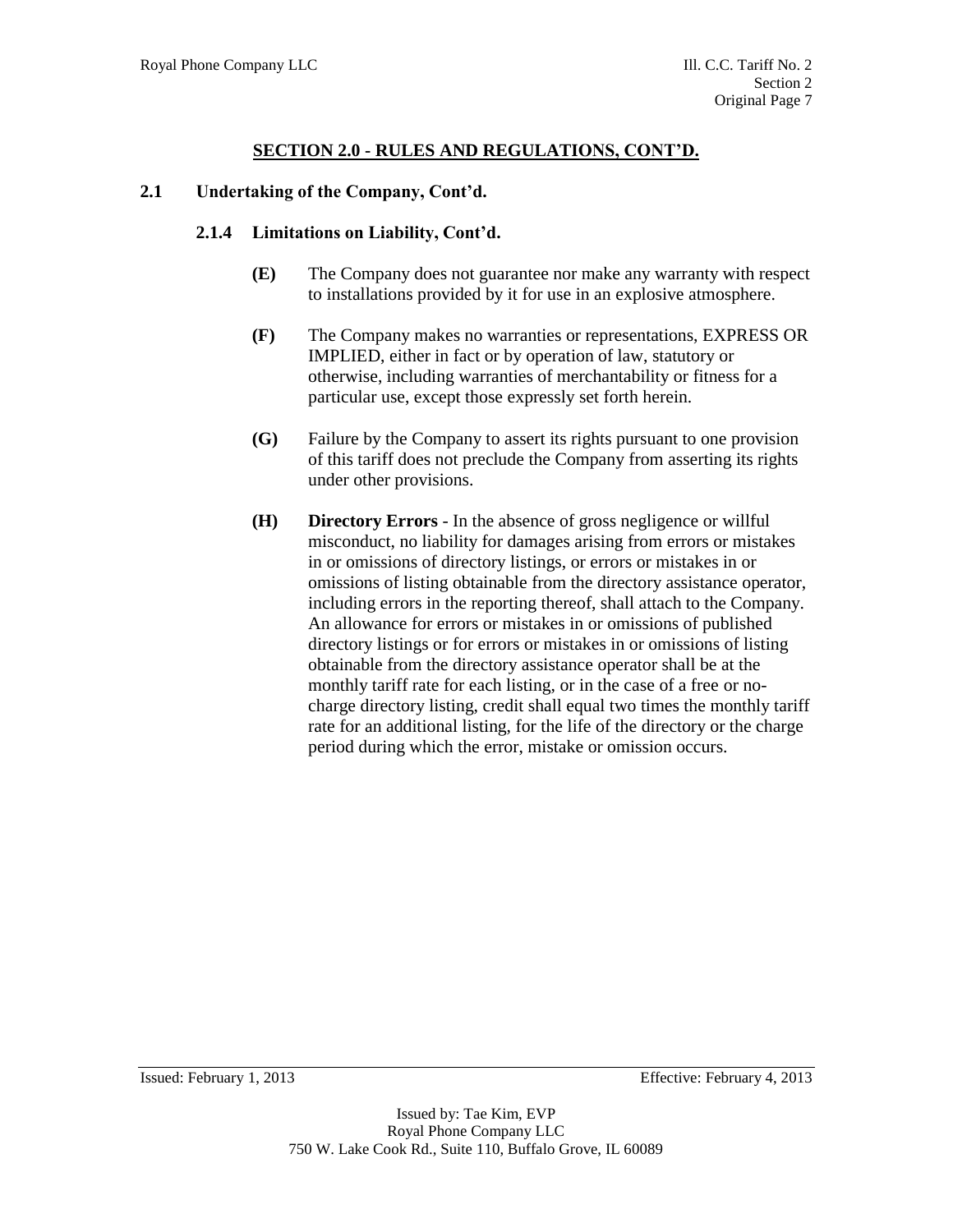#### **2.1 Undertaking of the Company, Cont'd.**

#### **2.1.4 Limitations on Liability, Cont'd.**

#### **(I) With respect to Emergency Number 911 Service:**

- **(1)** This service is offered solely as an aid in handling assistance calls in connection with fire, police and other emergencies. The company is not responsible for any losses, claims, demands, suits or any liability whatsoever, whether suffered, made instituted or asserted by the Customer or by any other party or person for any personal injury or death of any person or persons, and for any loss, damage or destruction of any property, whether owned by the Customer or others, caused or claimed to have been caused by: (1) mistakes, omissions, interruptions, delays, errors or other defects in the provision of service, or (2) installation, operation, failure to operate, maintenance, removal, presence, condition, local or use of any equipment and facilities furnishing this service.
- **(2)** Neither is the Company responsible for any infringement, nor invasion of the right of privacy of any person or persons, caused or claimed to have been caused directly or indirectly, by the installation, operation, failure to operate, maintenance, removal, presence, condition, occasion or use of emergency 911 service features and the equipment associated therewith, or by any services furnished by the Company, including, but not limited to the identification of the telephone number, address or name associated with the telephone used by the party or parties accessing emergency 911 service, and which arise out of the negligence or other wrongful act of the Company, the Customer, its users, agencies or municipalities, or the employees or agents of any one of them.
- **(3)** When a Customer with a nonpublished telephone number, as defined herein, places a call to the emergency 911 service, the Company will release the name and address of the calling party, where such information can be determined, to the appropriate local governmental authority responsible for emergency 911 service upon request of such governmental authority. By subscribing to service under this tariff, the Customer acknowledges and agrees with the release of information as described above.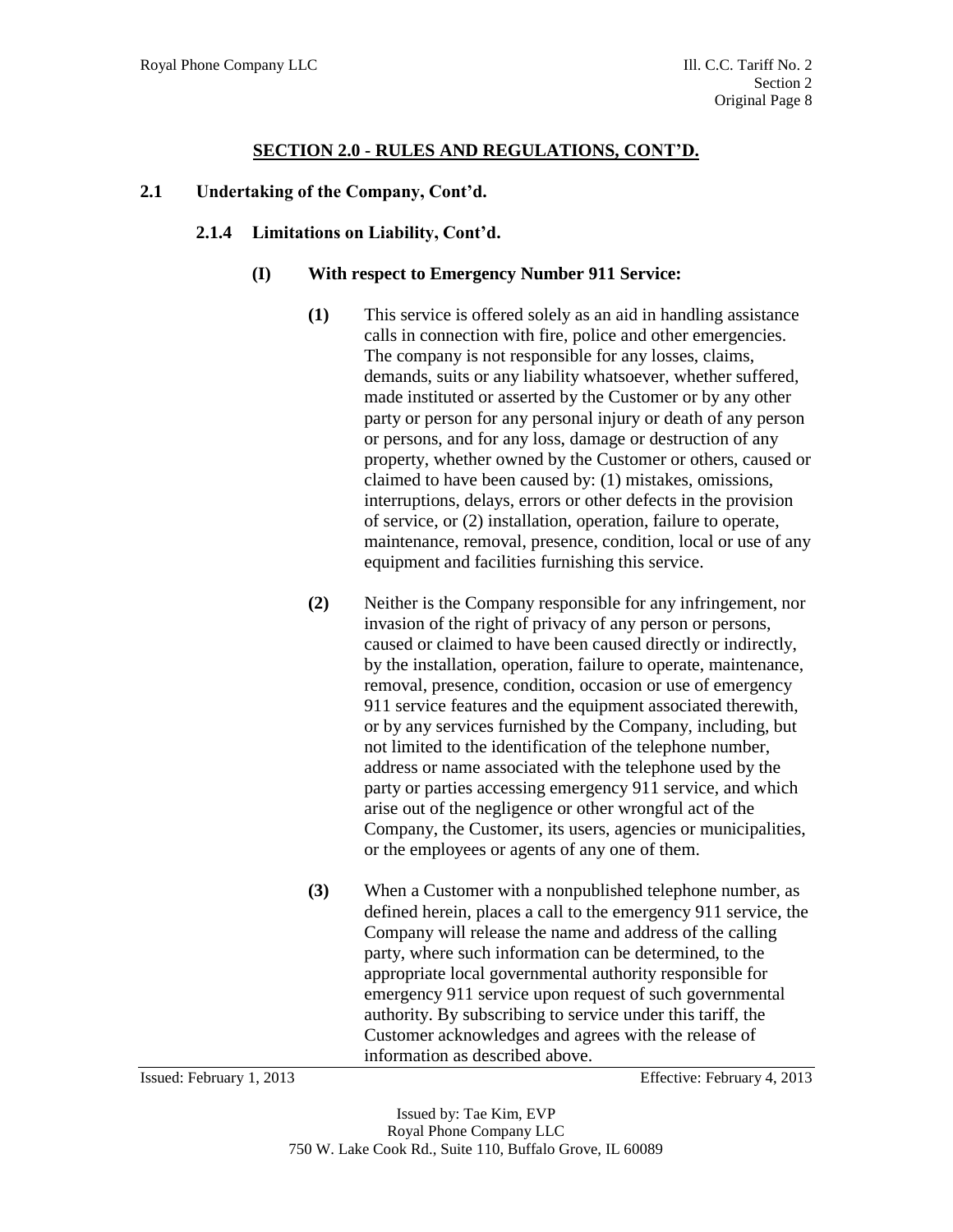#### **2.1 Undertaking of the Company, Cont'd.**

#### **2.1.5 Notification of Service-Affecting Activities**

The Company will provide the Customer reasonable notification of serviceaffecting activities that may occur in normal operation of its business. Such activities may include, but are not limited to, equipment or facilities additions, removals or rearrangements and routine preventative maintenance. Generally, such activities are not specific to an individual Customer but affect many Customers' services. No specific advance notification period is applicable to all service activities. The Company will work cooperatively with the Customer to determine the reasonable notification requirements. With some emergency or unplanned service-affecting conditions, such as an outage resulting from cable damage, notification to the Customer may not be possible.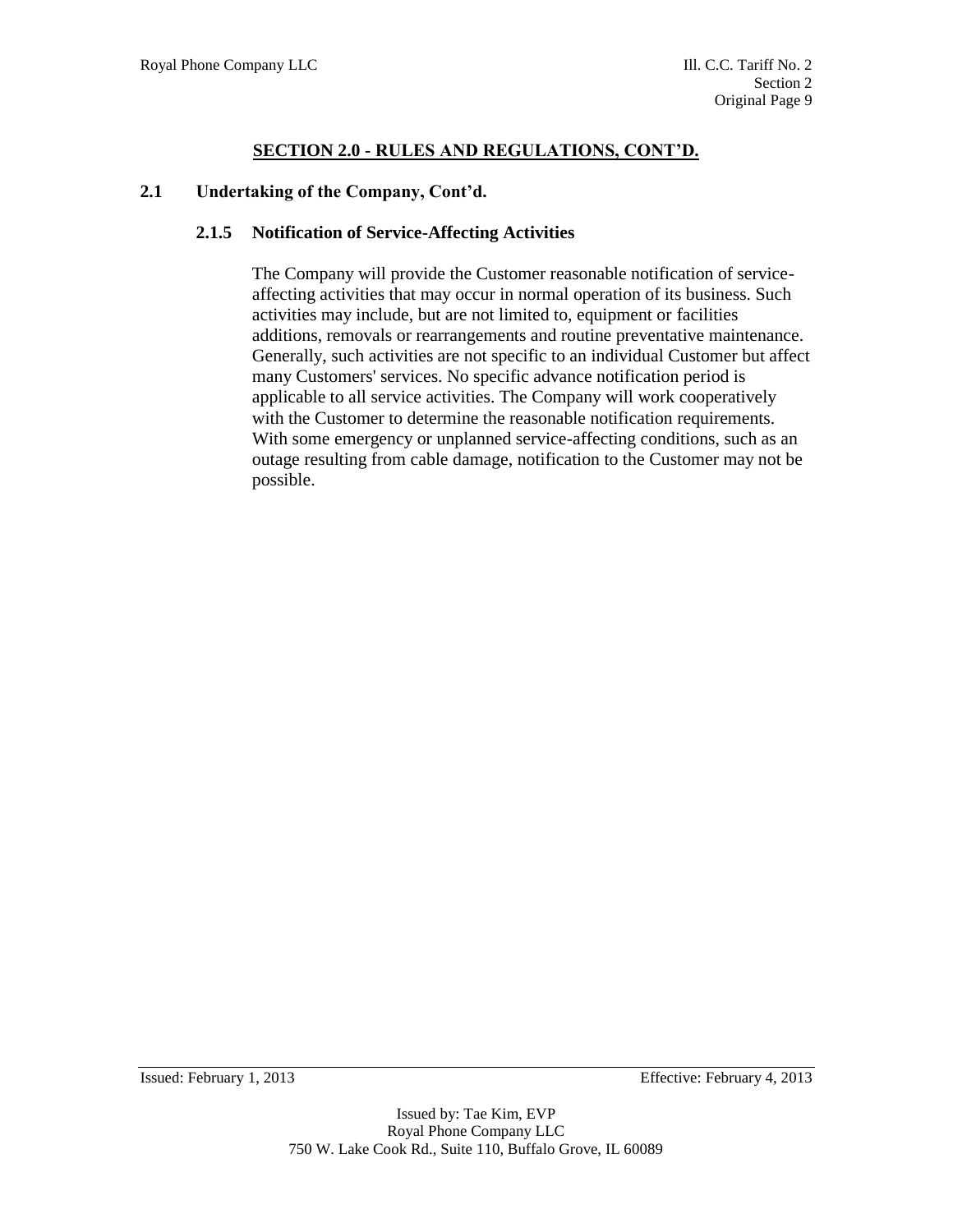#### **2.1 Undertaking of the Company, Cont'd.**

#### **2.1.6 Provision of Equipment and Facilities**

- **(A)** The Company shall use reasonable efforts to maintain only the facilities and equipment that it furnishes to the Customer. The Customer may not nor may the Customer permit others to rearrange, disconnect, remove, attempt to repair, or otherwise interfere with any of the facilities or equipment installed by the Company, except upon the written consent of the Company.
- **(B)** The Company may substitute, change or rearrange any equipment or facility at any time and from time to time, but shall not thereby alter the technical parameters of the service provided the Customer.
- **(C)** Equipment the Company provides or installs at the Customer Premises for use in connection with the services the Company offers shall not be used for any purpose other than that for which the equipment is provided.
- **(D)** Except as otherwise indicated, Customer provided station equipment at the Customer's premises for use in connection with this service shall be so constructed, maintained and operated as to work satisfactorily with the facilities of the Company.
- **(E)** The Company shall not be responsible for the installation, operation, or maintenance of any Customer provided communications equipment. Where such equipment is connected to the facilities furnished pursuant to this tariff, the responsibility of the Company shall be limited to the furnishing of facilities offered under this tariff and to the maintenance and operation of such facilities. Subject to this responsibility, the Company shall not be responsible for:
	- **(1)** the through transmission of signals by Customer provided equipment or for the quality of, or defects in, such transmission; or
	- **(2)** the reception of signals by Customer-provided equipment; or
	- **(3)** network control signaling where such signaling is performed by Customer-provided network control signaling equipment.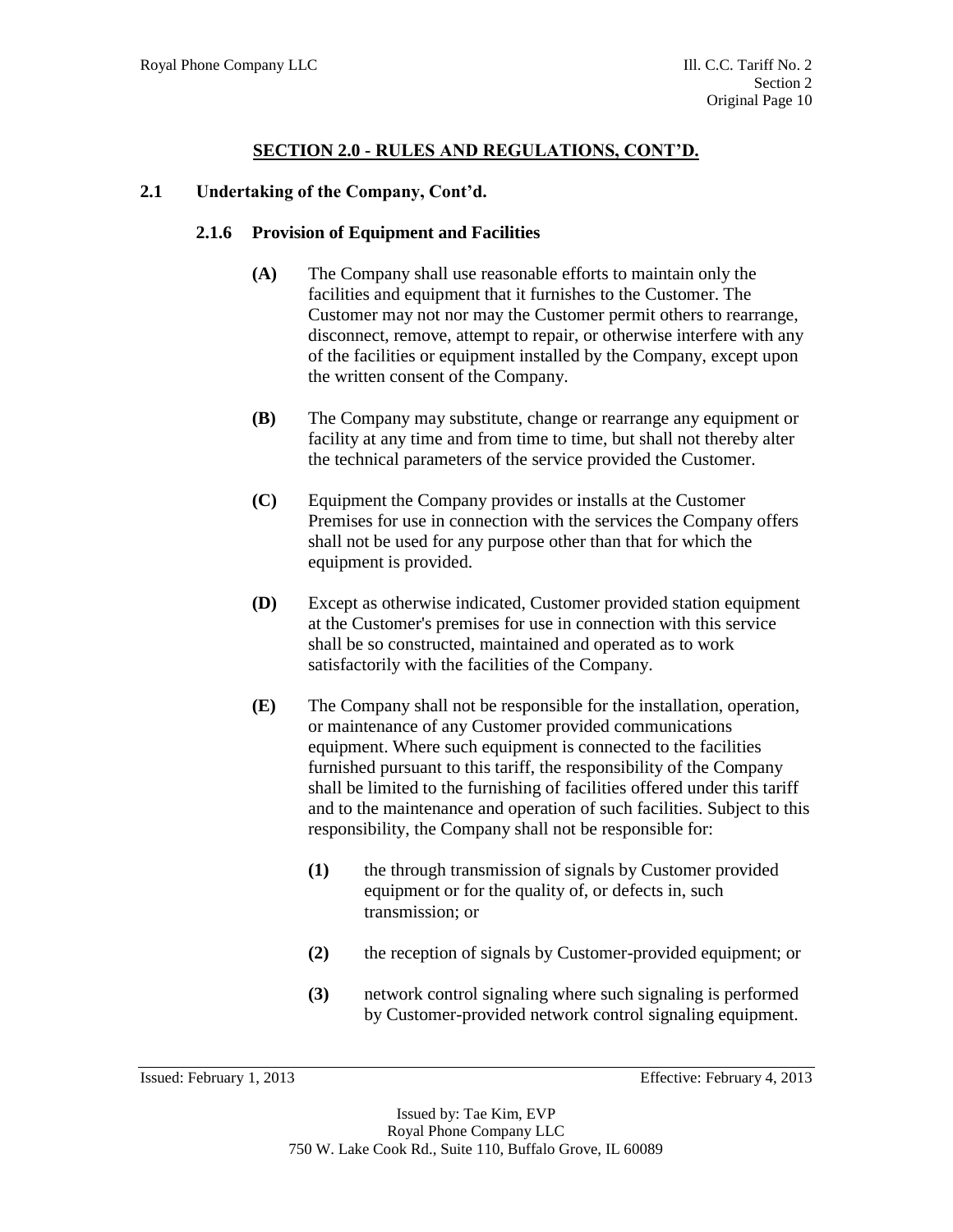### **2.1 Undertaking of the Company, Cont'd.**

### **2.1.7 Non-Routine Installation**

At the Customer's request, installation and/or maintenance may be performed outside the Company's regular business hours or in hazardous locations. In such cases, charges based on cost of the actual labor, material, or other costs incurred by or charged to the Company will apply. If installation is started during regular business hours but, at the Customer's request, extends beyond regular business hours into time periods including, but not limited to, weekends, holidays, and/or night hours, additional charges may apply.

### **2.1.8 Special Construction**

Subject to the agreement of the Company and to all of the regulations contained in this tariff, special construction of facilities may be undertaken on a reasonable efforts basis at the request of the Customer. Special construction is construction undertaken:

- **(A)** where facilities are not presently available, and there is no other requirement for the facilities so constructed;
- **(B)** of a type other than that which the Company would normally utilize in the furnishing of its services;
- **(C)** over a route other than that which the Company would normally utilize in the furnishing of its services;
- **(D)** in a quantity greater than that which the Company would normally construct;
- **(E)** on an expedited basis;
- **(F)** on a temporary basis until permanent facilities are available;
- **(G)** involving abnormal costs; or
- **(H)** in advance of its normal construction.

#### **2.1.9 Ownership of Facilities**

Title to all facilities provided in accordance with this tariff remains in the Company, its partners, agents, contractors or suppliers.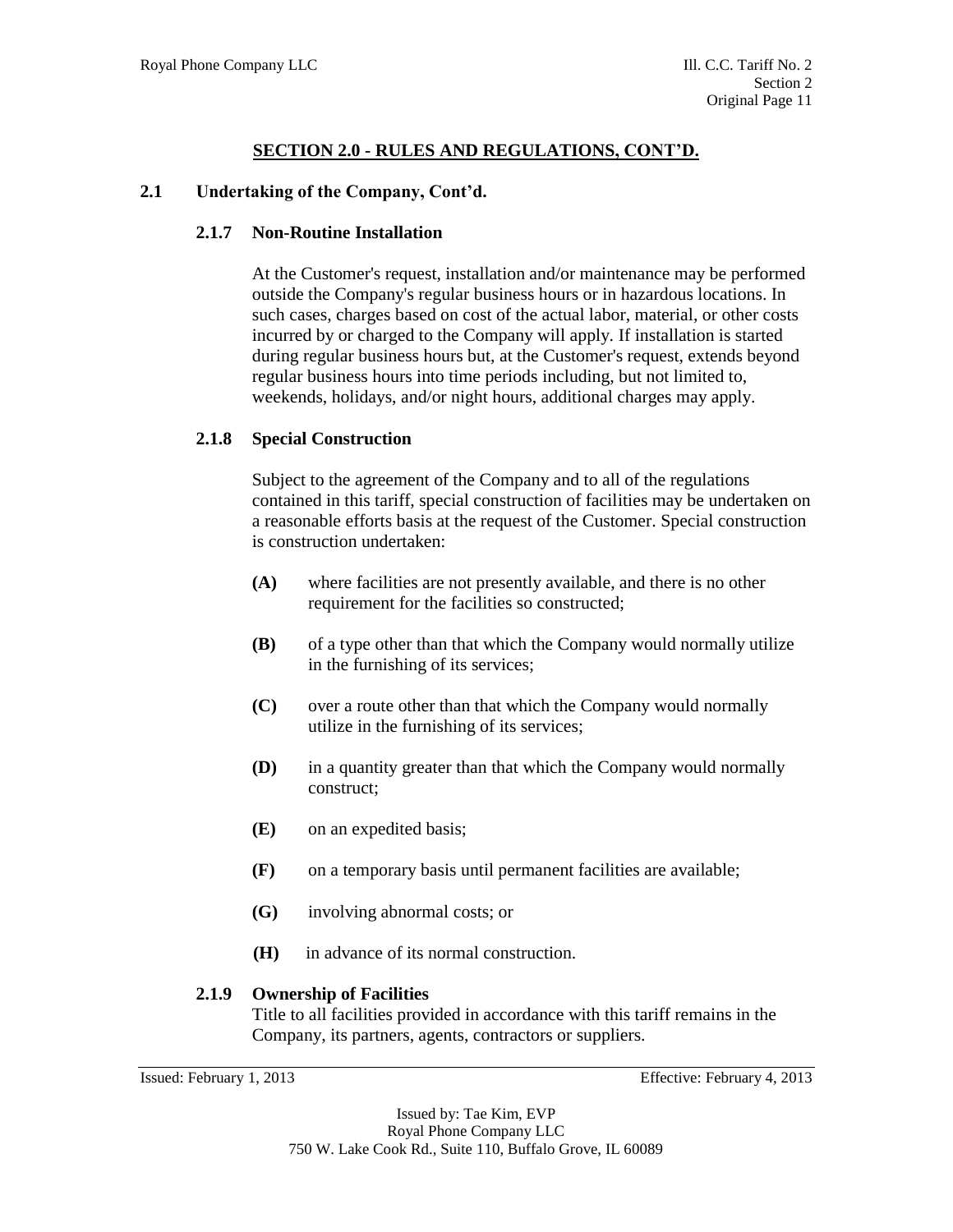#### **2.2 Prohibited Uses**

- **2.2.1** The services the Company offers shall not be used for any unlawful purpose or for any use as to which the Customer has not obtained all required governmental approvals, authorizations, licenses, consents and permits.
- **2.2.2** The Company may require applicants for service who intend to use the Company's offerings for resale and/or for shared use to file a letter with the Company confirming that their use of the Company's offerings complies with relevant laws and the Public Utilities Commission of Illinois's regulations, policies, orders, and decisions.
- **2.2.3** The Company may block any signals being transmitted over its Network by Customers which cause interference to the Company or other users. Customer shall be relieved of all obligations to make payments for charges relating to any blocked Service and shall indemnify the Company for any claim, judgment or liability resulting from such blockage.
- **2.2.4** A Customer, joint user, or authorized user may not assign, or transfer in any manner, the service or any rights associated with the service without the written consent of the Company. The Company will permit a Customer to transfer its existing service to another entity if the existing Customer has paid all charges owed to the Company for regulated communications services. Such a transfer will be treated as a disconnection of existing service and installation of new service, and non-recurring installation charges as stated in this tariff will apply.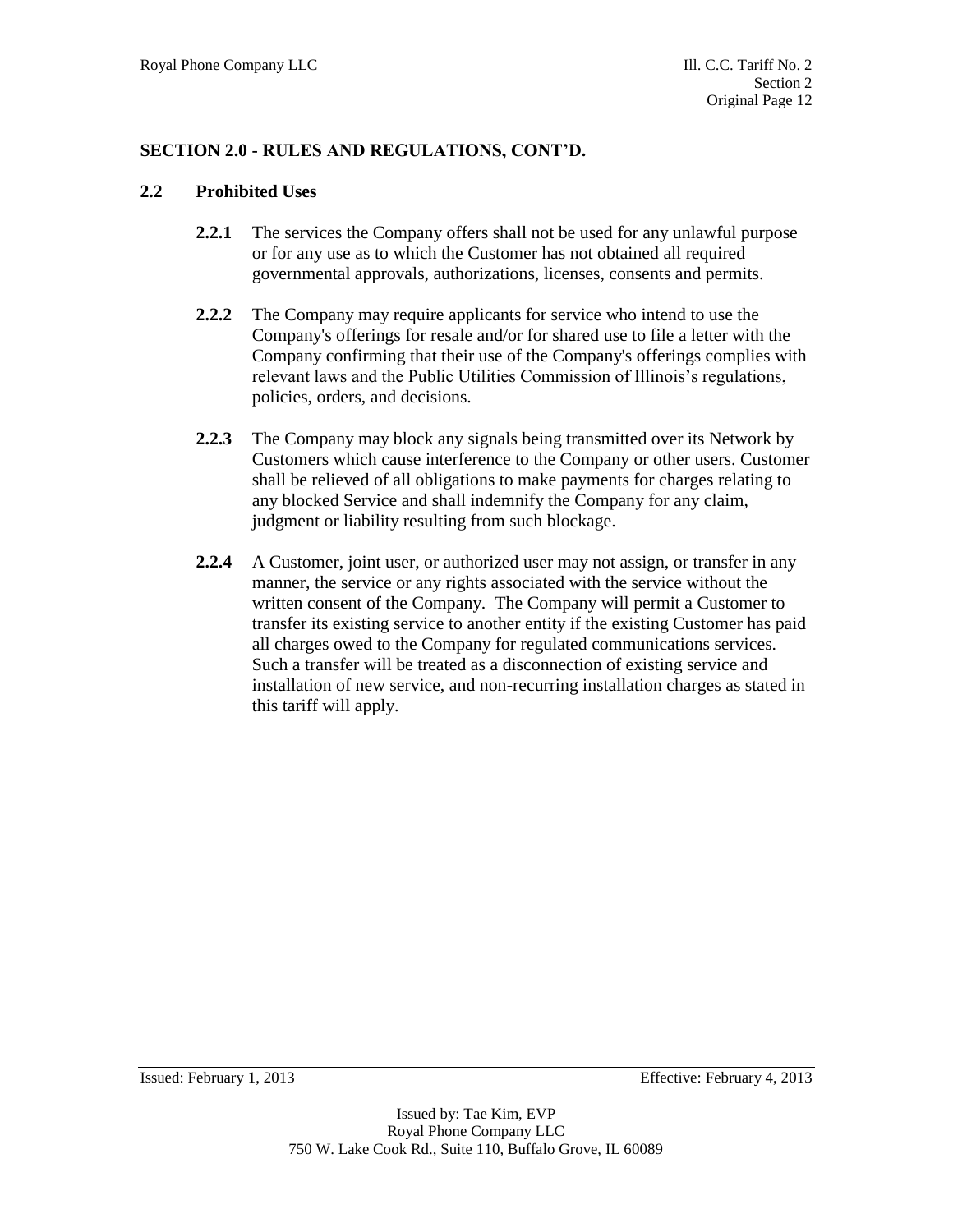#### **2.3 Obligations of the Customer**

#### **2.3.1 General**

The Customer shall be responsible for:

- **(A)** the payment of all applicable charges pursuant to this tariff;
- **(B)** damage to or loss of the Company's facilities or equipment caused by the acts or omissions of the Customer; or the noncompliance by the Customer, with these regulations; or by fire or theft or other casualty on the Customer Premises, unless caused by the negligence or willful misconduct of the employees or agents of the Company;
- **(C)** providing at no charge, as specified from time to time by the Company, any needed equipment, space and power to operate Company facilities and equipment installed on the premises of the Customer, and the level of heating and air conditioning necessary to maintain the proper operating environment on such premises;
- **(D)** obtaining, maintaining, and otherwise having full responsibility for all rights-of-way and conduit necessary for installation of fiber optic cable and associated equipment used to provide Communications Services to the Customer from the cable building entrance or property line to the location of the equipment space described in Section 2.3.1(C). Any and all costs associated with the obtaining and maintaining the rights-of-way described herein, including the costs of altering the structure to permit installation of the Company provided facilities, shall be borne entirely by, or may be charged by the Company, to the Customer. The Company may require the Customer to demonstrate its compliance with this section prior to accepting an order for service.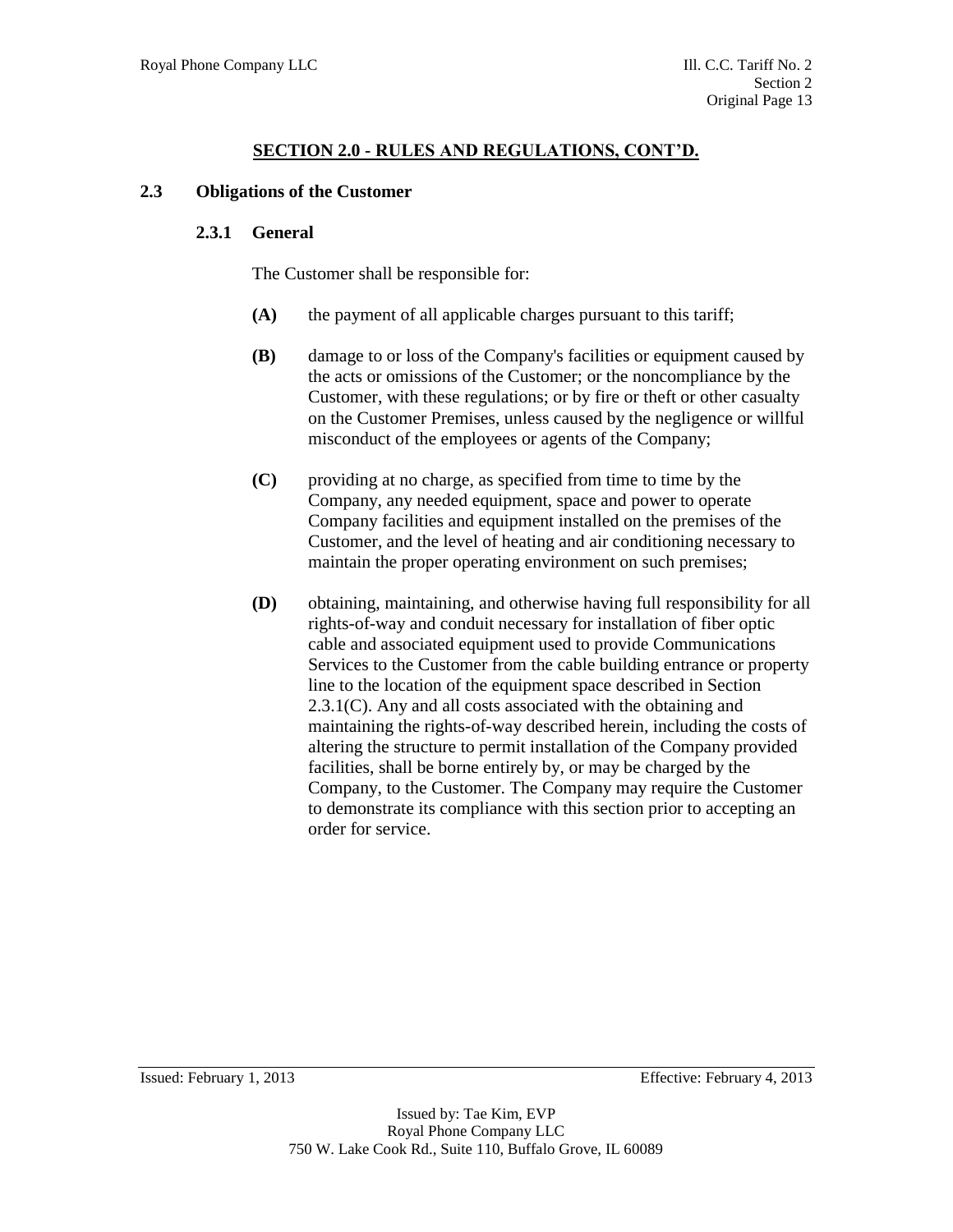### **2.3 Obligations of the Customer, Cont'd.**

# **2.3.1 General, Cont'd.**

- **(E)** providing a safe place to work and complying with all laws and regulations regarding the working conditions on the premises at which Company employees and agents shall be installing or maintaining the Company's facilities and equipment. The Customer may be required to install and maintain Company facilities and equipment within a hazardous area if, in the Company's opinion, injury or damage to the Company employees or property might result from installation or maintenance by the Company. The Customer shall be responsible for identifying, monitoring, removing and disposing of any hazardous material (e.g., friable asbestos) prior to any construction or installation work;
- **(F)** complying with all laws and regulations applicable to, and obtaining all consents, approvals, licenses and permits as may be required with respect to, the location of Company facilities and equipment in any Customer premises or the rights-of-way for which Customer is responsible under Section 2.3.1(D); and granting or obtaining permission for Company agents or employees to enter the premises of the Customer at any time for the purpose of installing, inspecting, maintaining, repairing, or upon termination of service as stated herein, removing the facilities or equipment of the Company;
- **(G)** not creating or allowing to be placed any liens or other encumbrances on the Company's equipment or facilities; and
- **(H)** making Company facilities and equipment available periodically for maintenance purposes at a time agreeable to both the Company and the Customer. No allowance will be made for the period during which service is interrupted for such purposes.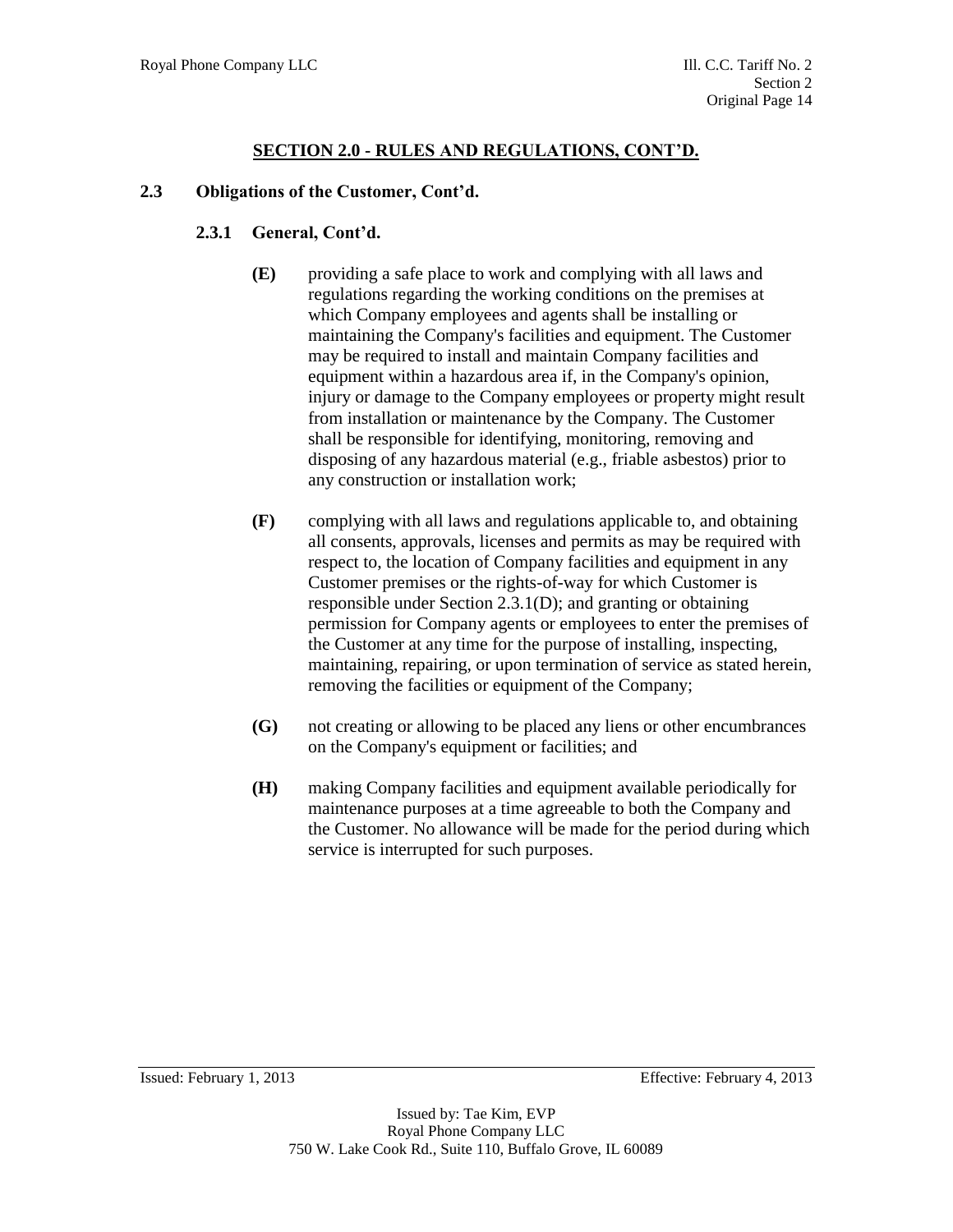### **2.3 Obligations of the Customer, Cont'd.**

### **2.3.2 Liability of the Customer**

- **(A)** The Customer will be liable for damages to the facilities of the Company and for all incidental and consequential damages caused by the negligent or intentional acts or omissions of the Customer, its officers, employees, agents, invites, or contractors where such acts or omissions are not the direct result of the Company's negligence or intentional misconduct.
- **(B)** To the extent caused by any negligent or intentional act of the Customer as described in (A), preceding, the Customer shall indemnify, defend and hold harmless the Company from and against all claims, actions, damages, liabilities, costs and expenses, including reasonable attorneys' fees, for (1) any loss, destruction or damage to property of any third party, and (2) any liability incurred by the Company to any third party pursuant to this or any other tariff of the Company, or otherwise, for any interruption of, interference to, or other defect in any service provided by the Company to such third party.
- **(C)** The Customer shall not assert any claim against any other Customer or user of the Company's services for damages resulting in whole or in part from or arising in connection with the furnishing of service under this tariff including but not limited to mistakes, omissions, interruptions, delays, errors or other defects or misrepresentations, whether or not such other Customer or user contributed in any way to the occurrence of the damages, unless such damages were caused solely by the negligent or intentional act or omission of the other Customer or user and not by any act or omission of the Company. Nothing in this tariff is intended either to limit or to expand Customer's right to assert any claims against third parties for damages of any nature other than those described in the preceding sentence.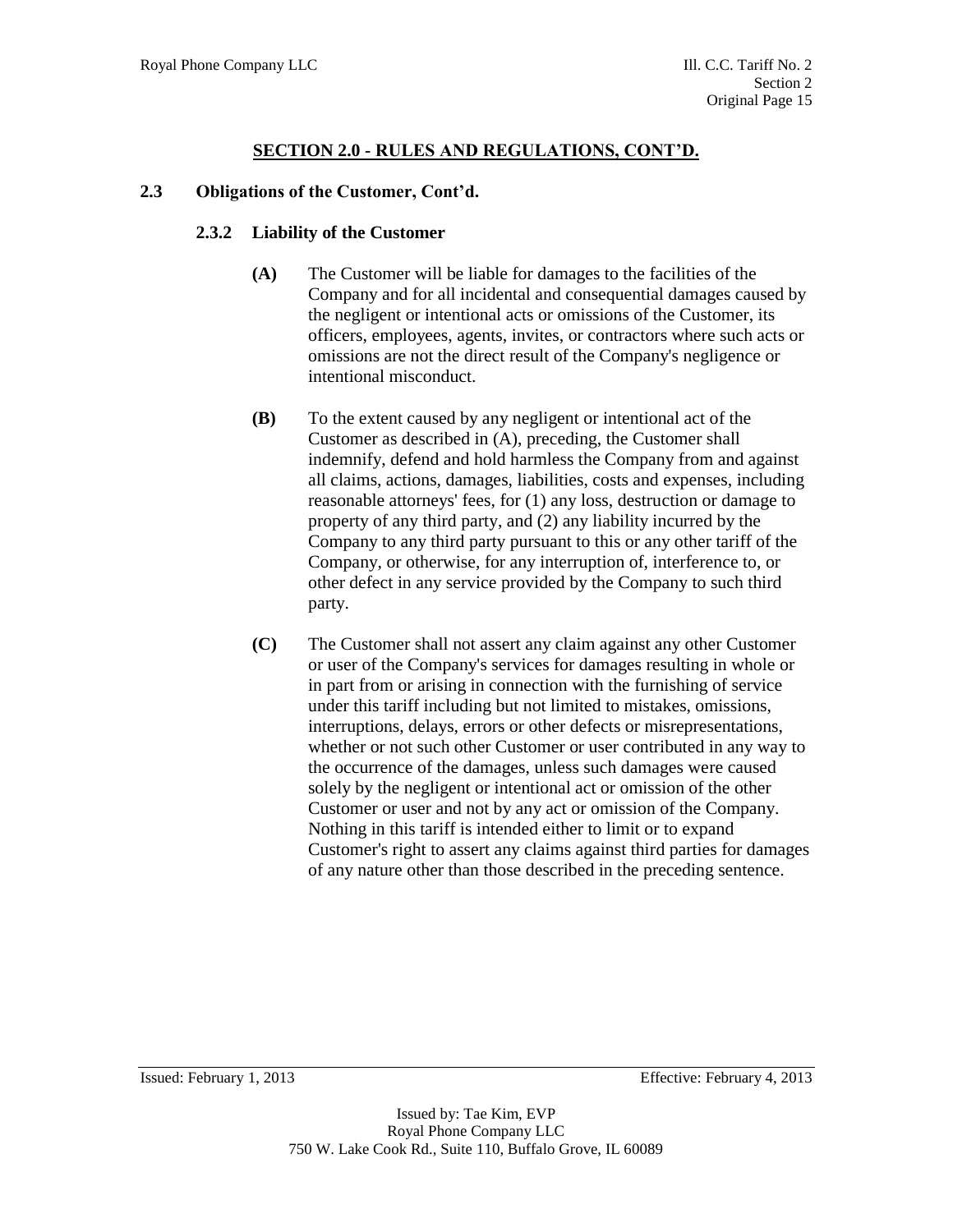#### **2.4 Customer Equipment and Channels**

#### **2.4.1 General**

A user may transmit or receive information or signals via the facilities of the Company. The Company's services are designed primarily for the transmission of voice-grade telephonic signals, except as otherwise stated in this tariff. A user may transmit any form of signal that is compatible with the Company's equipment, but the Company does not guarantee that its services will be suitable for purposes other than voice-grade telephonic communication except as specifically stated in this tariff.

### **2.4.2 Station Equipment**

- **(A)** Terminal equipment on the user's premises and the electric power consumed by such equipment shall be provided by and maintained at the expense of the user. The user is responsible for the provision of wiring or cable to connect its terminal equipment to the Company POP.
- **(B)** The Customer is responsible for ensuring that Customer-provided equipment connected to Company equipment and facilities is compatible with such equipment and facilities. The magnitude and character of the voltages and currents impressed on Companyprovided equipment and wiring by the connection, operation, or maintenance of such equipment and wiring shall be such as not to cause damage to the Company-provided equipment and wiring or injury to the Company's employees or to other persons. Any additional protective equipment required to prevent such damage or injury shall be provided by the Company at the Customer's expense, subject to prior Customer approval of the equipment expense.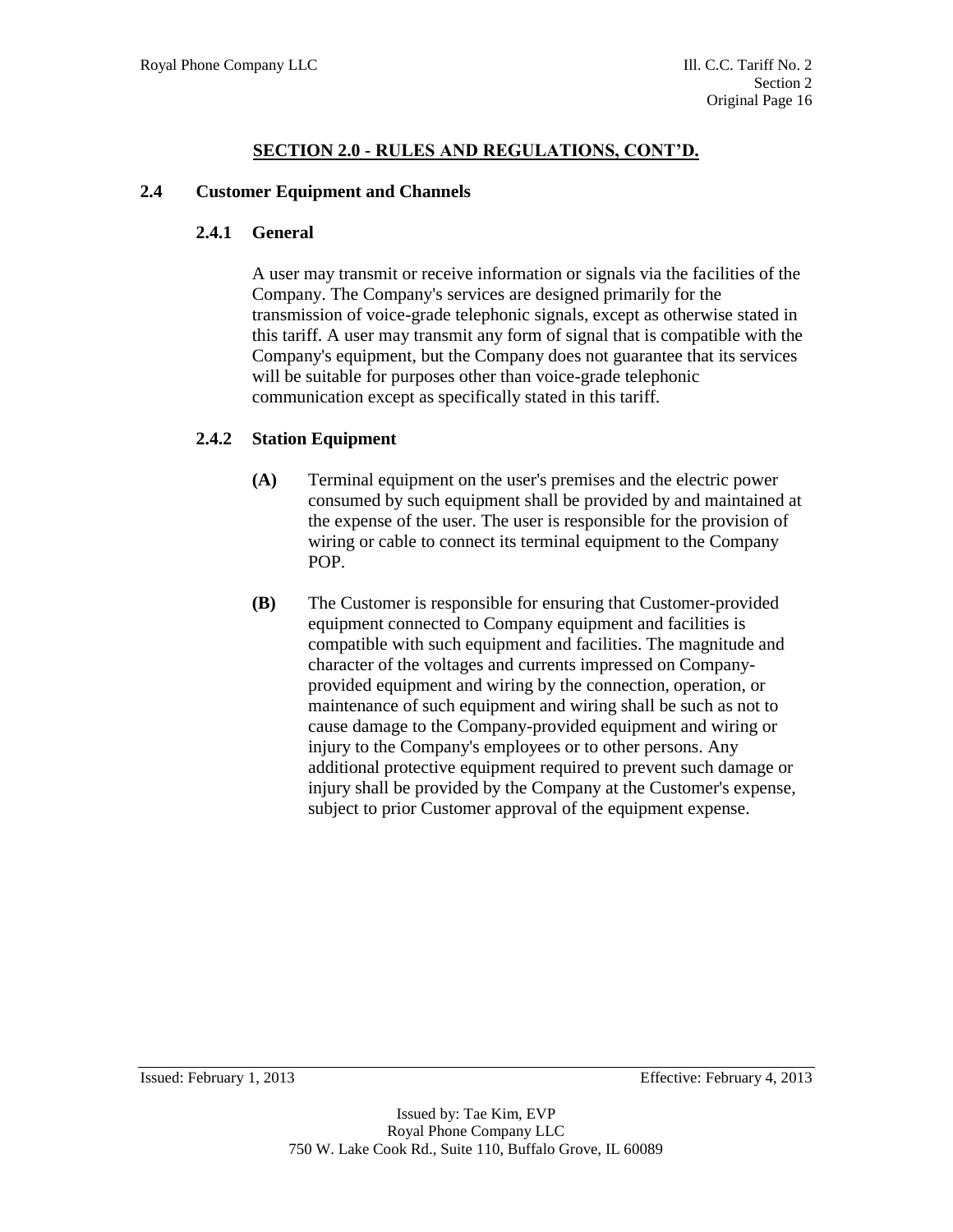### **2.4 Customer Equipment and Channels, Cont'd.**

#### **2.4.3 Interconnection of Facilities**

- **(A)** Local Traffic Exchange provides the ability for another local exchange provider to terminate local traffic on the Company's network. In order to qualify for Local Traffic Exchange the call must: (a) be originated by an end user of a company that is authorized by the Public Utilities Commission of Illinois to provide local exchange service; (b) originate and terminate within a local calling area of the Company.
- **(B)** Any special interface equipment necessary to achieve compatibility between the facilities and equipment of the Company used for furnishing Communications Services and the channels, facilities, or equipment of others shall be provided at the Customer's expense.
- **(C)** Communications Services may be connected to the services or facilities of other communications carriers only when authorized by, and in accordance with, the terms and conditions of the tariffs of the other communications carriers which are applicable to such connections.
- **(D)** Facilities furnished under this tariff may be connected to Customer provided terminal equipment in accordance with the provisions of this tariff. All such terminal equipment shall be registered by the Federal Communications Commission pursuant to Part 68 of Title 47, Code of Federal Regulations; and all user-provided wiring shall be installed and maintained in compliance with those regulations.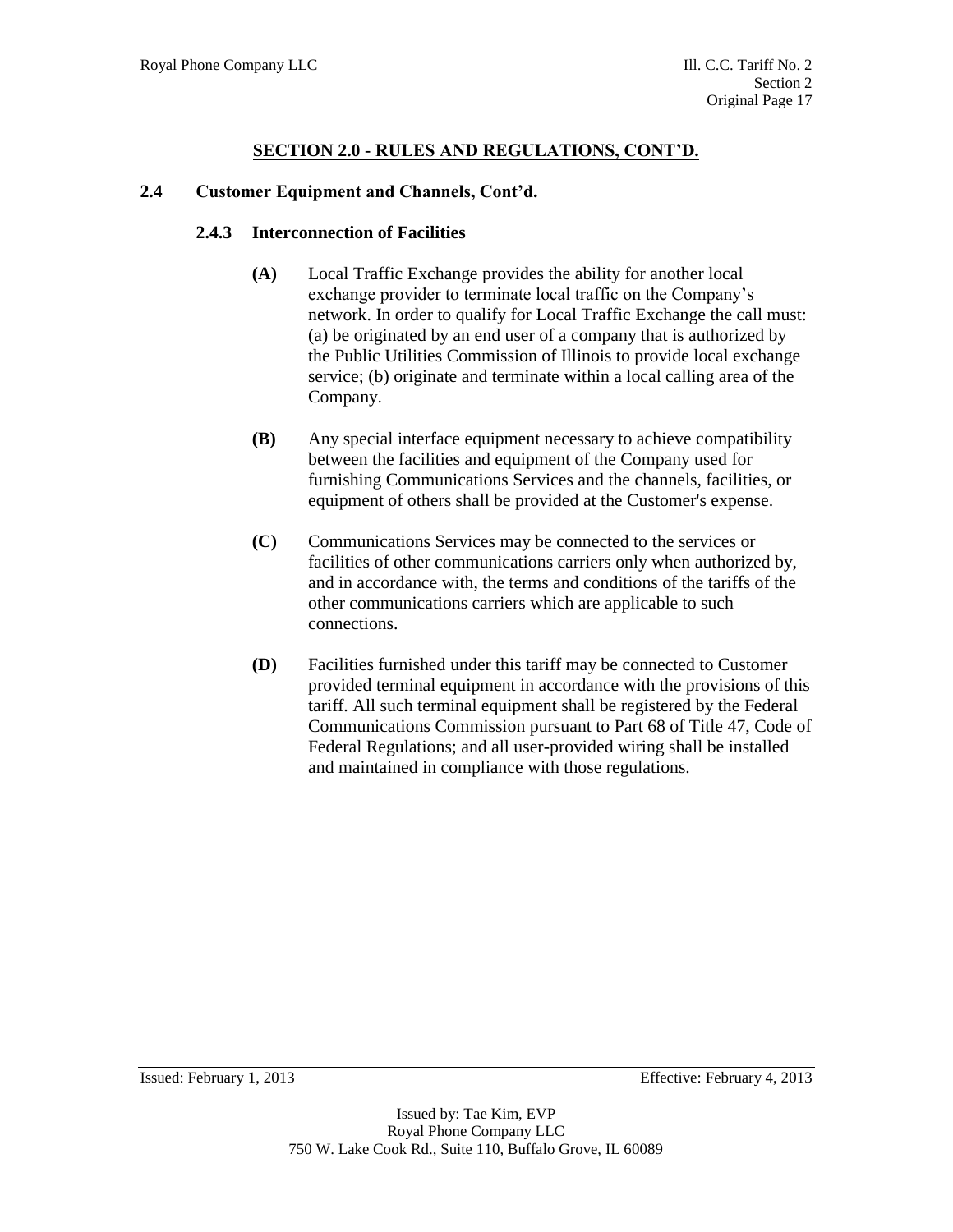# **2.4 Customer Equipment and Channels, Cont'd.**

# **2.4.4 Inspections**

- **(A)** Upon suitable notification to the Customer, and at a reasonable time, the Company may make such tests and inspections as may be necessary to determine that the Customer is complying with the requirements set forth in Section 2.4.2(B) for the installation, operation, and maintenance of Customer-provided facilities, equipment, and wiring in the connection of Customer-provided facilities and equipment to Company-owned facilities and equipment.
- **(B)** If the protective requirements for Customer-provided equipment are not being complied with, the Company may take such action as it deems necessary to protect its facilities, equipment, and personnel. The Company will notify the Customer promptly if there is any need for further corrective action. Within ten days of receiving this notice, the Customer must take this corrective action and notify the Company of the action taken. If the Customer fails to do this, the Company may take whatever additional action is deemed necessary, including the suspension of service, to protect its facilities, equipment and personnel from harm.
- **(C)** If harm to the Company's network, personnel or services is imminent, the Company reserves the right to shut down Customer's service immediately, with no prior notice required.

# **2.5 Customer Deposits and Advance Payments**

# **2.5.1 Advance Payments**

To safeguard its interests, the Company may require a Customer to make an advance payment before services and facilities are furnished. The advance payment will not exceed an amount equal to the nonrecurring charge(s) and one (1) month's charges for the service or facilities. In addition, the advance payment may also include an amount equal to the estimated non-recurring charges for the special construction and recurring charges (if any) for a period to be set between the Company and the Customer. The advance payment will be credited to the Customer's initial bill. Advance payments do not accrue interest. An advance payment may be required in addition to a deposit.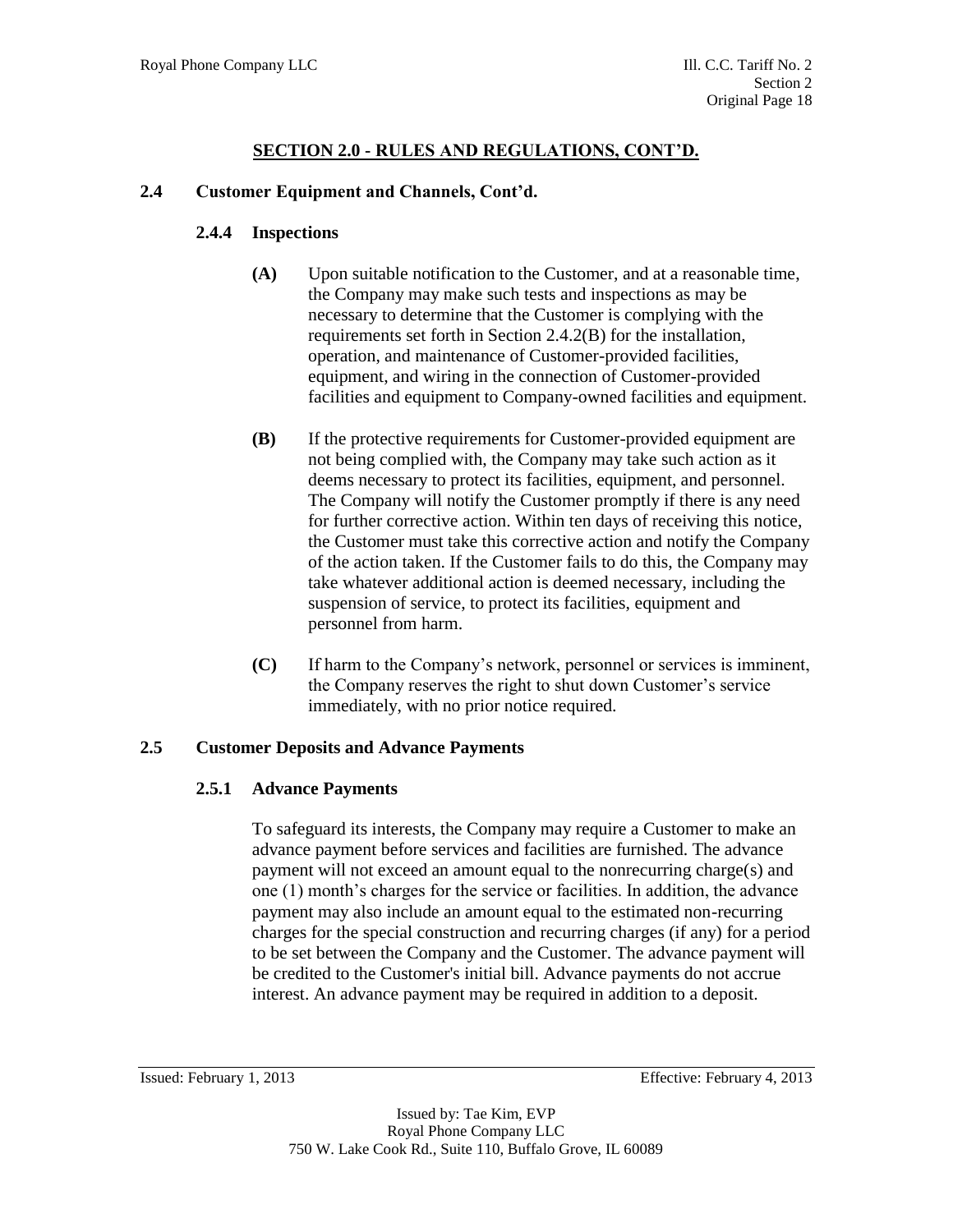#### **2.5 Customer Deposits and Advance Payments, Cont'd.**

#### **2.5.1 Advance Payments, Cont'd.**

The Company may also require the prepayment of one billing period's charges for local exchange service as a condition of service. If the residential Customer's local exchange service is subject to usage-sensitive pricing, then the prepayment permitted by this rule shall not be more than the average of charges for similar services purchased in the Customer's exchange during the most recent calendar year for which data is available.

Issued: October 26, 2011 Effective: November 4, 2011

Issued by: Tae Kim, EVP Royal Phone Company LLC 750 W. Lake Cook Rd., Suite 110, Buffalo Grove, IL 60089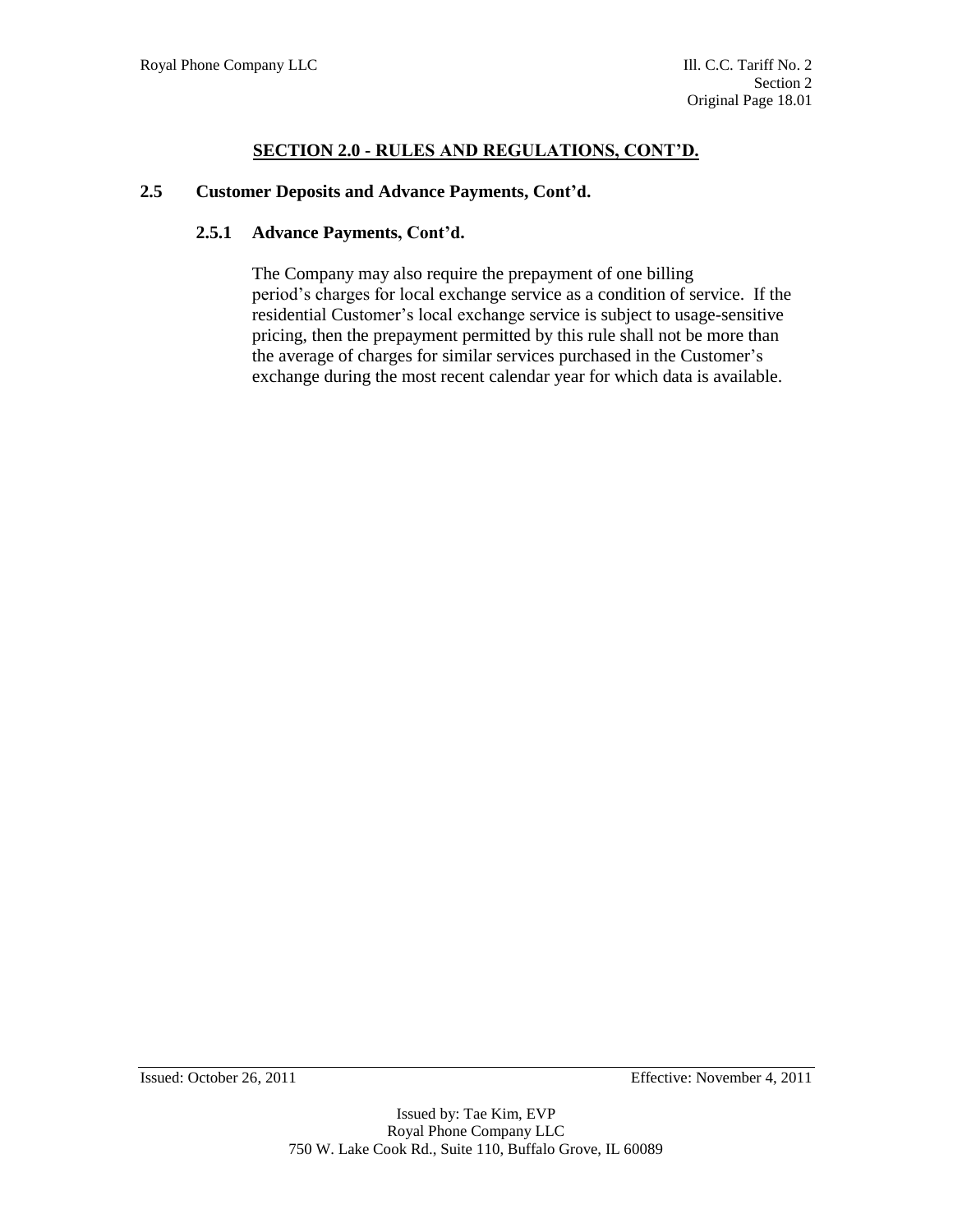# **2.5 Customer Deposits and Advance Payments, Cont'd.**

# **2.5.2 Deposits**

The Company does not require Customer deposits.

Issued: October 26, 2011 Effective: November 4, 2011

Issued by: Tae Kim, EVP Royal Phone Company LLC 750 W. Lake Cook Rd., Suite 110, Buffalo Grove, IL 60089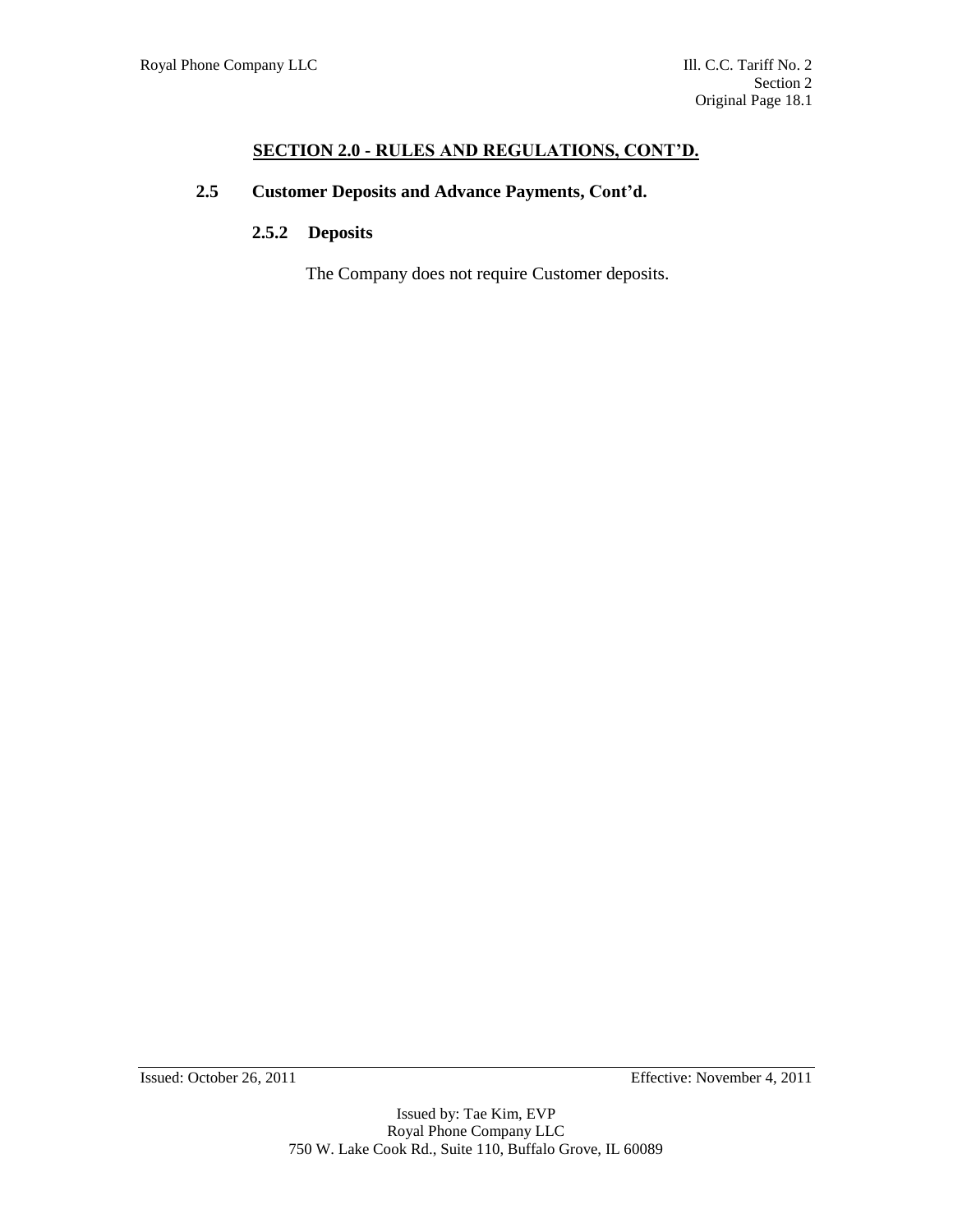### **2.6 Payment Arrangements**

### **2.6.1 Payment for Service**

### **(A) General**

The Customer is responsible for the payment of all charges for facilities and services furnished by the Company to the Customer.

The Customer is responsible for the payment of federal excise taxes, state and local sales and use taxes and similar taxes and fees imposed by governmental jurisdictions, all of which shall be separately designated on the Company's invoices. The Company will not separately charge for the Illinois gross receipts tax on the Company's invoice for local services. Any taxes imposed by a local jurisdiction (e.g., county and municipal) will only be recovered from those Customers residing in the affected jurisdictions.

Certain telecommunications services, as defined in the Illinois Revised Code, are subject to state sales tax at the prevailing tax rates, if the services originate, or terminate in Illinois, or both, and are charged to a subscriber's telephone number or account in Illinois. The security of the Customer's PIN is the responsibility of the Customer. All calls placed using a PIN shall be billed to and shall be the obligation of the Customer. The Customer shall not be responsible for charges in connection with the unauthorized use of PINs arising after the Customer notifies the Company of loss, theft, or other breach of security of such PINs. Customers will only be charged once, on either an interstate or intrastate basis, for any nonrecurring charges.

# **(B) Taxes, Fees and Surcharges**

Taxes and fees include, but are not limited to: Universal Service Fee, Federal Excise Tax, State Sales Tax, Municipal Tax and Gross Receipts Tax. Unless otherwise specified in this tariff, such taxes, fees and surcharges such as cost recovery charges for paper billing or other administrative charges are in addition to rates as quoted in this tariff and will be itemized separately on Customer invoices.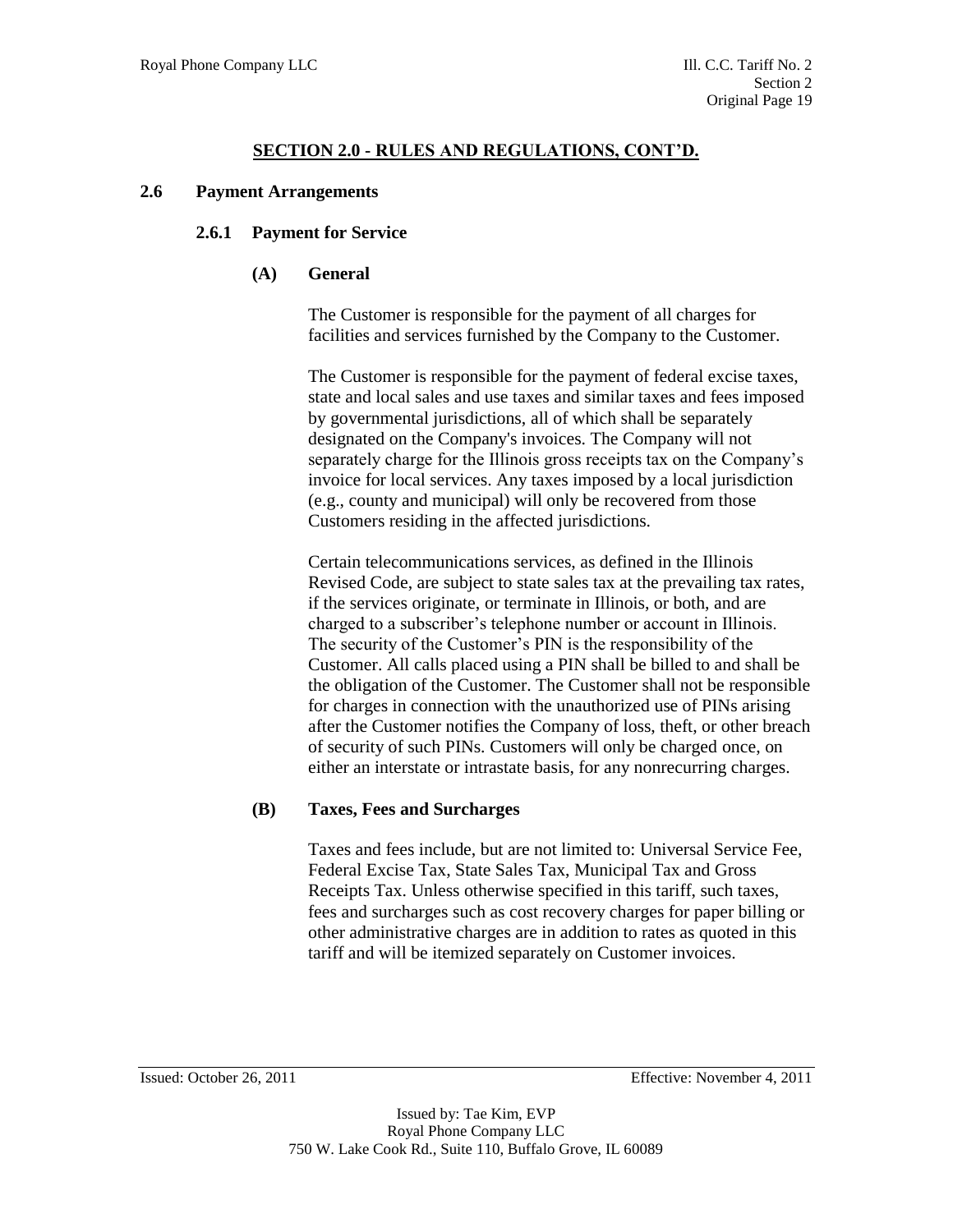#### **2.6 Payment Arrangements, Cont'd.**

#### **2.6.2 Billing and Collection of Charges**

The Customer is responsible for payment of all charges incurred by the Customer or other users for services and facilities furnished to the Customer by the Company.

- **(A)** Non-recurring charges are due and payable within thirty (30) days after the date the invoice is mailed to the Customer by the Company.
- **(B)** The Company shall present invoices for recurring charges monthly to the Customer, in advance of the month in which service is provided, and recurring charges shall be due and payable within thirty (30) days after the date the invoice is mailed to the Customer by the Company. When billing is based upon Customer usage, usage charges will be billed monthly for the preceding billing period.
- **(C)** When service does not begin on the first day of the month, or end on the last day of the month, the charge for the fraction of the month in which service was furnished will be calculated on a pro rata basis. For this purpose, every month is considered to have thirty (30) days.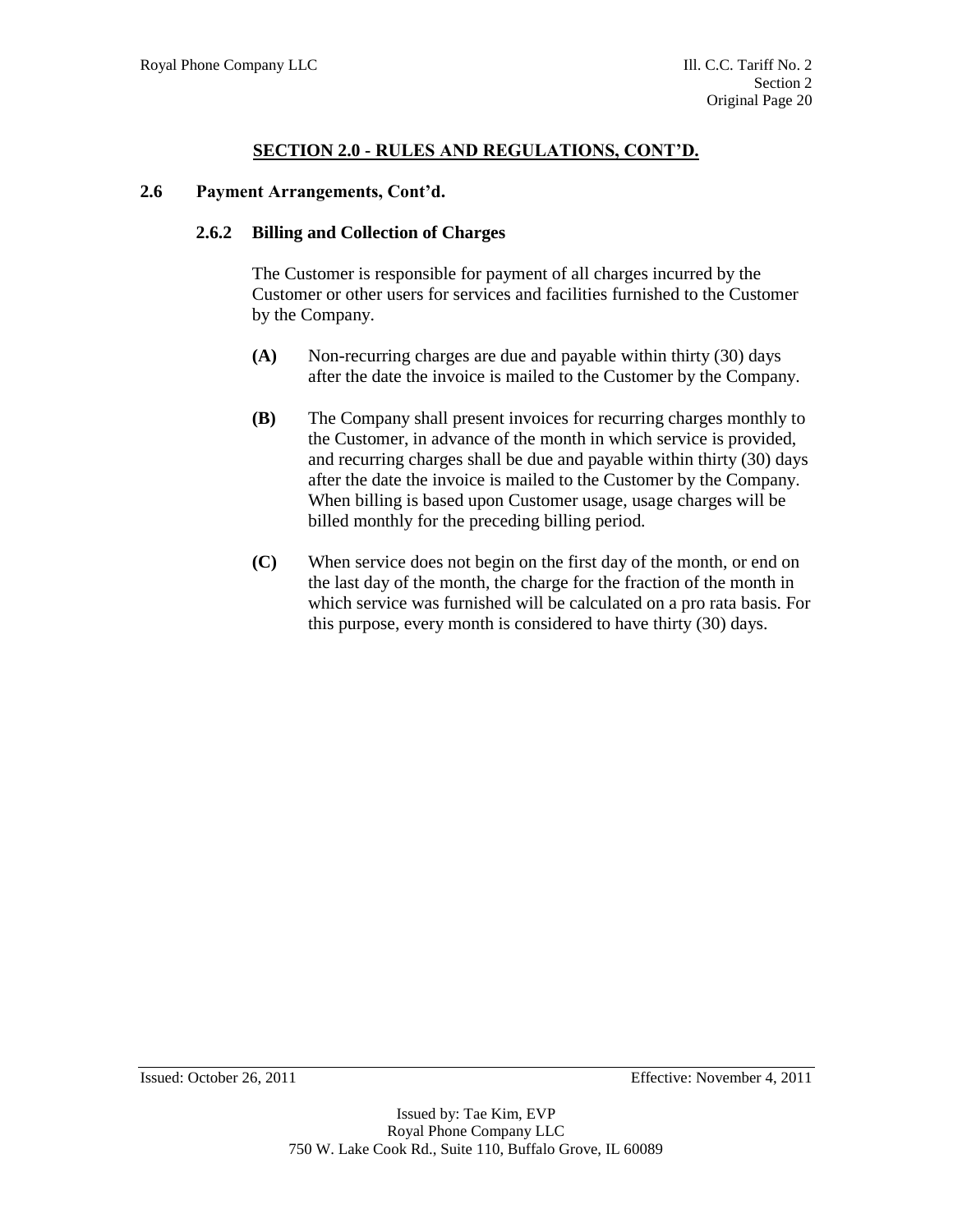#### **2.6 Payment Arrangements, Cont'd.**

#### **2.6.2 Billing and Collection of Charges, Cont'd.**

- **(D)** Billing of the Customer by the Company will begin on the Service Commencement Date, which is the day on which the Company notifies the Customer that the service or facility is available for use, except that the Service Commencement Date may be postponed by mutual agreement of the parties, or if the service or facility does not conform to standards set forth in this tariff or the Service Order. Billing accrues through and includes the day that the service, circuit, arrangement or component is discontinued.
- **(E)** If any portion of the payment is not received by the Company within 30 days of receipt of the bill, or if any portion of the payment is received by the Company in funds which are not immediately available upon presentment, then a late payment charge of 1.5% per month or \$10 per month, whichever is greater, shall be due to the Company. A late payment charge is not applicable to subsequent rebilling of any amount to which a late payment charge has already been applied. Late payment charges are to be applied without discrimination.
- **(F)** In the event that a Customer pays a bill as submitted by a telephone utility and the billing is later found to be incorrect due to an error either in charging more than the published rate, in measuring the quantity or volume of service provided, or in charging for the incorrect class of service, the utility shall refund the overcharge with interest from the date of overpayment by the Customer.

The rate of interest shall be the rate as established by the Commission to be paid on deposits.

The refund shall be accomplished by a credit on a subsequent bill for telephone service, or by check if the account is final, or if so requested by the Customer.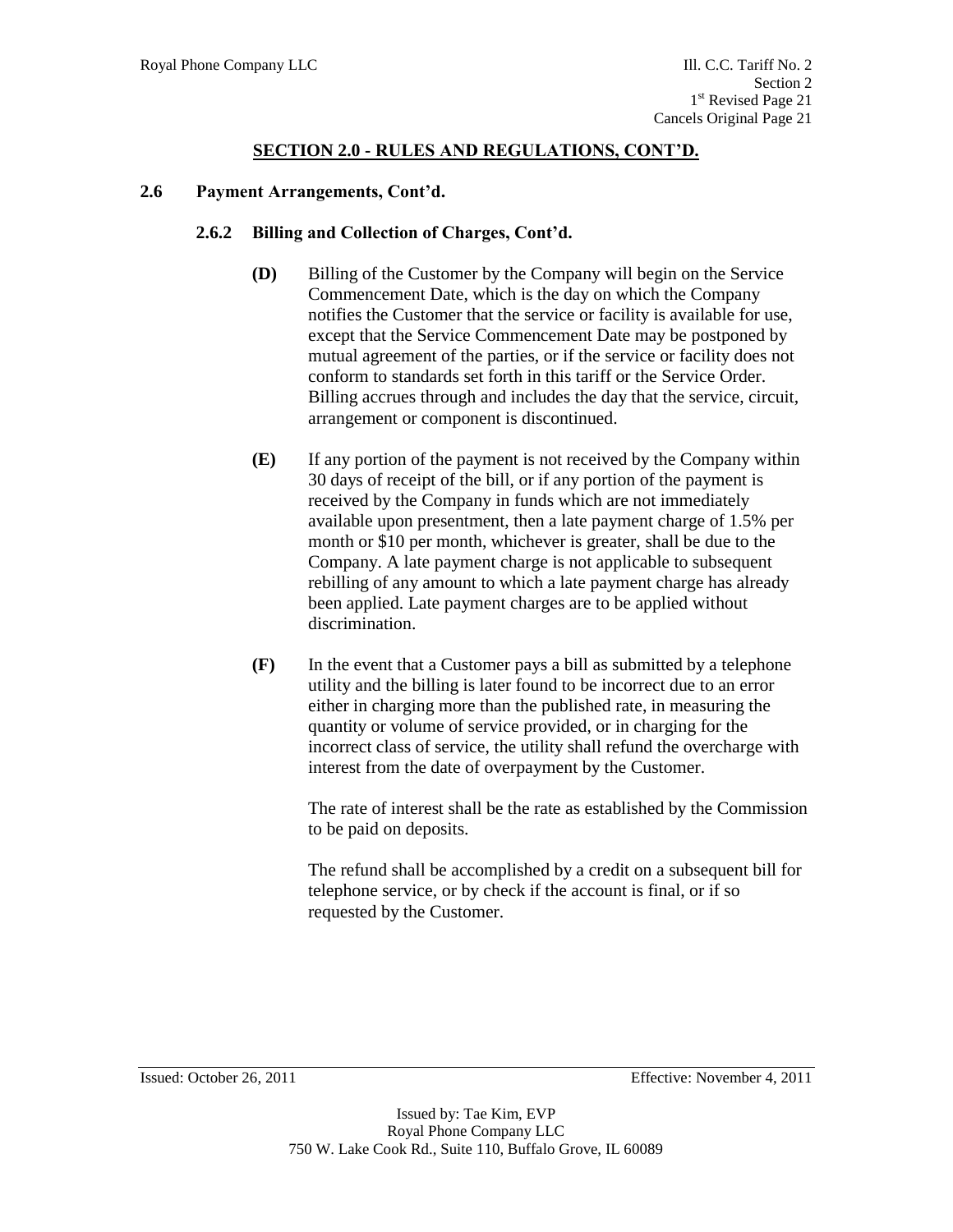#### **2.6 Payment Arrangements, Cont'd.**

#### **2.6.2 Billing and Collection of Charges, Cont'd.**

**(G)** The Customer should notify the Company of any disputed items on an invoice within thirty (30) days of receipt of the invoice. If the Customer and the Company are unable to resolve the dispute to their mutual satisfaction, the Customer may file a complaint with the Illinois Commerce Commission in accordance with the Commission's rules of procedure. The address of the Commission is as follows:

> Illinois Commerce Commission 527 East Capital Avenue Springfield, Illinois 62701

- **(H)** If service is disconnected by the Company (in accordance with Section 2.6.3 following) and later re-installed, re-installation of service will be subject to all applicable installation charges. In addition, if Customer wishes to recover same telephone number, a separate processing fee will apply. If service is suspended by the Company, in accordance with this Tariff, and later restored, restoration of service will be subject to restoration of service charges as specified in this Tariff.
- **(I)** As a condition of service for residential Customers, the Company will require that all nonrecurring charges and the first month's recurring charges for Prepaid Service be due on a monthly (30 days) basis, in advance. After the first billing period, the Company shall present invoices for recurring charges monthly to the Customer, in advance of the month in which service is provided, and recurring charges shall be due and payable within 30 days after the invoice date. For Prepaid Service, when any portion of the billing is based on usage that for some reason has not been prepaid, charges will be billed monthly for the preceding billing periods.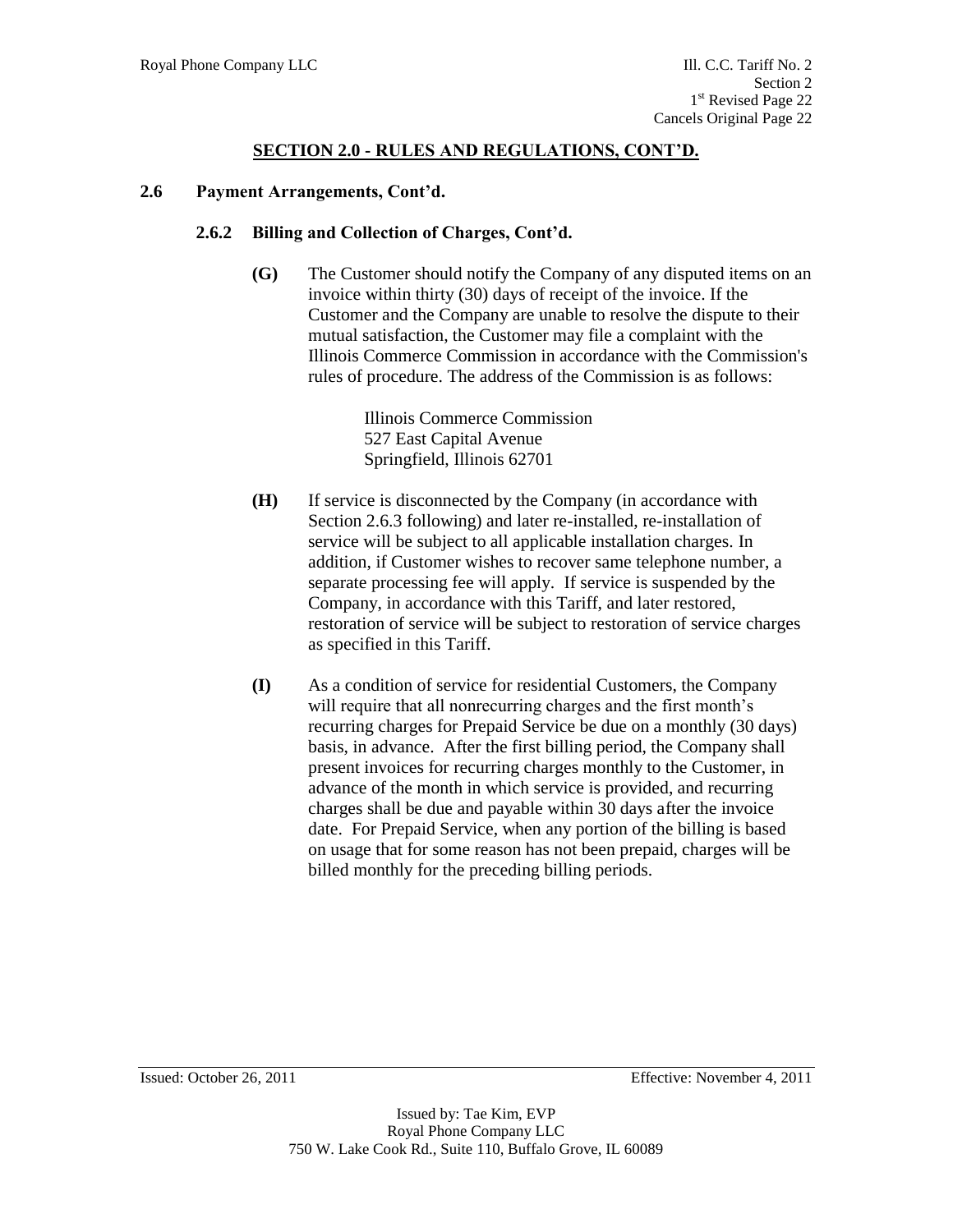#### **2.6 Payment Arrangements, Cont'd.**

#### **2.6.3 Suspension or Termination of Service**

#### **(A) Discontinuance or Refusal of Service**

The Company may discontinue or refuse service for any of the reasons stated below:

- **(1)** For failure to make or increase a deposit pursuant to 83 Ill. Adm. Code 735.90, 735.110 and 735.120;
- **(2)** For failure to pay a past due bill owed to the Company, including one for the same class of service furnished to the applicant or Customer at the same or another location, or where the applicant or Customer voluntarily assumed, in writing, responsibility for the bills of another applicant or Customer. For purposes of this subsection, the Company may discontinue service if the current Customer is liable for a past due bill for telephone service pursuant to Section 15 of the Rights of Married Persons Act (750 ILCS 65/15), unless the Customer, at the option of the Company, pays any past due bill and/or provides a deposit pursuant to 83 Ill. Admn. Code 735.120 and/or enters into a deferred payment agreement pursuant to 83 Ill. Adm. Code 735.80;
- **(3)** For failure to provide Company representatives with necessary access to Company-owed service equipment after the Company has made a written request to do so;
- **(4)** For failure to make payment in accordance with the terms of a deferred payment arrangement;
- **(5)** When a Company has reason to believe that a Customer has used a device or scheme to obtain service without payment and where the Company has so notified the Customer prior to disconnection;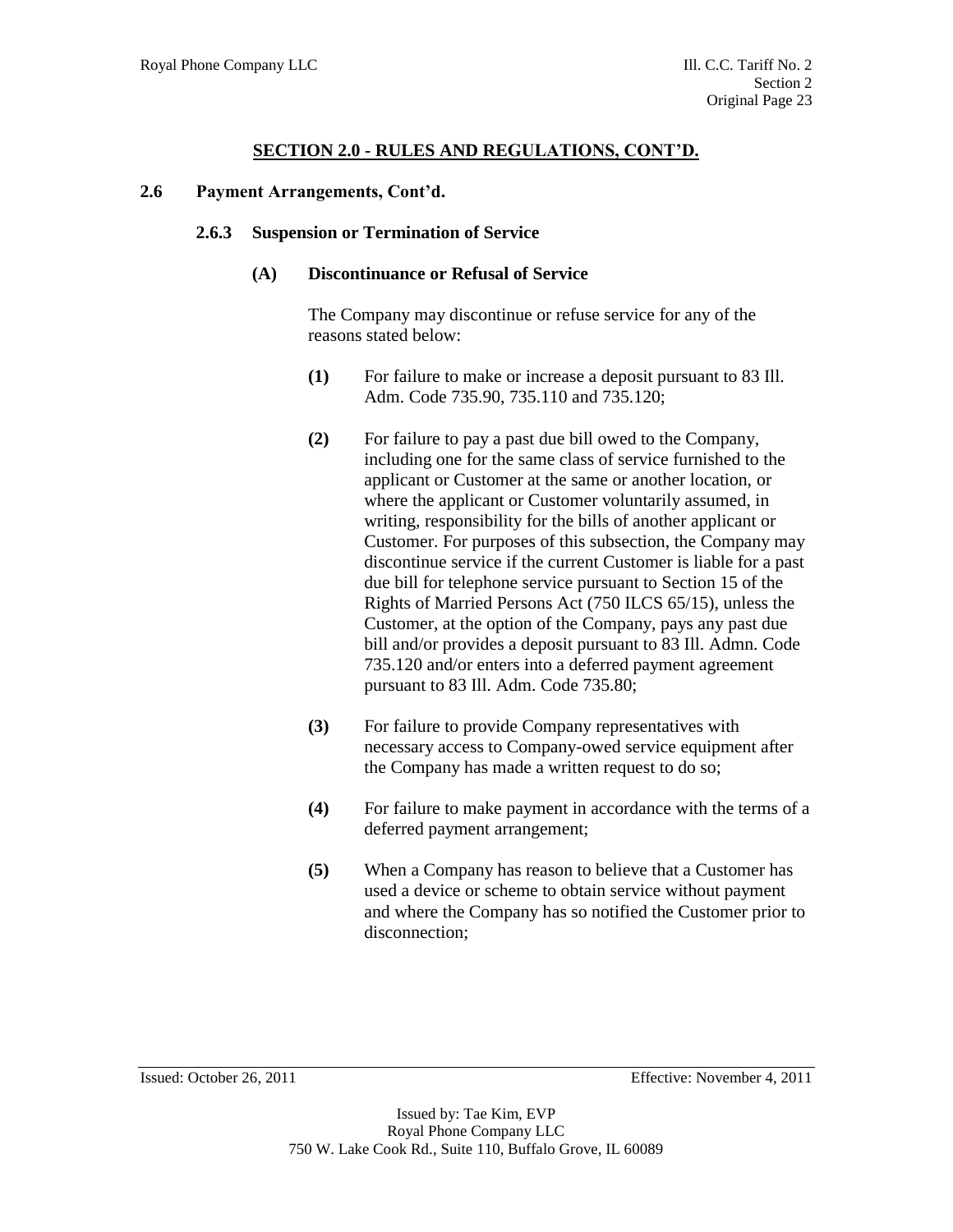### **2.6 Payment Arrangements, Cont'd.**

#### **2.6.3 Suspension or Termination of Service, Cont'd.**

### **(A) Discontinuance or Refusal of Service, Cont'd.**

- **(6)** For violation of or noncompliance with a Commission order;
- **(7)** In the event of prohibited, unlawful or improper use of the facilities or service, or any other violation by the Customer of the rules and regulations governing the facilities and service furnished;
- **(8)** In the event of unauthorized use, where the Customer fails to take reasonable steps to prevent the unauthorized use of the facilities or service received from the Company;
- **(9)** For violation of or noncompliance with any rules of the Company on file with the Commission;
- **(10)** For violation of or noncompliance with municipal ordinances and/or other laws pertaining to service; or
- **(11)** The Customer's use of equipment adversely affects the Company's service to others. This disconnection may be done without notice to the Customer or user.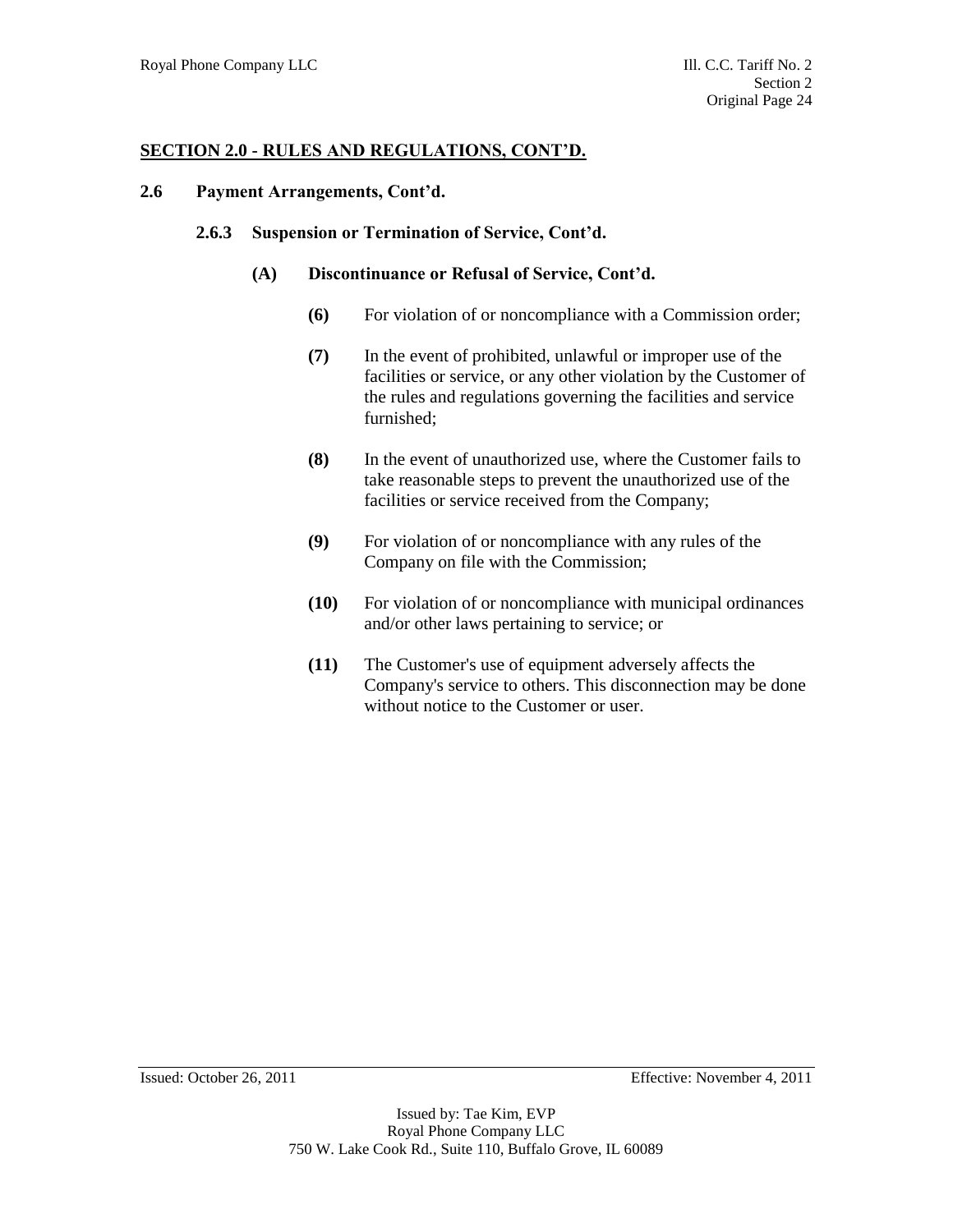### **2.6 Payment Arrangements, Cont'd.**

### **2.6.3 Suspension or Termination of Service, Cont'd.**

### **(B) Prohibited, Unlawful or Improper Use of the Facilities or Service**

Prohibited, unlawful or improper use of the facilities or service includes, but is not limited to:

- **(1)** The use of facilities or service of the Company without payment of tariff charges;
- **(2)** Calling or permitting others to call another person or persons so frequently or at such times of the day or in such manner as to harass, frighten, abuse or torment such other person or persons;
- **(3)** The use of profane or obscene language;
- **(4)** The use of the service in such a manner such that it interferes with the service of other Customers or prevents them from making or receiving calls;
- **(5)** The use of a mechanical dialing device or recorded announcement equipment to seize a Customer's line, thereby interfering with the Customer's use of the service; or
- **(6)** Permitting fraudulent use.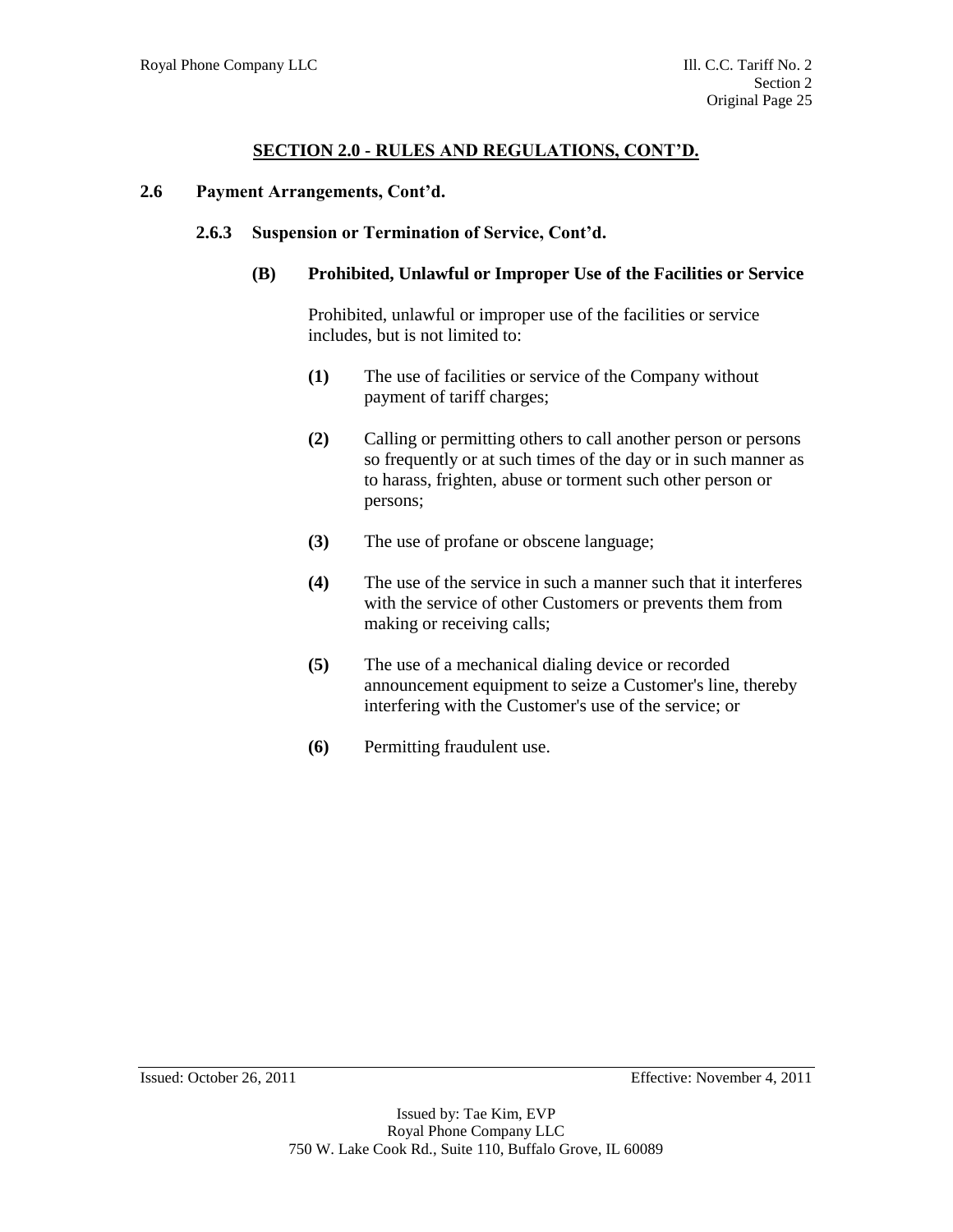### **2.6 Payment Arrangements, Cont'd.**

#### **2.6.3 Suspension or Termination of Service, Cont'd.**

### **(C) Discontinuance Procedures**

- **(1)** If, in the judgment of the Company, any use of the facilities or service by the Customer may adversely affect the Company's personnel, plant, property or service. The Company shall have the right to take immediate action, including termination of the service and severing of the connection, without notice to the Customer when injury or damage to telephone personnel, plant, property or service is occurring, or is likely to occur;
- **(2)** The Company may discontinue service to a Customer after it has mailed, or communicated by other means, notice of discontinuance. Service shall not be discontinued until at least five (5) days after delivery of this notice or eight (8) days after the postmark date on a mailed notice. The notice of discontinuance shall be delivered separately from any other written matter or bill.
- **(3)** Notice of discontinuance shall not be mailed before the third business day following the due date shown on the bill.
- **(D)** Said notice shall remain in effect for twenty (20) days beyond the date of discontinuance shown on the notice. The Company shall not discontinue service beyond the twenty (20) day period until at least five (5) days after delivery of a new written notice of discontinuance or eight (8) days after the postmark on a mailed notice.
- **(E)** In addition to the written notice, the Company shall attempt to advise the Customer when service is scheduled for discontinuance.

### **(F) Timing of the discontinuance**

Service shall not be discontinued for a past due bill after 12 noon on a day before or on any Saturday, Sunday, legal holiday recognized by the State of Illinois, or any day when the Company's business offices are not open for business.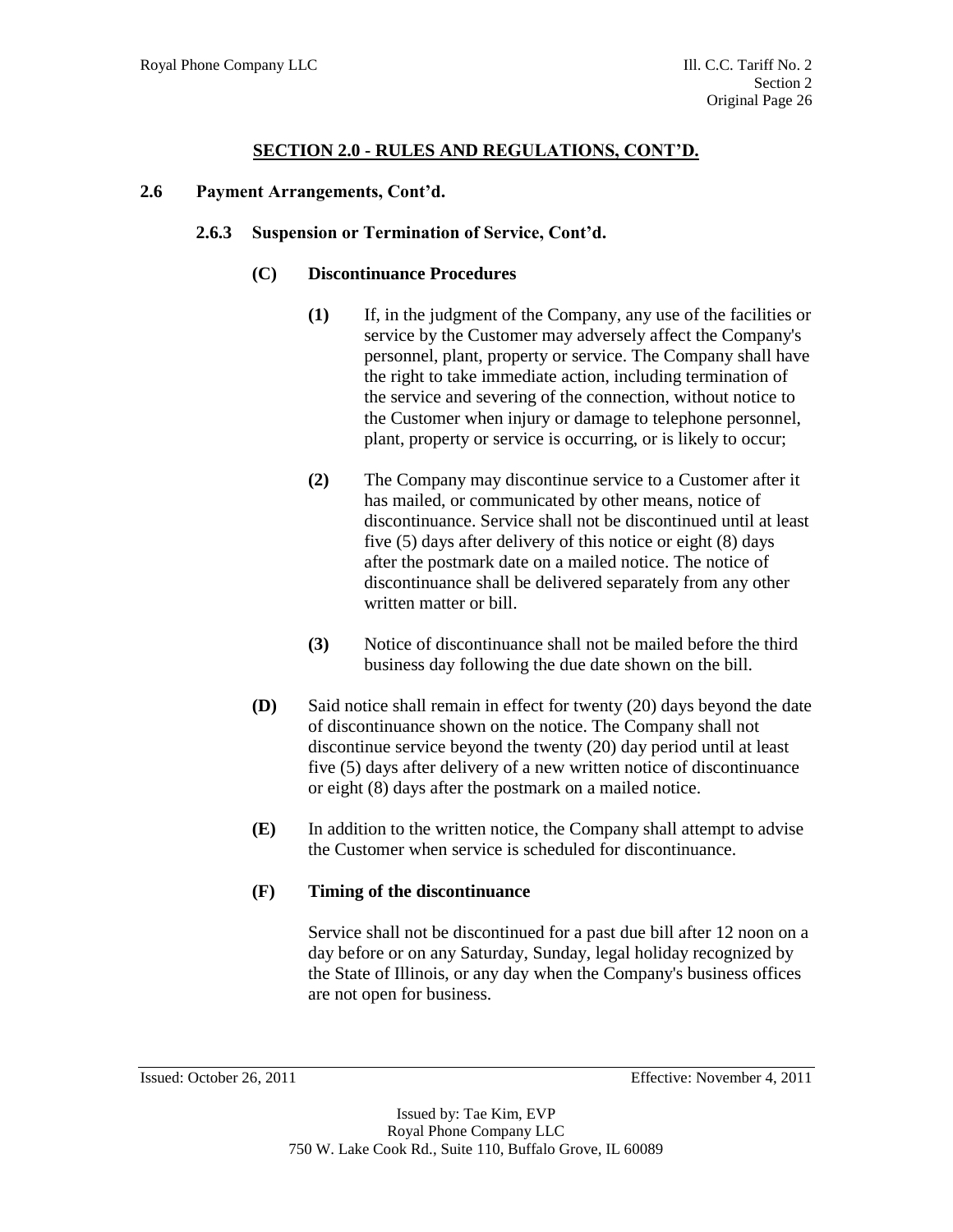### **2.6 Payment Arrangements, Cont'd.**

#### **2.6.3 Suspension or Termination of Service, Cont'd.**

### **(G) Discontinuance and Restoral Information**

- **(1)** Service shall not be discontinued, and shall be restored if discontinued, where a present Customer who is indebted to the Company enters into a payment arrangement pursuant to 83 Ill. Adm. Code 735.80, and complies with the terms thereof.
- **(2)** Service shall not be discontinued, and shall be restored if discontinued, for any reason which is the subject of a dispute or complaint pursuant to 83 Ill. Adm. Code 735.190 and/or 83 Ill. Adm. Code 735.200 while such dispute or complaint is pending and the complainant has complied with the provisions of the Administrative Code.
- **(3)** Service shall not be discontinued, and shall be restored if discontinued, for an amount due the Company which has not been included in a discontinuance notice.
- **(4)** Nothing in this Section shall be construed to prevent immediate discontinuance of service without notice or the refusal of service for reasons of public safety or health.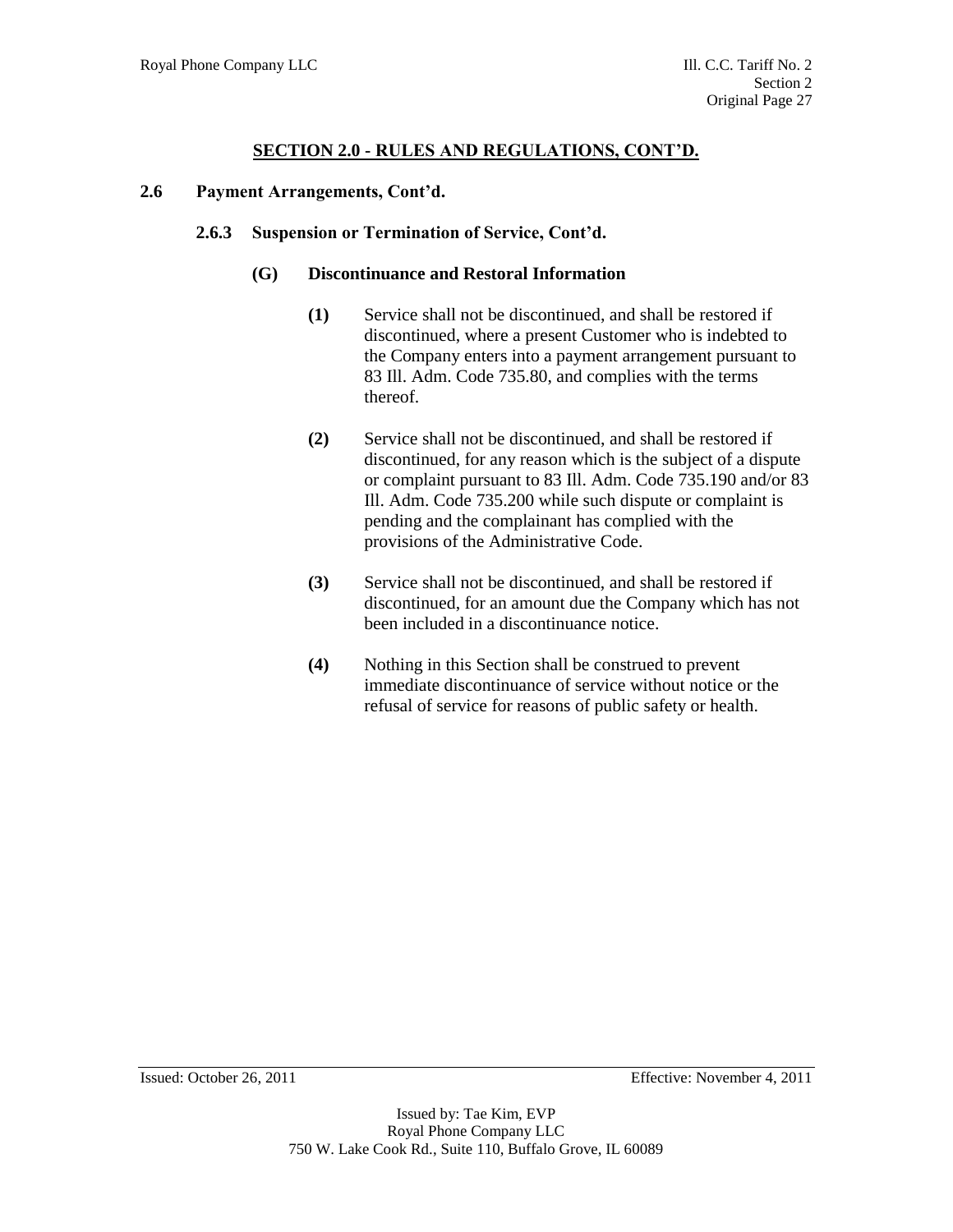# **2.6.5 Cancellation of Application for Service - Contract Services Only**

- **(A)** Where the Company permits the Customer to cancel an application for service prior to the start of service or prior to any special construction, no charges will be imposed except for those specified below.
- **(B)** Where, prior to cancellation by the Customer, the Company incurs any expenses in installing the service or in preparing to install the service that it otherwise would not have incurred, a charge equal to the costs the Company incurred, less net salvage, shall apply, but in no case shall this charge exceed the sum of the charge for the minimum period of services ordered, including installation charges, and all charges others levy against the Company that would have been chargeable to the Customer had service begun.
- **(C)** Where the Company incurs any expense in connection with special construction, or where special arrangements of facilities or equipment have begun, before the Company receives a cancellation notice, a charge equal to the costs incurred, less net salvage, may apply. In such cases, the charge will be based on such elements as the cost of the equipment, facilities, and material, the cost of installation, engineering, labor, and supervision, general and administrative expense, other disbursements, depreciation, maintenance, taxes, provision for return on investment, and any other costs associated with the special construction or arrangements.
- **(D)** The special charges described above will be calculated and applied on a case-by-case basis.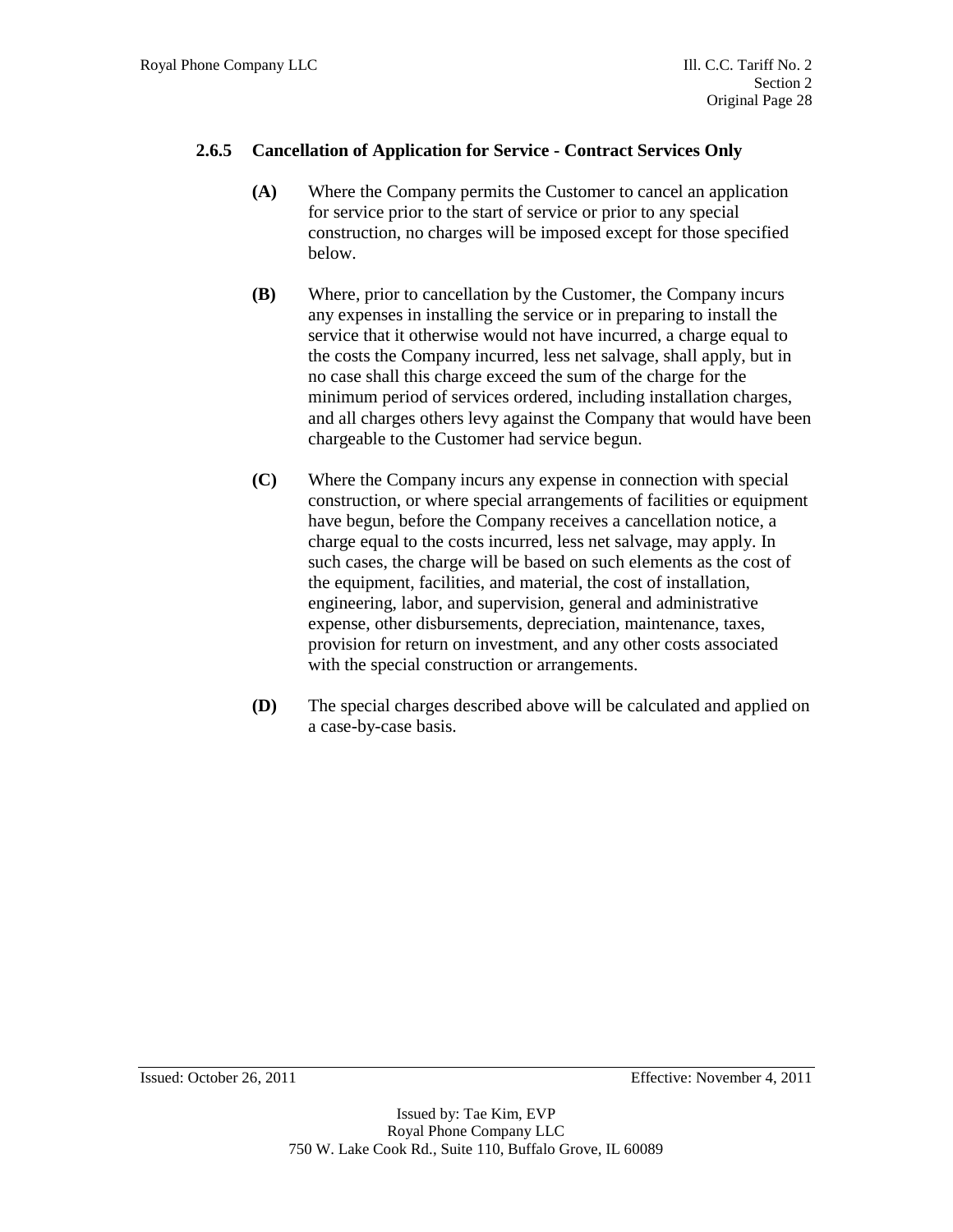### **2.6 Payment Arrangements, Cont'd.**

### **2.6.6 Changes in Service Requested**

If the Customer makes or requests material changes in circuit engineering, equipment specifications, service parameters, premises locations, or otherwise materially modifies any provision of the application for service, the Customer's installation fee shall be adjusted accordingly.

### **2.6.7 Return Check Charge**

A service charge equal to \$20.00 will be assessed in accordance with Illinois law for all checks returned by a bank or other financial institution for: Insufficient or uncollected funds, closed account, apparent tampering, missing signature or endorsement, or any other insufficiency or discrepancy necessitating return of the instrument at the discretion of the drawee bank or other financial institution.

### **2.7 Allowances for Interruptions in Service**

## **2.7.1 General**

- **(A)** A credit allowance will be given when service is interrupted, except as specified below. A service is interrupted when it becomes inoperative to the Customer, e.g., the Customer is unable to transmit or receive a phone call, because of a failure of a component furnished by the Company under this tariff.
- **(B)** An interruption period begins when the Customer reports a service, facility or circuit to be inoperative and, if necessary, releases it for testing and repair. An interruption period ends when the service, facility or circuit is operative.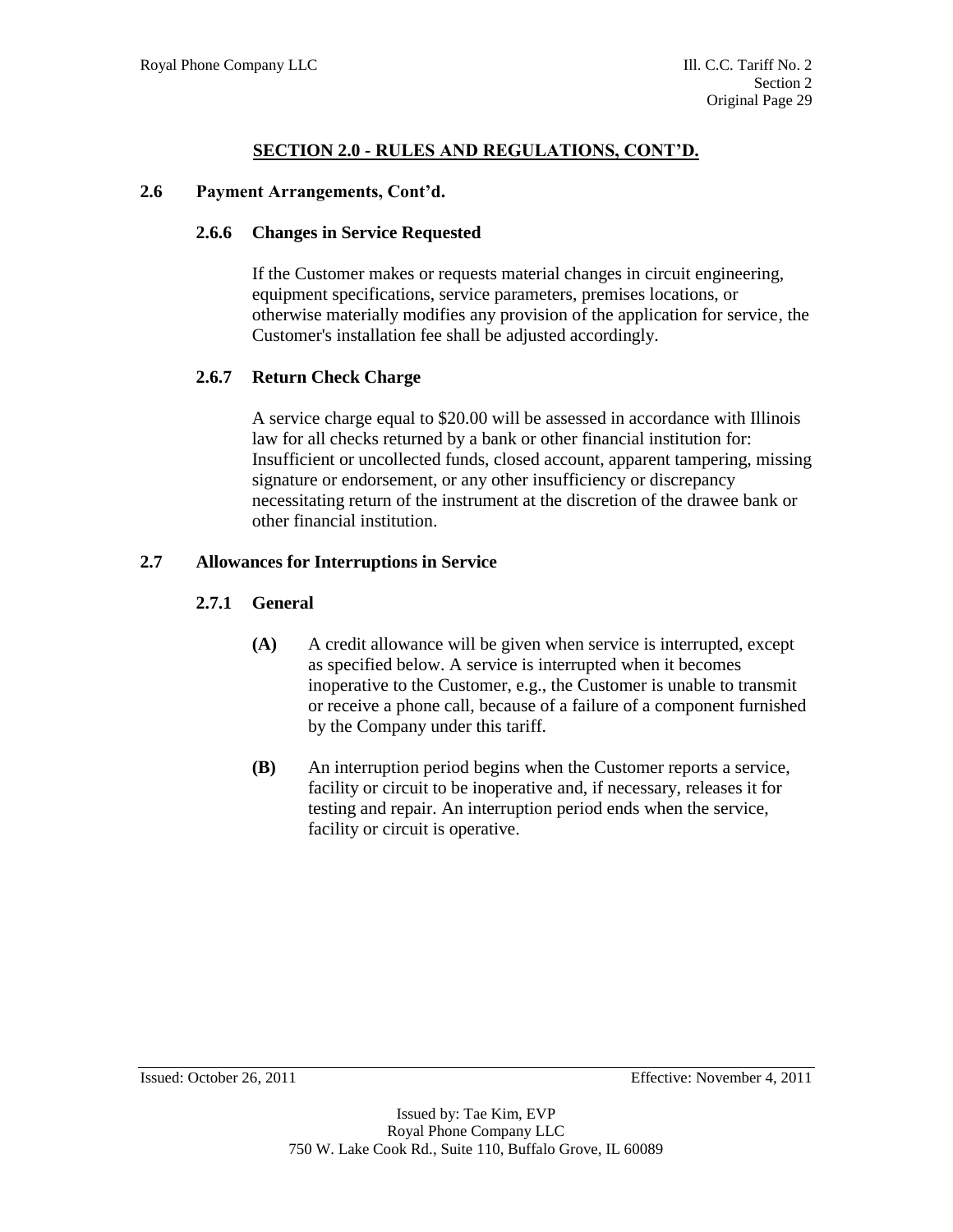## **2.7 Allowances for Interruptions in Service, Cont'd.**

# **2.7.1 General, Cont'd.**

- **(C)** If the Customer reports a service, facility or circuit to be interrupted but declines to release it for testing and repair, or refuses access to its premises for test and repair by the Company, the service, facility or circuit is considered to be impaired but not interrupted. No credit allowances will be made for a service, facility or circuit considered by the Company to be impaired.
- **(D)** The Customer shall be responsible for the payment of service charges as set forth herein for visits by the Company's agents or employees to the premises of the Customer when the service difficulty or trouble report results from the use of equipment or facilities provided by any party other than the Company, including but not limited to the Customer.

## **2.7.2 Limitations of Allowances**

No credit allowance will be made for any interruption in service:

- **(A)** Due to the negligence of or noncompliance with the provisions of this tariff by any person or entity other than the Company, including but not limited to the Customer;
- **(B)** Due to the failure of power, equipment, systems, connections or services not provided by the Company;
- **(C)** Due to circumstances or causes beyond the reasonable control of the Company;
- **(D)** During any period in which the Company is not given full and free access to its facilities and equipment for the purposes of investigating and correcting interruptions;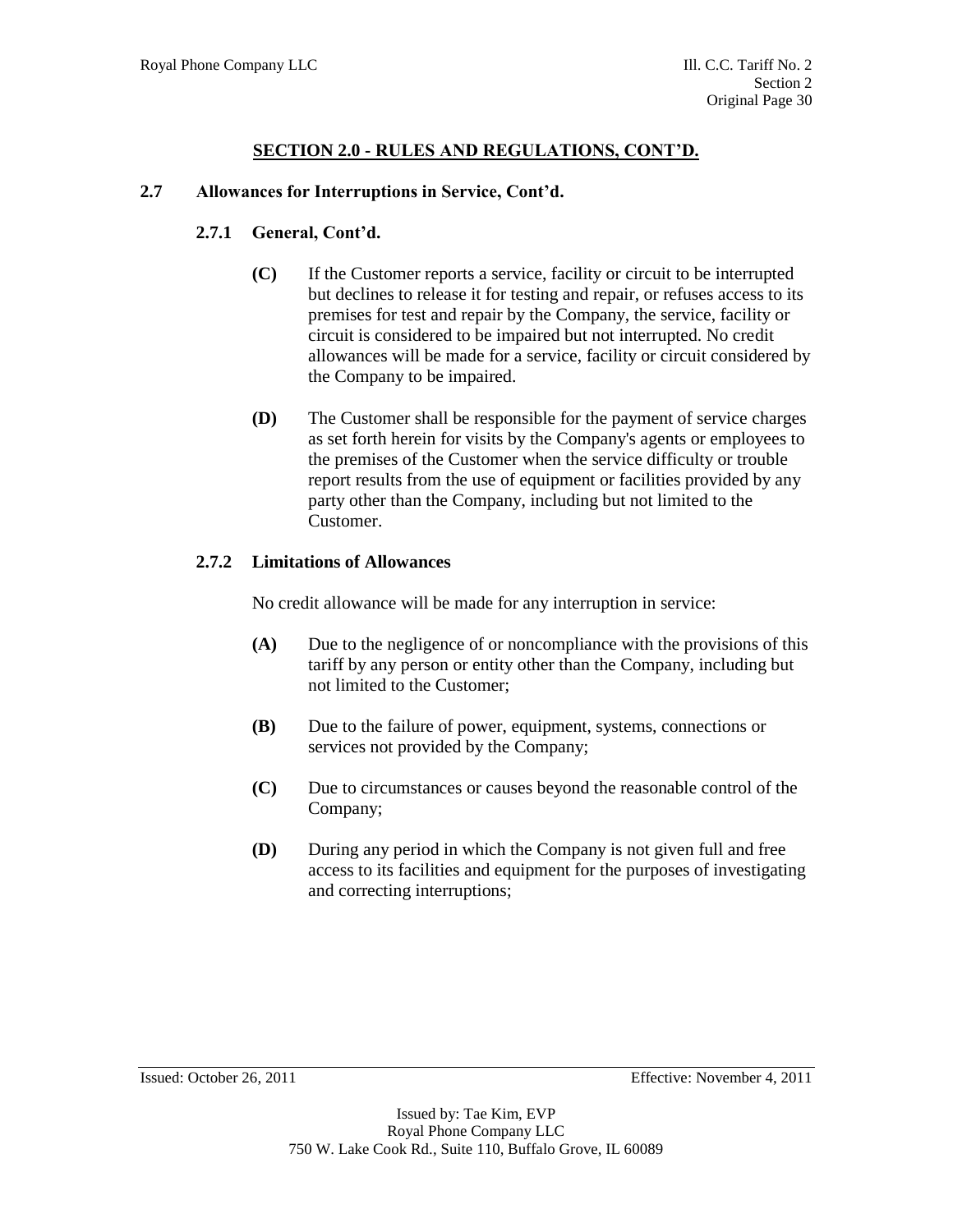### **2.7 Allowances for Interruptions in Service, Cont'd.**

### **2.7.2 Limitations of Allowances**

- **(E)** A service will not be deemed to be interrupted if a Customer continues to voluntarily make use of the such service. If the service is interrupted, the Customer can get a service credit, use another means of communications provided by the Company (pursuant to Section 2.7.3), or utilize another service provider;
- **(F)** During any period when the Customer has released service to the Company for maintenance purposes or for implementation of a Customer order for a change in service arrangements;
- **(G)** That occurs or continues due to the Customer's failure to authorize replacement of any element of special construction; and
- **(H)** That was not reported to the Company within thirty (30) days of the date that service was affected.

### **2.7.3 Use of Another Means of Communications**

If the Customer elects to use another means of communications during the period of interruption, the Customer must pay the charges for the alternative service used.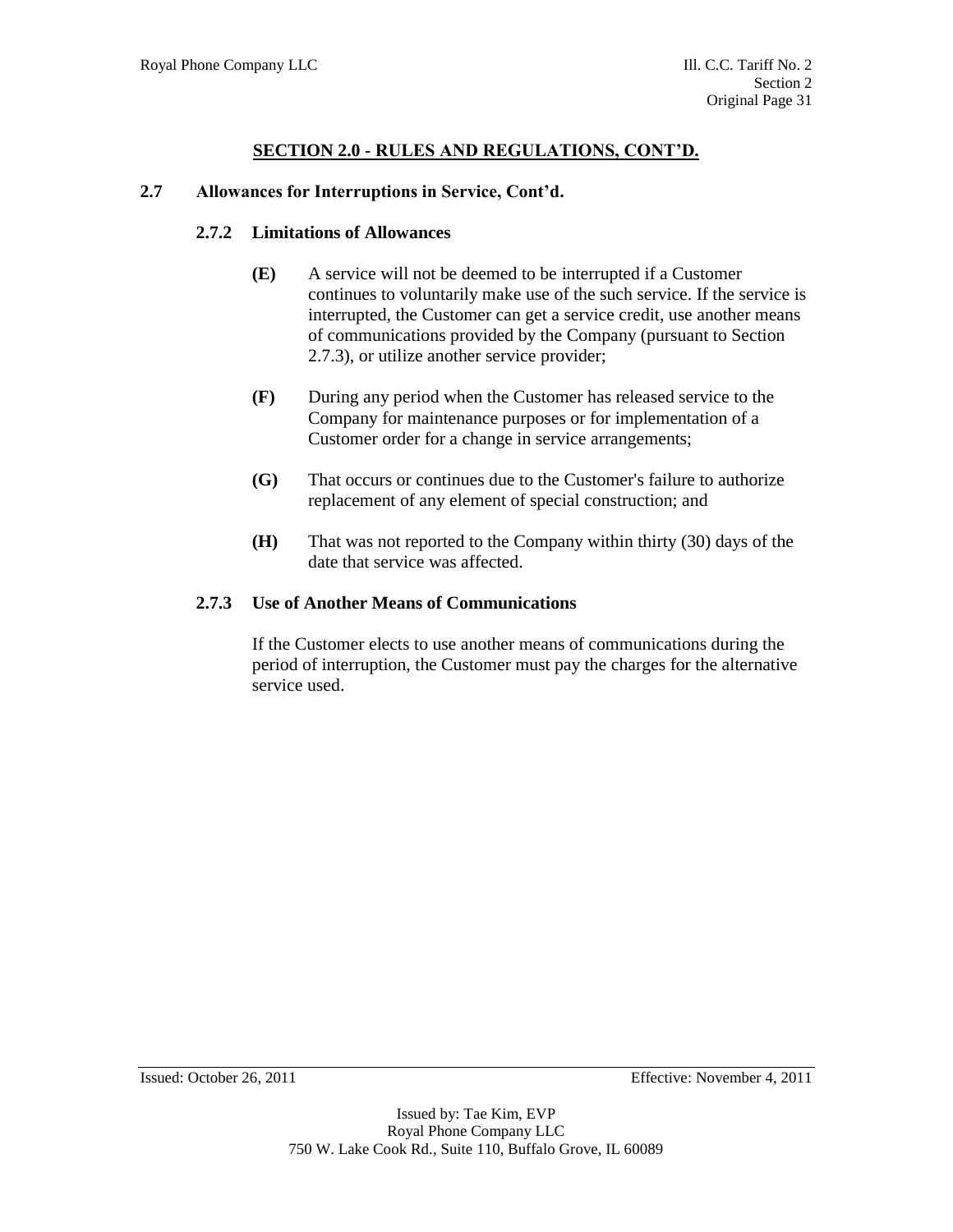### **2.7 Allowances for Interruption in Service, Cont'd.**

### **2.7.4 Interruption of Service Credits**

The Company will provide a credit to the Customer for service outages that last over a 24 hour period. Credit will be given on the next monthly billing cycle following the outage or the discovery of the outage. Credits will be issued based upon the following criteria:

- **(A)** If the service outage is 48 hours or less, the credit will be equal to a pro-rata portion of the monthly recurring charges for all local services disrupted. For purposes of this calculation, all months will have 30 service days. The credit will be the number of day of the outage divided by 30 times the monthly recurring charges for the local services affected by the outage.
- **(B)** If the service outage is for more than 48 hours but not more than 72 hours, the credit will be equal to at least 33% of one month's recurring charges for all local services affected by the outage.
- **(C)** If the service outage is for more than 72 hours but not more than 96 hours, the credit will be equal to at least 67% of one month's recurring charges for all local services affected by the outage.
- **(D)** If the service outage is for more than 96 hours but not more than 120 hours, the credit will be equal to at one month's recurring charges for all local services affected by the outage.
- **(E)** For each day or portion thereof that the service outage continues after 120 hours, the Company will provide alternative telephone service or an additional credit of \$20 per day, at the Customer's option.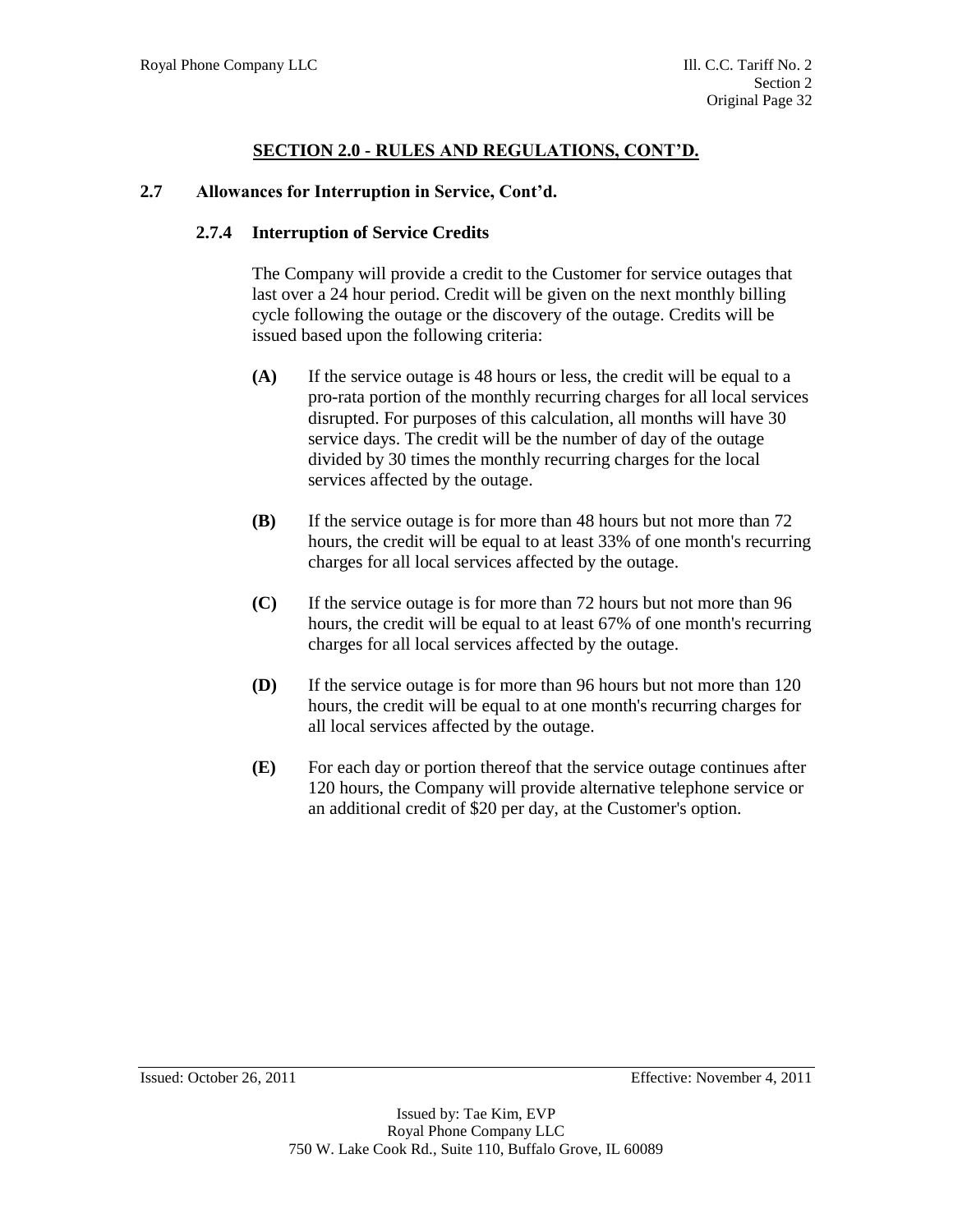### **2.7 Allowances for Interruption in Service, Cont'd.**

#### **2.7.5 Limitations on Allowances**

No credit allowance will be made for:

- **(A)** interruptions due to the negligence of or noncompliance with the provisions of this tariff by the Customer, authorized user or joint user;
- **(B)** interruptions due to the negligence of any person other than the Company, including but not limited to the Customer;
- **(C)** interruptions of service during any period in which the Company is not given full access to its facilities and equipment for the purpose of investigating and correcting interruptions;
- **(D)** interruptions of service during a period in which the Customer continues to use the service on an impaired basis;
- **(E)** interruptions of service during any period when the Customer has released service to the Company for maintenance purposes or for implementation of a Customer order for a change in service arrangements;
- **(F)** interruption of service due to circumstances or causes beyond the reasonable control of Company; and
- **(G)** that occur or continue due to the Customer's failure to authorize replacement of any element of special construction.

### **2.7.6 Cancellation For Service Interruption**

Cancellation or termination for service interruption is permitted only if any circuit experiences a single continuous outage of eight (8) hours or more or cumulative service credits equaling sixteen (16) hours in a continuous twelve (12) month period. The right to cancel service under this provision applies only to the single circuit which has been subject to the outage or cumulative service credits.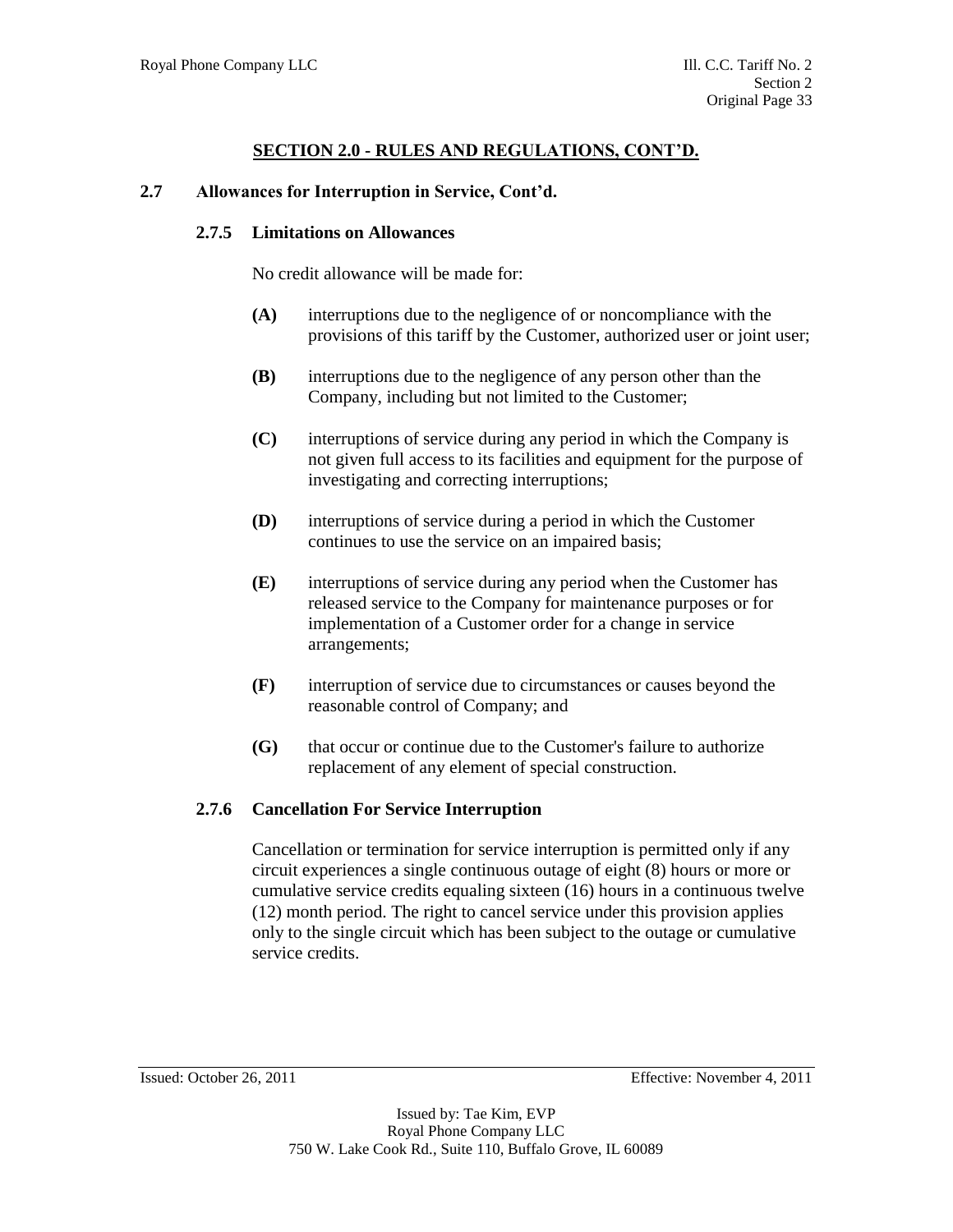### **2.8 Cancellation of Service by Customer**

- **2.8.1** Customers may cancel service verbally or in writing. The company shall hold the Customer responsible for payment of all charges, including fixed fees, surcharges, etc., which accrue up to the cancellation date. In the event the Customer executes a term commitment agreement with the company, the Customer must cancel service and terminate the agreement in accordance with the agreement terms.
- **2.8.2** If a Customer cancels a service order or terminates services before the completion of the term for any reason other than a service interruption (as defined in Section 2.7.1) or where the Company breaches the terms in the service contract, Customer may be requested by the Company to pay to Company termination liability charges, which are defined below. These charges shall become due and owing as of the effective date of the cancellation or termination and be payable within the period set forth in Section 2.6.2.

## **2.8.3 Termination Liability**

Customer's termination liability for cancellation of service shall be equal to:

- **(A)** all unpaid non-recurring charges reasonably expended by Company to establish service to Customer, plus;
- **(B)** any disconnection, early cancellation or termination charges reasonably incurred and paid to third parties by Company on behalf of Customer, plus;
- **(C)** all recurring charges specified in the applicable Service Order for the balance of the then current term discounted at the prime rate announced in the Wall Street Journal on the third business day following the date of cancellation;
- **(D)** minus a reasonable allowance for costs avoided by the Company as a direct result of Customer's cancellation.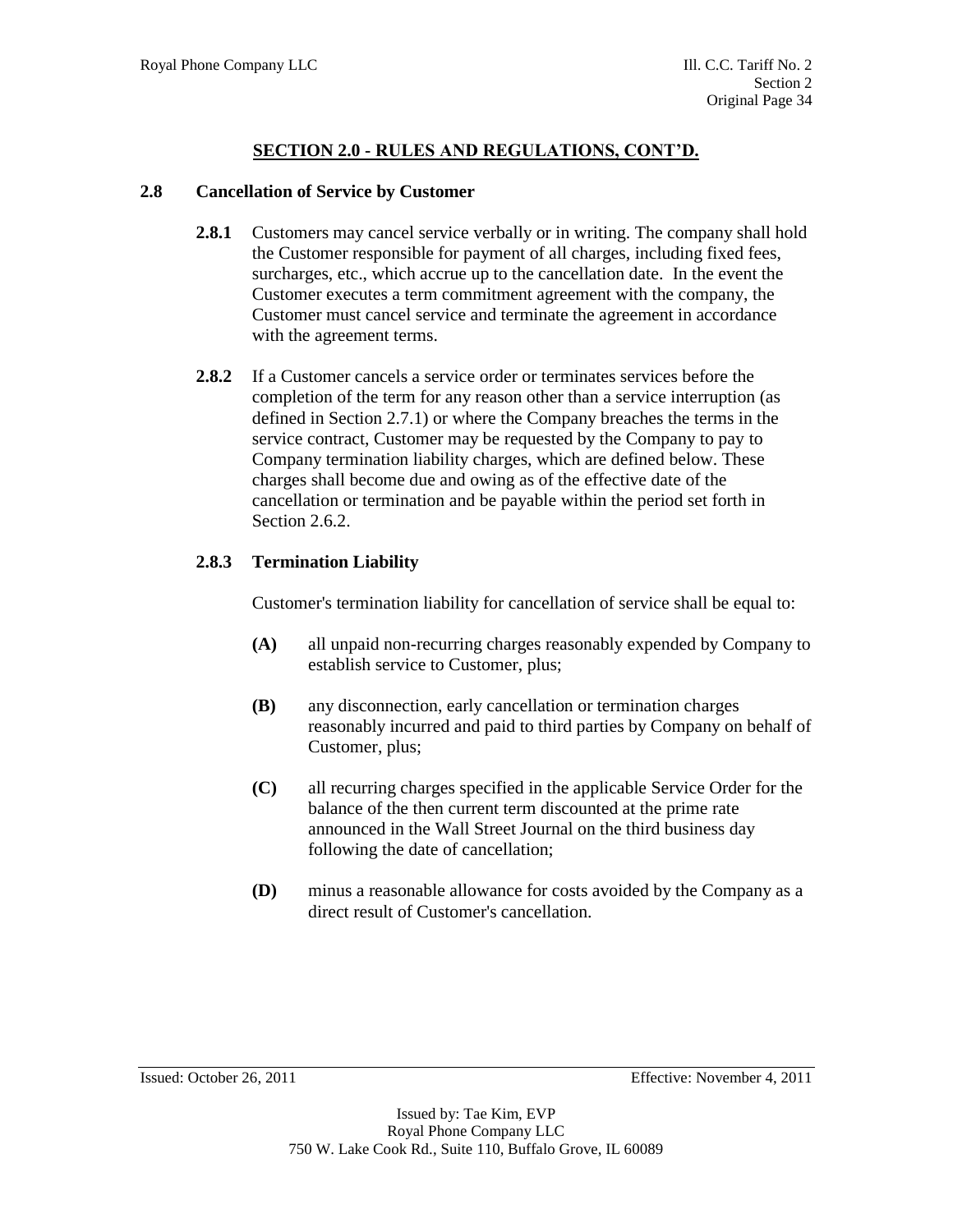#### **2.9 Service Guarantees**

### **2.9.1 Service Installation Guarantees**

The Company will install service and provide service guarantees in accordance with 83 Ill. Adm. Code, Section 732.

### **(A) Installation Guarantees**

The Company will provide installation for new service based upon the following intervals:

- **(1)** Service will be installed **within five (5) business days** after receipt of the order unless the customer requests a later installation date. In that case, the Company will inform the Customer of its duty to install service within five (5) days.
- **(2)** The Company offering basic local exchange service utilizing the network or network elements of another carrier must install new lines for basic local exchange service within three (3) business days of the line or lines being provisioned by the carrier whose network or network elements are being utilized.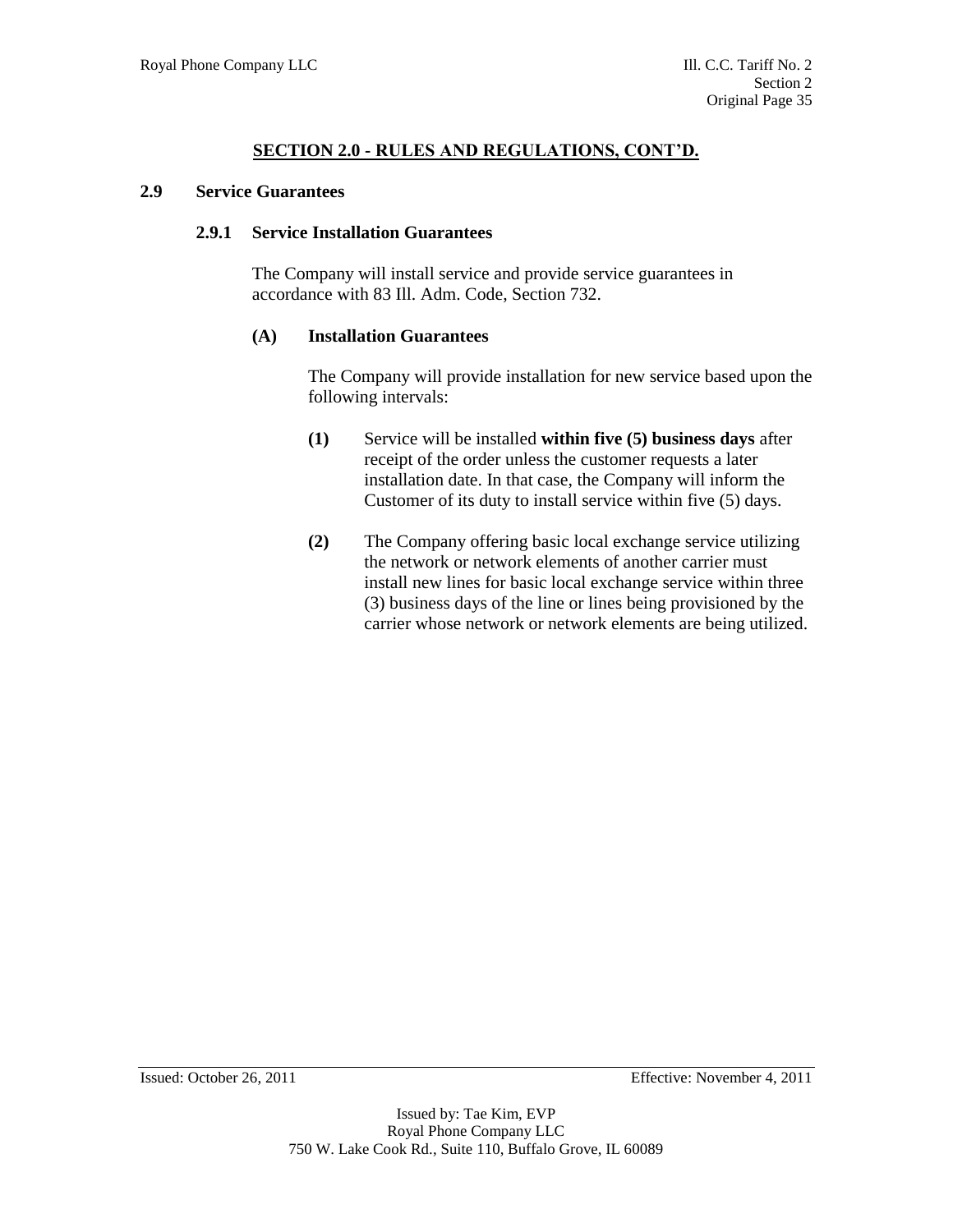### **2.9 Service Guarantees, Cont'd.**

#### **2.9.1 Service Installation Guarantees, Cont'd.**

### **(B) Installation Credits**

Should the Company fail to meet the Installation Guarantee's identified above, the Customer will receive the following installation credits. Credit will be given on the next monthly billing cycle following the missed Installation Guarantee.

- **(1)** A credit of 50% of the installation charge, or, in the absence of an installation charge or where installation is pursuant to Link-Up, a credit of \$25.
- **(2)** A credit of 100% of the installation charge if the carrier fails to install service within ten (10) days after the service application is placed, or five (5) business days after the Customer's requested installation date. In the absence of an installation charge or in the case where installation is pursuant to Link-Up, the carrier must provide credit of \$50.
- **(3)** For each day that the failure to install service continues beyond the initial ten (10) days or beyond five (5) business days after the Customer's requested installation date, the carrier must provide either alternative telephone services or an additional credit of \$20 per day, at the Customer's option.
- **(4)** The Company will provide the Customer with a \$50 credit, on the Customers next invoice, for any missed installation appointment that requires the Customer to be present. This credit is not applicable if the Company provides the Customer with a 24 hour notice of the Company's inability to keep the appointment.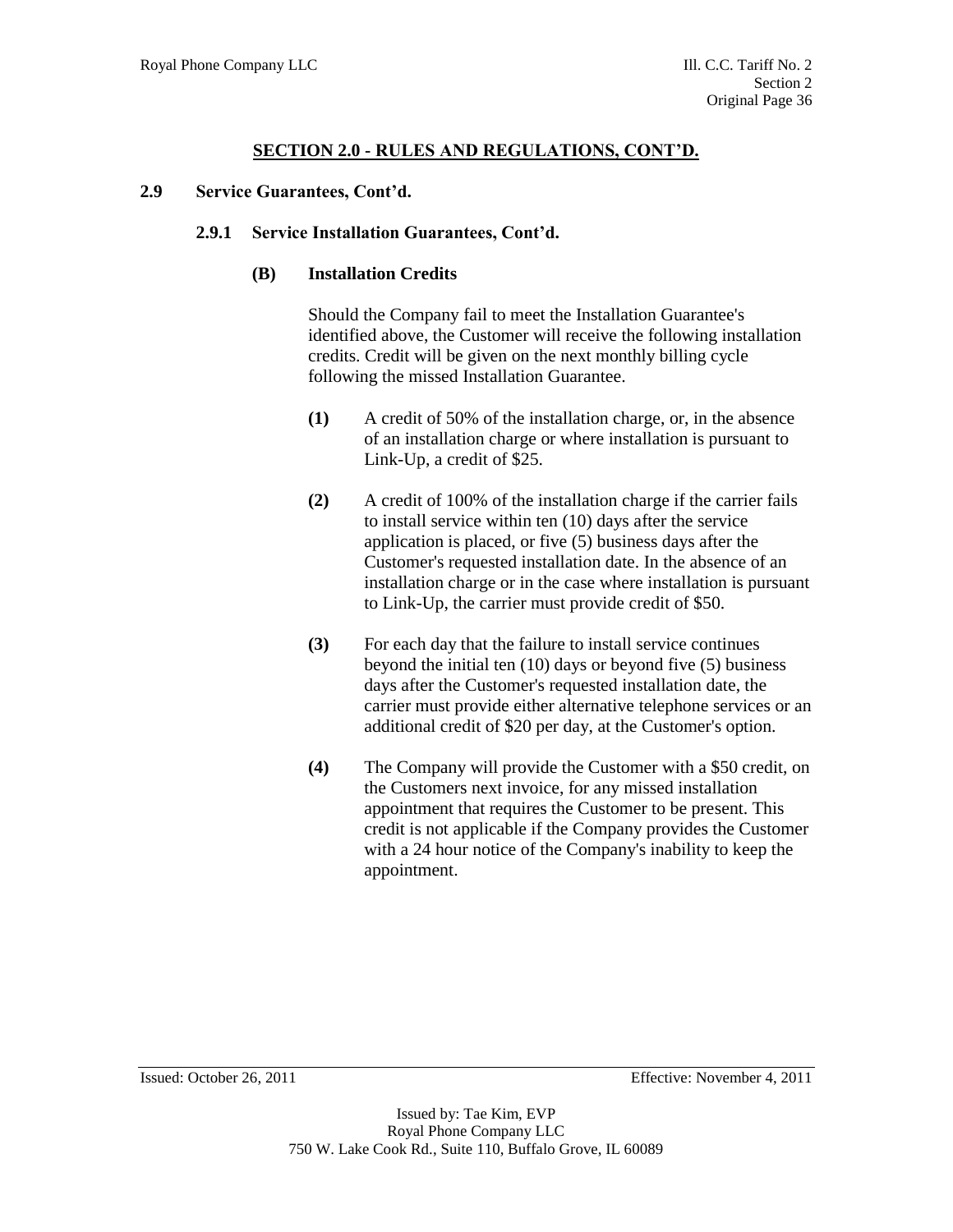**(5)** This subsection does not apply to the migration of a customer between telecommunications carriers, so long as the customer maintains dial tone. To the extent that Royal Phone offers basic local exchange service that utilizes the network or any network elements of another telecommunications carrier, Royal Phone will install service no later than 5 days from receipt of verification of the order, or within 3 business days of the carrier whose network or network elements are being used provisions the line(s), whichever is later.

> Notwithstanding anything to the contrary in this section, credits for delayed service shall not apply if the customer requests an installation date beyond five days from the date of the order, the delay is not caused by the Customer, a malfunction of Customer-owned equipment, Royal Phone's inability to gain access to the Customer's premises, if the delay does not result from Royal Phone's right to refuse service to the Customer as provided in 83 Ill.Adm.Code 735, or an emergency situation, which is defined as a declaration made by the applicable state or federal government agency that the area served by the local exchange carrier is either a state or federal disaster area; an act of third parties, including acts of terrorism, vandalism, riot, civil unrest, war, or acts of parties that are not agents, employees or contractors of the local exchange carrier, or a severe storm, tornado, earthquake, flood or fire, including any severe storm, tornado, earthquake, flood or fire that prevents the local exchange carrier from restoring service due to impassable roads, downed power lines, or the closing off of affected areas by public safety officials.

> Credits shall not be issued if the Customer requests a change to the scheduled appointment, provided the violation is not further extended by the carrier, or a lack of Royal Phone facilities where a customer requests service at a geographically remote location, a customer requests service in a geographic area where the carrier is not currently offering service, or there are insufficient facilities to meet the customer's request for service.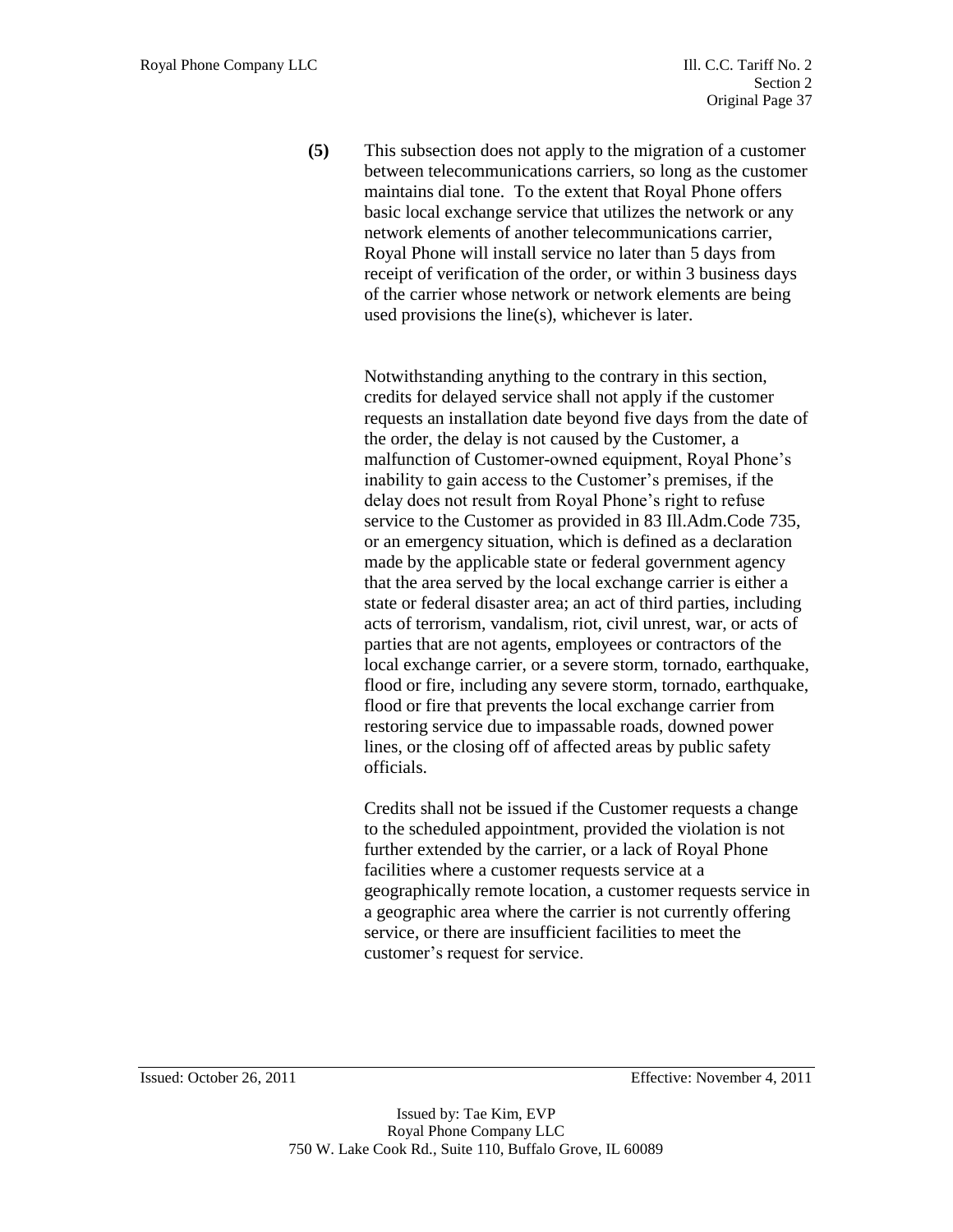### **2.9 Service Guarantees, Cont'd.**

#### **2.9.2 Customer Service Visit Guarantees**

The Company will provide Customer Service Visit Guarantees in accordance with 83 Ill. Adm. Code, Section 732.

### **(A) Repair Service Guarantees**

The Company will provide repair service visits upon the following intervals:

- **(1)** Service must be restored within 24 hours of receiving notice that a Customer is out of service, including those service disruptions that occur when a Customer switches existing basic local exchange service from another carrier to the Company.
- **(2)** All repair appointments must be kept when a Customer premise visit requires the Customer to be present. If a repair appointment is missed the Customer is entitled to the Credit described in 4.5.2 below. The Company must inform the Customer when a repair or installation appointment requires the Customer to be present, prior to scheduling the appointment.

# **(B) Repair Service Credits**

Should the Company fail to meet the Repair Service Guarantee for service visits that require the Customer to be present, the Customer will receive the following credit. Credit will be given on the next monthly billing cycle following the missed Repair Service Guarantee.

**(1)** The Company will provide the Customer with a \$50 credit, on the Customers next invoice, for any missed repair appointment that requires the Customer to be present. This credit is not applicable if the Company provides the Customer with a 24 hour notice of the Company's inability to keep the appointment.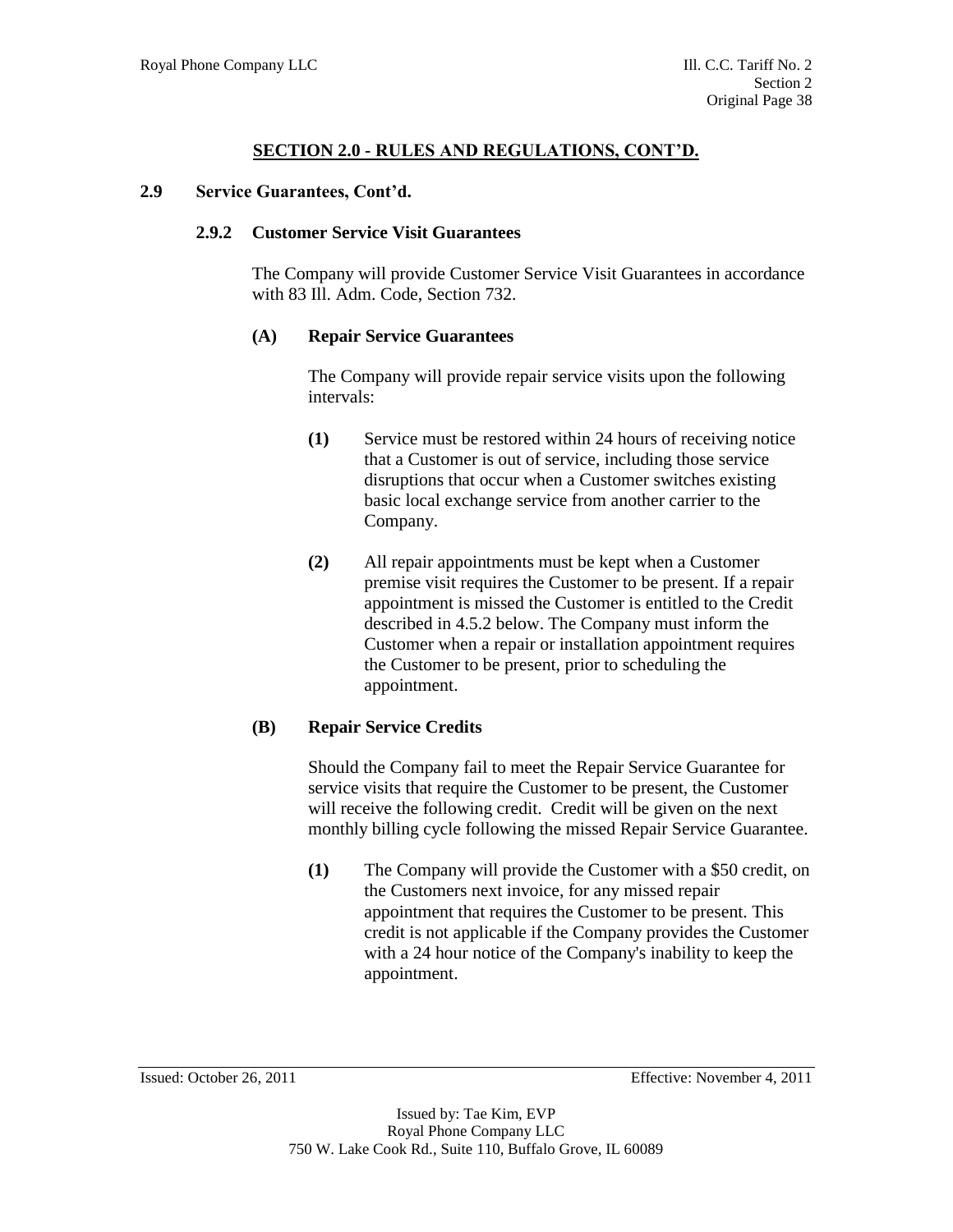### **2.10 Customer Liability for Unauthorized Use of the Network**

Unauthorized use of the network occurs when a person or entity that does not have actual, apparent, or implied authority to use the network, obtains the Company's services provided under this tariff.

### **2.10.1 Customer Liability for Fraud and Unauthorized Use of the Network**

- **(A)** The Customer is liable for the unauthorized use of the network obtained through the fraudulent use of a Company calling card, if such a card is offered by the Company, or an accepted credit card, provided that the unauthorized use occurs before the Company has been notified.
- **(B)** A Company calling card is a telephone calling card issued by the Company at the Customer's request, which enables the Customer or user(s) authorized by the Customer to place calls over the Network and to have the charges for such calls billed to the Customer's account.

An accepted credit card is any credit card that a cardholder has requested or applied for and received, or has signed, used, or authorized another person to use to obtain credit. Any credit card issued as a renewal or substitute in accordance with this paragraph is an accepted credit card when received by the cardholder.

- **(C)** The Customer must give the Company written or oral notice that an unauthorized use of a Company calling card or an accepted credit card has occurred or may occur as a result of loss, and/or theft.
- **(D)** The Customer is responsible for payment of all charges for calling card services furnished to the Customer or to users authorized by the Customer to use service provided under this tariff, unless due to the negligence of the Company. This responsibility is not changed due to any use, misuse, or abuse of the Customer's service or Customerprovided equipment by third parties, the Customer's employees, or the public.

The liability of the Customer for unauthorized use of the Network by credit card fraud will not exceed the lesser of fifty dollars (\$50.00) or the amount of money, property, labor, or services obtained by the unauthorized user before notification to the Company.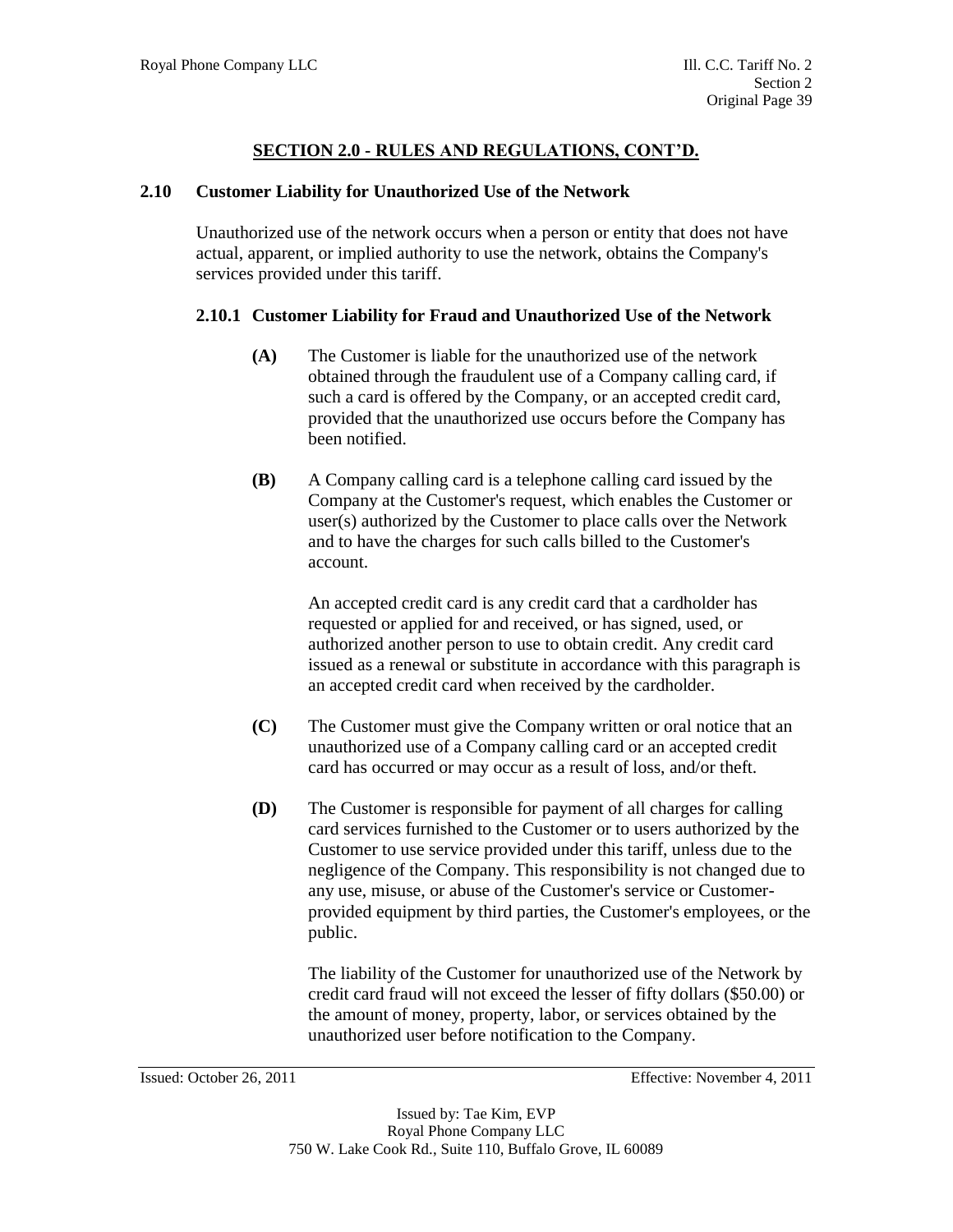### **2.11 Use of Customer's Service by Others**

#### **2.11.1 Joint Use Arrangements**

Joint use arrangements will be permitted for all services provided under this tariff. From each joint use arrangement, one member will be designated as the Customer responsible for the manner in which the joint use of the service will be allocated. The Company will accept orders to start, rearrange, relocate, or discontinue service only from the Customer. Without affecting the Customer's ultimate responsibility for payment of all charges for the service, each joint user shall be responsible for the payment of the charges billed to it.

### **2.12 Transfers and Assignments**

Neither the Company nor the Customer may assign or transfer its rights or duties in connection with the services and facilities provided by the Company without the written consent of the other party, except that the Company may assign its rights and duties to a) any subsidiary, parent company or affiliate of the Company; b) pursuant to any sale or transfer of substantially all the assets of the Company; or c) pursuant to any financing, merger or reorganization of the Company.

Issued: October 26, 2011 Effective: November 4, 2011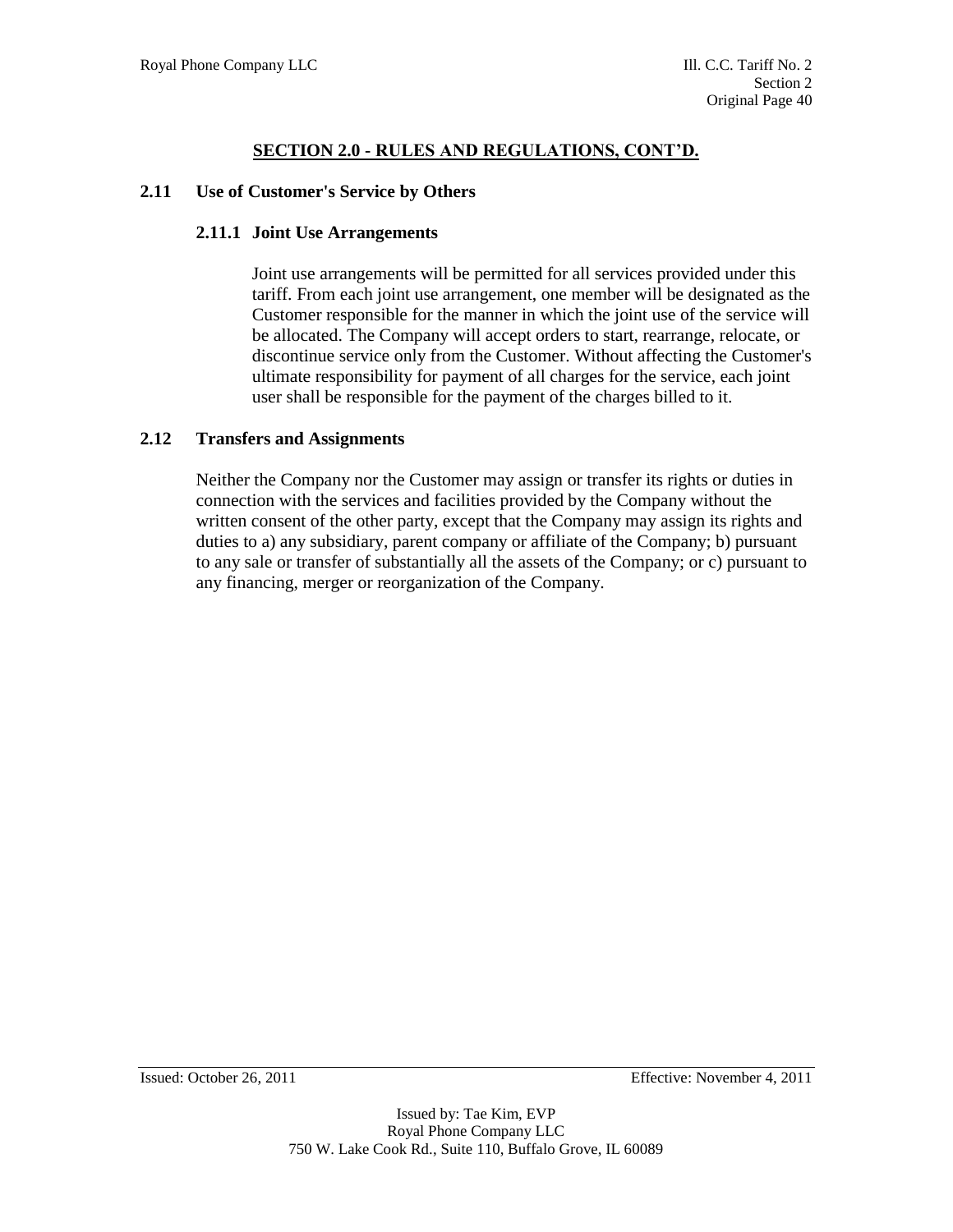### **2.13 Notices and Communications**

- **2.13.2** The Customer shall designate on the service order an address to which the Company shall mail or deliver all notices and other communications, except that Customer may also designate a separate address to which the Company's bills for service shall be mailed.
- **2.13.3** The Company shall designate on the service order an address to which the Customer shall mail or deliver all notices and other communications, except that Company may designate a separate address on each bill for service to which the Customer shall mail payment on that bill.
- **2.13.4** Except as otherwise stated in this tariff, all notices or other communications required to be given pursuant to this tariff will be in writing. Notices and other communications of either party, and all bills mailed by the Company, shall be presumed to have been delivered to the other party on the third business day following placement of the notice, communication or bill with the U.S. Mail or a private delivery service, prepaid and properly addressed, or when actually received or refused by the addressee, whichever occurs first.
- **2.13.5** The Company or the Customer shall advise the other party of any changes to the addresses designated for notices, other communications or billing, by following the procedures for giving notice set forth herein.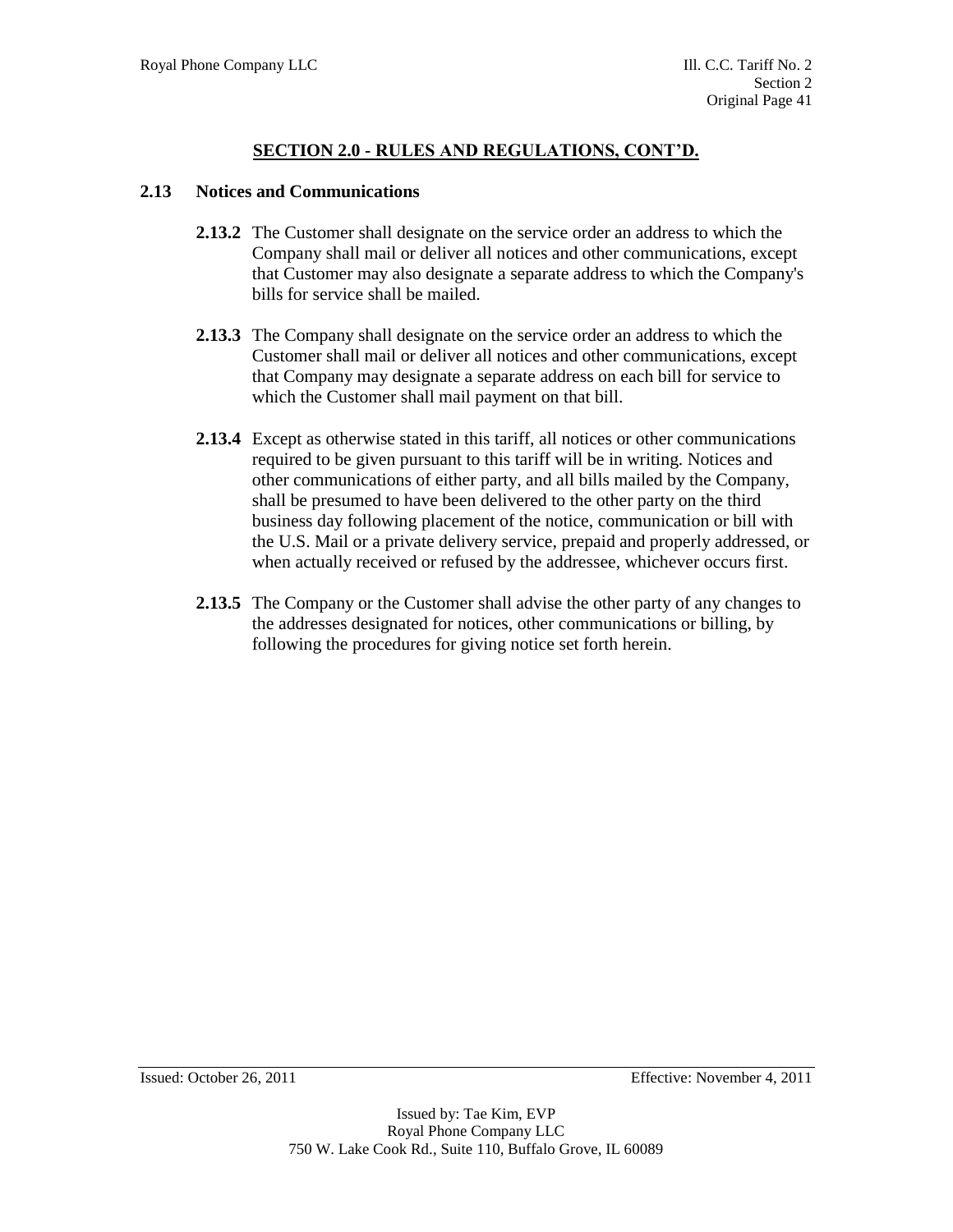## **2.14 Telephone Assistance Programs**

## **2.14.1 General**

Low income assistance will be offered by the company when residential local exchange service is available as a stand-alone offering in this tariff. To qualify for low-income assistance, the applicant must participate in any of the following assistance programs. The Illinois Department of Human Services will certify the applicant's participation in assistance programs (a) and (b), below for purposes of eligibility.

- (a) Medicaid
- (b) Food Stamps
- (c) Supplemental Security Income (SSI)
- (d) Federal Housing Assistance
- (e) Low-Income Home Energy Assistance (LIHEAP)
- **(A)** The low-income programs are funded through voluntary contributions from Illinois customers.
- **(B)** The Telephone Company's verification through the Department of Human Services or, in lieu of electronic verification, applicant's signature on the form contained in Part 757 as Exhibit E, shall constitute proof of income eligibility.
- **(C)** The low-income assistance shall be available to only one access line per low-income household.

# **2.14.2 Supplemental Link-Up Assistance**

A credit of up to 50% of the connection charge, not to exceed \$30.00, will be applied to each new eligible customer.

### **2.14.3 Supplemental Lifeline Assistance**

Eligible customers may receive a discount of \$1.50 on their monthly telephone service.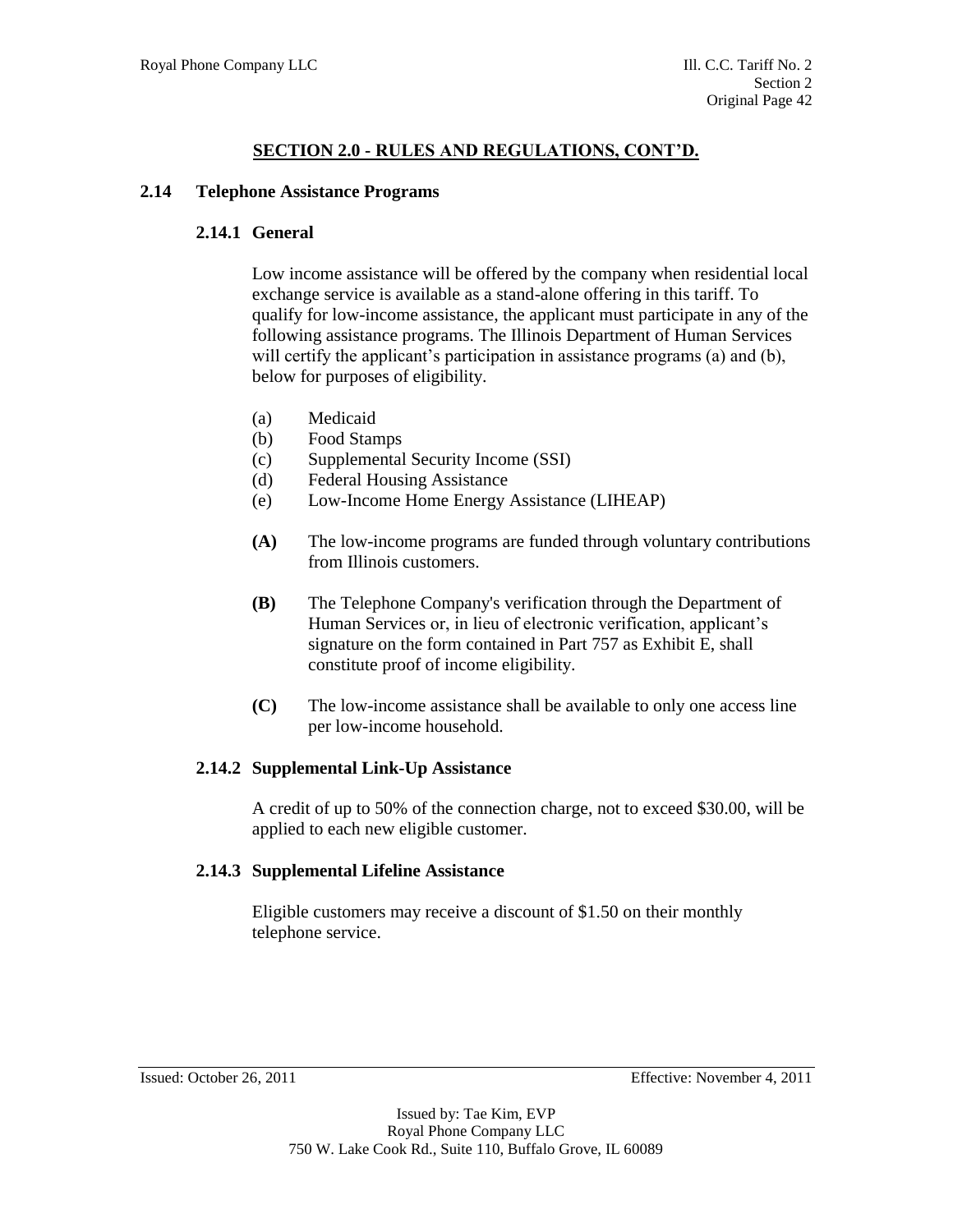### **2.14 Telephone Assistance Programs, Cont'd.**

#### **2.14.4 Voluntary Contributions**

**(A)** Customers wishing to participate in the funding of UTSAP may do so by electing to contribute, on a monthly basis, a fixed amount to be included by the Company on the Customer's monthly bill. The voluntary contribution shall not reduce the Customer's total monthly bill amount due the Company for telephone services or other charges.

Residential Customers may elect to contribute:

| (a) | \$0.50 |
|-----|--------|
| (b) | \$1.00 |
| (c) | \$2.00 |
| (d) | \$5.00 |
|     |        |

Business Customers may elect to contribute: (N)

| (a) | \$1.00  |     |
|-----|---------|-----|
| (b) | \$5.00  |     |
| (c) | \$10.00 |     |
| (d) | \$25.00 | (N) |

- **(B)** Customers may elect to discontinue or change the amount of monthly contribution on their bill at any time upon providing at least thirty (30) days notice to the Company.
- **(C)** Failure by the Customer in any month to remit the entire billed amount shall reduce the UTSAP contribution accordingly.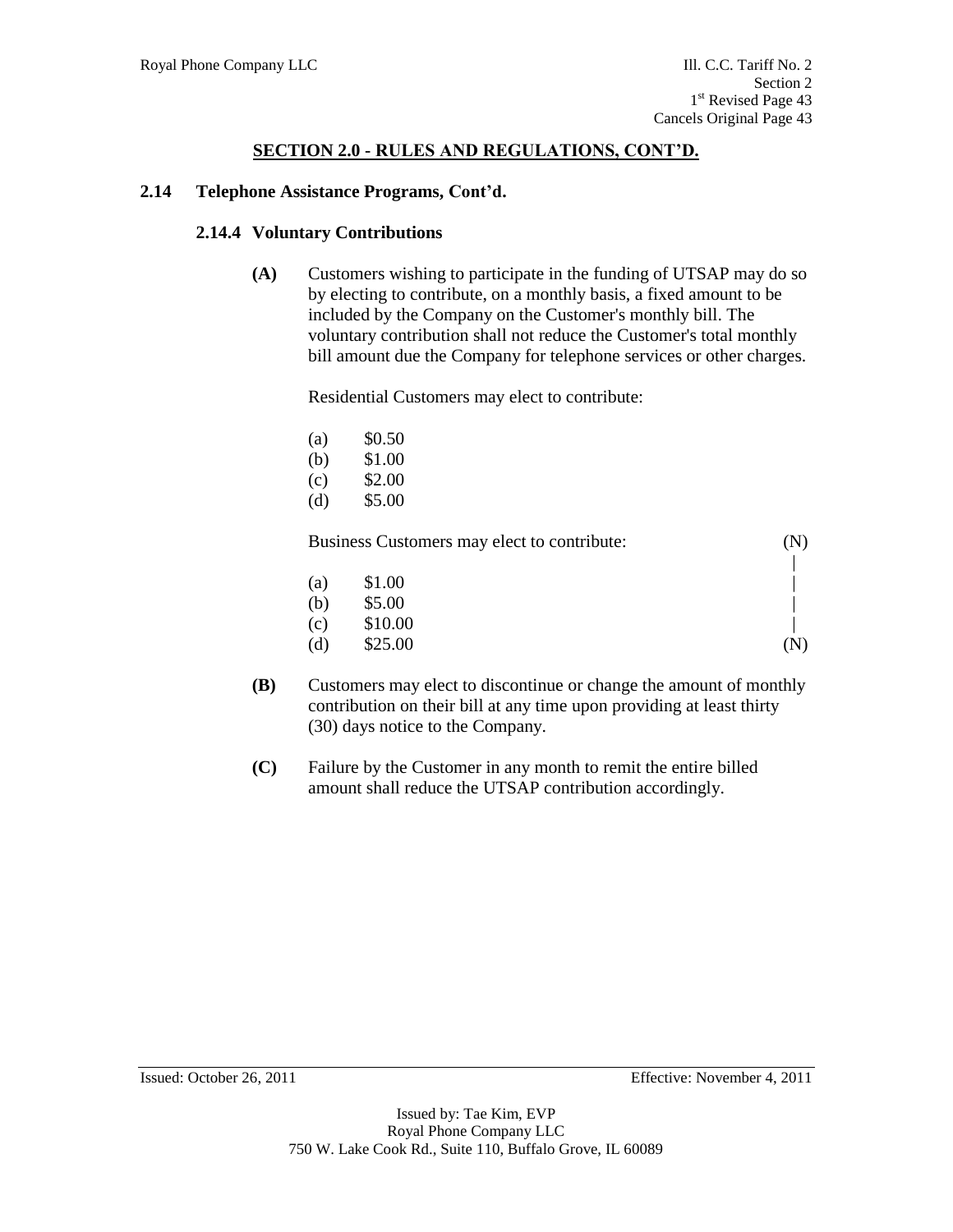#### **2.15 Telecommunications Relay Service**

- **2.15.1** Royal Phone Company LLC concurs in the Rates, Rules and Regulations governing: (1) intrastate Telecommunications Provisions for the Hearing-and-Voice-Impaired as filed by the Illinois Telecommunications Access Corporation in its ILL. C. C. No. 1 tariff; (2) intrastate Telecommunications Provisions for the Deaf and Severely Hearing-Impaired for Telecommunications Relay Service as filed by the Illinois Telecommunications Access Corporation in its ILL. C. C. No. 2 tariff.
- **2.15.2** Royal Phone Company LLC extends this concurrence to any and all changes which may be made subsequent to this date by the Illinois Telecommunications Access Corporation in its ILL. C. C. No. 1 and ILL. C. C. No. 2 tariffs.
- **2.15.3** Royal Phone Company LLC hereby expressly reserves the right to cancel and make void this statement of concurrence at any time.
- **2.15.4** ITAC Supplemental Charge

Royal Phone Company LLC may at some future impose a supplemental charge of fifteen cents per month per subscriber line to recover fees charged to Royal Phone for ITAC.

Issued: October 26, 2011 Effective: November 4, 2011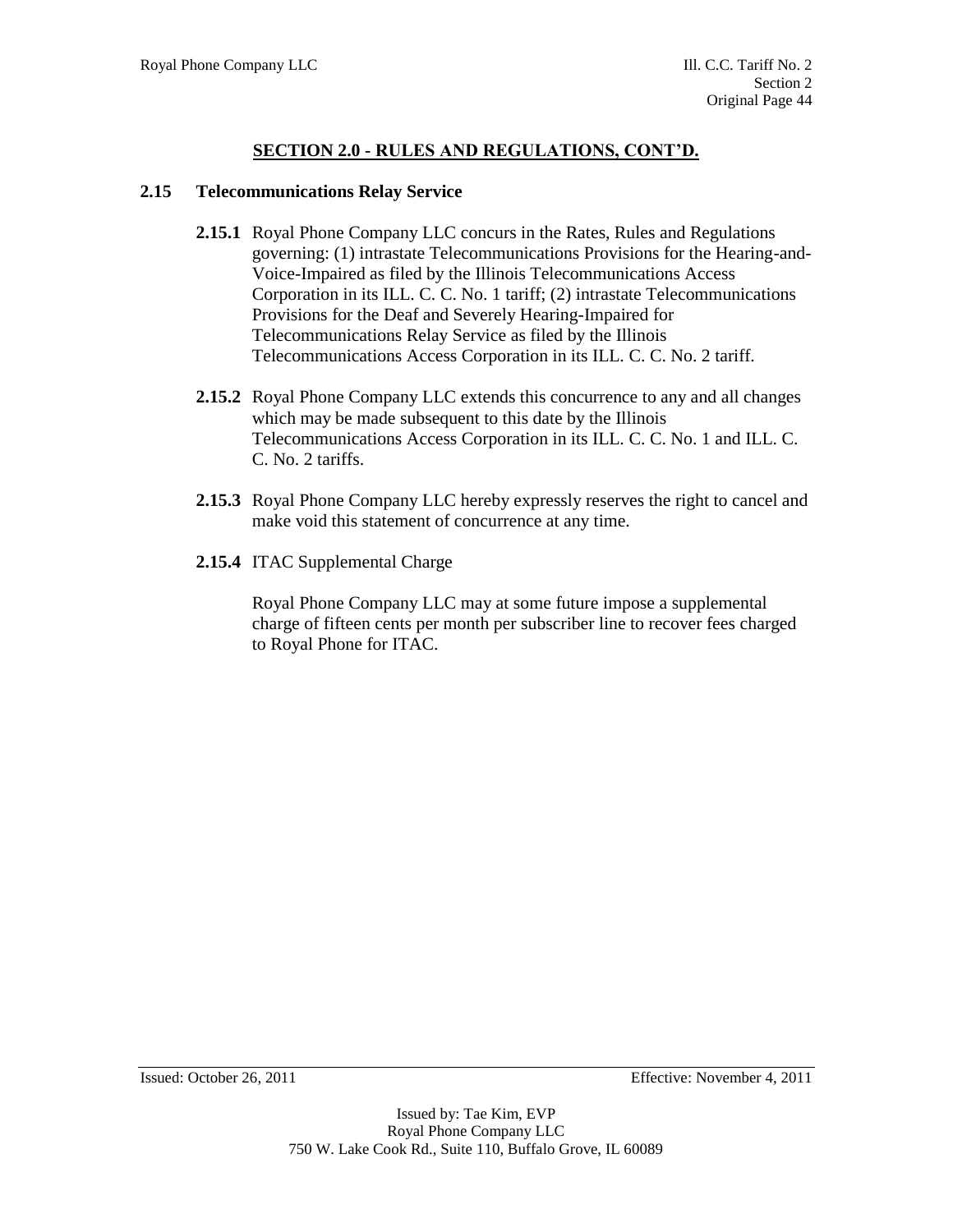### **2.16 Universal Emergency Telephone Number Service (911)**

Universal Emergency Telephone Number Service (911 Service) is an arrangement of Company central office and trunking facilities whereby any telephone user who dials the numbers 911 will reach the emergency report center from the telephone for which the number is dialed or will be routed to an operator if all lines to an emergency report center are busy. If no emergency report center Customer exists for a central office entity, a telephone user who dials the number 911 will be routed to an operator. No call-specific charges apply to 911 calls.

Issued: October 26, 2011 Effective: November 4, 2011

Issued by: Tae Kim, EVP Royal Phone Company LLC 750 W. Lake Cook Rd., Suite 110, Buffalo Grove, IL 60089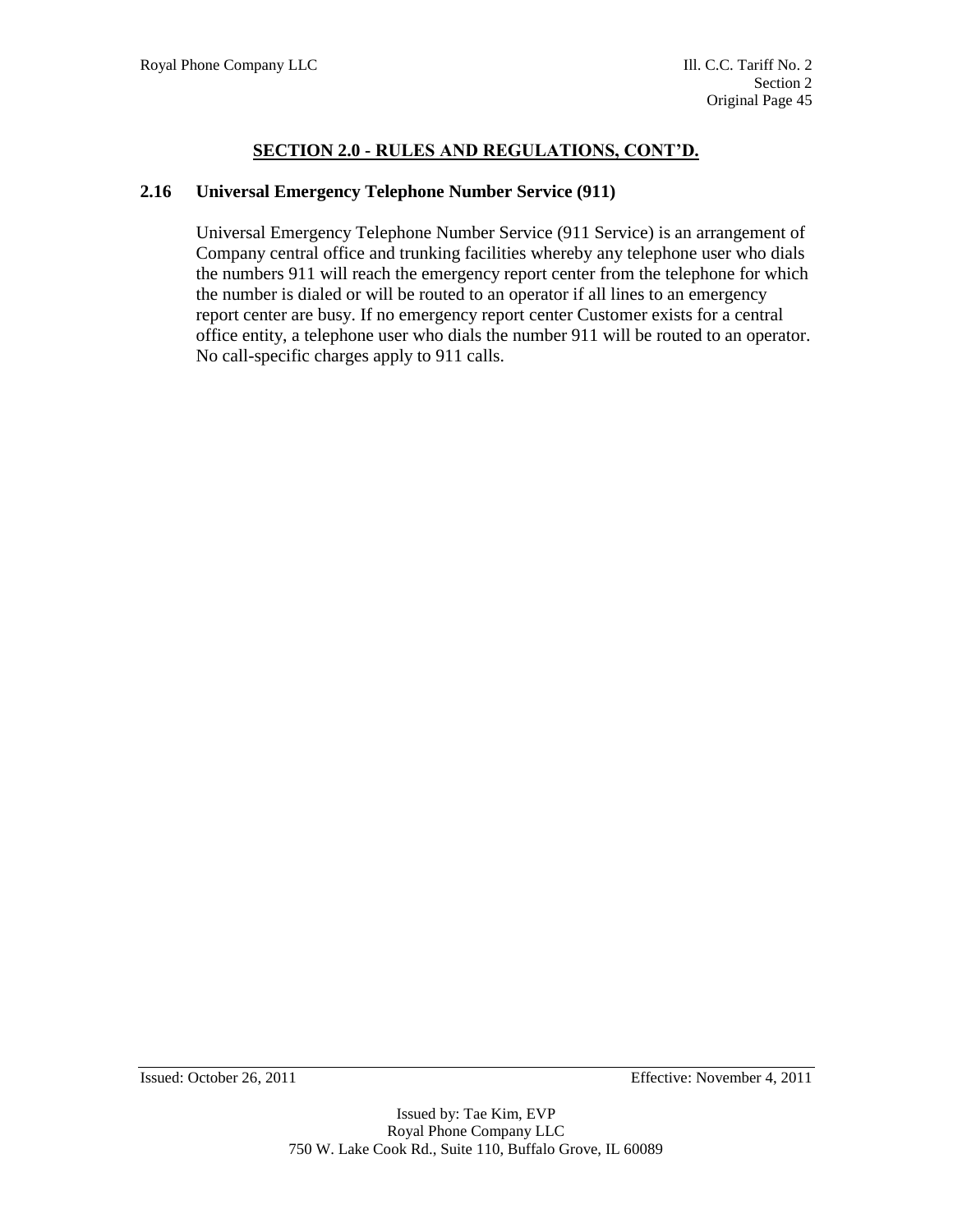# **SECTION 3.0 - SERVICE AREAS**

### **3.1 Exchange Service Areas**

Local exchange services are provided, subject to availability of facilities and equipment, in areas currently served by Illinois Bell Telephone Company and other local Exchange Companies that serve the same exchange as the Company.

Issued: October 26, 2011 Effective: November 4, 2011

Issued by: Tae Kim, EVP Royal Phone Company LLC 750 W. Lake Cook Rd., Suite 110, Buffalo Grove, IL 60089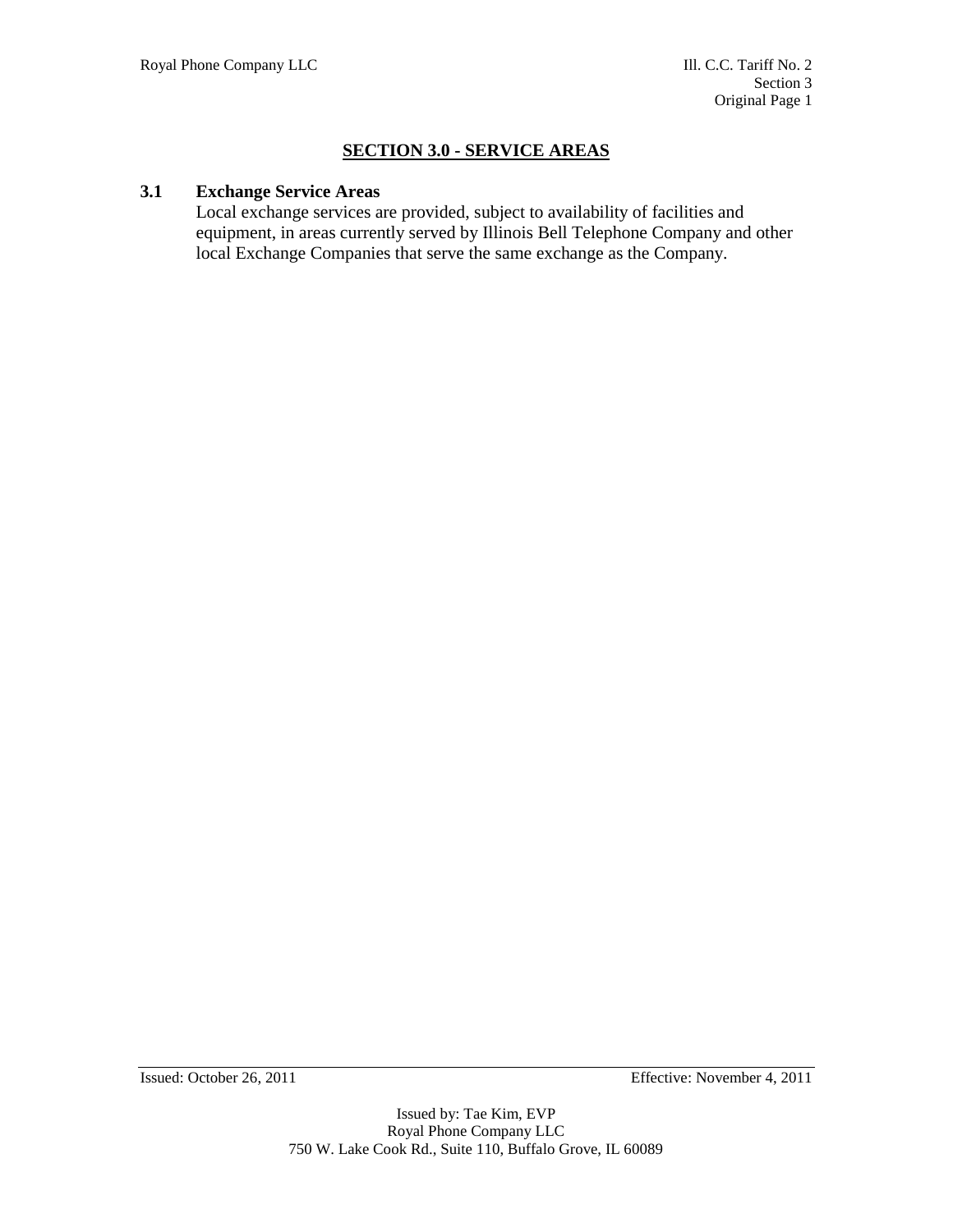# **SECTION 4.0 - BASIC SERVICES AND RATES**

### **4.1 Royal Phone Referral Program**

Any existing Royal Phone Customer who refers a potential customer to Royal Phone will receive a one-time \$20 credit, should the referred customer subscribe to and remain a Royal Phone customer for at least 30 days. The referred customer must provide the name of the existing Royal Phone Customer who made the referral upon ordering the new Royal Phone service. The credit is applied to the Customer's next scheduled bill. If the balance of credits for the customer is greater than the owed balance of the customer's bill, the net balance of credits will carry over to the following month's bill. The credit does not apply separately for each line or product and cannot be redeemed for cash. A credit will not be issued for referrals of customers who had been a customer of Royal Phone at any time within the past 12 months.

Issued: October 26, 2011 Effective: November 4, 2011

Issued by: Tae Kim, EVP Royal Phone Company LLC 750 W. Lake Cook Rd., Suite 110, Buffalo Grove, IL 60089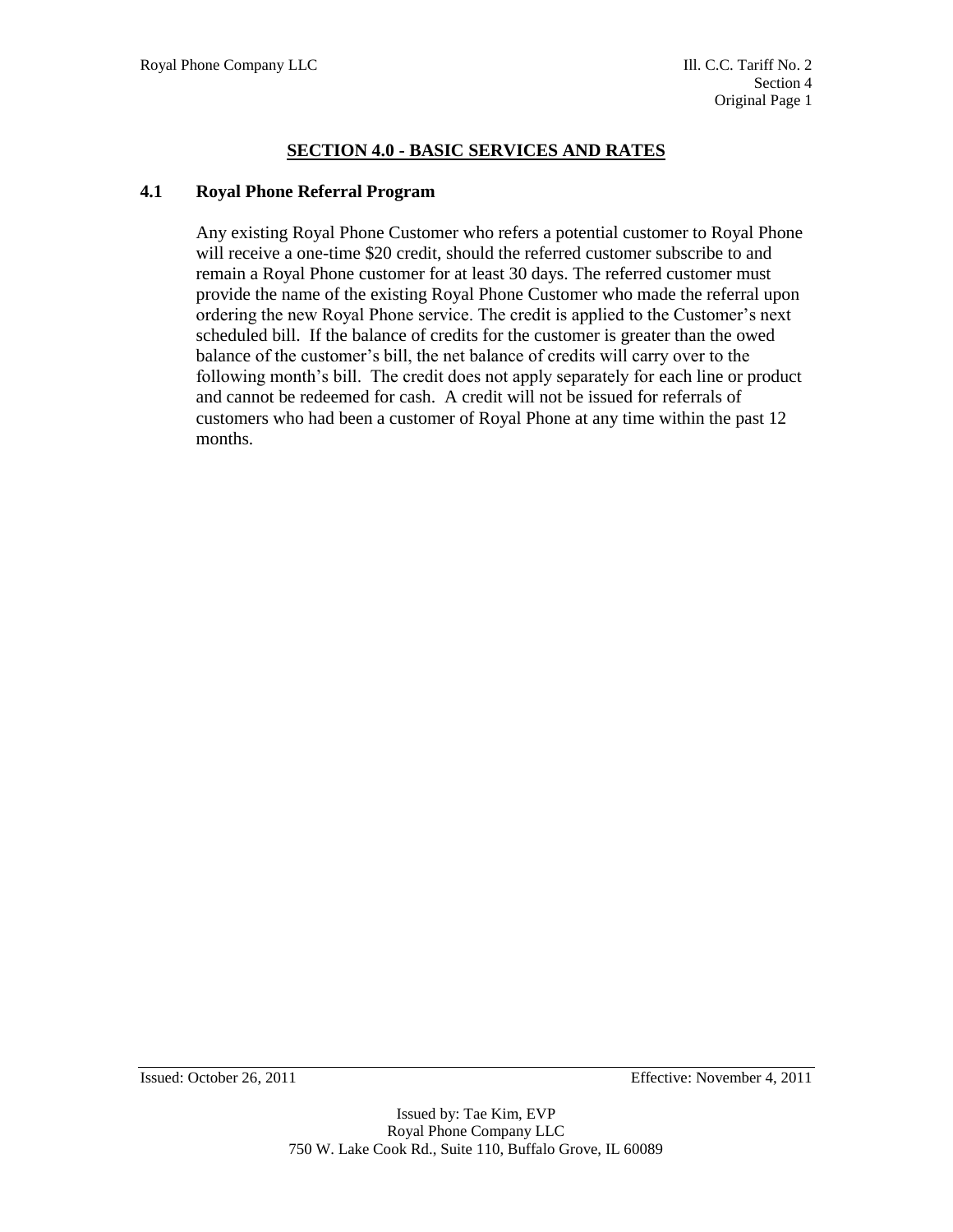### **4.2 Network Exchange Bundled Service**

Royal Phone offers basic local exchange service only as part of a bundle or package of telecommunications services. All packages include some combination of local service, selected custom calling features and bundled long distance service (interstate/intrastate interLATA and intraLATA toll). The aforementioned services are only available as part of the bundled service offering and are not available on an individual service basis.

Any unlimited calling features included in packages of services are designed for customers who use their phone lines primarily for voice calling, i.e. calling friends, family, businesses, etc. Unlimited calling features are not intended for phone lines that are connected to the Internet for extended periods of time. Periodic checking of email and surfing the Internet is acceptable; however, customers who have data or Internet usage in excess of 5,000 minutes per month may be asked to curb their usage or to pay for their usage on a per minute basis.

Issued: October 26, 2011 Effective: November 4, 2011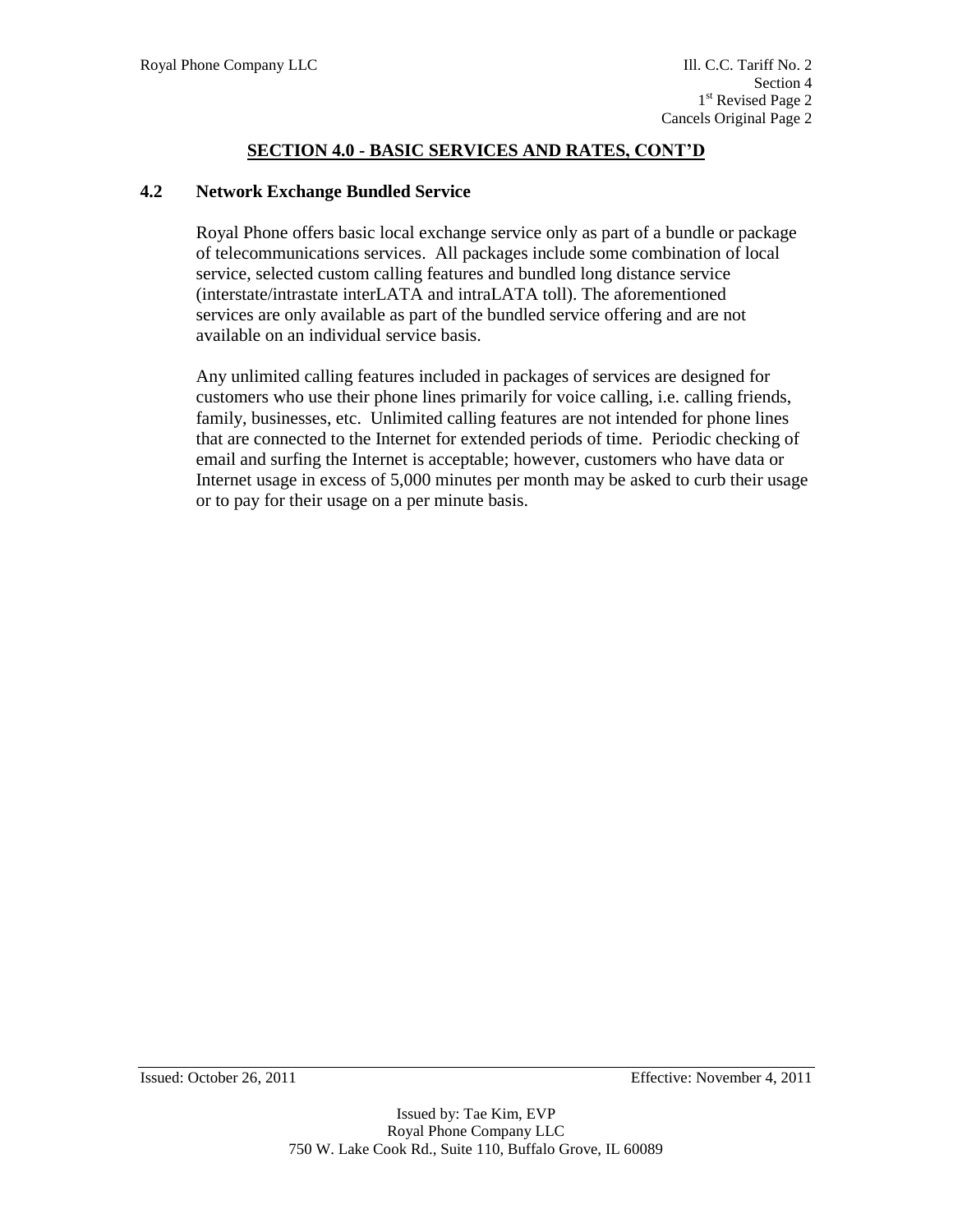### **4.2 Network Exchange Bundled Service, Cont'd.**

Network Exchange Bundled Service may include a combination of the calling features listed below:

Call Forwarding - Call Forwarding, when activated, redirects attempted terminating calls to another Customer-specific line. The Customer may have to activate and deactivate the forwarding function and specify the desired terminating telephone number during each activation procedure. Call originating ability is not affected by Call Forwarding. The calling party is billed for the call to the called number. If the forwarded leg of the call is chargeable, the Customer with the Call Forwarding is billed for the forwarded leg of the call. Calls cannot be transferred to an International Direct Distance Dialing number.

Speed Calling - This feature allows a user to dial selected numbers by means of an abbreviated code. The Speed Calling list can only accommodate a number consisting of 15 digits or less.

Caller ID with Name - Allows a Customer to see a caller's name and number previewed on a display screen before the call is answered allowing a Customer to prioritize and or screen incoming calls. Caller ID records the name, number, date and time of each incoming call - including calls that aren't answered by the Customer. Caller ID service requires the use of specialized CPE not provided by the company. It is the responsibility of the Customer to provide the necessary CPE. In areas where Caller ID with Name is not available, Caller ID, which only displays the incoming telephone number, will be substituted.

Call Waiting - Call waiting is the ability of the called station to generate a tone when the called station is in use to alert the Customer that another call is waiting to connect with the called station.

Call Waiting with Caller ID with Name - Call Waiting with Caller ID with Name provides a tone signal to indicate to a Customer already engaged in a telephone call that a second caller is attempting to dial in and allows a Customer to see a caller's name and number previewed on a display screen allowing a Customer to prioritize and or screen incoming calls. This feature permits the Customer to place the first call on hold, answer the second call and then alternate between both callers. Cancel Call Waiting (CCW) allows a Call Waiting (CW) Customer to disable CW for the duration of an outgoing telephone call. CCW is activated (i.e., CW is disabled) by dialing a special code prior to placing a call, and is automatically deactivated when the Customer disconnects from the call. In areas where Caller ID with Name is not available, Caller ID, which only displays the caller's telephone number, will be substituted.

Issued: October 26, 2011 Effective: November 4, 2011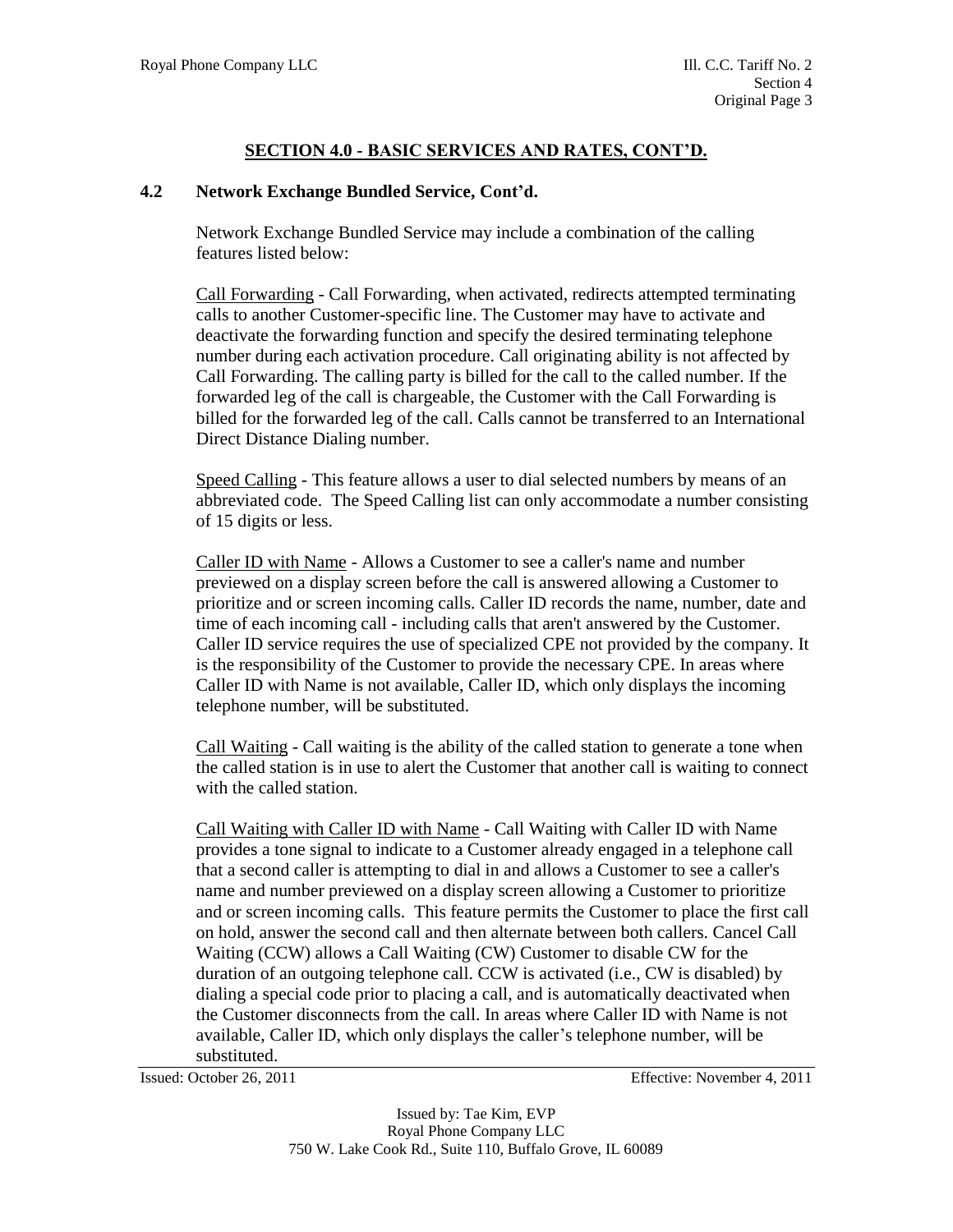# **4.2 Network Exchange Bundled Service, Cont'd.**

Three-Way Calling - This permits the end-user to add a third party to an established connection. When the third party answers, a two-way conversation can be held before adding the original party for a three-way conference. The end-user initiating the conference controls the call and may disconnect the third party to reestablish the original connection or establish a connection to a different third party. The feature may be used on both outgoing and incoming calls.

Automatic Callback/Call Return - Allows the Customer to return a call to the last incoming call whether answered or not. Upon activation, it will re-dial the number automatically and continue to check the number every 45 seconds for up to 30 minutes if the number is busy. The Customer is alerted with a distinctive ringing pattern when the busy number is free. When the Customer answers the ring, the call is then completed. The calling party's number will not be delivered or announced to the call recipient under any circumstances.

Call Blocking Options - This service will offer blocking services to customers that wish to restrict access to a variety of telecommunication services.

Repeat Dialing - Permits the end-user to have calls automatically re-dialed when the first attempt reaches a busy number. The line is checked every 45 seconds for up to 30 minutes and alerts the Customer with a distinctive ringing pattern when the busy number and the Customer's line are free. The Customer can continue to make and receive calls while the feature is activated. The following types of calls cannot be reached using Repeat Dialing:

Calls to 800 Service numbers Calls to 900 Service numbers Calls preceded by an interexchange carrier access code International Direct Distance Dialed calls Calls to Directory Assistance Calls to 911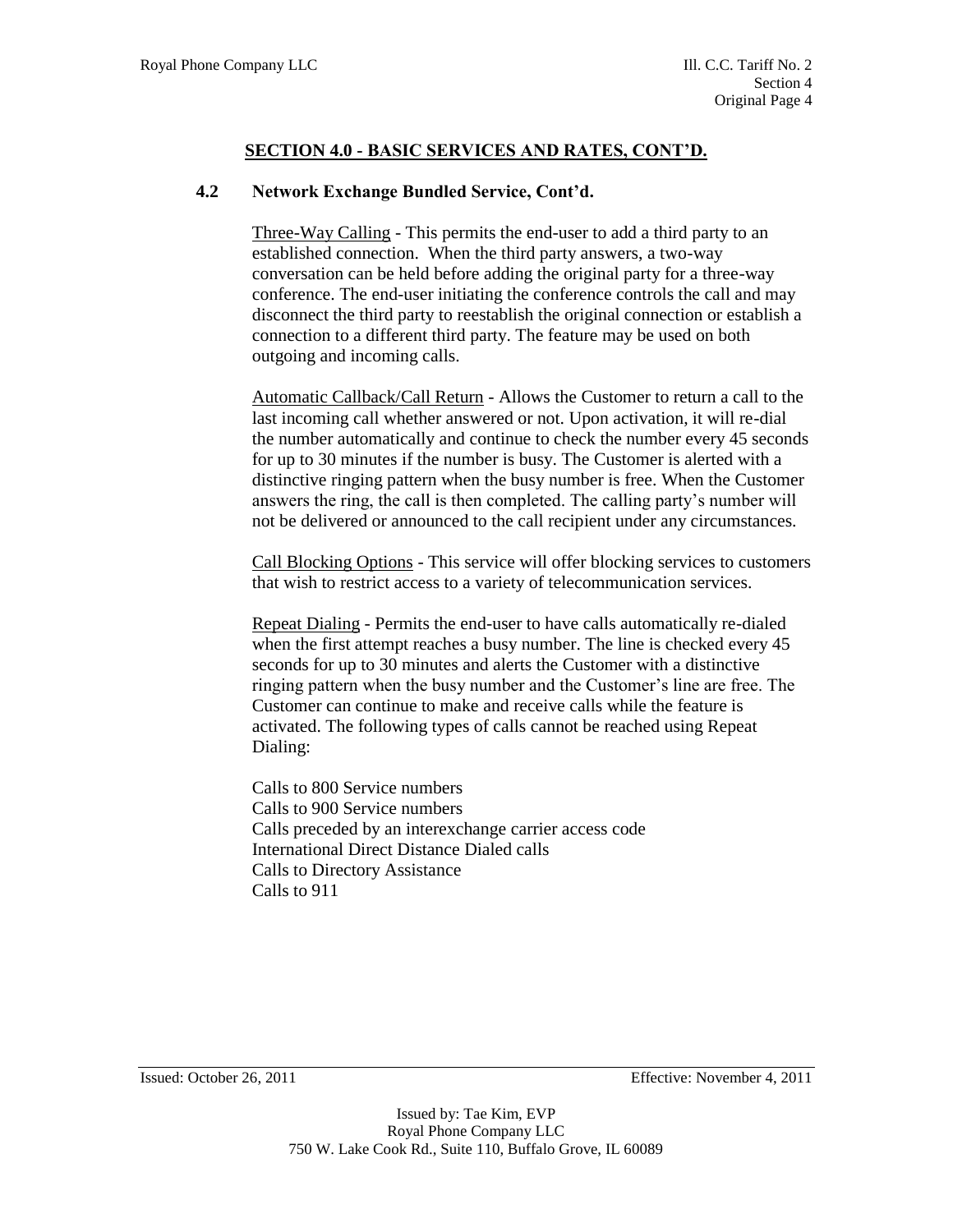#### **4.2 Network Exchange Bundled Service, Cont'd.**

#### **4.2.1 Illinois Royal Service - Metro Plan**

Package Price for Illinois Royal Service - Metro Plan

|                                           | <b>Ameritech Region</b> |     |  |
|-------------------------------------------|-------------------------|-----|--|
| <b>Monthly recurring Charge</b>           | \$36.95                 | (1) |  |
| Service connection Charge - Existing Line | \$50.00                 |     |  |
| Service connection Charge - New Install   | \$50.00                 |     |  |

Service connection charge - Existing Line will be waived for customers who are switching existing phone service to Royal Phone and remain a customer of Royal for a minimum of 6 months. For New Installs, Customers will be charged \$50.00 for  $1<sup>st</sup>$  line and \$25.00 for  $2<sup>nd</sup>$  line. Customers may choose to handle payment through a commercial credit card arrangement. Customers will be able to request call detail and billing records on-line via the royalphone.com web site.

Issued: February 1, 2013 Effective: February 4, 2013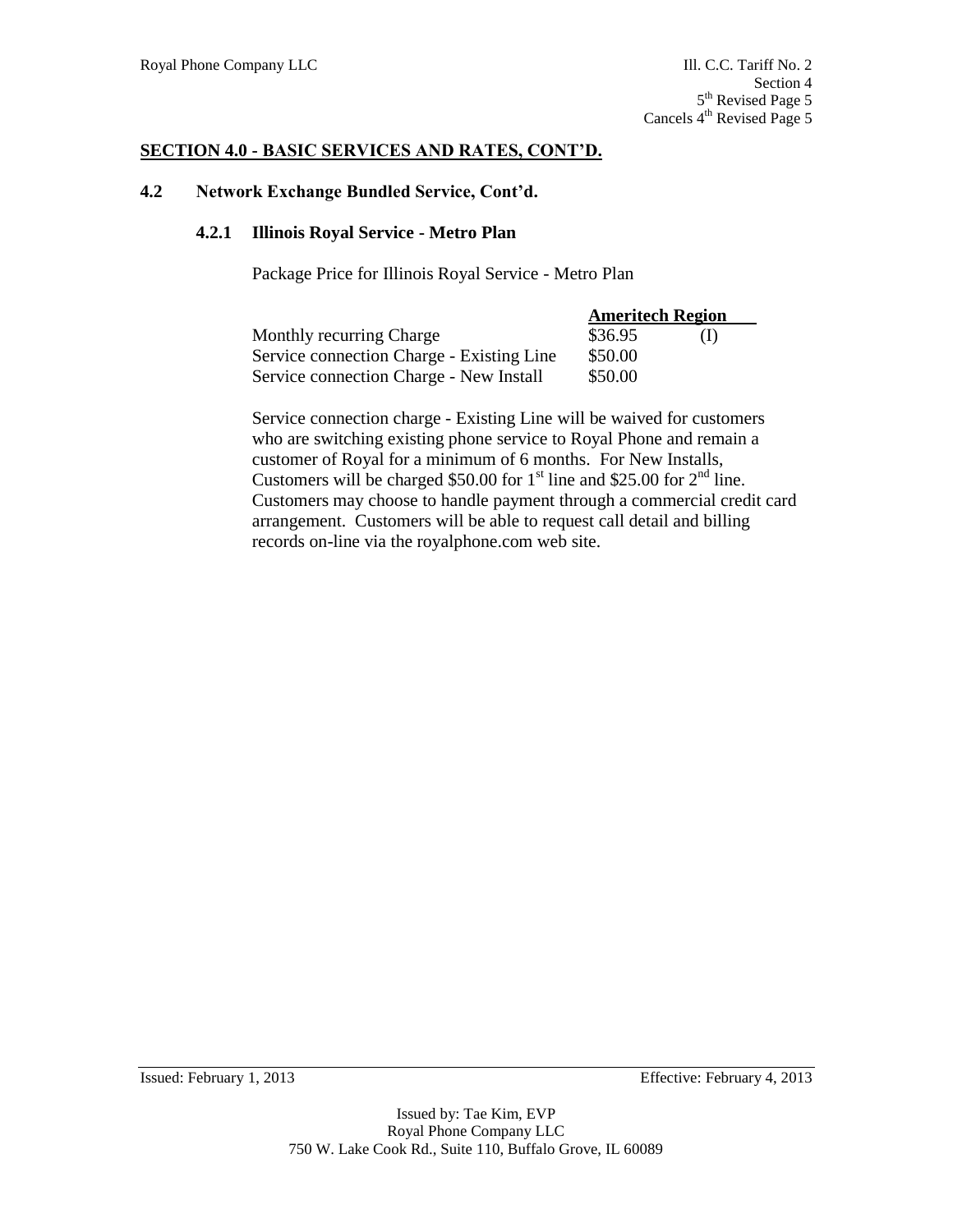### **4.2 Network Exchange Bundled Service, Cont'd.**

#### **4.2.1 Illinois Royal Service - Metro Plan, Cont'd.**

- **(A)** Metro Plan includes the following:
	- **(1)** Unlimited intraLATA toll calling. InterLATA toll calling at 0.05/minute. Calls are billed in sixty second increments. For toll calls placed away from home, see Royal Phone Travel Card Service. *(See Royal Phone's interexchange telecommunications I.C.C. Tariff No. 1).* Such travel card calls are not included in the monthly toll call allowance for Illinois Royal Service - Metro Plan.

|     | IntraLATA toll calls above minute allowance<br>Direct Dial Access                                                                                                                                                                           | \$0.04/min.  |
|-----|---------------------------------------------------------------------------------------------------------------------------------------------------------------------------------------------------------------------------------------------|--------------|
| (2) | Unlimited local calling within the Ameritech Region.                                                                                                                                                                                        |              |
|     | Local calls above minute allowance<br>Direct Dial Access                                                                                                                                                                                    | \$0.015/call |
| (3) | The following Custom Calling Features: Call Forwarding<br>(upon Customer request), Caller ID with Name, Call<br>Waiting, Call Waiting with Caller ID with Name and<br>Three -Way Calling.                                                   |              |
| (4) | Second line available as an addition to plan for $$27.95(I)$<br>per month (includes unlimited local calling within the<br>Ameritech region, \$0.04/minute intraLATA toll calling,<br>\$0.05/minute interLATA toll calling and no features). |              |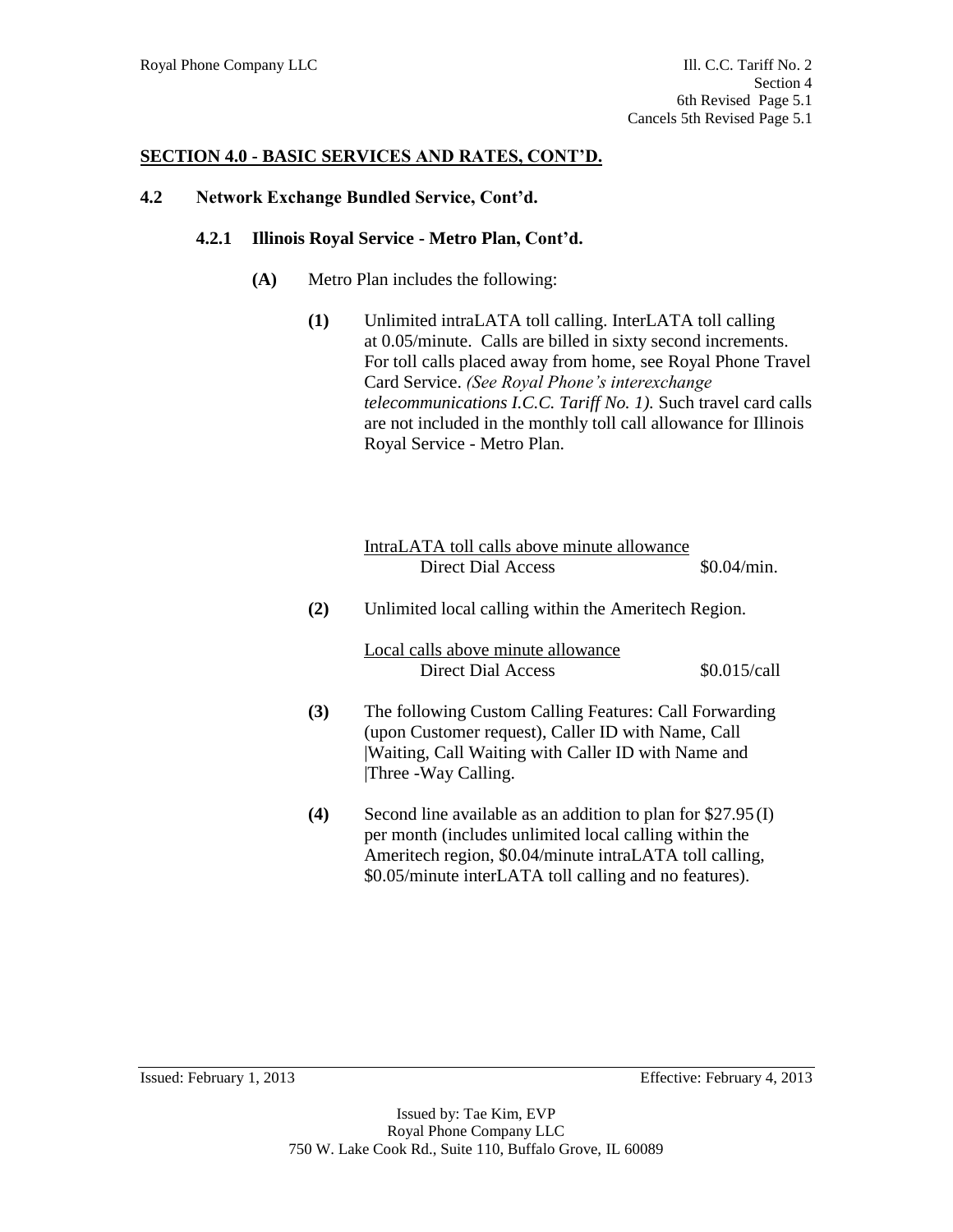### **4.2 Network Exchange Bundled Service, Cont'd.**

#### **4.2.1 Illinois Royal Service - Metro Plan, Cont'd.**

**(B)** Blocks of interLATA minutes may be purchased for an additional |charge.

> 250 InterLATA minutes Ameritech Region Direct Dial Access \$7

500 InterLATA minutes Ameritech Region Direct Dial Access \$10

Unlimited InterLATA minutes Ameritech Region Direct Dial Access \$12

InterLATA toll calls above Minutes Purchased Ameritech Region Direct Dial Access \$0.05/min.

Issued: February 1, 2013 Effective: February 4, 2013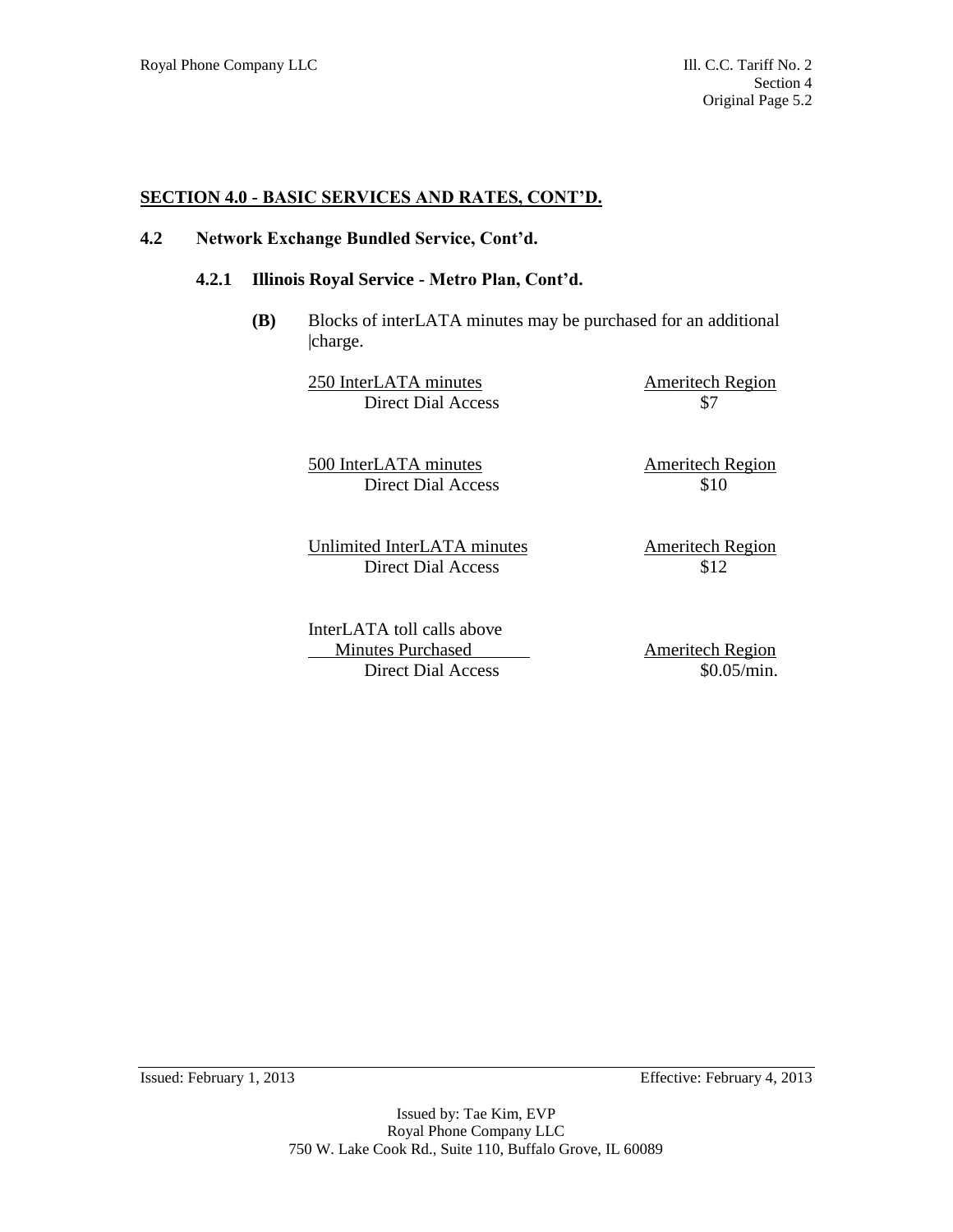### **4.2 Network Exchange Bundled Service, Cont'd.**

### **4.2.2 Illinois Royal Service - Standard Plan**

Package Price for Illinois Royal Service - Standard Plan

|                                           | <b>Ameritech Region</b> |     |
|-------------------------------------------|-------------------------|-----|
| Monthly recurring Charge                  | \$35.95                 | (I) |
| Service connection Charge - Existing Line | \$50.00                 |     |
| Service connection Charge - New Install   | \$50.00                 |     |

Service connection charge - Existing Line will be waived for customers who are switching existing phone service to Royal Phone and remain a customer of Royal for a minimum of 6 months. For New Installs, Customers will be charged \$50.00 for  $1<sup>st</sup>$  line and \$25.00 for  $2<sup>nd</sup>$  line. Customers may choose to handle payment through a commercial credit card arrangement. Customers will be able to request call detail and billing records on-line via the royalphone.com web site.

Issued: February 1, 2013 Effective: February 4, 2013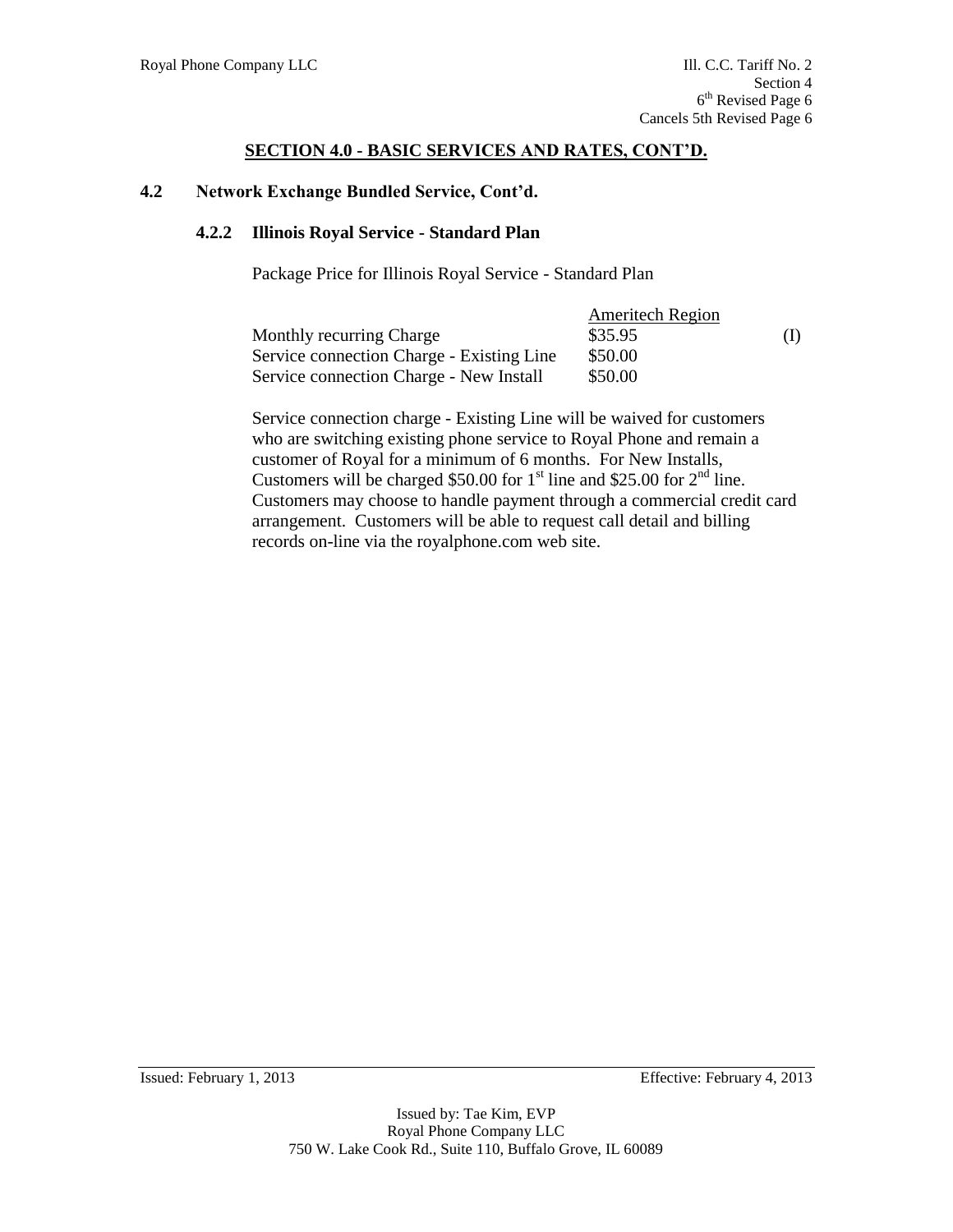### **4.2 Network Exchange Bundled Service, Cont'd.**

### **4.2.2 Illinois Royal Service - Standard Plan, Cont'd.**

- **(A)** Standard Plan includes the following:
	- **(1)** A monthly allowance of 300 free minutes of combined intraLATA toll and interLATA toll calling. (The first 300 minutes of combined intraLATA toll and interLATA toll calls made within a monthly billing period will be free of charge. Calls beyond the first 300 minutes will be billed at rates as noted below.) Calls will be billed in sixty second increments. For toll calls placed away from home, see Royal Phone Travel Card Service. *(See Royal Phone's interexchange telecommunicationsI.C.C. Tariff No. 1).* Such travel card calls are not included in the monthly toll call allowance for Illinois Royal Service - Standard Plan.

|     | IntraLATA and InterLATA toll<br>Calls within 300 minute allow.<br><b>Direct Dial Access</b>                                                                                                                                             | <b>Ameritech Region</b><br>\$0.00 |
|-----|-----------------------------------------------------------------------------------------------------------------------------------------------------------------------------------------------------------------------------------------|-----------------------------------|
|     | IntraLATA toll calls above 300 minute allowance<br><b>Direct Dial Access</b>                                                                                                                                                            | \$0.04/min                        |
|     | InterLATA toll calls above 300 minute allowance<br><b>Direct Dial Access</b>                                                                                                                                                            | \$0.05/min                        |
| (2) | Unlimited local calling within the Ameritech Region.                                                                                                                                                                                    |                                   |
|     | Local calls above minute allowance<br><b>Direct Dial Access</b>                                                                                                                                                                         | \$0.015/call                      |
| (3) | The following Custom Calling Features: Caller ID with<br>Name, Call Waiting and Call Waiting with Caller ID with<br>Name.                                                                                                               |                                   |
| (4) | Second line available as an addition to plan for \$27.95<br>per month (includes unlimited local calling within the<br>Ameritech region, \$0.04/minute intraLATA toll calling,<br>\$0.05/minute interLATA toll calling and no features). | (I)                               |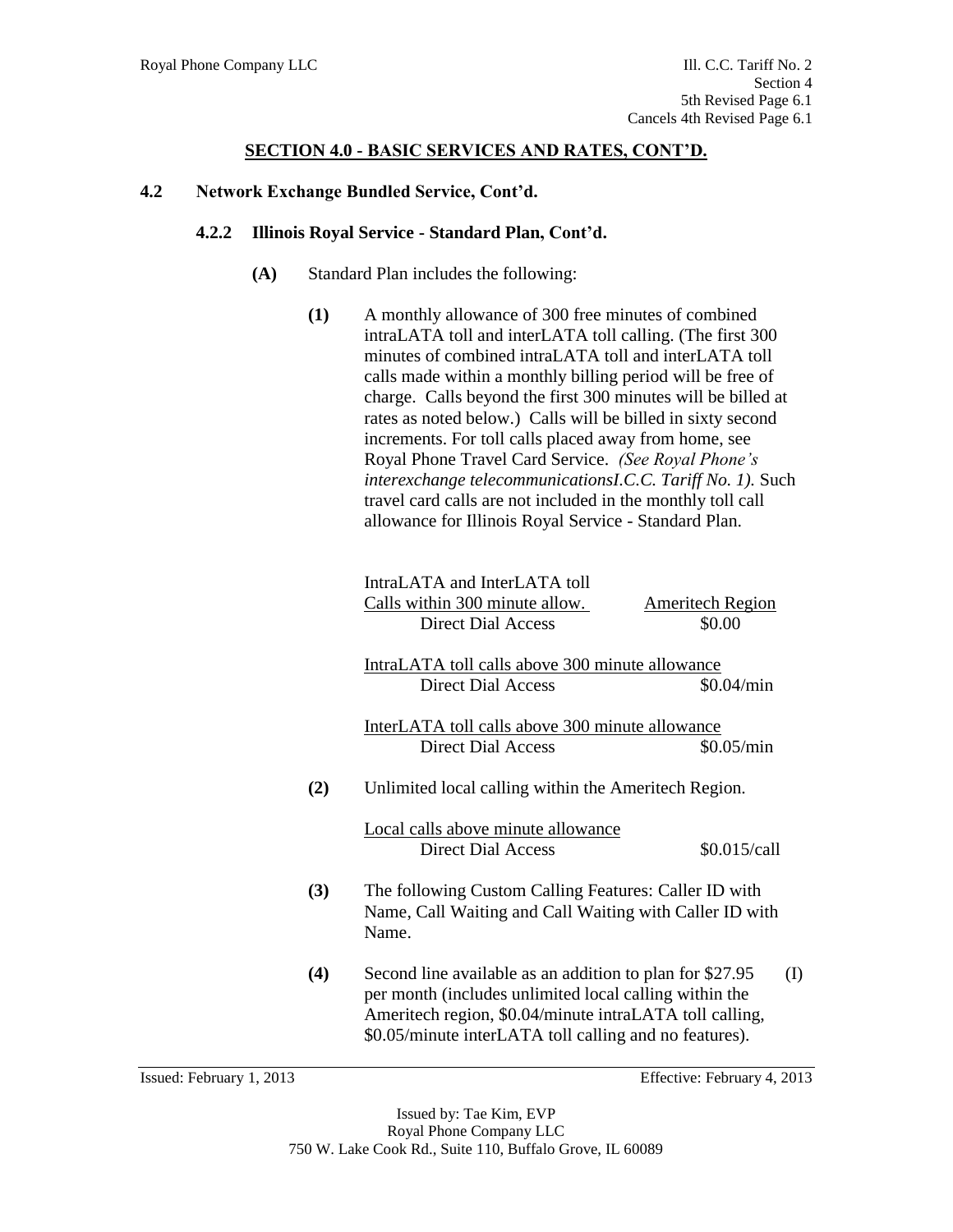### **4.2 Network Exchange Bundled Service, Cont'd.**

### **4.2.3 Illinois Royal Service - Basic Plan**

Package Price for Illinois Royal Service - Basic Plan

|                                           | <b>Ameritech Region</b> |     |
|-------------------------------------------|-------------------------|-----|
| Monthly recurring Charge                  | \$30.95                 | (I) |
| Service connection Charge - Existing Line | \$50.00                 |     |
| Service connection Charge - New Install   | \$50.00                 |     |

Service connection charge - Existing Line will be waived for customers who are switching existing phone service to Royal Phone and remain a customer of Royal for a minimum of 6 months. For New Installs, Customers will be charged \$50.00 for  $1<sup>st</sup>$  line and \$25.00 for  $2<sup>nd</sup>$  line. Customers may choose to handle payment through a commercial credit card arrangement. Customers will be able to request call detail and billing records on-line via the royalphone.com web site.

Issued: February 1, 2013 Effective: February 4, 2013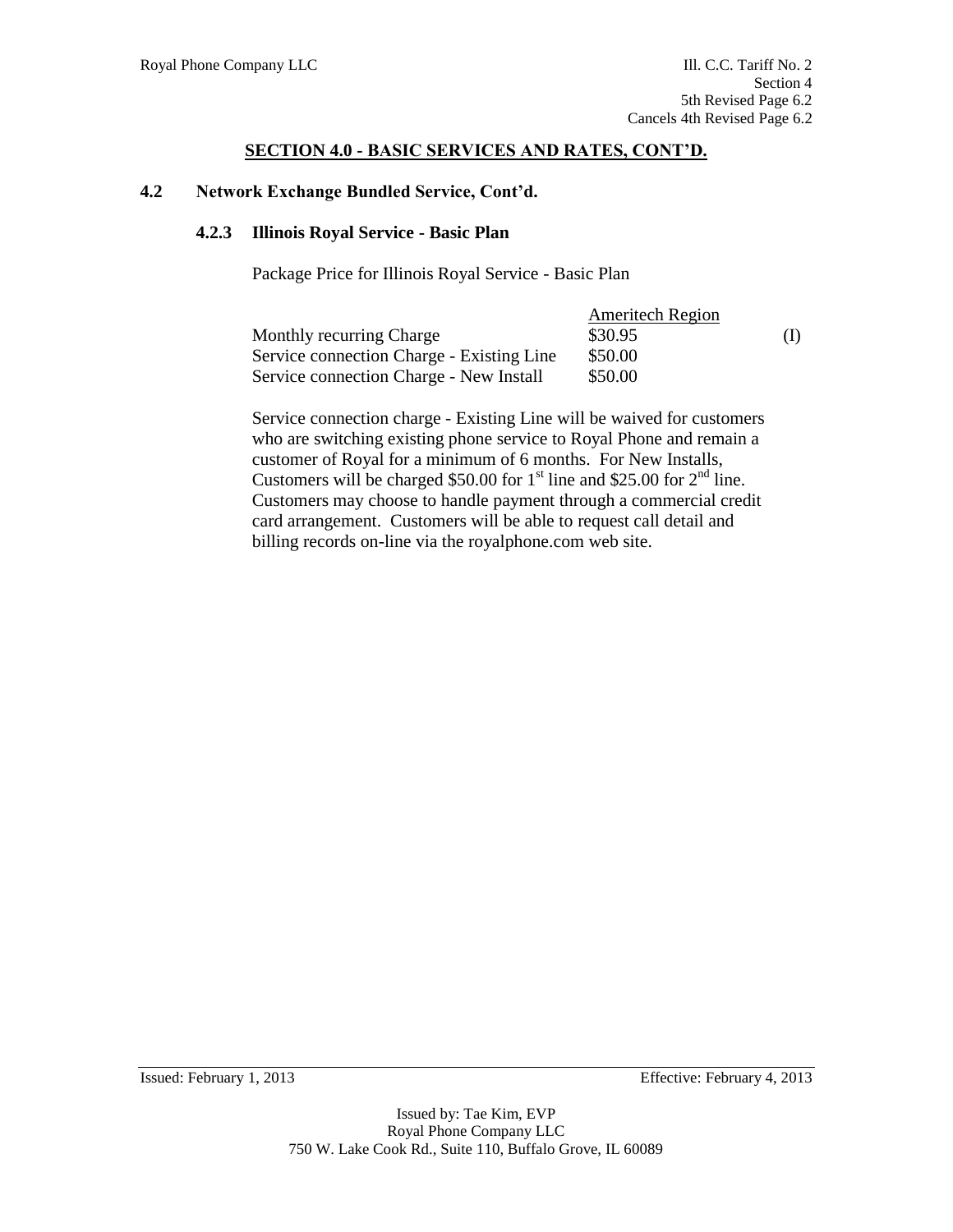### **4.2 Network Exchange Bundled Service, Cont'd.**

#### **4.2.3 Illinois Royal Service - Basic Plan, Cont'd.**

- **(A)** Basic Plan includes the following:
	- **(1)** A monthly allowance of 60 free minutes of intraLATA toll calling. InterLATA toll calling at \$0.07/minute. Calls will be billed in sixty second increments. For toll calls placed away from home, see Royal Phone Travel Card Service. *(See Royal Phone's interexchange telecommunications I.C.C. Tariff No. 1).* Such travel card calls are not included in the monthly toll call allowance for Illinois Royal Service - Basic Plan.

|     | IntraLATA toll<br>Calls within 60 minute allow.<br><b>Direct Dial Access</b>                                                                                                                                         | <b>Ameritech Region</b><br>\$0.00 |
|-----|----------------------------------------------------------------------------------------------------------------------------------------------------------------------------------------------------------------------|-----------------------------------|
|     | IntraLATA toll calls above 60 minute allowance                                                                                                                                                                       |                                   |
|     | Direct Dial Access                                                                                                                                                                                                   | \$0.07/min                        |
| (2) | Unlimited local calling within the Ameritech Region.                                                                                                                                                                 |                                   |
|     | Local calls above minute allowance<br>Direct Dial Access                                                                                                                                                             | \$0.015/call                      |
| (3) | The following Custom Calling Features: Caller ID with<br>Name, Call Waiting and Call Waiting with Caller ID with<br>Name.                                                                                            |                                   |
| (4) | Second line available as an addition to plan for \$27.95<br>per month (includes unlimited local calling within the<br>Ameritech region, \$0.07/minute intraLATA toll and<br>interLATA toll calling and no features). | (I)                               |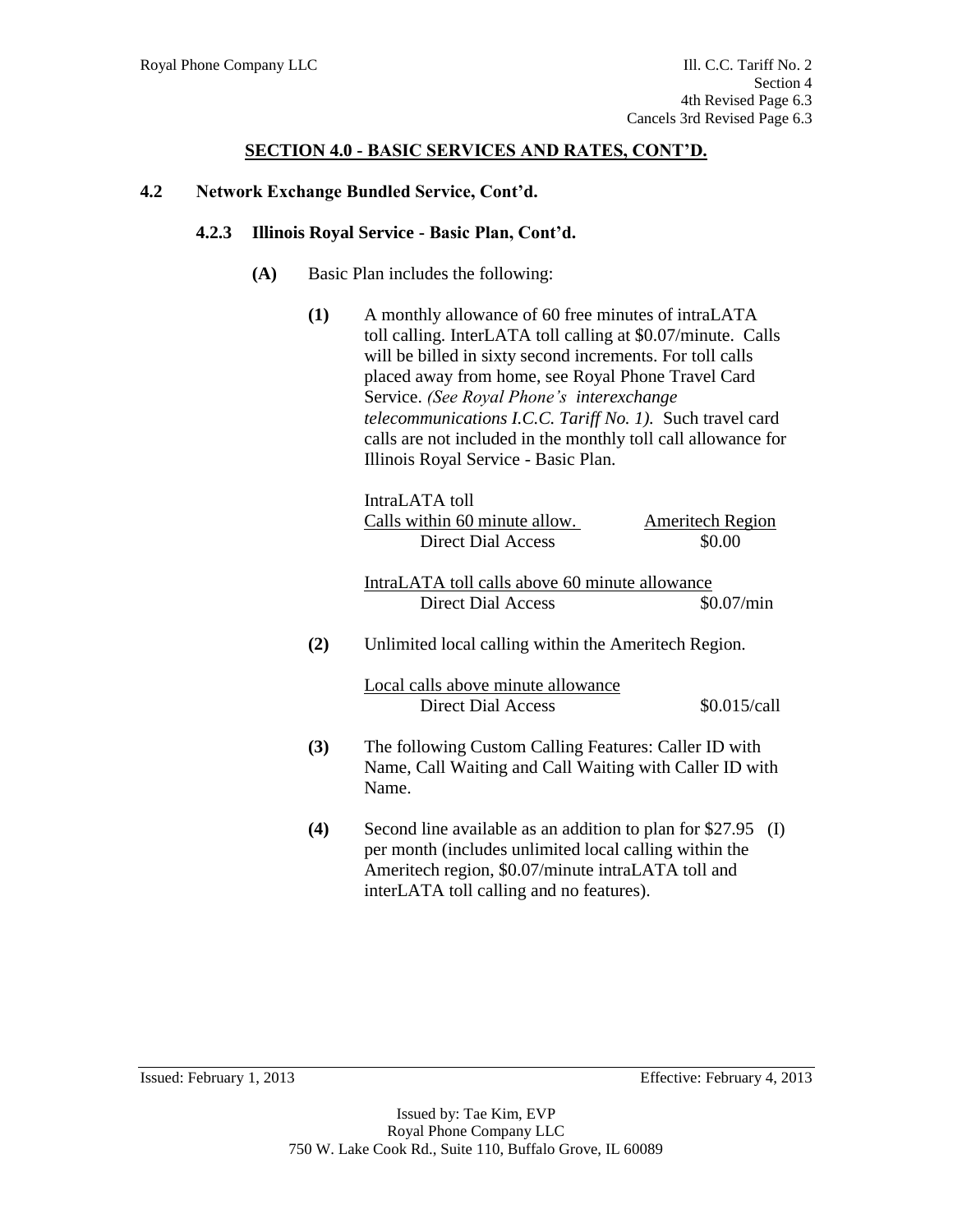### **4.2 Network Exchange Bundled Service, Cont'd.**

### **4.2.4 Illinois Royal Service - Prepay Mini Saver**

Package Price for Illinois Royal Service - Prepay Mini Saver

|                                           | <b>Ameritech Region</b> |     |
|-------------------------------------------|-------------------------|-----|
| Monthly recurring Charge                  | \$35.99                 | (I) |
| Service connection Charge - Existing Line | \$85.00                 |     |
| Service connection Charge - New Install   | \$85.00                 |     |

Service connection charge - Existing Line will be waived for customers who are switching existing phone service to Royal Phone and remain a customer of Royal for a minimum of 6 months. For New Installs, Customers will be charged \$85.00 per line. Customers may choose to handle payment through a commercial credit card arrangement. Customers will be able to request call detail and billing records on-line via the royalphone.com web site.

Issued: February 1, 2013 Effective: February 4, 2013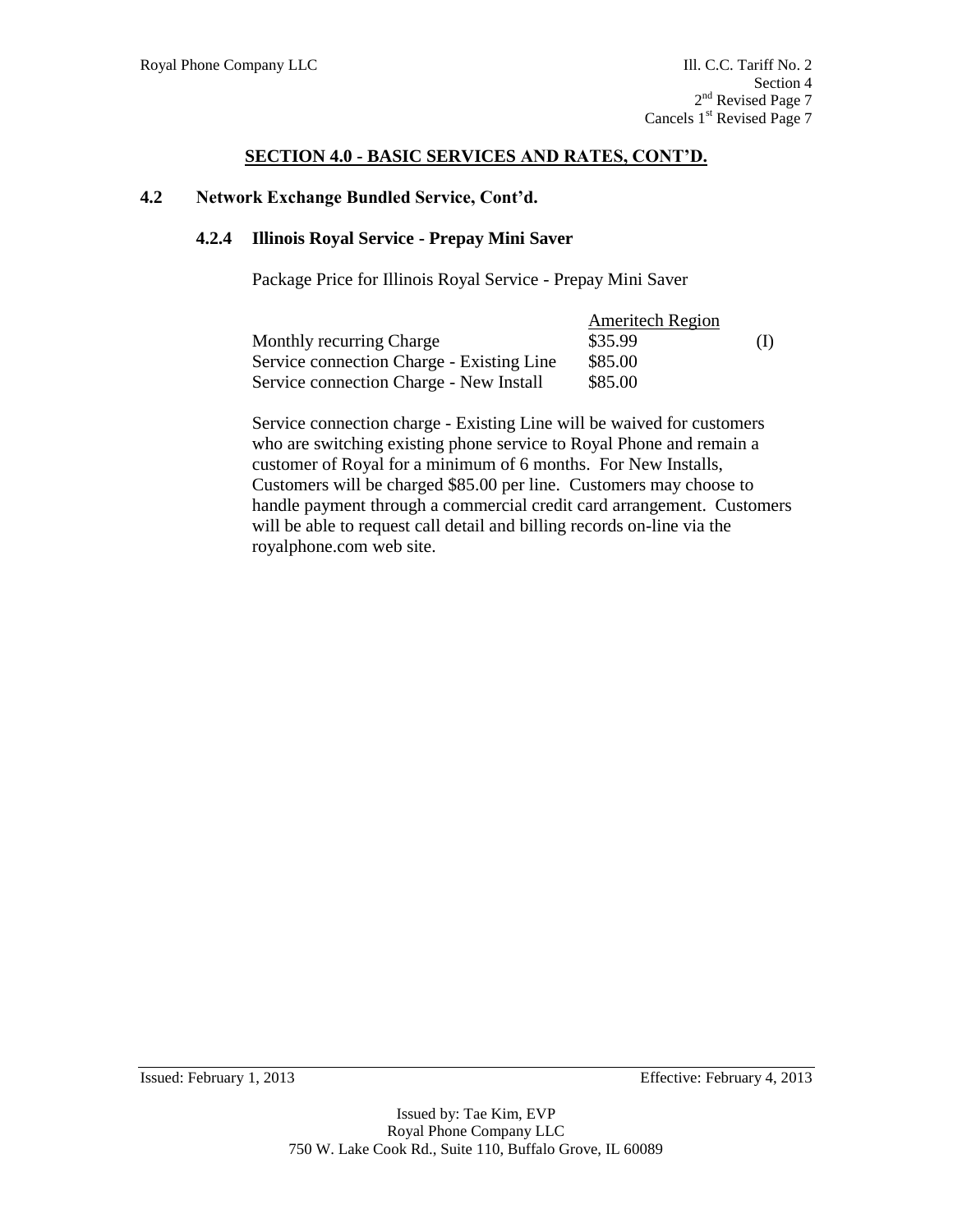### **4.2 Network Exchange Bundled Service, Cont'd.**

### **4.2.4 Illinois Royal Service - Prepay Mini Saver, Cont'd.**

- **(A)** Prepay Mini Saver includes the following:
	- **(1)** A monthly allowance of 60 free minutes of intraLATA toll calling. InterLATA toll calling will be blocked. However, calling card usage is permitted. Calls will be billed in sixty second increments.

|     | IntraLATA toll                                                                                                   |                         |
|-----|------------------------------------------------------------------------------------------------------------------|-------------------------|
|     | Calls within 60 minute allow.                                                                                    | <b>Ameritech Region</b> |
|     | Direct Dial Access                                                                                               | \$0.00                  |
|     | IntraLATA toll calls above 60 minute allowance                                                                   |                         |
|     | Direct Dial Access                                                                                               | \$0.07/min              |
| (2) | Unlimited local calling within the Ameritech Region.                                                             |                         |
|     | Local calls above minute allowance<br>Direct Dial Access                                                         | \$0.015/call            |
| (3) | The following Custom Calling Features: Caller ID with<br>Name, Call Waiting and Call Waiting with Caller ID with |                         |

Name.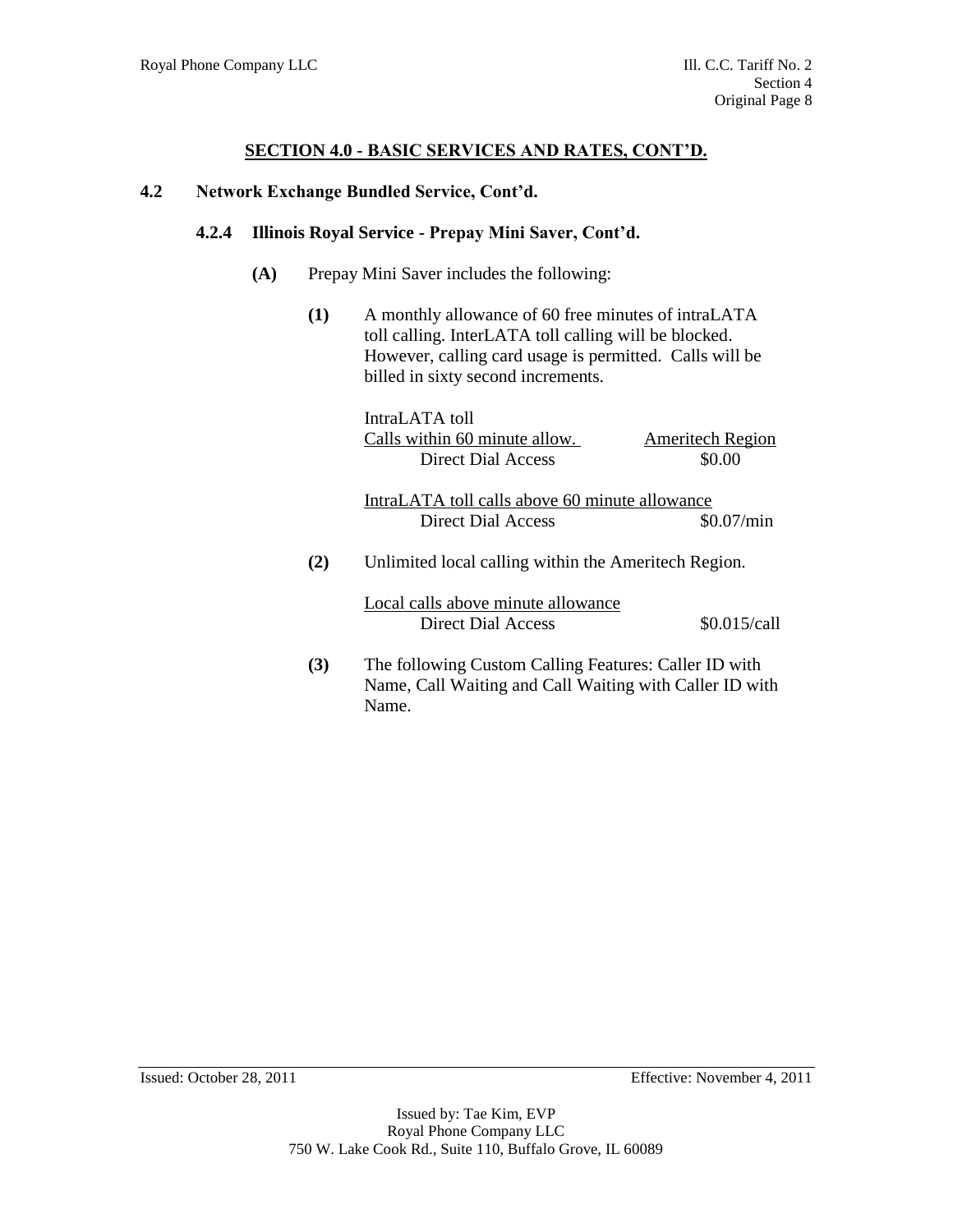#### **SECTION 4.0 - BASIC SERVICES AND RATES, CONT'D.**

#### **4.2 Network Exchange Bundled Service, Cont'd.**

#### **4.2.5 Illinois Royal Service - Prepay Super Saver**

Package Price for Illinois Royal Service - Prepay Super Saver

|                                           | <b>Ameritech Region</b> |  |
|-------------------------------------------|-------------------------|--|
| Monthly recurring Charge                  | \$39.99                 |  |
| Service connection Charge - Existing Line | \$85.00                 |  |
| Service connection Charge - New Install   | \$85.00                 |  |

Service connection charge - Existing Line will be waived for customers who are switching existing phone service to Royal Phone and remain a customer of Royal for a minimum of 6 months. For New Installs, Customers will be charged \$85.00 per line. Customers may choose to handle payment through a commercial credit card arrangement. Customers will be able to request call detail and billing records on-line via the royalphone.com web site.

Issued: February 1, 2013 Effective: February 4, 2013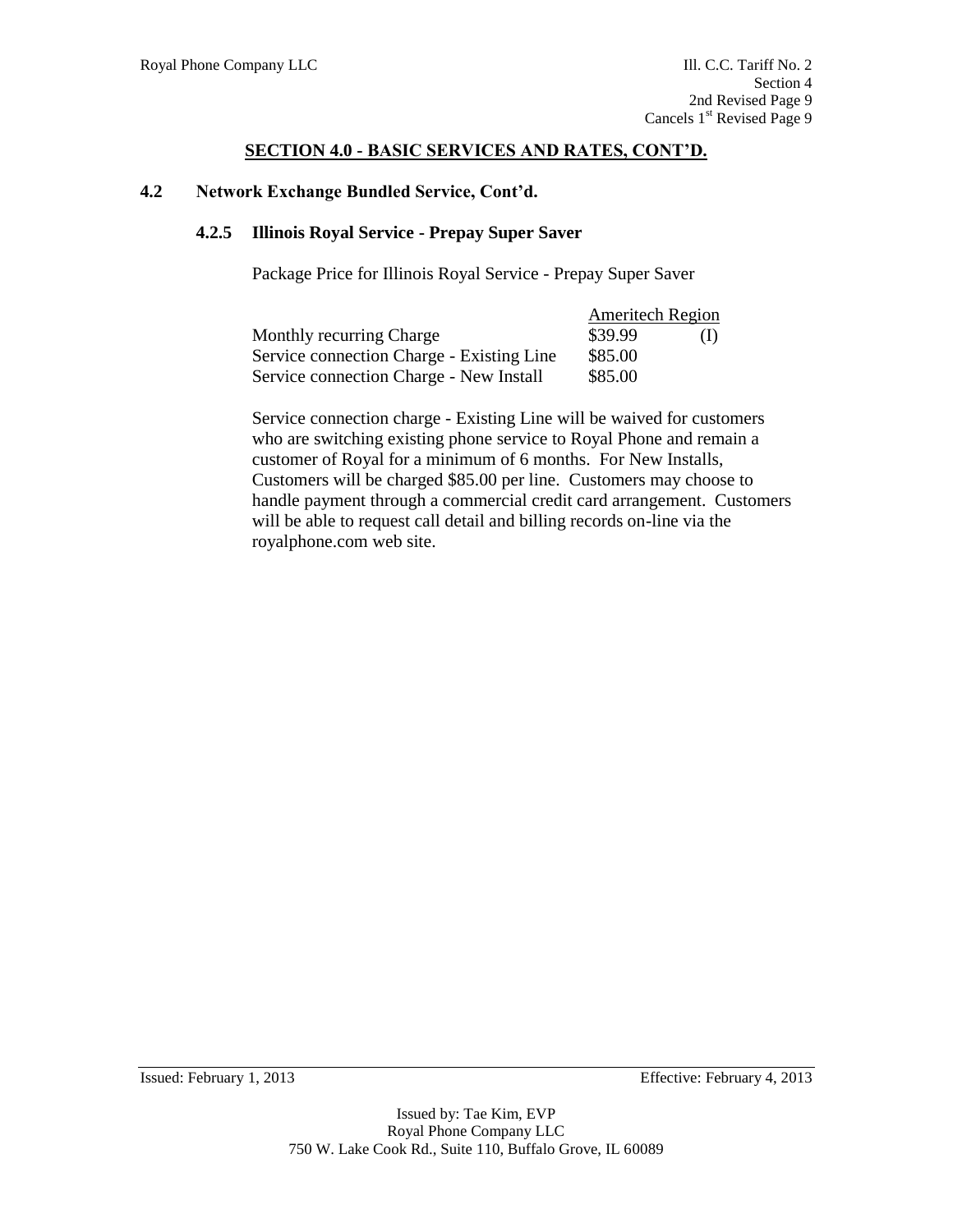# **SECTION 4.0 - BASIC SERVICES AND RATES, CONT'D.**

#### **4.2 Network Exchange Bundled Service, Cont'd.**

#### **4.2.5 Illinois Royal Service - Prepay Super Saver, Cont'd.**

- **(A)** Prepay Super Saver includes the following:
	- **(1)** A monthly allowance of 500 free minutes of intraLATA toll calling. InterLATA toll calling will be blocked. However, calling card usage is permitted. Calls will be billed in sixty second increments.

|     | IntraLATA toll                                        |                         |
|-----|-------------------------------------------------------|-------------------------|
|     | Calls within 500 minute allow.                        | <b>Ameritech Region</b> |
|     | Direct Dial Access                                    | \$0.00                  |
|     | IntraLATA toll calls above 500 minute allowance       |                         |
|     | Direct Dial Access                                    | \$0.04/min              |
| (2) | Unlimited local calling within the Ameritech Region.  |                         |
|     | Local calls above minute allowance                    |                         |
|     | Direct Dial Access                                    | \$0.015/call            |
| (3) | The following Custom Calling Features: Caller ID with |                         |

**(3)** The following Custom Calling Features: Caller ID with Name, Call Waiting and Call Waiting with Caller ID with Name.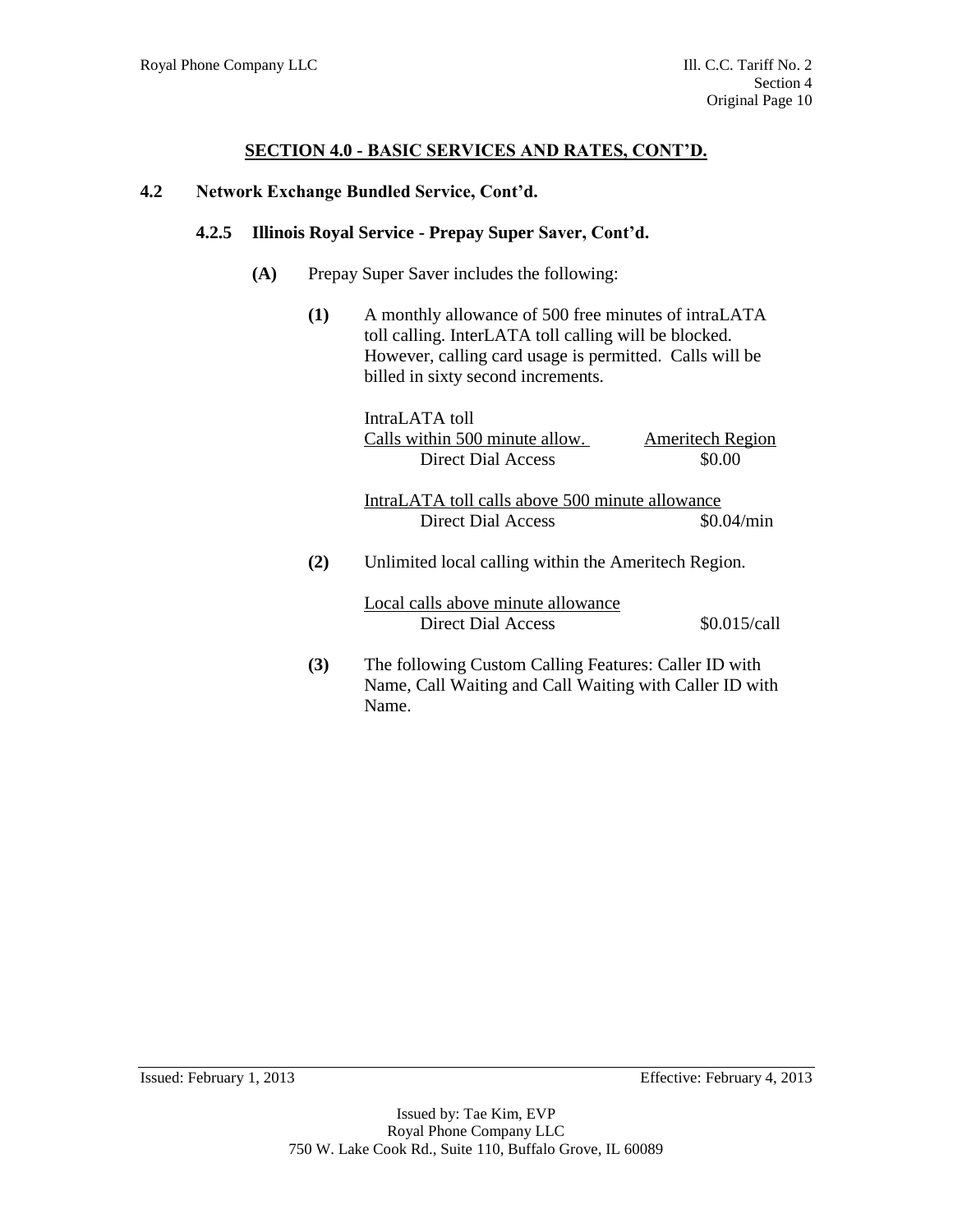#### **5.1 Service Order and Change Charges**

Non-recurring charges apply to processing Service Orders for new service, for changes in service, and for changes in the Customer's billing information.

#### **5.1.1 Service Order Charges**

Service Connection Charge - applies to requests for initial connection or establishment of telephone service to the Company.

Transfer of Service Charge - applies when a customer requests a move or change in physical location. This charge applies whether a customer changes telephone number or not. If, in addition, the Customer requests the telephone number be changed, a separate charge may apply.

Technician Dispatch Charge - A separate Technician Dispatch Charge applies, in addition to all other charges for the visit, when a visit to the Customer's premises is necessary to isolate a problem reported to the Company but identified by the Company's technician as attributable to Customer-provided equipment or inside wire. This charge also applies for visits by the Company's agents or employees, at the Customer's request, to the Premises of the Customer, when the Customer fails to meet the Company's agent or employees for the prearranged appointment as requested.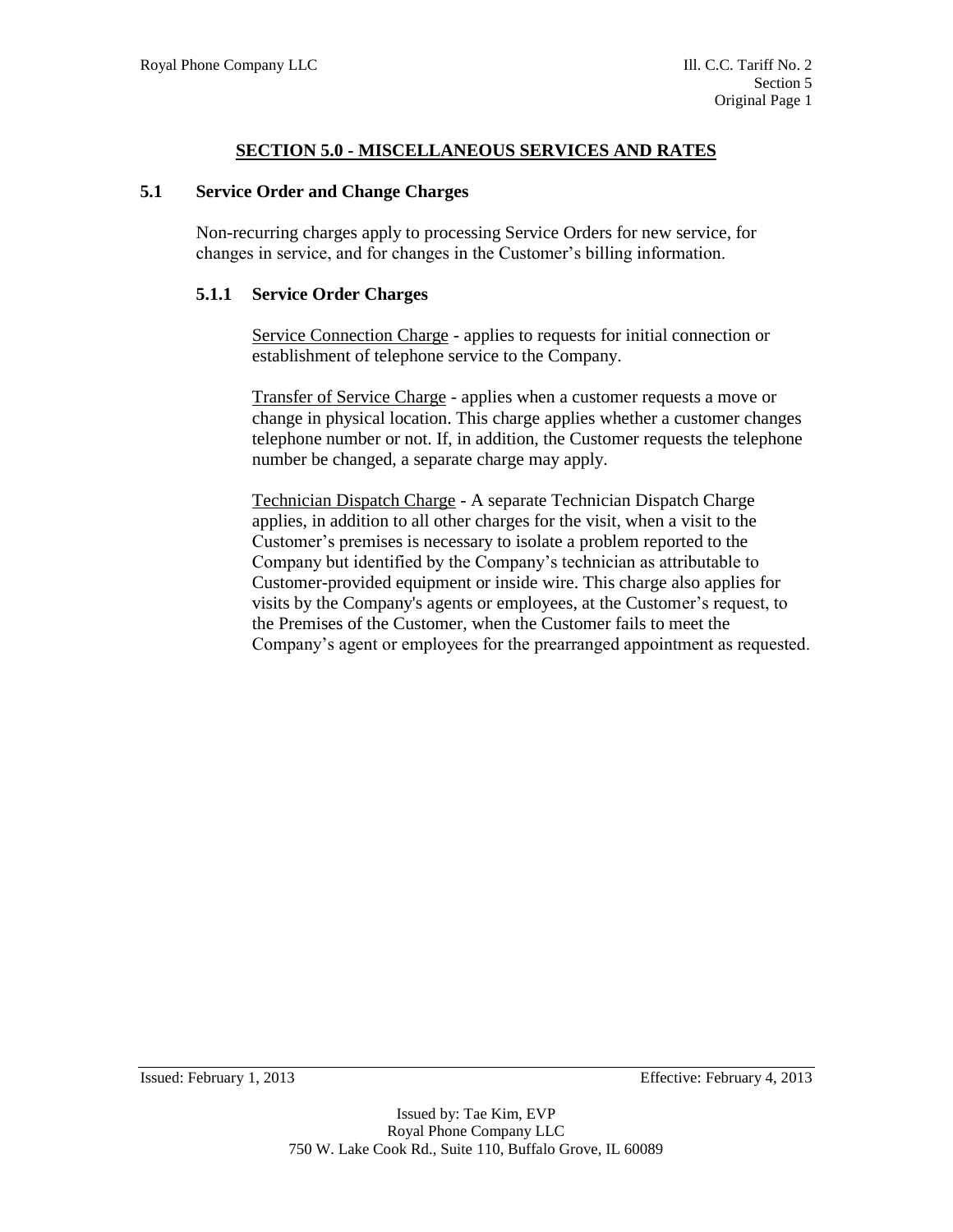#### **5.1 Service Order and Change Charges, Cont'd.**

#### **5.1.2 Change Order Charges**

Change Order Charges apply to work associated with providing exchange line service or customer-requested changes to existing services. One charge applies for each change order requested by the customer. If multiple changes listed below are requested by the Customer and occur on the same order/request one charge only applies. A Change Order Service Charge applies to the following customer-initiated changes:

> Toll Restriction Fee Order - applies when a Customer requests a change, adding or removing Toll Restriction Service.

Telephone Number Change Order - applies to each telephone number change request/order.

Listing Change Charge - applies when a Customer requests/orders a change to add or delete a white pages listing or requests a change to add/delete listings. This charge also applies to request for Non-Published or Non-Listed numbers.

Service Change Charge - applies when a Customer requests/orders a change in features and/or local and long distance product packages.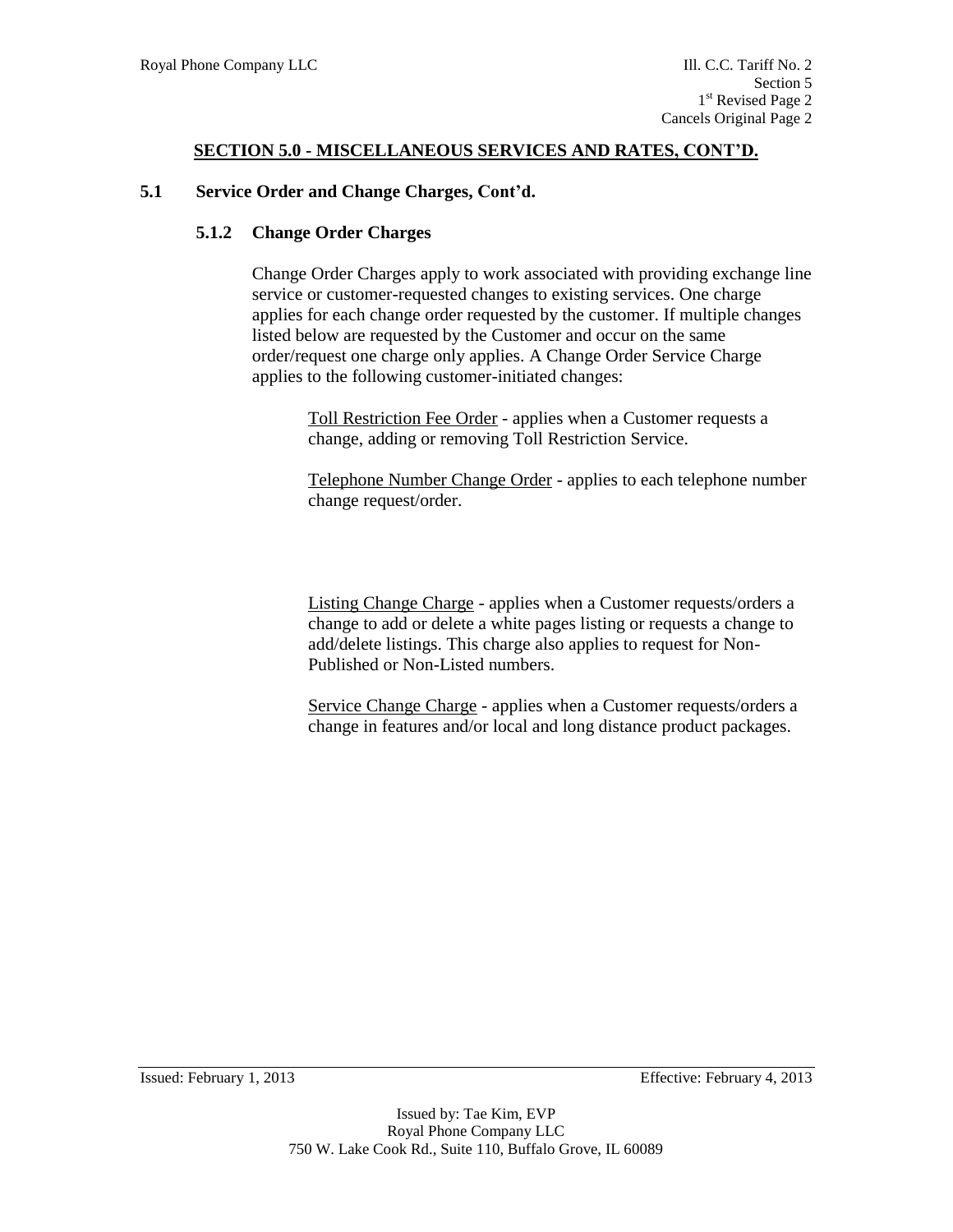#### **5.1 Service Order and Change Charges, Cont'd.**

#### **5.1.3 Record Change Charges**

A Record Change charge applies when a Customer requests/orders a change to Company records such as adding/changing a name on said Customer's account, changing billing address or contact information, adding/changing the person(s) authorized to make changes on said Customer's account.

#### **5.1.4 Miscellaneous Charges**

Duplicate Invoice - applies each time a Customer requests an additional copy of a current bill or invoice.

Call Detail Report - applies each time a Customer requests local call detail for given month.

#### **5.1.5 Ameritech Service Area Rates**

| Service Order Charges               | Rate      |
|-------------------------------------|-----------|
| <b>Service Connection Charge</b>    | $\ast$    |
| <b>Transfer of Service Charge</b>   | \$65.00   |
| <b>Technician Dispatch Charge</b>   | \$75.00   |
| <b>Change Order Service Charges</b> |           |
| <b>Toll Restriction Fee Order</b>   | \$9.00    |
| Telephone Number Change Order       | \$9.00    |
| <b>Listing Change Charge</b>        | \$9.00    |
| <b>Service Change Charge</b>        | \$9.00    |
| <b>Record Change</b>                | No charge |
| <b>Miscellaneous Charges</b>        |           |
| Duplicate Invoice                   | \$5.00    |
| Call Detail Report                  | \$5.00    |

\* Service Connection charges are listed with the rates for each specific service tariffed.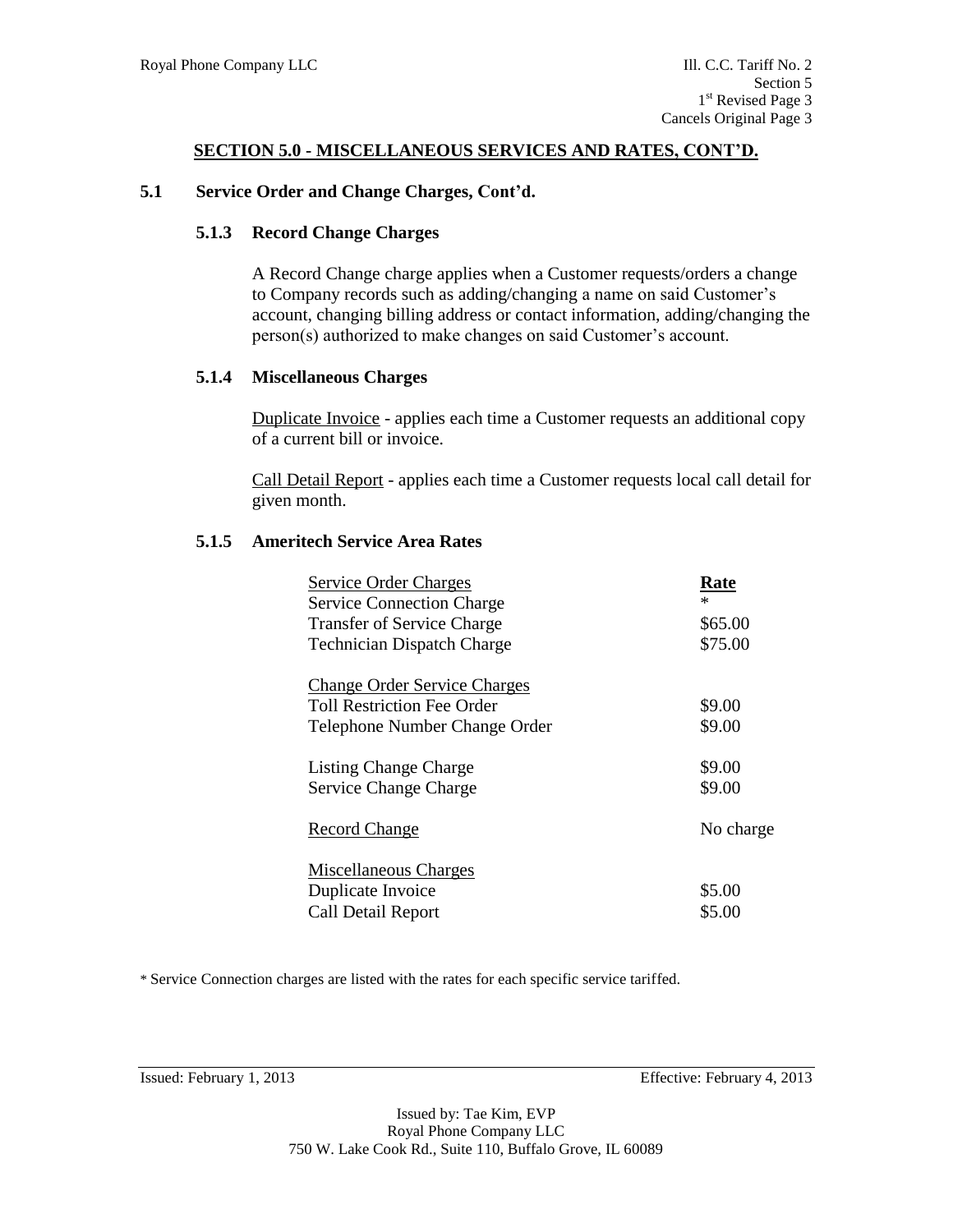#### **5.2 Premise Visit Charges**

#### **5.2.1 Premises Visit and Trouble Isolation Charge**

Premises Visit charges apply when the installation of network access facilities require a visit to the Customer's premises. It applies to all customer-requested installation, move, change, rearrangement, and replacement of equipment, excluding customer premises wiring. Simple Services apply to direct line exchange service where services terminate on the same premises in only one or two line sets and/or single button sets. Otherwise, Complex Premises Work Charges apply. Higher charges apply for after hours and holiday work. In addition, when a visit to the Customer's premises is necessary to isolate a problem reported to the Company but identified by the Company's technician as attributable to Customer-provided equipment or inside wire, a separate charge applies in addition to all other charges for the visit.

#### **Ameritech Service Area**

| <u>Premise Work Charge, per visit</u> |         |
|---------------------------------------|---------|
| <b>Normal business hours:</b>         | Rate    |
| <b>Simple Services</b>                |         |
| Initial 15 minute increment           | \$17.00 |
| Each Additional 15 minute increment   | \$11.00 |
| <b>Complex Services</b>               |         |
| Initial 15 minute increment           | \$29.50 |
| Each Additional 15 minute increment   | \$11.50 |
| <b>After Normal business hours:</b>   |         |
| Simple Services                       |         |
| Initial 15 minute increment           | \$19.00 |
| Each Additional 15 minute increment   | \$13.00 |
| <b>Complex Services</b>               |         |
| Initial 15 minute increment           | \$33.50 |
| Each Additional 15 minute increment   | \$13.50 |
| <b>Holidays:</b>                      |         |
| <b>Simple Services</b>                |         |
| Initial 15 minute increment           | \$21.50 |
| Each Additional 15 minute increment   | \$15.00 |
| <b>Complex Services</b>               |         |
| Initial 15 minute increment           | \$37.00 |
| Each Additional 15 minute increment   | \$16.00 |
| <u>Dispatch Charge</u>                | \$75.00 |

Issued: February 1, 2013 Effective: February 4, 2013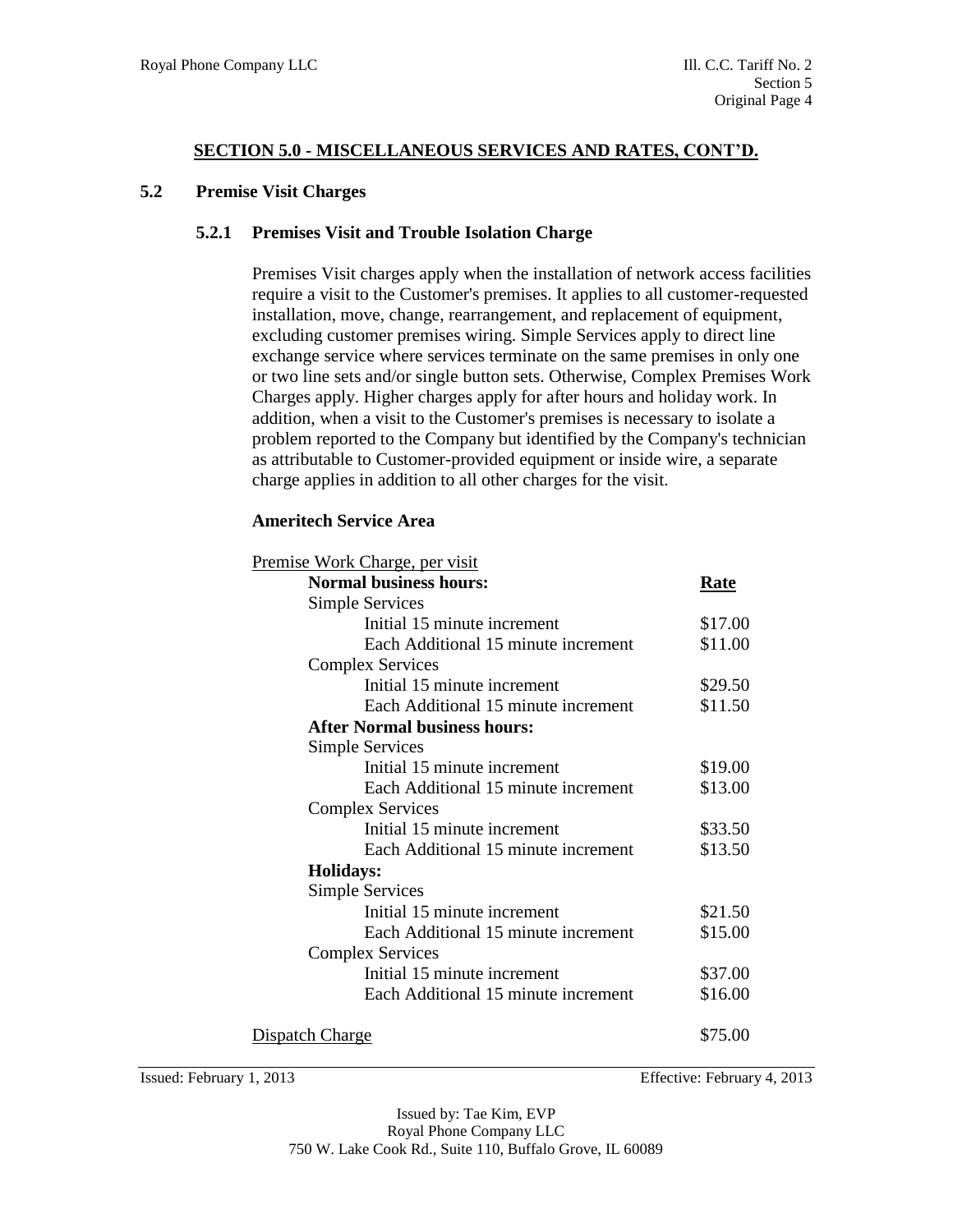#### **5.3 Restoration of Service**

A restoration charge applies to the restoration of suspended service and facilities because of nonpayment of bills and is payable at the time that the restoration of the suspended service and facilities is arranged.

|       | Ameritech Service Area             | Rate    |
|-------|------------------------------------|---------|
|       | Per occasion                       | \$30.00 |
| 5.3.1 | <b>Temporary Suspension Charge</b> |         |
|       | <b>Ameritech Service Area</b>      |         |
|       |                                    |         |

| <b>Temporary Suspension Charge</b> |        |
|------------------------------------|--------|
| First 3 Months:                    | \$2.00 |
| Each Add'l. Month:                 | \$1.00 |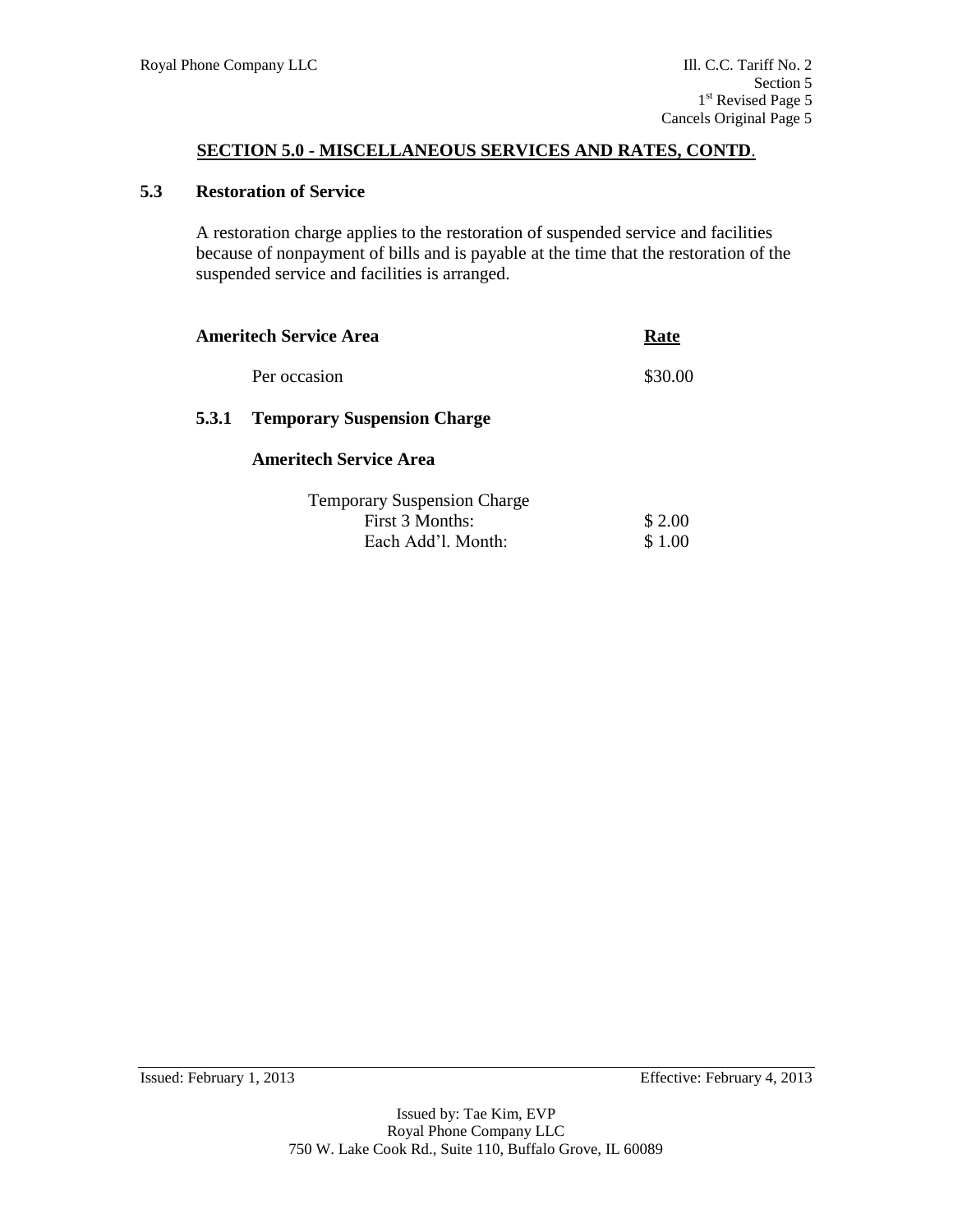#### **5.4 Public Telephone Surcharge**

In order to recover the Company's expenses to comply with the FCC's pay telephone compensation plan effective on October 7, 1997 (FCC 97-371), an undiscountable per call charge is applicable to all intrastate calls that originate from any pay telephone used to access Company provided services. This surcharge, which is in addition to standard tariffed usage charges and any applicable service charges and surcharges associated with service, applies for the use of the instrument used to access Company provided service and is unrelated to the service accessed from the pay telephone.

Pay telephones include coin-operated and coin-less phones owned by local telephone companies, independent companies and interexchange carriers. The Public Pay Telephone Surcharge applies to the initial completed call and any reoriginated call (e.g., using the "#" symbol). The Public Pay Telephone Surcharge does not apply to calls placed from pay telephones at which the Customer pays for service by inserting coins during the progress of the call.

Whenever possible, the Public Pay Telephone Surcharge will appear on the same invoice containing the usage charges for the surcharged call. In cases where proper pay telephone coding digits are not transmitted to the Company prior to completion of a call, the Public Pay Telephone Surcharge may be billed on a subsequent invoice after the Company has obtained information from a carrier that the originating station is an eligible pay telephone.

Rate Per Call:  $$0.30$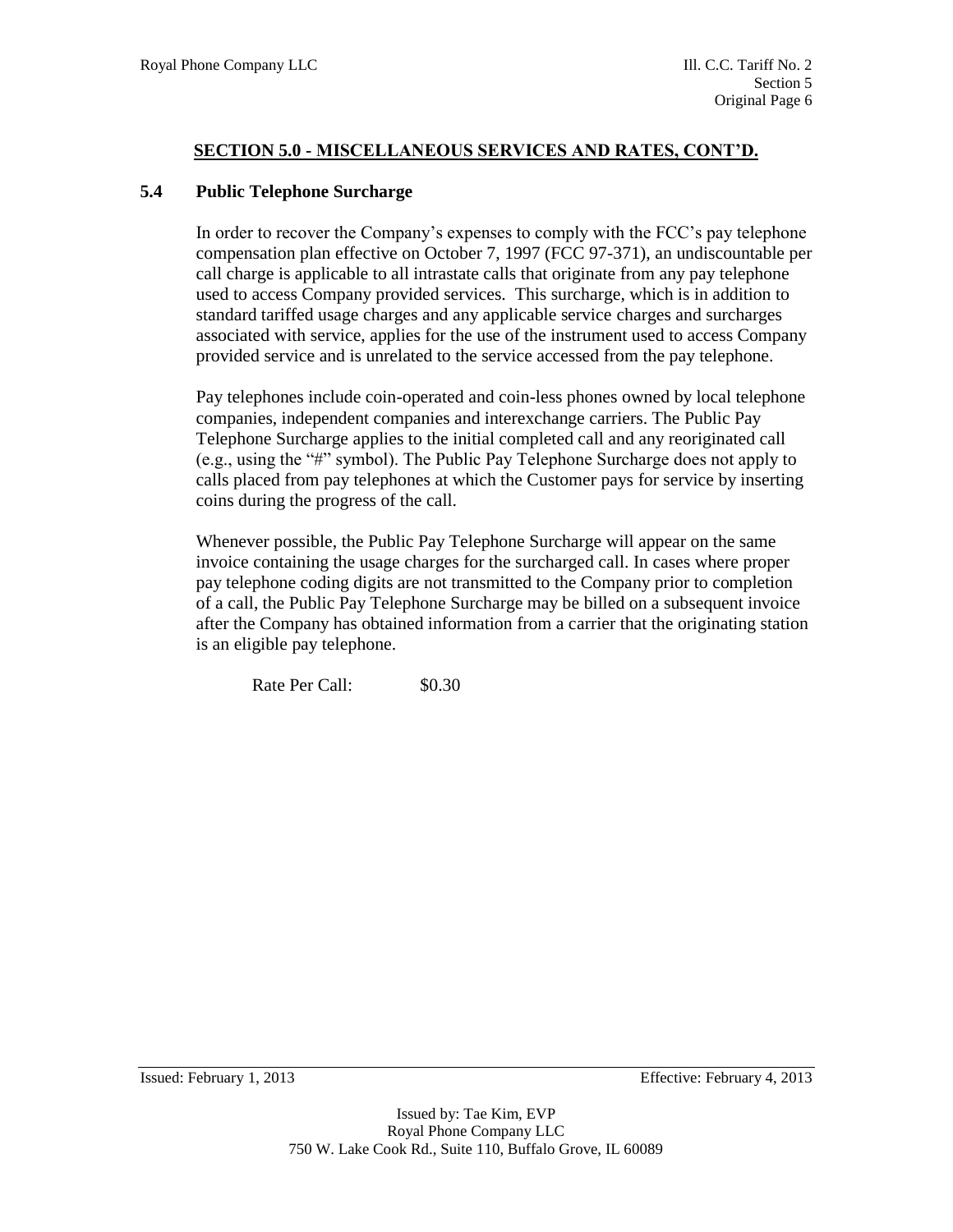#### **5.5 Optional Calling Features**

The features in this section are made available to Residential/Business Customers on an individual basis or as part of multiple feature packages. All features are provided subject to availability. Certain features may not be available with all classes of service. Transmission levels for calls forwarded or calls placed or received using optional calling features may not be acceptable for all uses in some cases.

#### **5.5.1 Feature Descriptions**

Call Forwarding - Call Forwarding, when activated, redirects attempted terminating calls to another Customer-specific line. The Customer may have to activate and deactivate the forwarding function and specify the desired terminating telephone number during each activation procedure. Call originating ability is not affected by Call Forwarding. The calling party is billed for the call to the called number. If the forwarded leg of the call is chargeable, the Customer with the Call Forwarding is billed for the forwarded leg of the call. Calls cannot be transferred to an International Direct Distance Dialing number.

Speed Calling - This feature allows a user to dial selected numbers by means of an abbreviated code. The Speed Calling list can only accommodate a number consisting of 15 digits or less.

Caller ID with Name - Allows a Customer to see a caller's name and number previewed on a display screen before the call is answered allowing a Customer to prioritize and or screen incoming calls. Caller ID records the name, number, date and time of each incoming call - including calls that aren't answered by the Customer. Caller ID service requires the use of specialized CPE not provided by the company. It is the responsibility of the Customer to provide the necessary CPE. In areas where Caller ID with Name is not available, Caller ID, which only displays the incoming telephone number, will be substituted.

Call Waiting - Call waiting is the ability of the called station to generate a tone when the called station is in use to alert the Customer that another call is waiting to connect with the called station.

Issued: February 1, 2013 Effective: February 4, 2013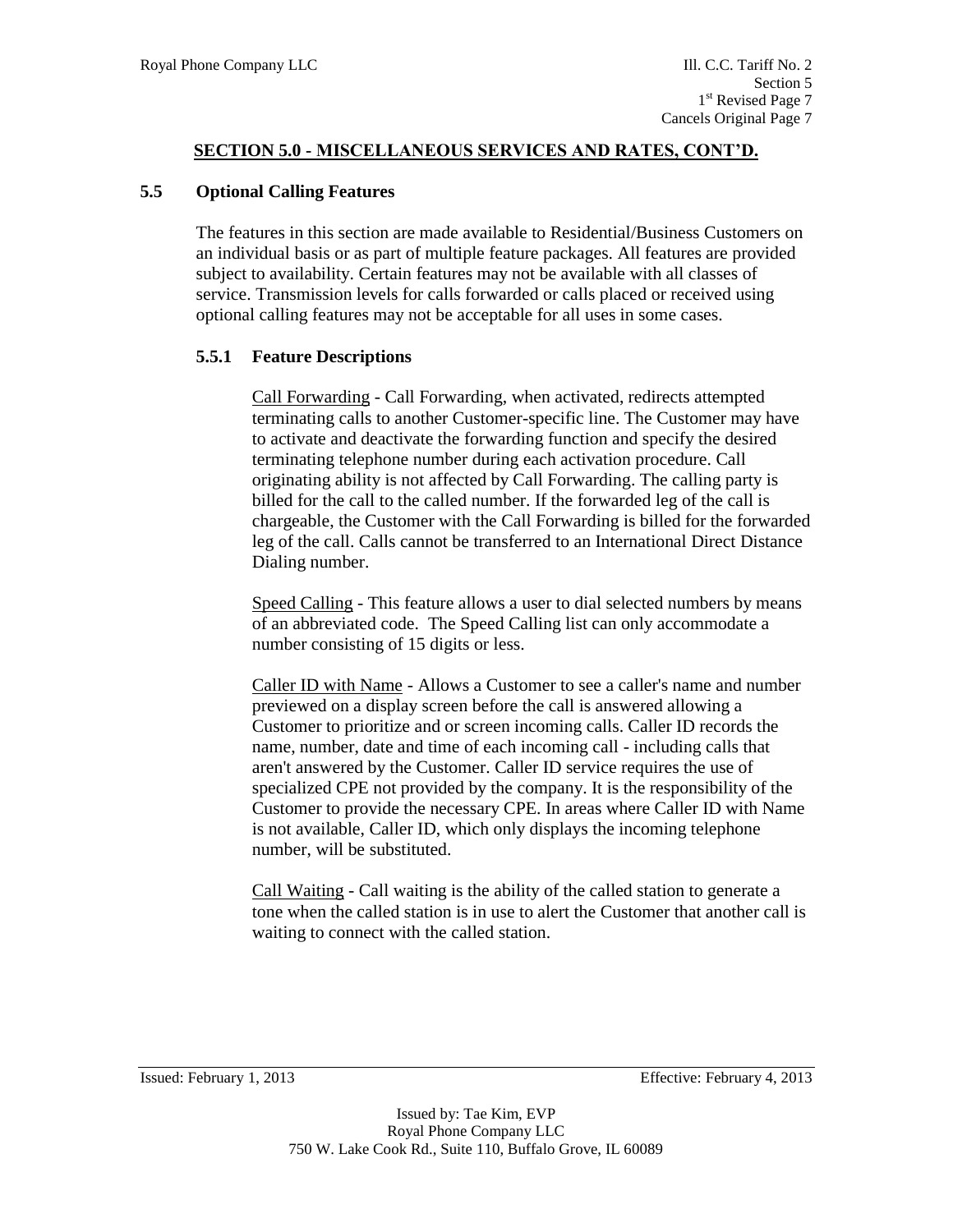# **5.5 Optional Calling Features, Cont'd.**

#### **5.5.1 Feature Descriptions, Cont'd.**

Call Waiting with Caller ID with Name - Call Waiting with Caller ID with Name provides a tone signal to indicate to a Customer already engaged in a telephone call that a second caller is attempting to dial in and allows a Customer to see a caller's name and number previewed on a display screen allowing a Customer to prioritize and or screen incoming calls. This feature permits the Customer to place the first call on hold, answer the second call and then alternate between both callers. Cancel Call Waiting (CCW) allows a Call Waiting (CW) Customer to disable CW for the duration of an outgoing telephone call. CCW is activated (i.e., CW is disabled) by dialing a special code prior to placing a call, and is automatically deactivated when the Customer disconnects from the call. In areas where Caller ID with Name is not available, Caller ID, which only displays the caller's telephone number, will be substituted.

Three Way Calling - Permits the end-user to add a third party to an established connection. When the third party answers, a two-way conversation can be held before adding the original party for a threeway conference. The end-user initiating the conference controls the call and may disconnect the third party to reestablish the original connection or establish a connection to a different third party. The feature may be used on both outgoing and incoming calls.

Automatic Callback/Call Return - Allows the Customer to return a call to the last incoming call whether answered or not. Upon activation, it will re-dial the number automatically and continue to check the number every 45 seconds for up to 30 minutes if the number is busy. The Customer is alerted with a distinctive ringing pattern when the busy number is free. When the Customer answers the ring, the call is then completed. The calling party's number will not be delivered or announced to the call recipient under any circumstances.

Call Blocking Options - This service will offer blocking services to customers that wish to restrict access to a variety of telecommunication services.

Issued: February 1, 2013 Effective: February 4, 2013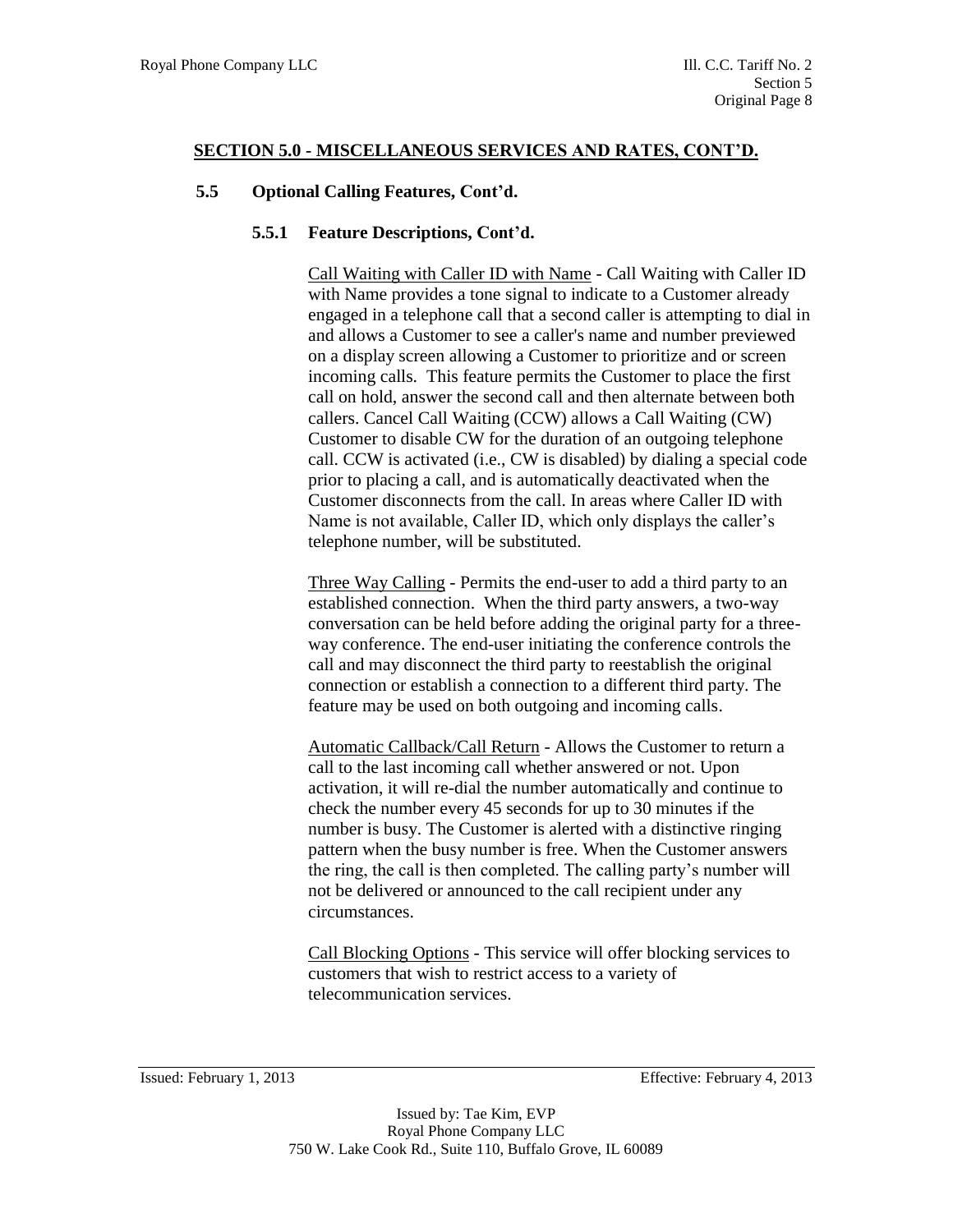# **5.5 Optional Calling Features, Cont'd.**

# **5.5.1 Feature Descriptions, Cont'd.**

Repeat Dialing - Permits the end-user to have calls automatically redialed when the first attempt reaches a busy number. The line is checked every 45 seconds for up to 30 minutes and alerts the Customer with a distinctive ringing pattern when the busy number and the Customer's line are free. The Customer can continue to make and receive calls while the feature is activated. The following types of calls cannot be reached using Repeat Dialing:

> Calls to 800 Service numbers Calls to 900 Service numbers Calls preceded by an interexchange carrier access code International Direct Distance Dialed calls Calls to Directory Assistance Calls to 911

Call Trace - Allows the tracing of nuisance calls to a specified telephone number suspected of originating from a given local office. The tracing is activated upon entering the specified dial code. The originating telephone number, outgoing trunk number or terminating number, and the time and date are generated for every call to the specified telephone number can then be identified.

Privacy Manager - Allows Customer to screen calls of unidentified callers. Privacy Manager intercepts the call before the Customer's phone rings. If caller identifies himself, Privacy Manager rings Customer's line and Customer has option to accept or decline call without having spoken to the caller.

Issued: February 1, 2013 Effective: February 4, 2013

.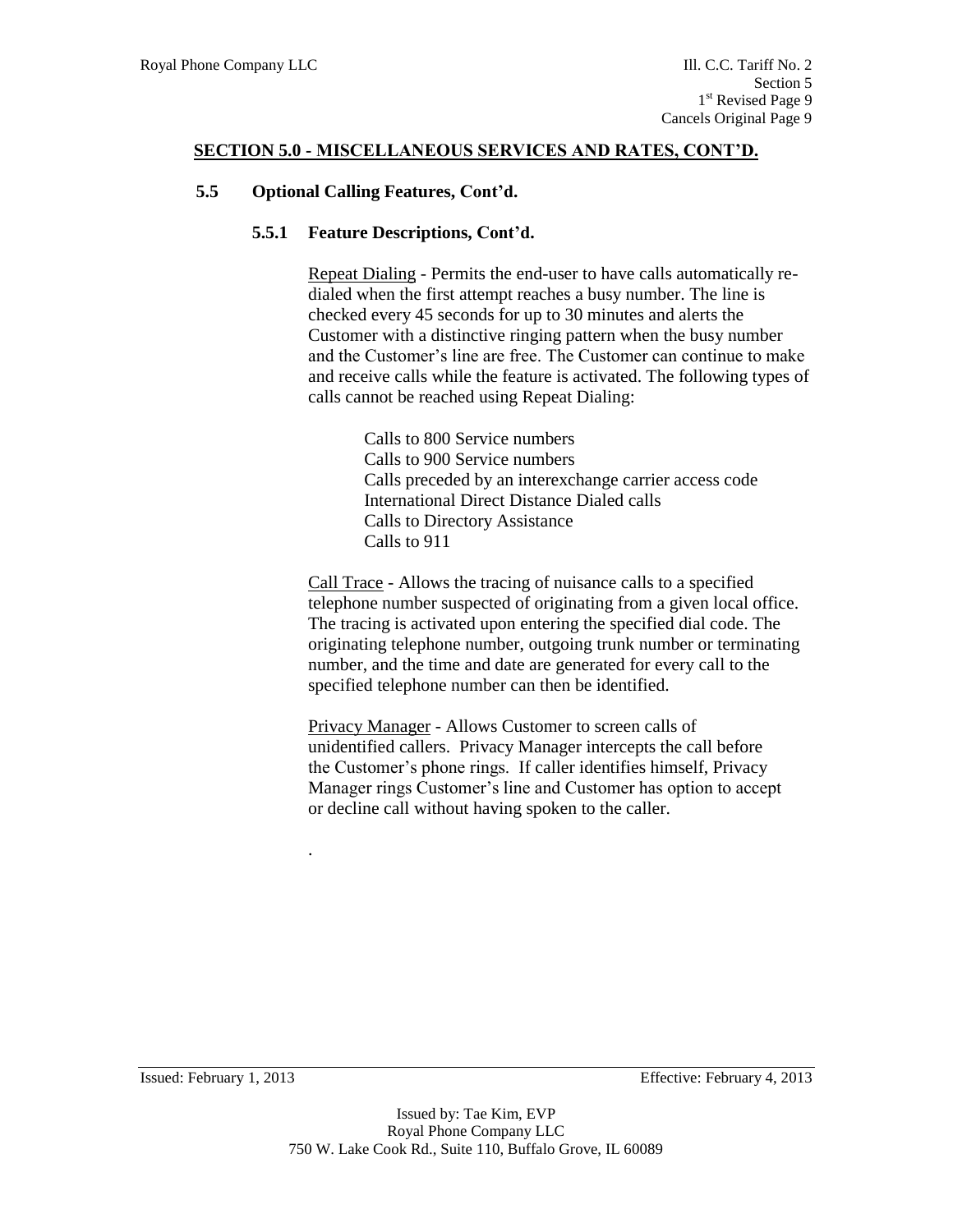Ameritech Service Area Monthly Rates

#### **5.5 Optional Calling Features, Cont'd.**

#### **5.5.2 Rates**

The following features are available to all local exchange Residential/ Business line Customers where facilities and services permit. Some features are available at a Monthly Rate while others are only available on a Per Usage basis. Customers may utilize certain features by dialing the appropriate access code. Unless subscribed to on a monthly basis, the Customer will be billed the Per Feature Activation Charge each time the feature is used by the Customer.

Per Month

| Call Forwarding                               | \$2.25                  |
|-----------------------------------------------|-------------------------|
| Speed Calling 8                               | \$2.25                  |
| Speed Calling 30                              | \$5.00                  |
| Caller ID with Name                           | \$2.25                  |
| Call Waiting                                  | \$2.25                  |
| Call Screening                                | \$2.25                  |
| Multiring 1                                   | \$2.25                  |
| Multiring 2                                   | \$2.25                  |
|                                               |                         |
| Privacy Manager                               | \$4.00                  |
| <b>Business Basic Voicemail</b>               | \$10.95                 |
| <b>Business Basic Voicemail with Hunting</b>  | \$10.95 plus \$5.00 per |
|                                               | additional line         |
| <b>Residential Basic Voicemail</b>            | \$5.95                  |
|                                               |                         |
| <b>Ameritech Service Area Per Usage Rates</b> |                         |

|                                        | Per Use | <b>Monthly Max</b> |
|----------------------------------------|---------|--------------------|
| Call Trace                             | \$4.00  | N/A                |
| Automatic Call Back/Call Return, (*69) | \$0.50  | \$2.50             |
| Repeat Dialing, (*66)                  | \$0.50  | \$2.50             |
| Three-Way Calling                      | \$0.50  | \$2.50             |

Block/Unblock Usage Sensitive Calling Features N/C N/A

Denial of per call activation for Automatic Callback/Call Return and Repeat Dialing from any line or trunk is available to Customers upon request at no additional charge.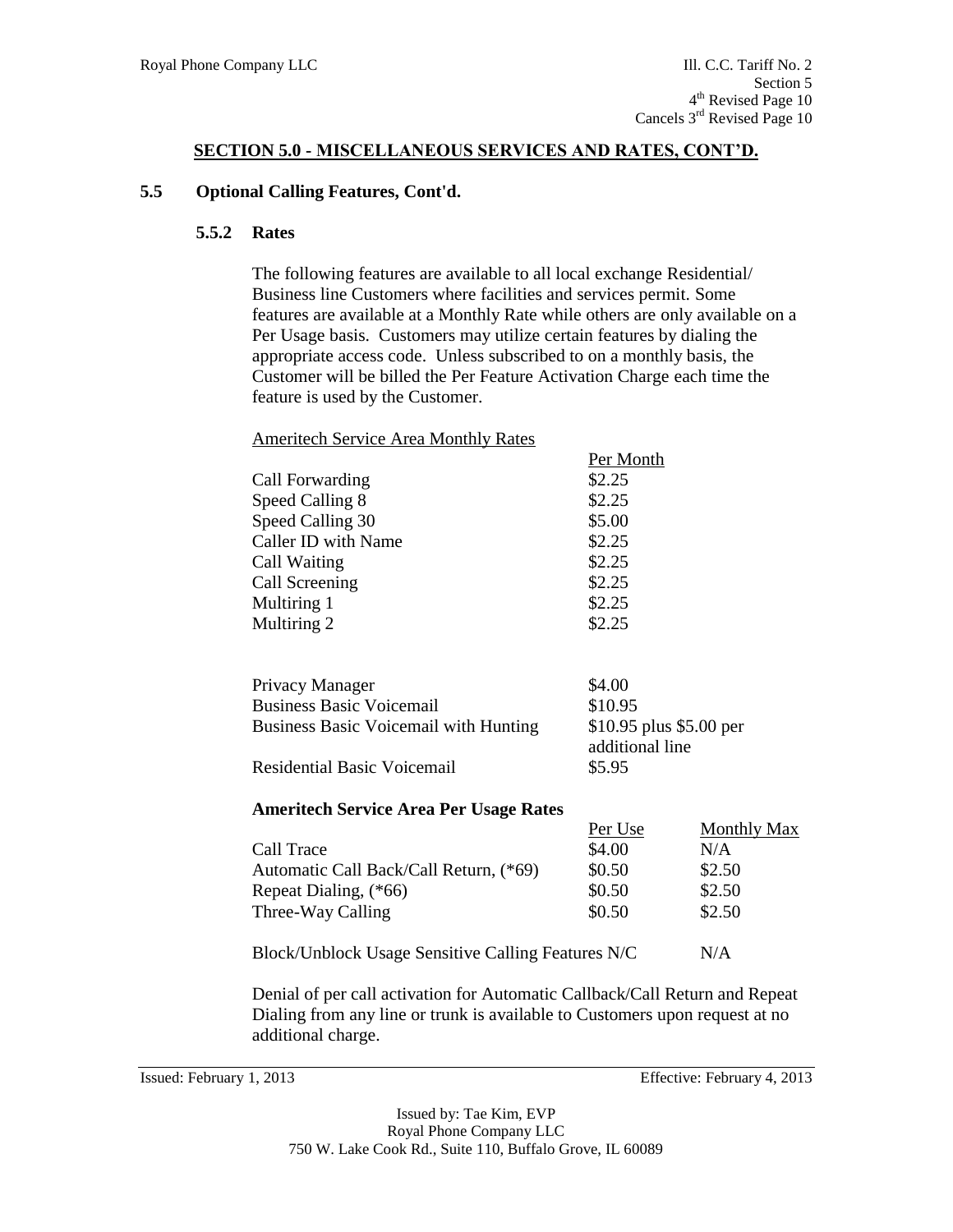#### **5.6 Directory Assistance Service**

#### **5.6.1 General**

A Customer may obtain assistance, for a charge, in determining a telephone number by dialing Directory Assistance Service. A Customer can also receive assistance by writing the Company with a list of names and addresses for which telephone numbers are desired.

# **5.6.2 Regulations**

A Directory Assistance Charge applies for each call to Directory Assistance for telephone number(s), area code(s), and/or general information requested from the Directory Assistance operator except as follows:

- a) Calls from coin telephones, including COCOTS (Customer Owned Coin Operated Telephone Sets).
- b) Requests in which the Directory Assistance operator provides an incorrect number. The Customer must inform the Company of the error in order to receive credit.
- c) Customer experiences poor transmission or is cut-off during the call.
- d) Customers will be provided with a maximum of two (2) telephone numbers for each call to Directory Assistance.
- e) A residence main telephone exchange line may be registered for exemption from Directory Assistance charges where one of the users of the line is considered to be legally blind, visually or physically handicapped, or where the user's handicap prevents the dialing of a telephone in a conventional manner or permits only the dialing of "0". Requests for exemption must be accompanied by certification of the handicap. Acceptable certifications include those signed by a physician, issued by a state agency qualified to certify such handicaps or pre-existing certifications establishing visual or physical inability to use a directory such as those which qualify the handicapped person for an income tax exemption or social security benefits on the basis of blindness or physical disability or for use of the facilities of an agency for the blind.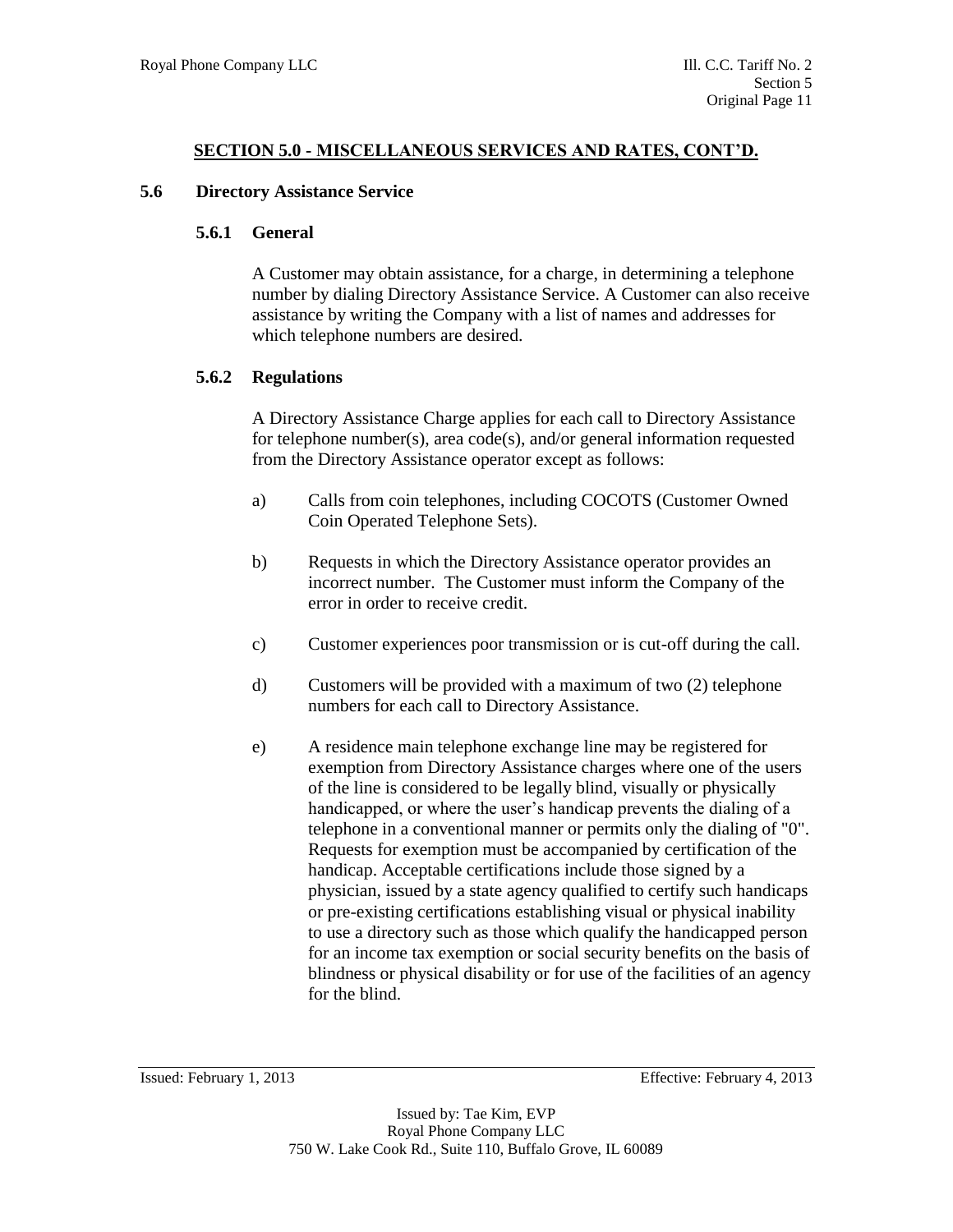#### **5.6 Directory Assistance Service, Cont'd.**

#### **5.6.3 Nationwide Directory Assistance**

Nationwide Directory Assistance is a service whereby Customers may request assistance in determining listing information on a nationwide basis. Requests for local or intraLATA listings are billed under the basic Directory Assistance charges as described in this Section. The regulations and rates set forth below apply to all calls from Customers who request assistance in determining telephone number information of subscribers who are located outside their LATA.

The Customer will be charged for each call. Customer may request up to two listings per call. The nationwide listing rate applies per call whether or not a number is provided; this includes requests for numbers which are nonpublished or non-listed.

There are no billing exemptions or allowances for Nationwide Directory Assistance.

#### **5.6.4 Rates**

Unless one of the exceptions listed above applies, the charges as shown below apply for each request made to the Directory Assistance operator:

Directory Assistance Calls - A flat charge will apply per call to Directory Assistance. At the Customer's option, the Company will automatically place a call to the requested number. For all calls completed in this manner, a Call Completion Charge and the Standard Usage Charges will apply in addition to the Requested Number Charge.

|                                                          | <b>Ameritech Region</b> |
|----------------------------------------------------------|-------------------------|
| Per Call to Directory Assistance<br>Two request per call | \$1.99                  |
| Directory Assistance Call Completion                     | \$0.35                  |
| <b>National Directory Assistance</b>                     | \$1.99                  |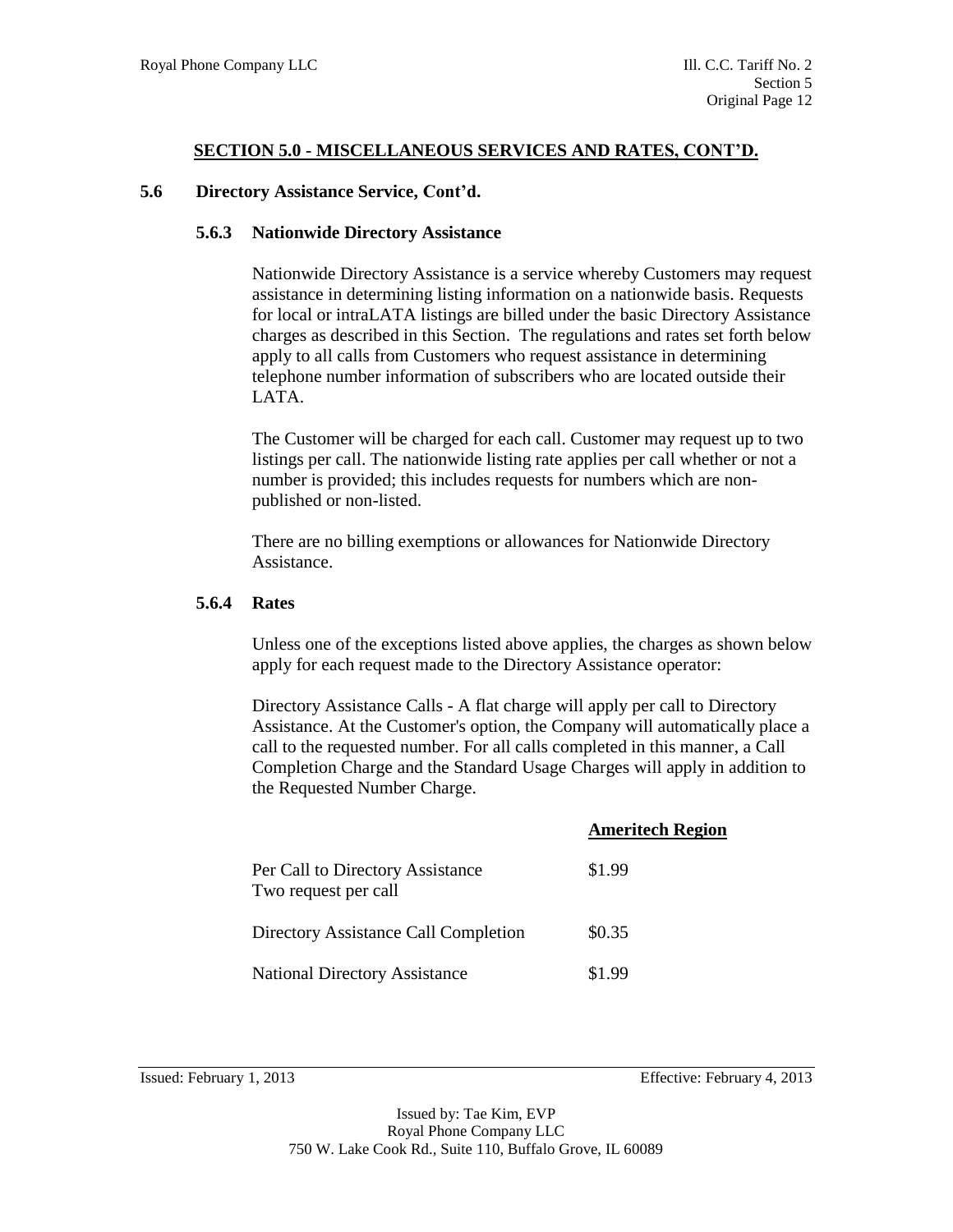#### **5.7 Local Operator Service**

Local calls may be completed or billed with the live or mechanical assistance by the Company's operator center. Calls may be billed collect to the called party, to an authorized 3rd party number, to the originating line, or to a valid authorized calling card. Local calls may be placed on a station to station basis or to a specified party (see Person to Person), or designated alternate. Usage charges for local operator assisted calls are those usage charges that would normally apply to the calling party's service. In addition to usage charges, an operator assistance charge applies to each call:

# **5.7.1 Local and IntraLATA Usage Rates**

For usage rates, see Section 4.2 of this tariff.

# **5.7.2 Local and IntraLATA Per Call Service Charges**

#### **Ameritech Service Area**

| Calling Card (fully automated)              | \$1.45 |
|---------------------------------------------|--------|
| Calling Card (non-or semi-automated)        | \$2.95 |
| Calling Card, automated not available       | \$1.45 |
| <b>Station-to Station</b>                   | \$2.71 |
| <b>Station to Station Automated</b>         | \$0.40 |
| <b>Station to Station Manual Assistance</b> | \$1.30 |
| Person-to-Person                            | \$4.88 |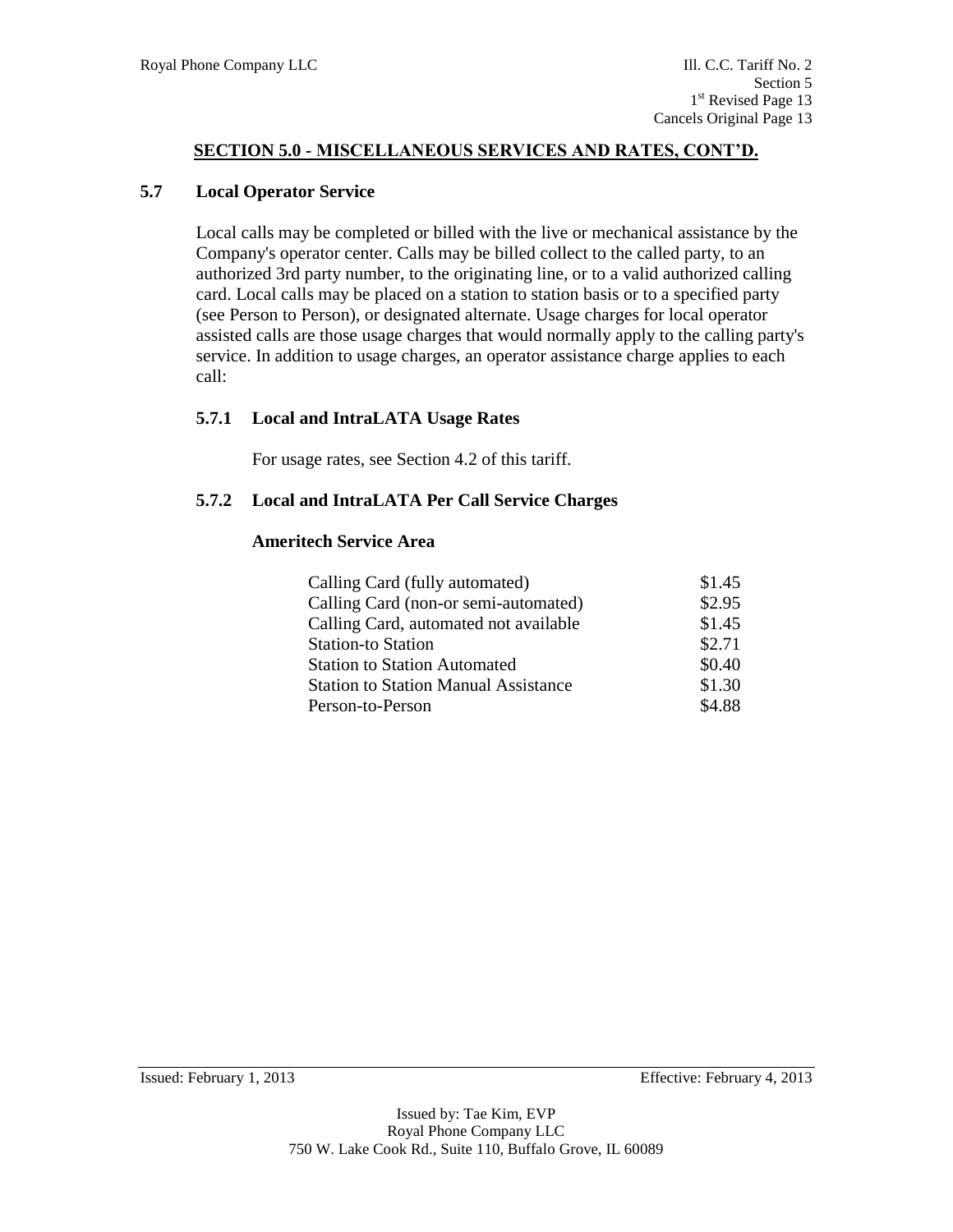#### **5.7 Local Operator Service, Cont'd.**

#### **5.7.3 Busy Line Verification and Emergency Interrupt Service**

Upon request of a calling party the Company will verify a busy condition on a designated local service line. The operator will determine if the line is clear or in use and report to the calling party. At the request of the Customer, the operator will interrupt the call on the busy line. Emergency Interruption is only permitted in cases where the calling party indicates an emergency exists and requests interruption.

If the Customer has the operator interrupt a call, both the Busy Line Verification and the Emergency Interrupt charge will apply.

No charge will apply when the calling party advises that the call is to or from an official public emergency agency. Busy Verification and Emergency Interrupt Service is furnished where and to the extent that facilities permit.

The Customer shall identify and save the Company harmless against all claims that may arise from either party to the interrupted call or any person.

|                                                                                     | <b>Ameritech Region</b> |
|-------------------------------------------------------------------------------------|-------------------------|
| Busy Line Verification, each occasion                                               | \$2.25                  |
| Emergency Interruption, each occasion and<br>in addition to the Verification charge | \$3.00                  |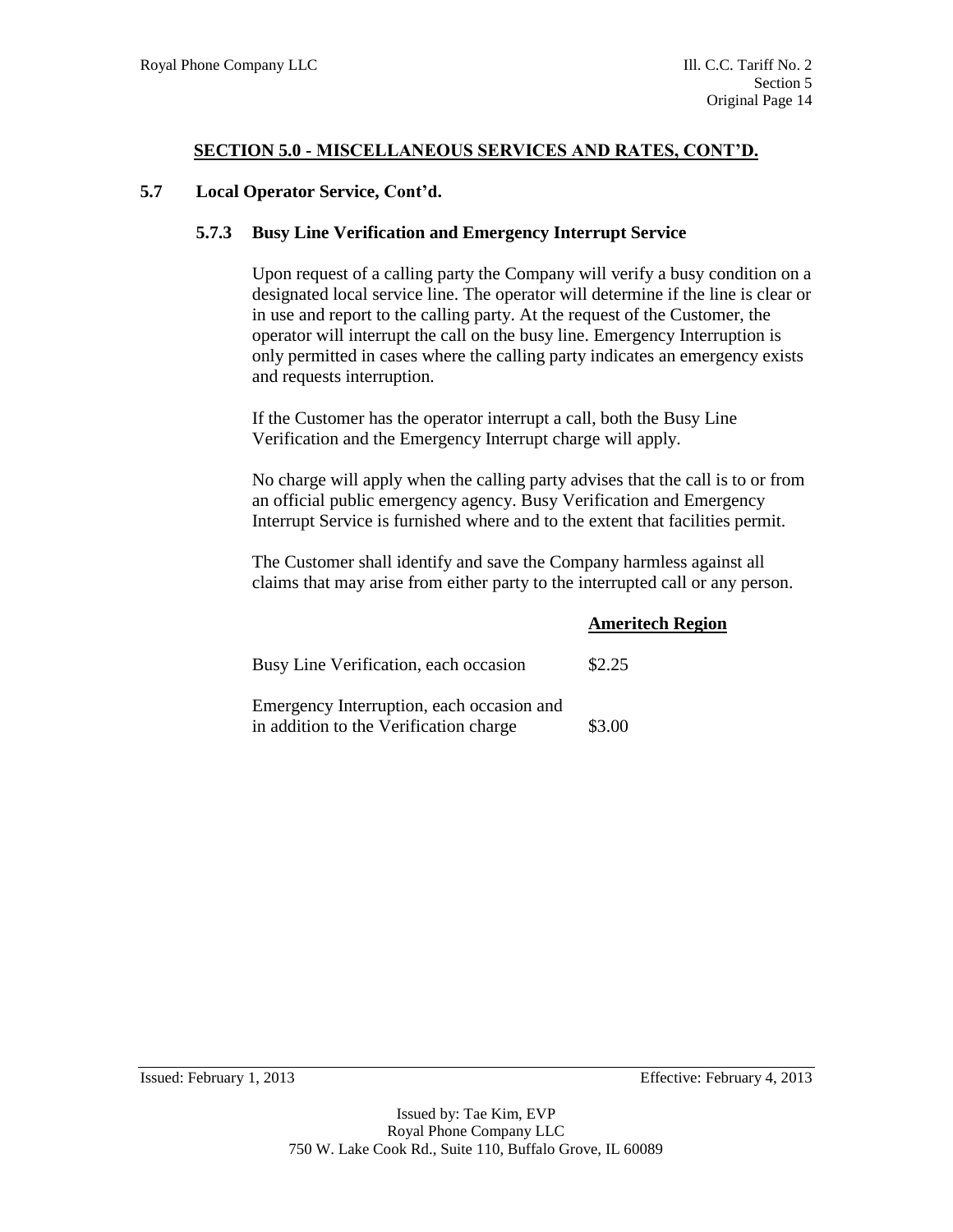#### **5.8 Directory Listing Service**

#### **5.8.1 Directory Listing Definitions**

Primary Listing - One listing, termed the primary listing, is included with each Customer's service with the primary line of a line hunting group and with each Joint User service.

Non-Listed Number (Private Directory Service) - A Non-Listed Number will be furnished at the Customer's request, providing for the omission or deletion of the Customer's listing from the telephone directory. Such listings will be carried in the Company's directory assistance and other records and will be given to any calling party. Charges for a Non-Listed Number are specified in Section 5.8.2.

Non-Published Number (Semi-Private Directory Service) - A Non-Published Number will be furnished at the Customer's request. A Non-Published Number is not listed in the telephone Company's directories, or on directory assistance records. Listing information (name, address and number) on a Non-Published Number is not available to the general public. Charges for a Non-Published Number are specified in Section 5.8.2.

Additional Listing includes the following options:

Foreign Listing - Where available, a listing in a telephone directory which is not in the Customer's immediate calling area. The Customer will be charged the rates specified in the tariff published by the specific local exchange carrier providing the Foreign Listing.

Alternate Call Listing - Where available, a listing which references a telephone number which is not the primary listing for the Customer. The Customer must provide written verification that the alternate telephone number is authorized to accept calls. Charges for Alternate Call Listings are specified in Section 5.8.2, as Additional Listing.

Reference Listing - A listing including additional telephone numbers of the same or another Customer to be called in the event there is no answer from the Customer's telephone. Charges for reference listings are specified in Section 5.8.2, as Additional Listing.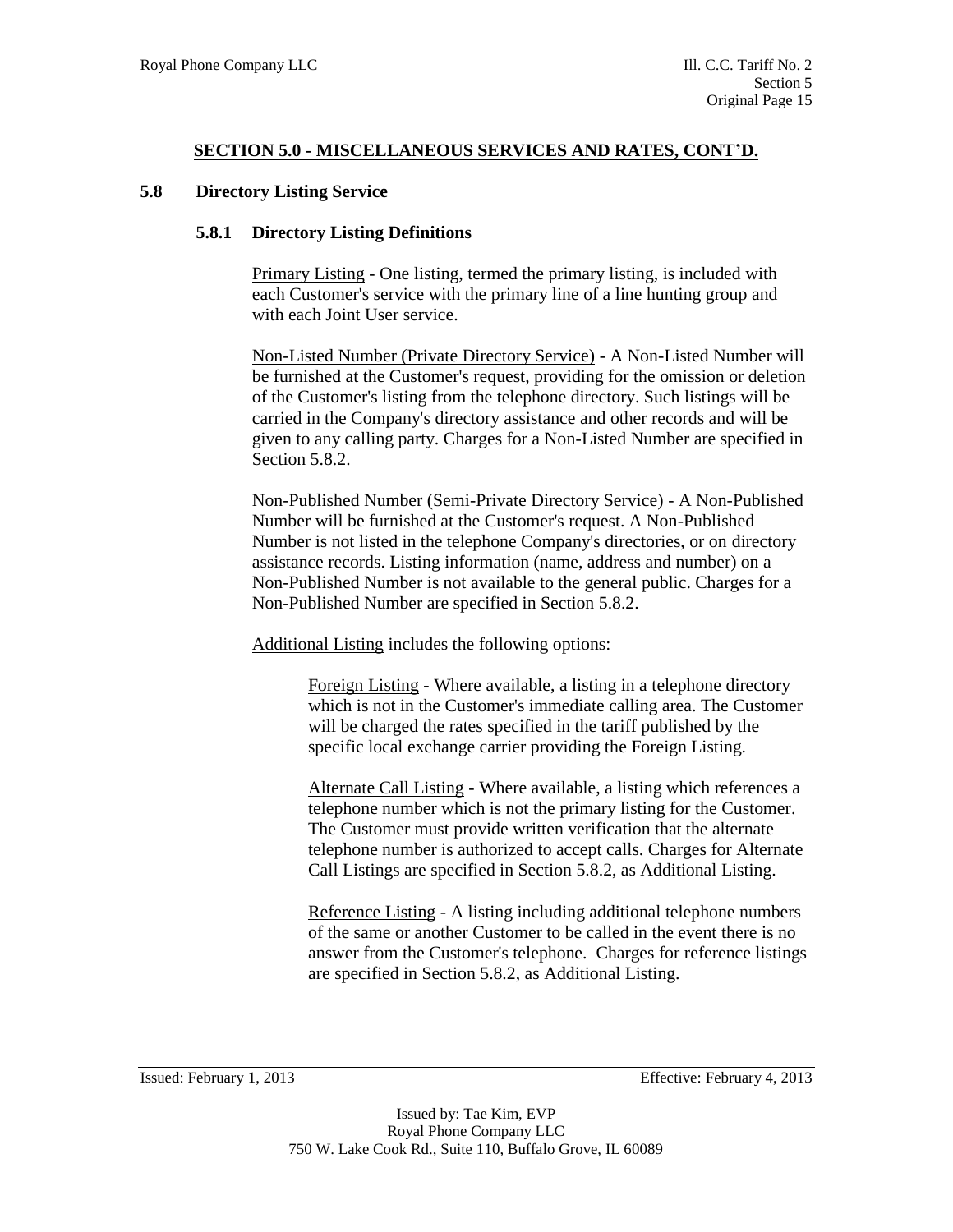# **5.8 Directory Listing Service, Cont'd.**

#### **5.8.2 Directory Listing Rates**

#### **Ameritech Service Area**

|                                         | <b>Monthly Recurring Charge</b><br><b>Per Listing</b> |
|-----------------------------------------|-------------------------------------------------------|
| <b>Primary Listing</b>                  | N/A                                                   |
| <b>Additional Listings</b>              |                                                       |
| Chicago Exchanges (Foreign Listing)     | \$1.00<br>(I)                                         |
| Exchanges in Chicago Suburban Directory |                                                       |
| (Foreign Listing)                       | \$1.00<br>(I)                                         |
| Other Exchanges (Foreign Listing)       | \$1.00<br>(I)                                         |
| Non-Listed Number (Private)             | \$1.50<br>(I)                                         |
| Non-Published Number (Semi-Private)     |                                                       |

For non-recurring charges associated with a customer-initiated change in a directory listing, see Section 5.1.5 of this tariff.

Issued: February 1, 2013 Effective: February 4, 2013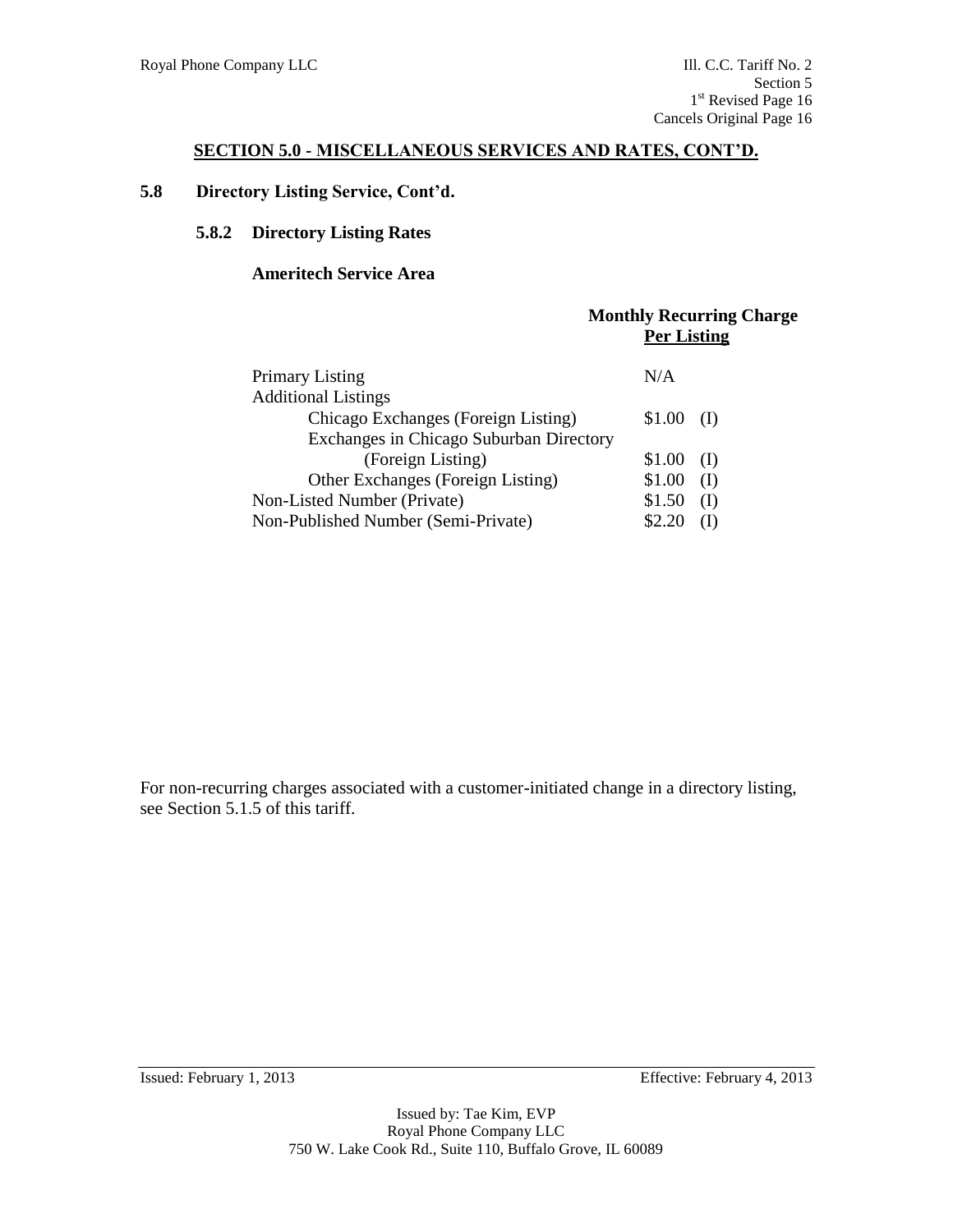#### **5.9 Blocking Service**

#### **5.9.1 General**

Blocking service is a feature that permits Customers to restrict access from their telephone line to various discretionary services. The following blocking options are available to Customers:

- **(A)** 900 and 976 Blocking Allows the subscriber to block all calls beginning with the 900 and 976 prefixes (i.e. 900-XXX-XXXX) from being placed.
	- **(1)** The Company shall provide blocking, where technically feasible, at no charge on a one-time basis to all telephone subscribers.
	- **(2)** The Company may charge a nonrecurring fee for each subsequent request for blocking or unblocking pay-per-call service. These charges shall be filed with the Illinois Commerce Commission pursuant to Section 9-201 of the Public Utilities Act (220 ILCS 5/9-201).
	- **(3)** A subscriber who transfers service to a new location and is served by the same local exchange carrier shall be able to maintain blocking of pay-per-call service without any additional charge to establish blocking at the new location.
	- **(4)** Requests by subscribers to remove pay-per-call blocking must be in writing to the Company.
- **(B)** Involuntary Blocking of 900 and 976 Numbers Involuntary blocking of 900 and 976 numbers may be implemented by the telephone company for failure to pay legitimate charges.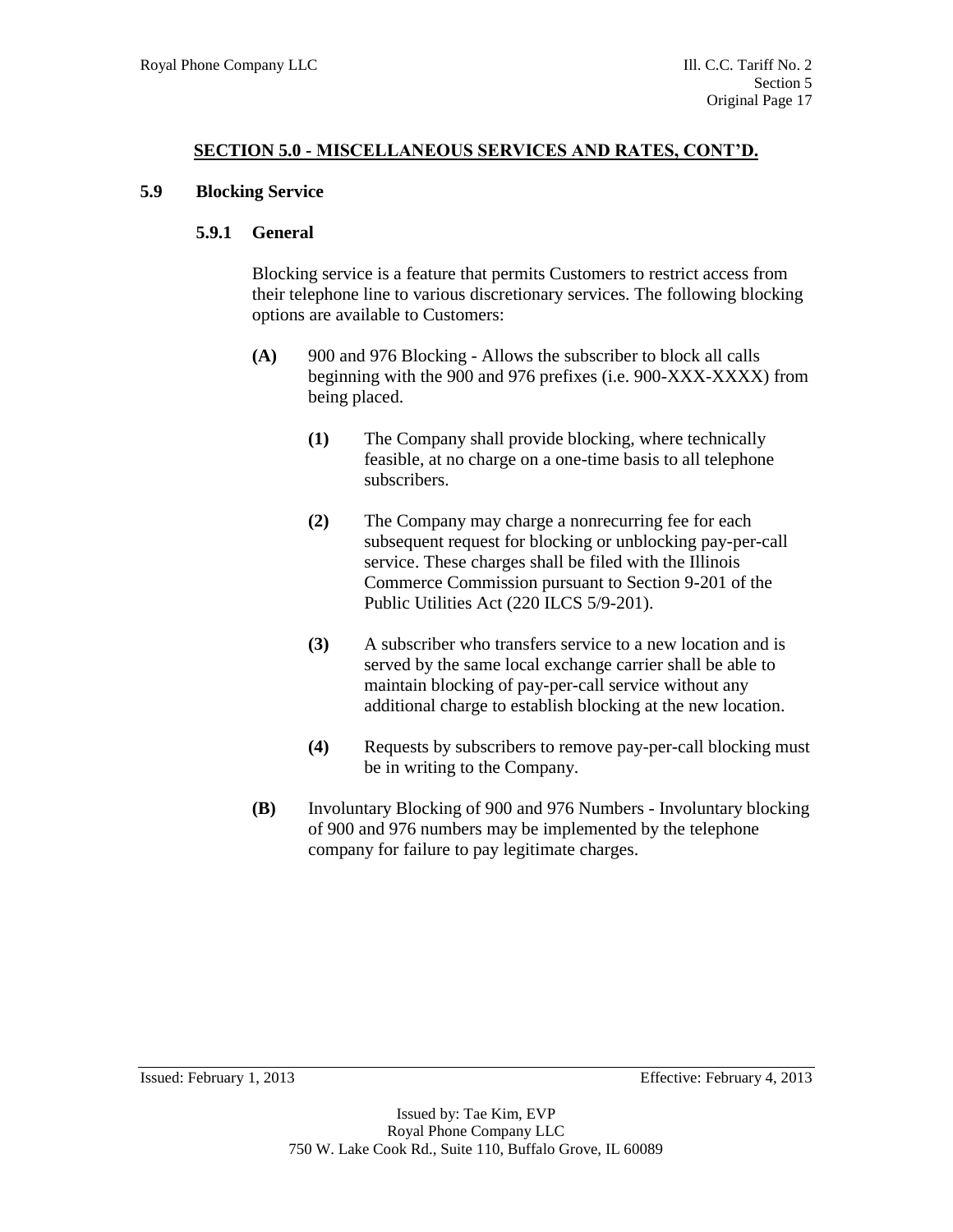#### **5.9 Blocking Service, Cont'd.**

#### **5.9.2 Regulations**

- **(A)** The Company will not be liable for any charge incurred when any long distance carrier or alternative operator service provider accepts third number billed or collect calls.
- **(B)** Blocking Service is available where equipment and facilities permit.

#### **5.9.3 Rates and Charges**

**(A)** Nonrecurring Charges

The following rates and charges are in addition to all other applicable rates and charges for the facilities furnished.

|                                        | <b>Nonrecurring</b>     |
|----------------------------------------|-------------------------|
|                                        | <b>Ameritech Region</b> |
| 900 and 976 Blocking, (per line/Trunk) | \$0.00                  |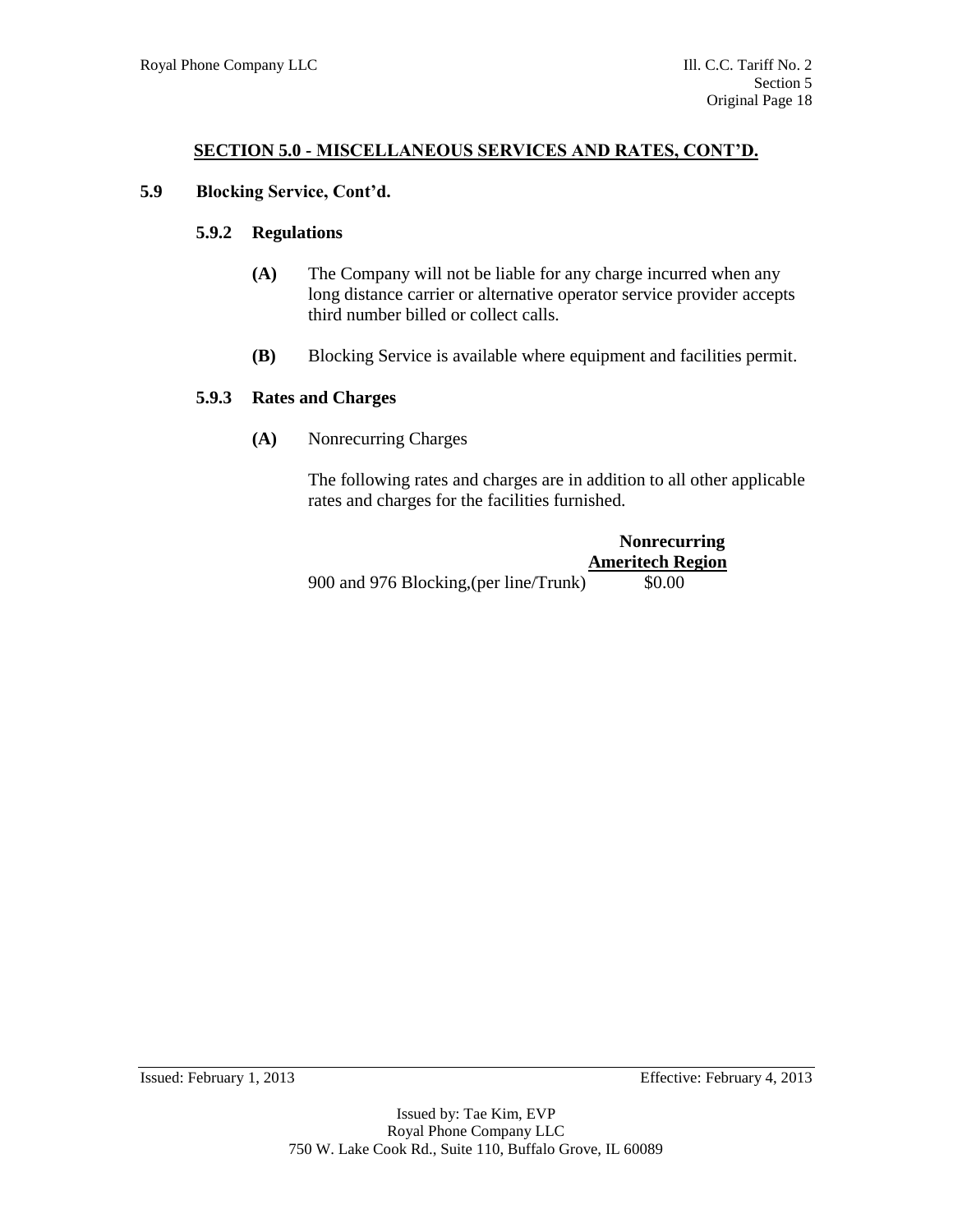#### **5.10 Carrier Presubscription**

#### **5.10.1 General**

Carrier Presubscription is a procedure whereby a Customer designates to the Company the carrier which the Customer wishes to be the carrier of choice for intraLATA and interLATA toll calls. Such calls are automatically directed to the designated carrier, without the need to use carrier access codes or additional dialing to direct the call to the designated carrier. Presubscription does not prevent a Customer who has presubscribed to an IntraLATA or InterLATA toll carrier from using carrier access codes or additional dialing to direct calls to an alternative long distance carrier on a per call basis.

**5.10.2 Presubscription Options** - Customers may select the same carrier or separate carriers for intraLATA and interLATA long distance. The following options for long distance Presubscription are available:

**Option A:** Customer selects the Company as the presubscribed carrier for IntraLATA and InterLATA toll calls subject to presubscription.

Any customer selecting the Metro Plan, Standard Plan or Basic Plan will by default choose Option A since free toll minutes are included in those packages. However, the customer may elect to supercede the default selection and choose Options B through F.

**Option B:** Customer may select the Company as the presubscribed carrier for IntraLATA calls subject to presubscription and some other carrier as the presubscribed carrier for interLATA toll calls subject to presubscription.

**Option C:** Customer may select a carrier other than the Company for intraLATA toll calls subject to presubscription and the Company for interLATA toll calls subject to presubscription.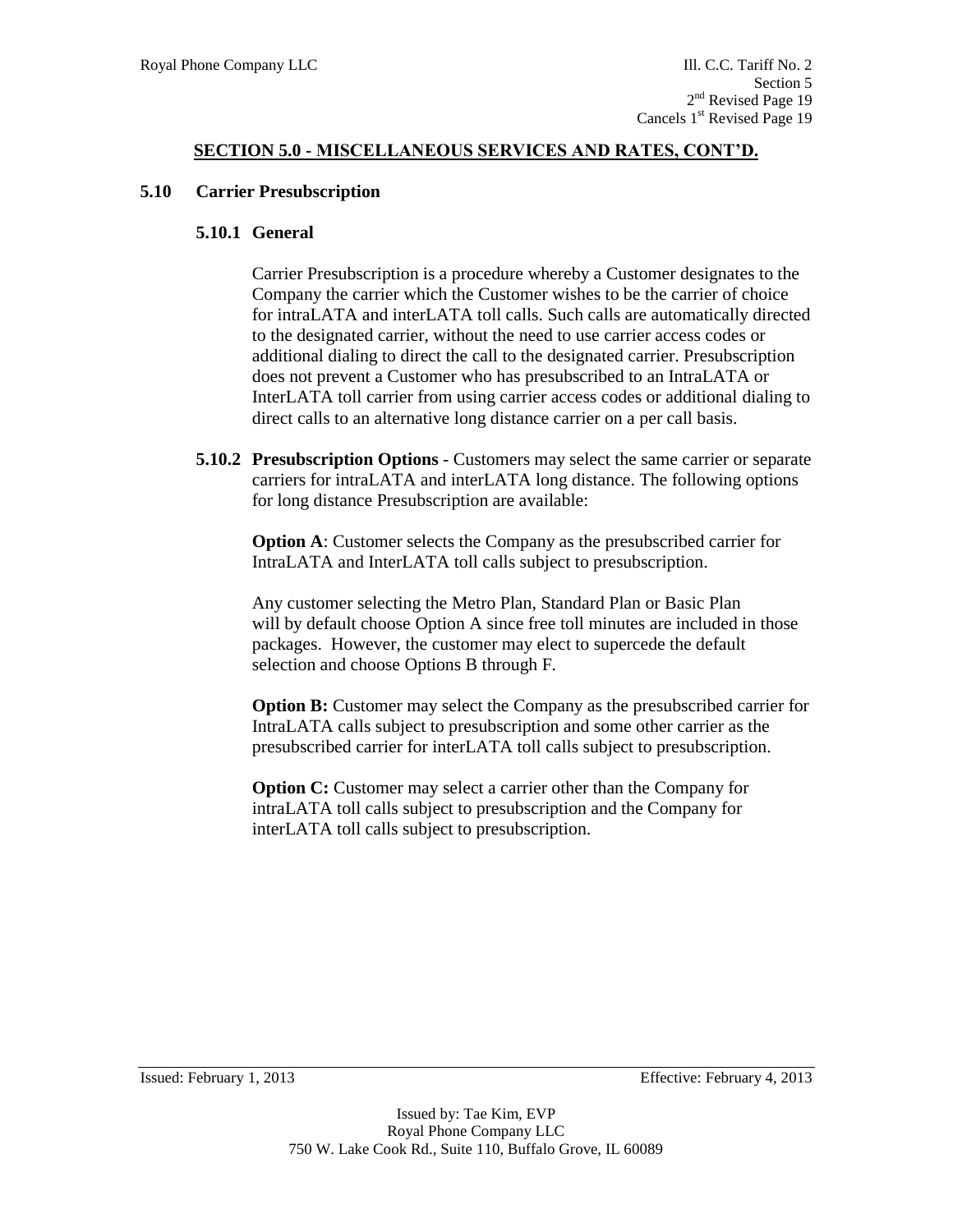#### **5.10 Carrier Presubscription, Cont'd.**

#### **5.10.2 Presubscription Options, Cont'd.**

**Option D:** Customer may select the carrier other than the Company for both intraLATA and interLATA toll calls subject to presubscription.

**Option E:** Customer may select two different carriers, neither being the Company for intraLATA and interLATA toll calls. One carrier to be the Customer's primary intraLATA interexchange carrier. The other carrier to be the Customer's primary interLATA interexchange carrier.

**Option F:** Customer may select a carrier other than the Company for no presubscribed carrier for intraLATA toll calls subject to presubscription which will require the Customer to dial a carrier access code to route all intraLATA toll calls to the carrier of choice for each call.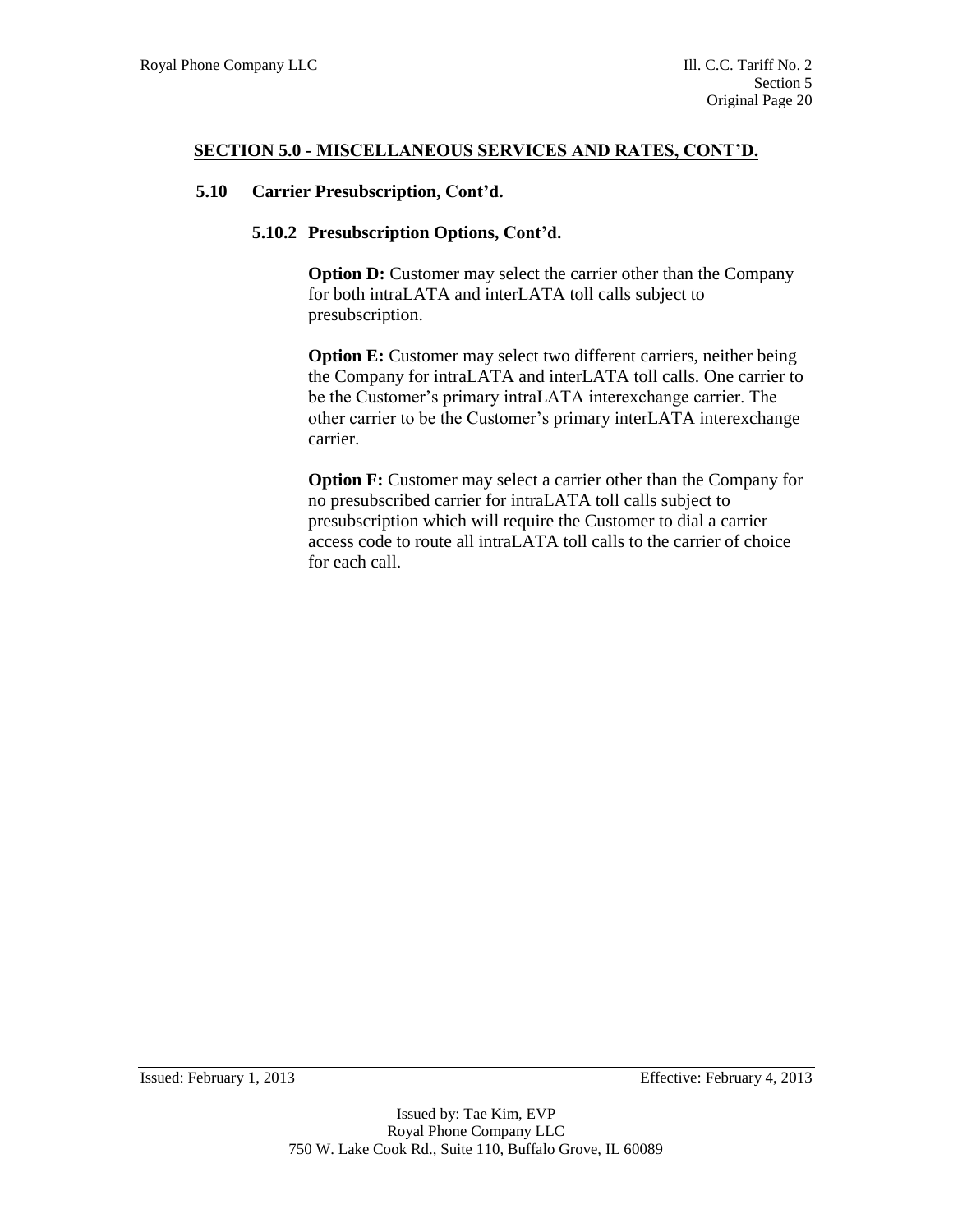#### **5.10 Carrier Presubscription, Cont'd.**

#### **5.10.3 Rules and Regulations**

Customers of record will retain their primary interexchange carrier(s) until they request that their dialing arrangements be changed.

Customers of record or new Customers may select either Options A, B, C, D, E or F for intraLATA Presubscription.

Customers may change their selected Option and/or presubscribed toll carrier at any time subject to charges specified in 5.10.5 below:

#### **5.10.4 Presubscription Procedures**

A new Customer will be asked to select intraLATA and interLATA toll carriers at the time the Customer places an order to establish local exchange service with the Company. The Company will process the Customer's order for service. All new Customers' initial requests for intraLATA toll service presubscription shall be provided free of charge.

If a new Customer is unable to make selection at the time the new Customer places an order to establish local exchange service, the Company will read a random listing of all available intraLATA and interLATA carriers to aid the Customer in selection. If selection is still not possible, the Company will inform the Customer that he/she will be given 90 calendar days in which to inform the Company of his/her choice for primary toll carrier(s) free of charge. Until the Customer informs the Company of his/her choice of primary toll carrier, the Customer will not have access to long distance services on a presubscribed basis, but rather will be required to dial a carrier access code to route all toll calls to the carrier(s) of choice. Customers who inform the Company of a choice for toll carrier presubscription within the 90 day period will not be assessed a service charge for the initial Customer request.

Customers of record may initiate a intraLATA or interLATA presubscription change at any time, subject to the charges specified in 5.10.5 below. If a Customer of record inquires of the Company of the carriers available for toll presubscription, the Company will read a random listing of all available intraLATA carriers to aid the Customer in selection.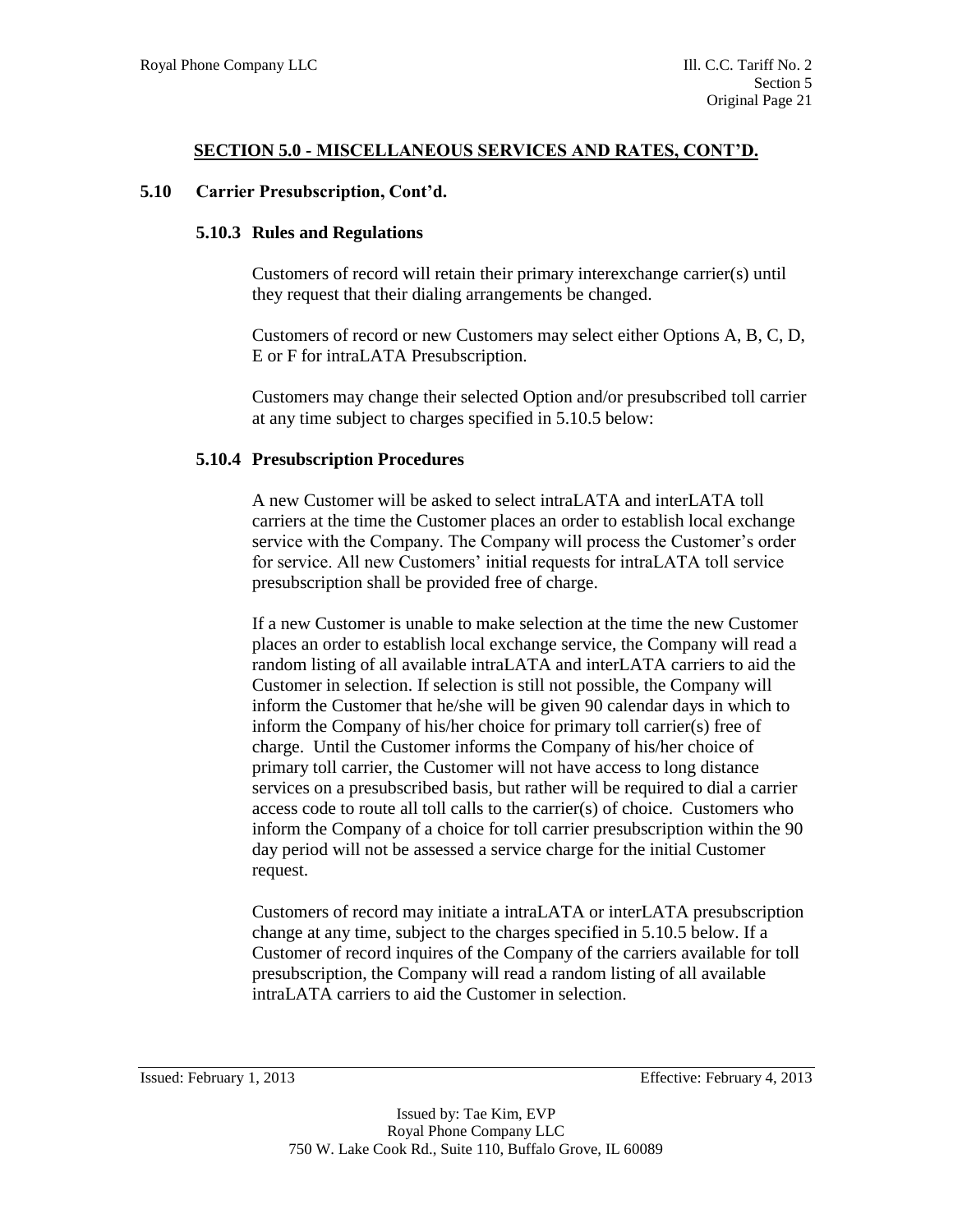# **5.10 Carrier Presubscription, Cont'd.**

# **5.10.5 Presubscription Charges**

# **(A) Application of Charges**

After a Customer's initial selection for a presubscribed toll carrier and as detailed in above, for any change thereafter, an Presubscription Change Charge, as set for the below will apply. Customers who request a change in intraLATA and interLATA carriers with the same order will be assessed a single charge per line.

# **(B) Nonrecurring Charges**

Per residence line, trunk, or port: \$5.00

# **Ameritech**

# **5.11 Basic Intercept Referral Service**

# **5.11.1 General**

Intercept Referral Service is a service used when a customer disconnects service or changes their telephone number. Calls to the intercepted telephone number are referred to an operator or a recorded message. The caller is provided with information, such as a new telephone number and/or name and/or address. This service is available where resources permit.

# **5.11.2 Rates**

# **Nonrecurring Charges**

# **Ameritech Service Area**

The following rates and charges are in addition to all other applicable rates and charges for the facilities furnished. Regular Intercept Referral is provided free of charge for the first four (4) months. A Service Ordering charge also applies.

Nonrecurring Charge: \$1.94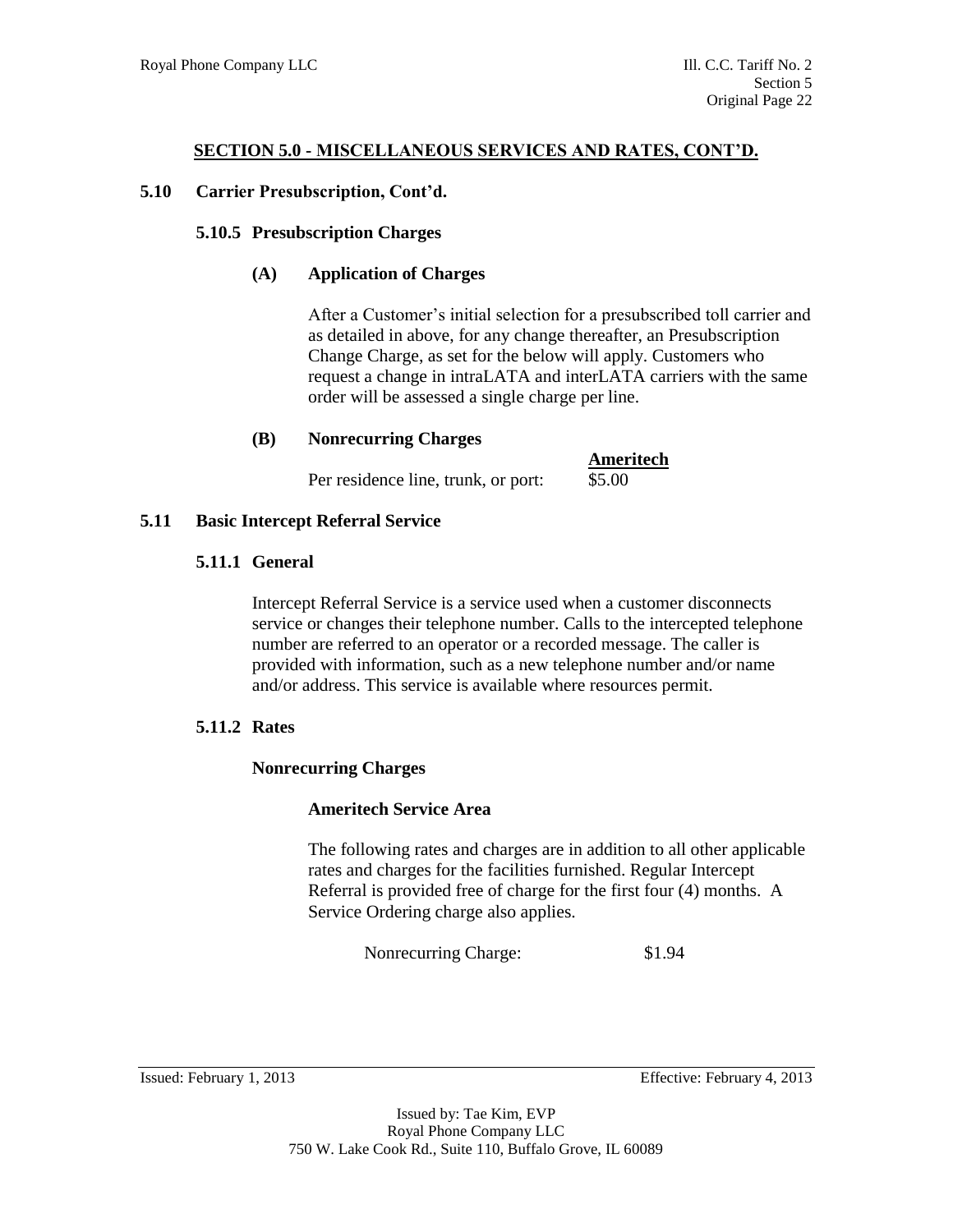#### **5.12 Toll Restriction**

#### **5.12.1 Description**

Toll Restriction is a central office service that restricts access to the network as defined herein. Restricted calls are directed to a central office announcement.

#### **Ameritech Service Area**

#### **Regulations**

- **(A)** Toll Restriction will be provided, where facilities permit, subject to the following:
	- **(1)** Toll Restriction will not allow interMSA 1+, 0+, 0-; 10-xxx; 976, 900, or 700 calls to be completed.11 In addition, Toll Restriction will not allow Band C Usage or Message calls.
	- **(2)** Toll billing exception, which prevents collect calls and calls billed to a third party, is a customer option.
	- **(3)** Toll Restriction does not restrict local (Band A or B) calls, calls to intraMSA Directory Assistance, Telephone Repair Service, Emergency Services such as 911, or calls to 800 or 950 numbers.
	- **(4)** Toll Restriction will not be offered in areas where 911 is not available.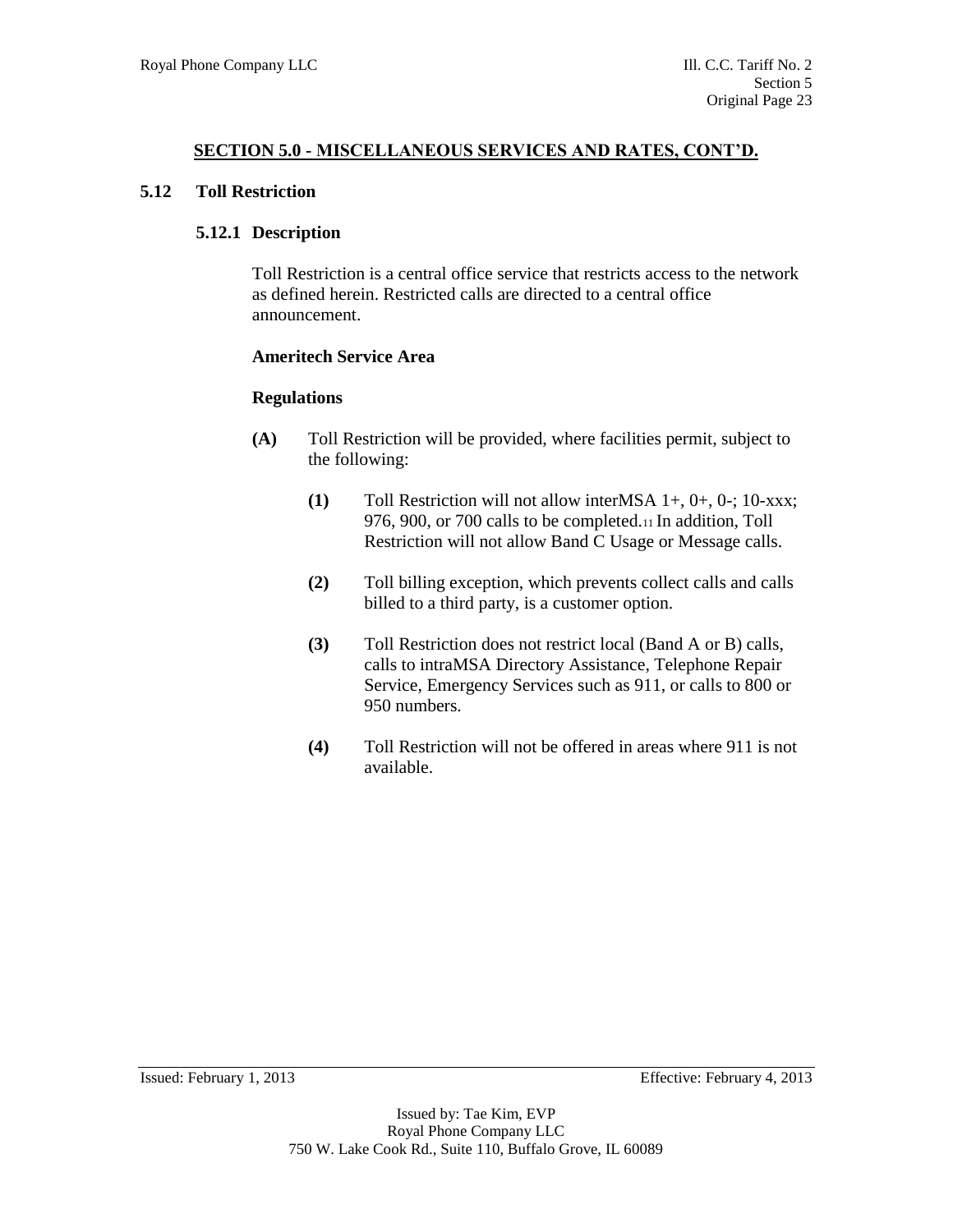#### **5.12 Toll Restriction, Cont'd**

#### **5.12.1 Description, Cont'd**

- **(B)** Toll Restriction does not relieve customers of responsibility for calls charged to their telephone number (s).
- **(C)** The Company shall not be liable to the customer or any other person or entity for damages of any nature or kind arising out of, resulting from, or in connection with the provision of the service, including without limitation, the inability to access the operator or any non tollfree number for any purpose.

|                    | <b>Rates and Charges</b> |
|--------------------|--------------------------|
| Per Line           |                          |
| Non-recurring:     | \$2.50                   |
| Monthly recurring: | \$5.95                   |

Issued: February 1, 2013 Effective: February 4, 2013

**\_\_\_\_\_\_\_\_\_\_\_\_\_\_\_\_** Lifeline customers who voluntarily elect Toll Restriction Service will have 0- capability. Toll Restriction Service is provided free of charge to all Lifeline customers.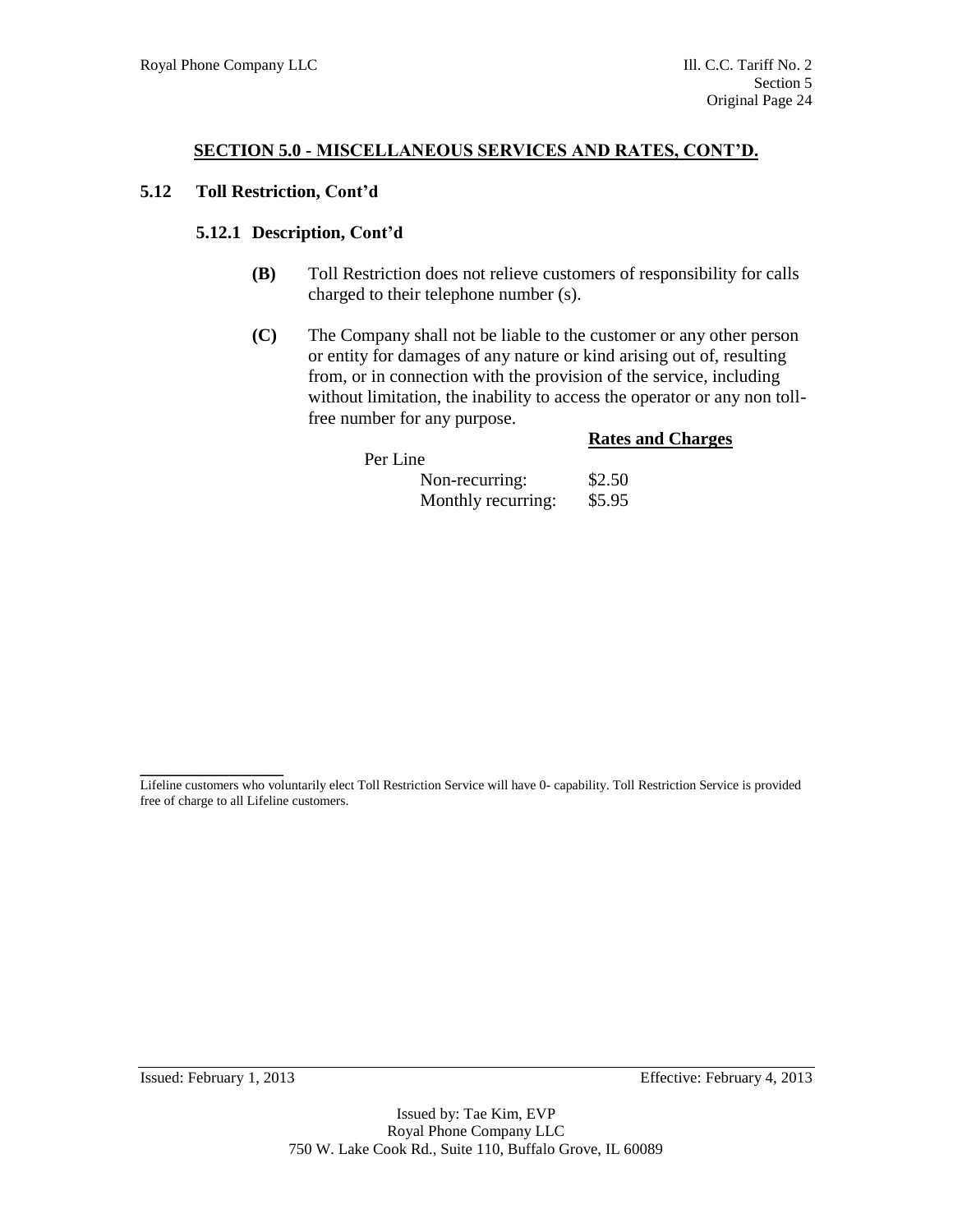#### **5.13 Inside Wire Maintenance**

#### **5.13.1 Description**

Wire Maintenance Service protects the Customer from many unexpected (C) telephone wire repair charges. Features included for customers electing to order Wire Maintenance Service are unlimited service calls as well as telephone wire and jack repair.

#### **5.13.2 Rates**

The service applies per line and includes a monthly charge and a one time installations charge. The Company reserves the right to waive the nonrecurring fee as part of a promotional offer.

|                    | <b>Rates and Charges</b> |
|--------------------|--------------------------|
| Per Line           |                          |
| Non-recurring:     | \$10.00                  |
| Monthly recurring: | \$3.95                   |

Customers not electing to take the Inside Wire Maintenance Service may incur charges as shown in section 5.2.1 if the problem is determined to be caused by something other than Company's network facilities.

#### **5.13.3 Responsibility**

The company is responsible for maintaining its network facilities. Customers are responsible for maintaining and repairing all Telecommunications Wire and equipment (e.g., phones, faxes, modems, etc.). Premises' Telecommunications Wire ("Telecommunications Wire") is the wire extending from the network interface (the point where the Company's network facilities connect to the Customer's home, and is generally mounted on the exterior wall) up to and including Customer jacks.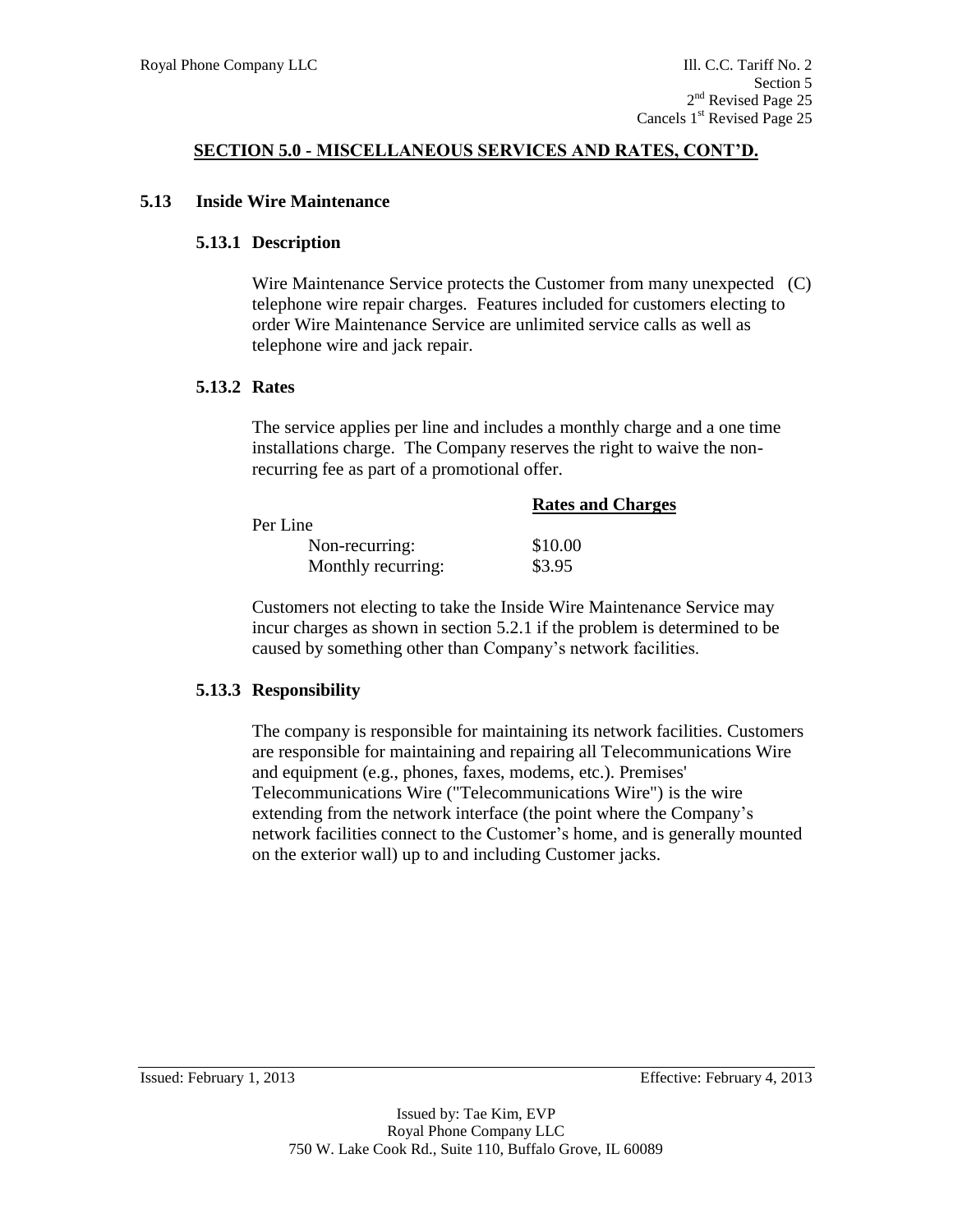#### **5.13 Inside Wire Maintenance, Cont'd.**

#### **5.13.4 Conditions not Covered**

- **(A)** Problems that existed before Customer subscribed to Wire Maintenance Service.
- **(B)** Damage to Telecommunications Wire caused by negligence of a contractor or intentional damage by Customer or a third party.
- **(C)** Damage to Telecommunications Wire caused by faulty equipment (e.g., telephone, fax, modem, etc.).
- **(D)** Installation of additional Telecommunications Wire, including connecting the wire at the network interface or jacks.
- **(E)** End-to-end replacement of Telecommunications Wire (e.g., from the network interface to one or more jacks/terminations).
- **(F)** Repair of main line extension wire to unattached structures (such as a separate garage or barn).
- **(G)** Repair of jacks located outdoors. .
- **(H)** Conversion of hard-wired phones to modular phone outlets.
- **(I)** Repair of telecommunications equipment.
- **(J)** For multi-unit dwellings, problems occurring in horizontal and/or riser cable.
- **(K)** Requests to check for wire taps.
- **(L)** Unusual/unreasonable repairs (e.g., repairs that would require demolition of Customer premise walls or ceilings).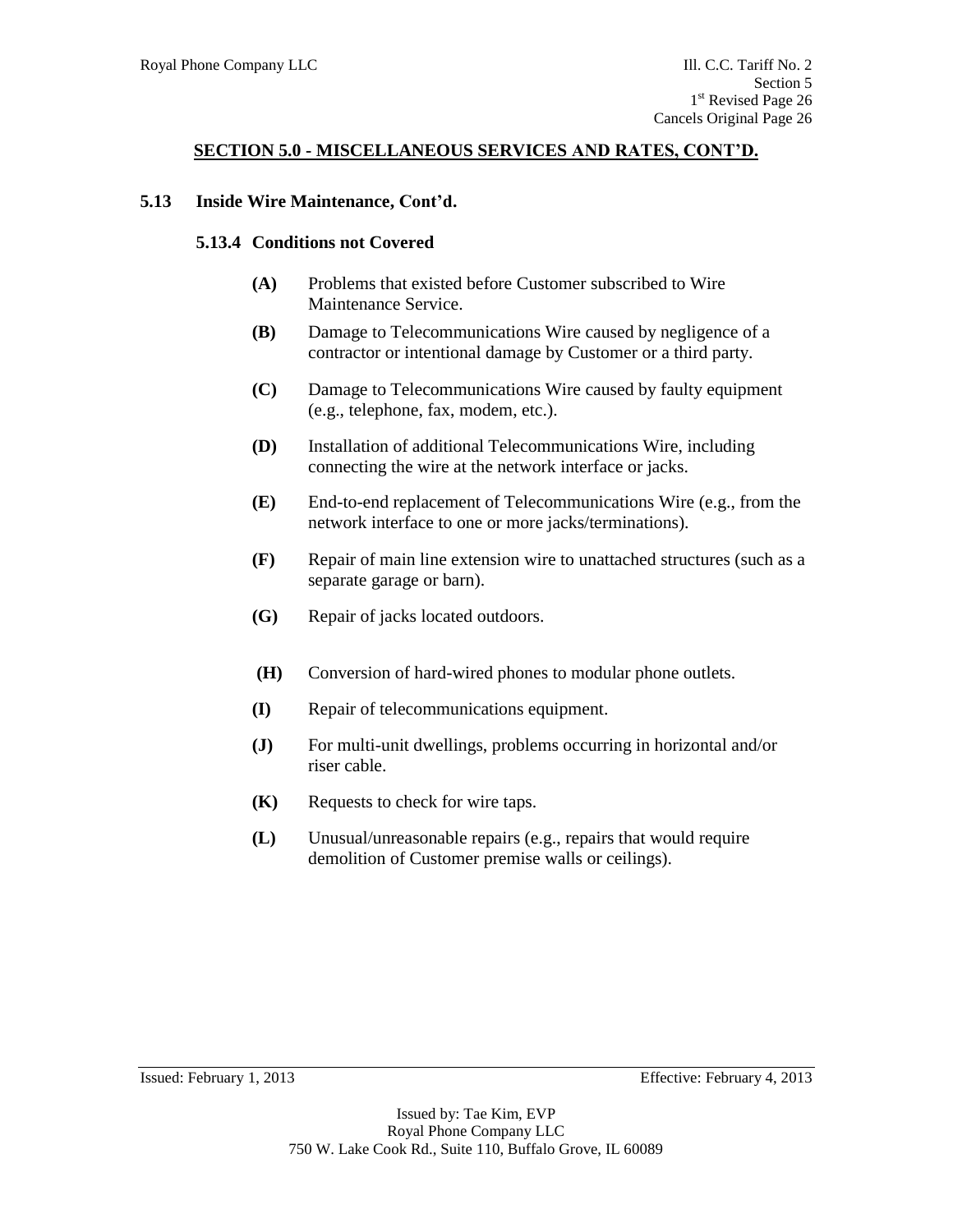#### **5.13 Inside Wire Maintenance, Cont'd.**

#### **5.13.5 Damage to Premises**

If damage to the Telecommunications Wire occurs as a result of catastrophic damage to all or a portion of Customer premises, the repair of Telecommunications Wire will be provided only to the portion of the premises, if any, that is in a condition suitable for immediate occupancy and does not require reconstruction or repair of walls, floors or other structural features. If the Telecommunications Wire repair cannot be completed until after such reconstruction is completed because of extreme damage to the premises, applicable charges will apply to install new or repair any existing wiring.

#### **5.13.6 Inability to Access Premises**

The Company must have reasonable access to Customer premises to diagnose and repair problems. The Company will try to schedule a mutually convenient appointment, but will be excused from performance if reasonable access is not provided. The Customer may be responsible for a Service Call charges as described in 5.2.1 if a technician must return to Customer premises due to denied access.

Issued: February 1, 2013 Effective: February 4, 2013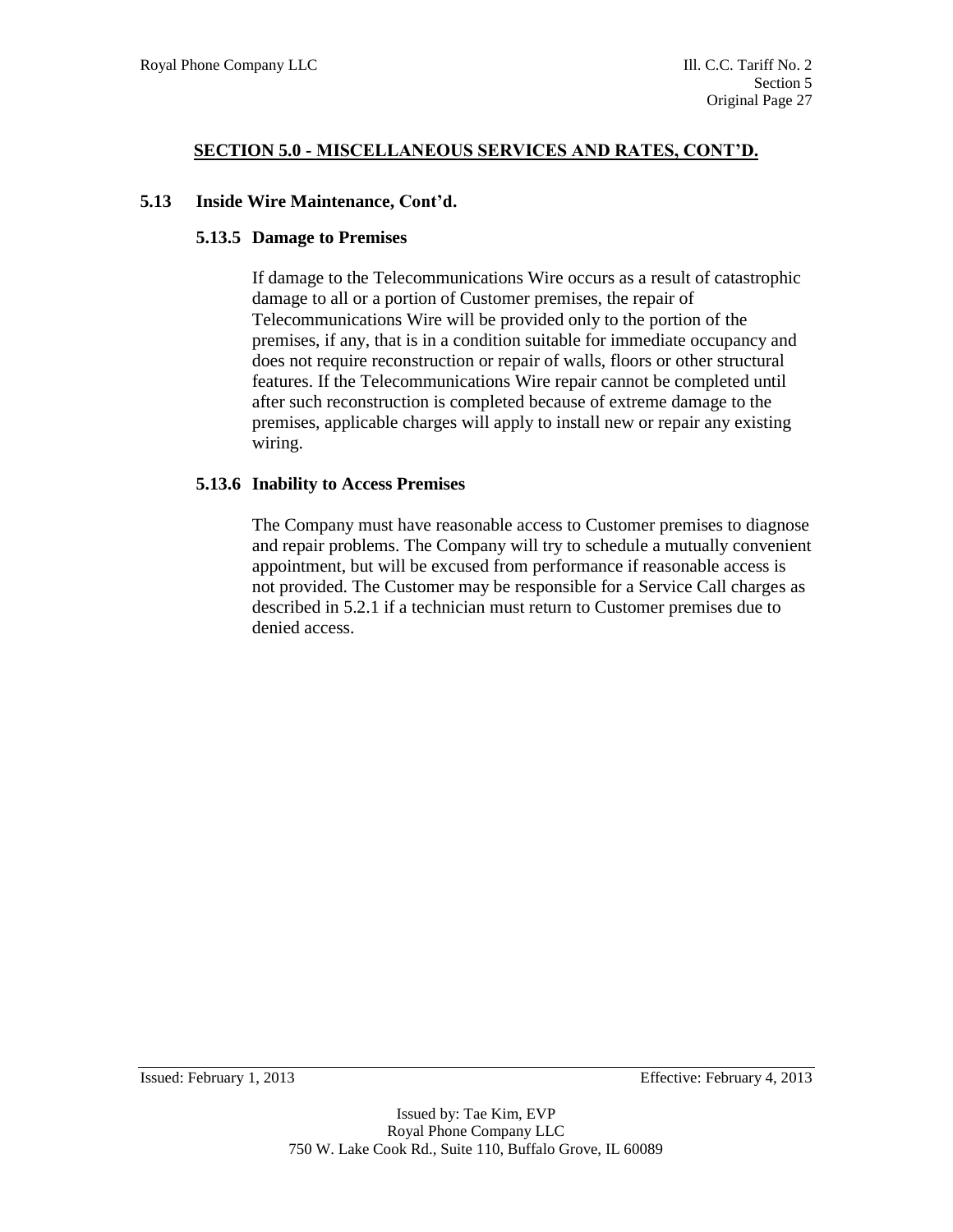# **SECTION 6.0 - LONG DISTANCE SERVICES**

#### **6.1 General**

Customers may subscribe to intraLATA and interLATA long distance services by the Company. Such services are described in Royal Phone's Illinois Tariff No. 1

Issued: February 1, 2013 Effective: February 4, 2013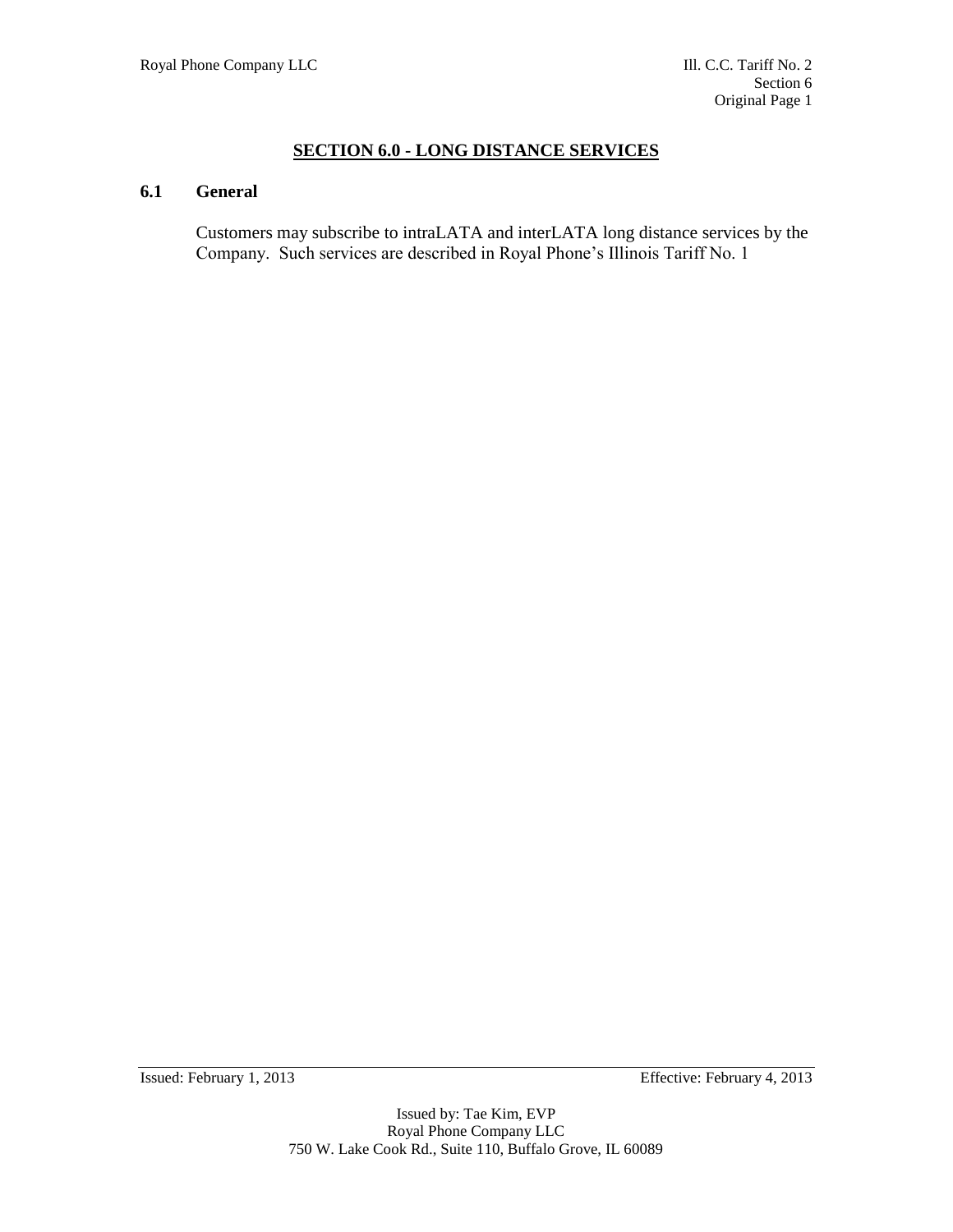# **SECTION 7.0 - ACCESS SERVICES**

# **7.1 General**

Rates and regulations for the Company's Access Services may be found in the Company's Illinois Tariff No. 3.

Issued: February 1, 2013 Effective: February 4, 2013